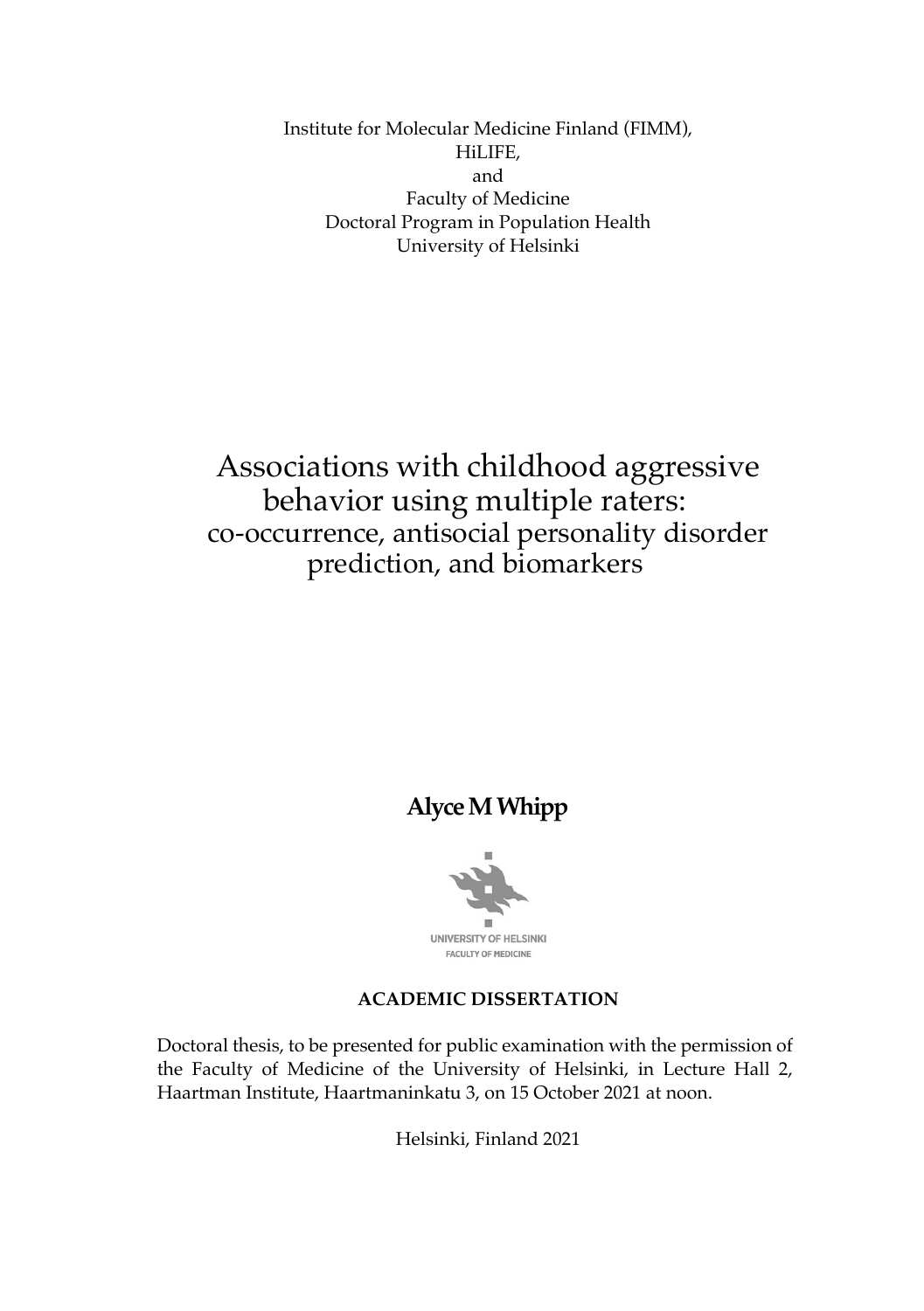#### **SUPERVISORS:**

Docent Tellervo Korhonen, PhD Institute for Molecular Medicine Finland (FIMM) HiLIFE University of Helsinki, Finland

Docent Eero Vuoksimaa, PhD Institute for Molecular Medicine Finland (FIMM) HiLIFE University of Helsinki, Finland

#### **REVIEWERS:**

Professor Pirkko Riipinen, MD PhD Department of Psychiatry University of Oulu, Finland

Professor Tommi Tolmunen, MD PhD Department of Adolescent Psychiatry University of Eastern Finland, Finland

#### **OPPONENT:**

Professor Essi Viding, PhD Division of Psychology and Language Sciences University College London, UK

The Faculty of Medicine uses the Urkund system (plagiarism recognition) to examine all doctoral dissertations.

#### **Dissertationes Scholae Doctoralis Ad Sanitatem Investigandam Universitatis Helsinkiensis No.47/2021**

Cover layout by Anita Tienhaara

ISBN 978-951-51-7493-2 (paperback) ISBN 978-951-51-7494-9 (PDF) ISSN 2342-3161 (print) ISSN 2342-317X (online)

http://ethesis.helsinki.fi/

Unigrafia, Helsinki 2021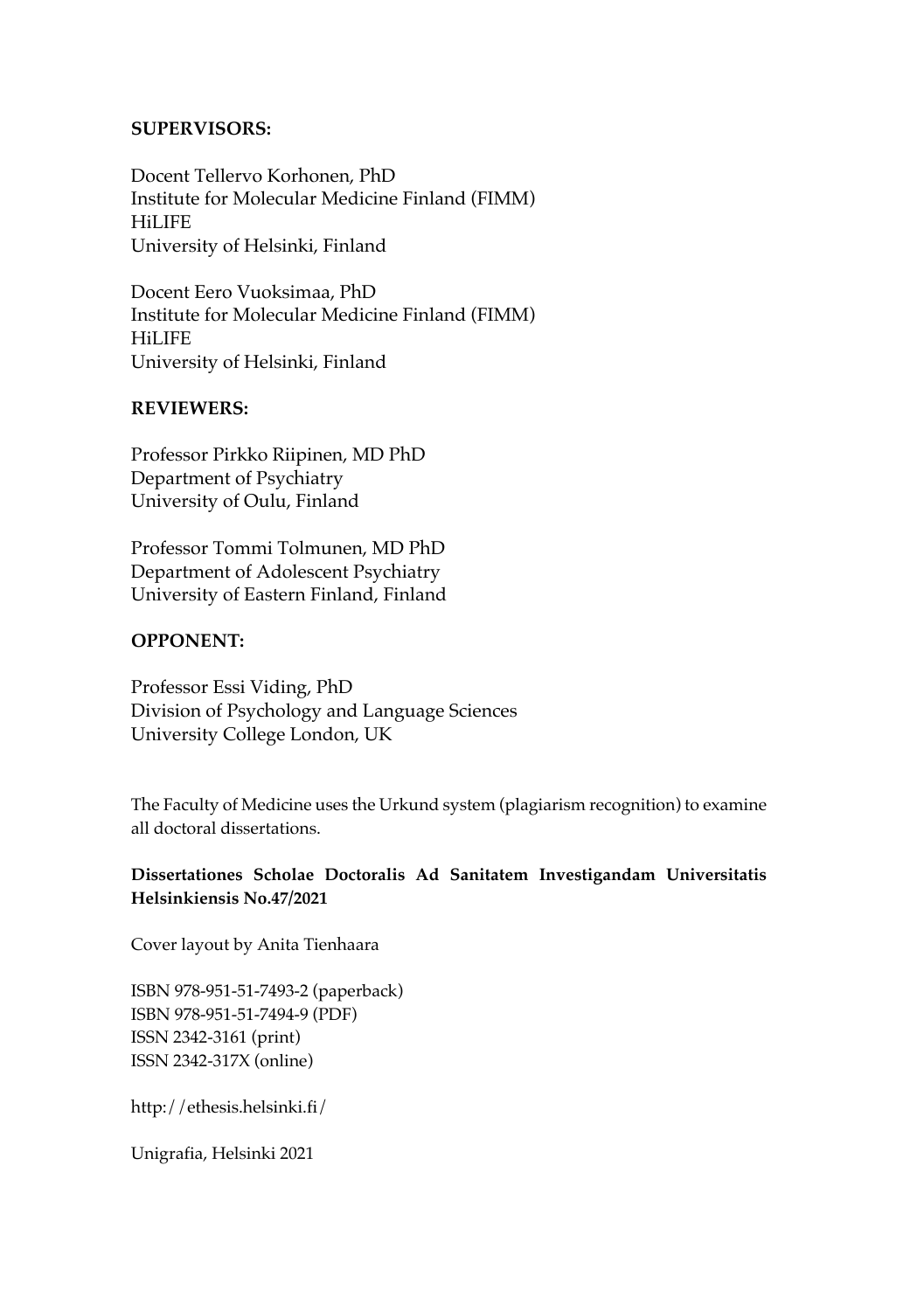To my dear matriarch figures: Susan, Mary Ann, Ursula, and Rena

"Believe those who seek the truth, doubt those who found it" -André Gide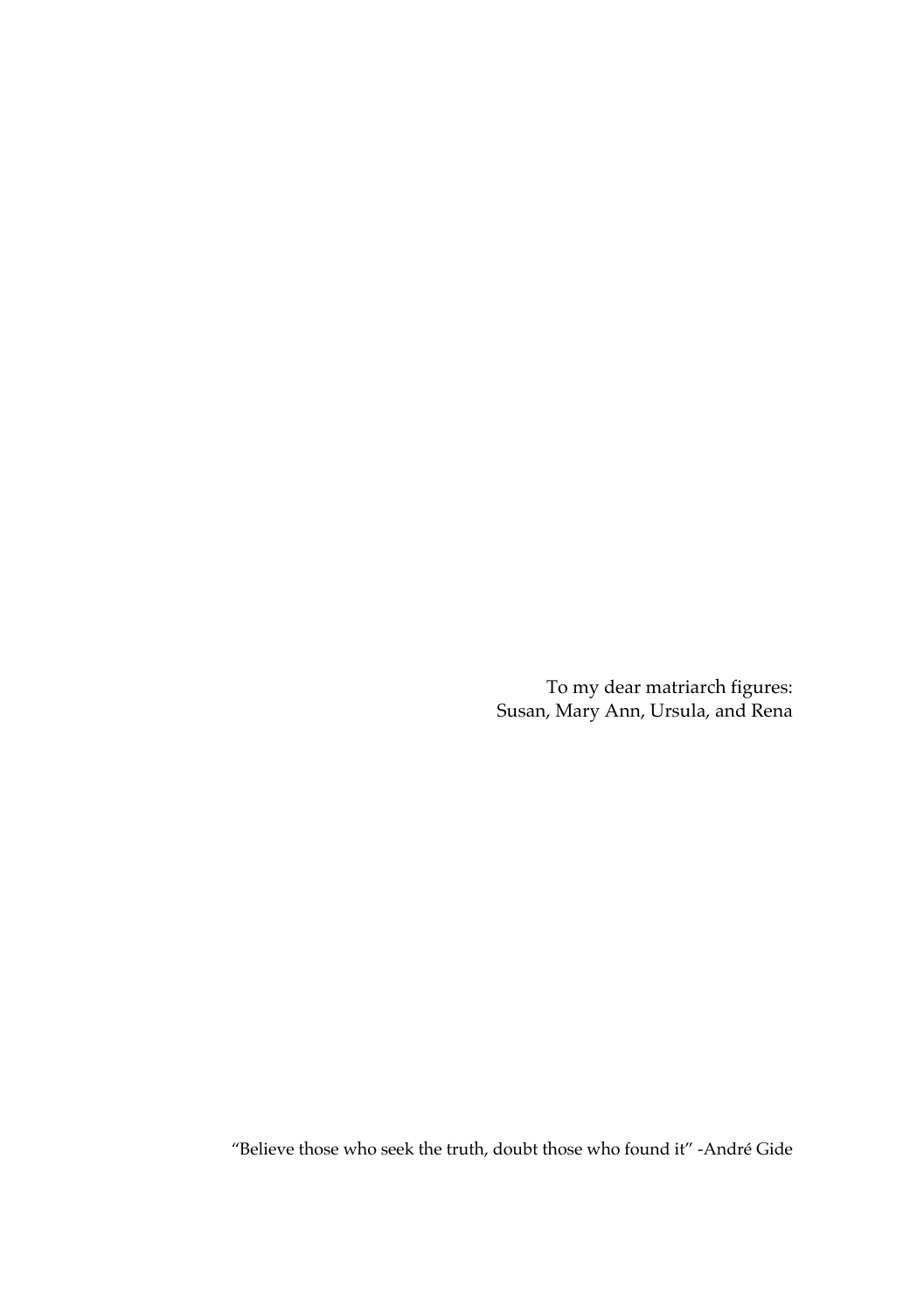# **ABSTRACT**

Problems of aggressive behavior affect as many as one in every six children and are associated with negative outcomes for not only the individual themselves, but also their family, friends, and community. Aggressive behavior includes a variety of different behaviors (e.g., yelling, hitting, bullying) and has been notoriously difficult to treat. In assessing aggression, researchers and clinicians have repeatedly been recommended to utilize reports from multiple informants (e.g., parents, teachers, the child him/herself) in order to obtain the most complete picture of the problem. In studying aggressive behavior, early research was initially focused on males only and severe outcomes, but now investigates gender similarities and differences and a broad range of behaviors related to aggression. While much has been learned from research thus far, new biological mechanisms and detailed phenotypic information are still important to continue clarifying the heterogenous nature of aggression and to improve ideas for personalized treatment. Thus, this thesis aimed to contribute to those efforts.

Study I and II comprised cohorts of thousands of children from Finland, the Netherlands, and the UK (Study I also included Swedish cohorts) with ratings of aggressive behavior, other externalizing behaviors (e.g., hyperactivity), internalizing problems (e.g., depression) and prosocial behavior from parents, teachers, and the children themselves. Results showed that aggressive behavior (as rated by all raters) often co-occurred with other externalizing behaviors and low prosocial behavior, and also co-occurred with internalizing problems but not as often. Patterns were similar across cohorts and genders, however, parents indicated more co-occurrence with internalizing problems and less co-occurrence with other externalizing behaviors than teachers did.

Study III utilized a subset of the FinnTwin12 cohort (N=1347) with longitudinal data on aggressive behavior in adolescence from parents, teachers, children themselves, and from their co-twin to investigate prediction of antisocial personality disorder (ASPD) in young adulthood. Notably, teacher and self ratings were able to predict ASPD, both in separate models and when both ratings were in the same model. Additionally, the direct aggression subtype (e.g., hitting, yelling) was able to predict ASPD well, for both genders. Furthermore, when the co-occurring influence of hyperactivity was removed from the aggression ratings (using a residual aggression variable with hyperactivity co-occurrence removed), aggressive behavior was still able to predict ASPD.

Study IV utilized a subset of the FinnTwin12 cohort (N=725) with plasma samples in young adulthood and aggressive behavior measures in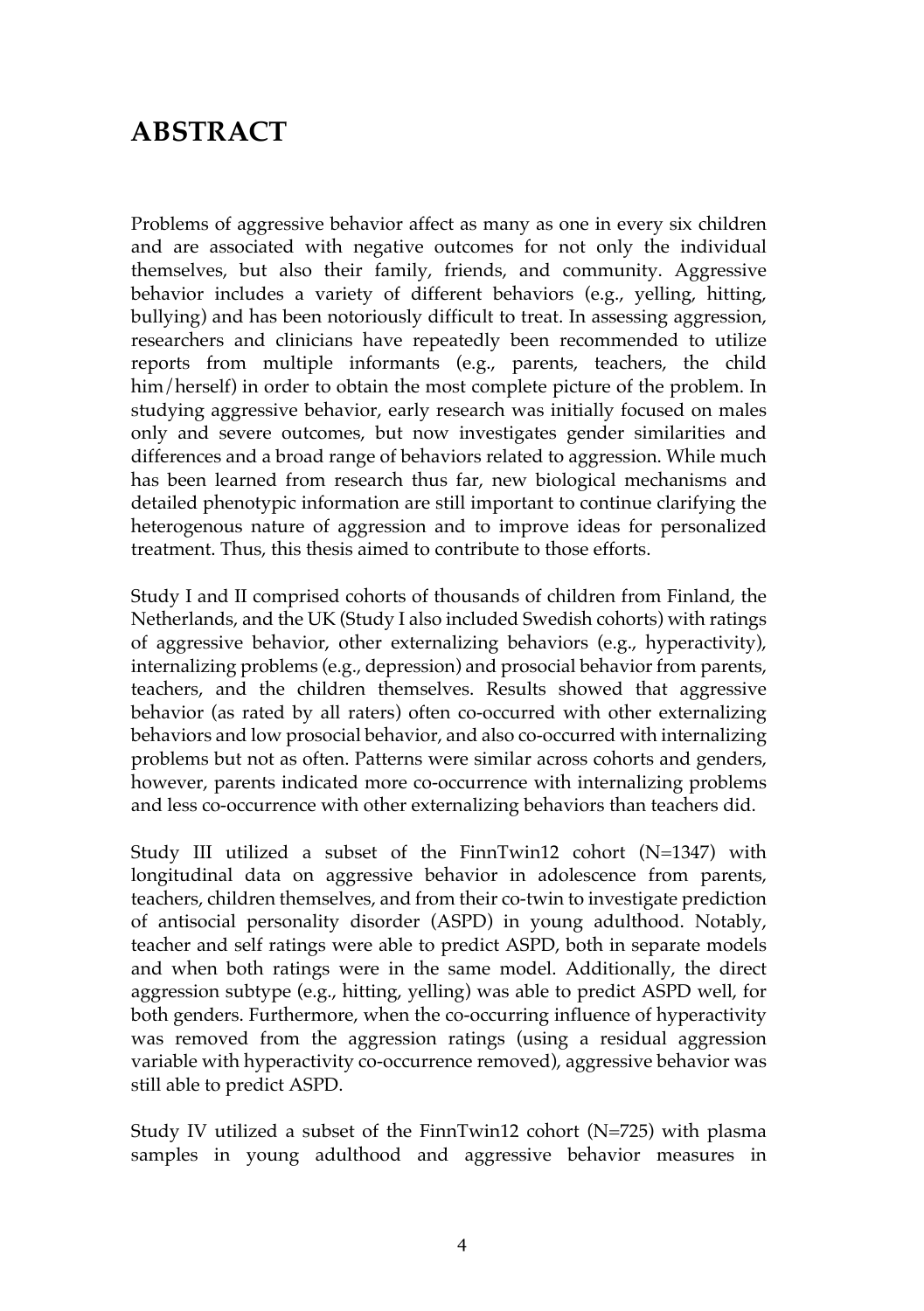adolescence from parents, teachers, children themselves, and from their cotwin to search for new biomarkers of aggression. Using a panel of 11 metabolites processed using nuclear magnetic resonance, the ketone body 3 hydroxybutyrate was found to be negatively associated with aggressive behavior in initial analyses. In more detailed modeling, nearly all raters of aggression showed the same trend with 3-hydroxybutyrate, including in fully adjusted models. In a model including both teacher and self ratings, 3 hydroxybutyrate was significantly associated with both aggressive behavior ratings. A replication dataset of young adult Dutch twins (N=960) showed support for the association found in FinnTwin12, however, the issue of whether there are gender differences of the association of 3-hydroxybutyrate with aggressive behavior remains to be clarified by future research.

These findings help to clarify the co-occurrence of aggressive behavior with other behaviors across raters and countries, to show how common the cooccurrence is and that it should be taken into consideration when studying aggressive behavior, including from (epi)genetic or biological perspectives. Additionally, aggressive behavior, in particular direct aggression, can inform future ASPD risk, and obtaining behavior data from teachers and the child are of high importance. Furthermore, the new association of 3-hydroxybutyrate with aggressive behavior suggests new biological pathways to investigate to improve our understanding of aggressive behavior, including potential treatments. This thesis provides refinements to the aggressive behavior phenotype, new avenues for aggression biology investigations, and ideas for where to improve or personalize treatment options.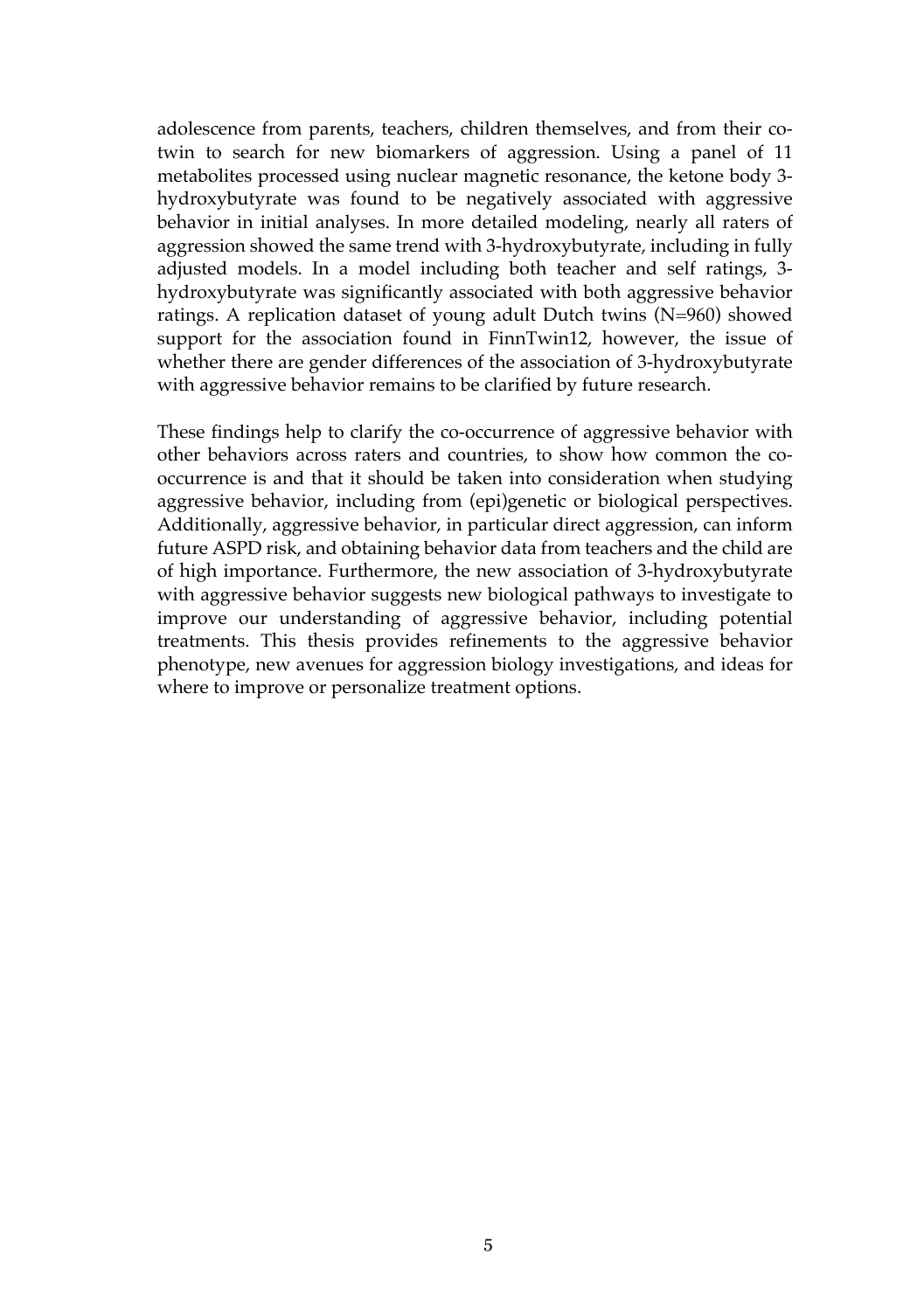# **TIIVISTELMÄ**

Aggressiiviseen käyttäytymiseen liittyvät ongelmat vaikuttavat jopa joka kuudenteen lapseen, ja niihin liittyy kielteisiä seurauksia niin henkilölle itselleen kuin myös hänen läheisilleen.. Aggressiivinen käyttäytyminen käsittää monenlaista ilmenemismuotoja (esim. huutaminen, lyöminen), ja sitä on tunnetusti vaikea hoitaa. Usein suositellaan, että aggressiivisuuden arvioinnissa kerättäisiin tietoa useista eri lähteistä (esim. vanhemmilta ja opettajilta), jotta ongelmasta saataisiin mahdollisimman kattava kuva. Alkuvaiheessa aggressiivisen käyttäytymisen tutkimuksessa keskityttiin lähinnä miehiin ja vaikeisiin aggressiivisen käytöksen ilmenemismuotoihin. Nykypäivänä tutkitaan myös sukupuolten välisiä yhtäläisyyksiä tai eroja, ja aggressiivisuuteen liittyvä käyttäytyminen ymmärretään laajempana Vaikka tähänastisesta tutkimuksesta on kertynyt paljon jatkumona. tietämystä, on edelleen tärkeää tutkia uusia biologisia mekanismeja ja erilaisia fenotyyppejä aggression esiintymismuotoja/ilmiasuja heterogeenisen luonteen selvittämiseksi ja uudenlaisten yksilöllisten hoitomuotojen kehittämiseksi. Tämän väitöskirjan tavoitteena oli tuottaa lisätietoa näistä aiheista

Osatyöt I ja II osoittivat, että aggressiivista käyttäytymistä esiintyi usein yhdessä muiden eksternalisoivien käyttäytymisen ilmenemismuotojen ja vähäisen prososiaalisen käyttäytymisen kanssa. Sitä esiintyi myös yhdessä internalisoivien ongelmien kanssa mutta harvemmin. Nämä havainnot toistuivat samankaltaisina niin pojilla kuin tytöilläkin sekä eri maissakin, mutta vanhempien raportoimana aggressiivista käyttäytymistä ilmoitettiin esiintyvän enemmän yhdessä internalisoivien ongelmien kanssa ja vähemmän yhdessä muiden eksternalisoivien käyttäytymismallien kanssa kuin opettajien raportoimana.

Osatyö III osoitti, että lapsuuden aggressiivinen käyttäytyminen (erityisesti opettajien ja lapsen itsensä arvioimana) voi ennustaa epäsosiaalista persoonallisuushäiriötä nuorena aikuisuisena. Lisäksi suoran aggression alatyyppi (esim. lyöminen, huutaminen) ennusti epäsosiaalista persoonallisuushäiriötä hyvin molemmilla sukupuolilla. Aggressiivinen käyttäytyminen ennusti edelleen epäsosiaalista persoonallisuushäiriötä vaikka lasten yliaktiivisuus otettiin huomioon.

Osatyö IV osoitti, että ketoaine 3-hydroksivoihappo oli negatiivisesti yhteydessä aggressiiviseen käyttäytymiseen. Yhteys havaittiin niin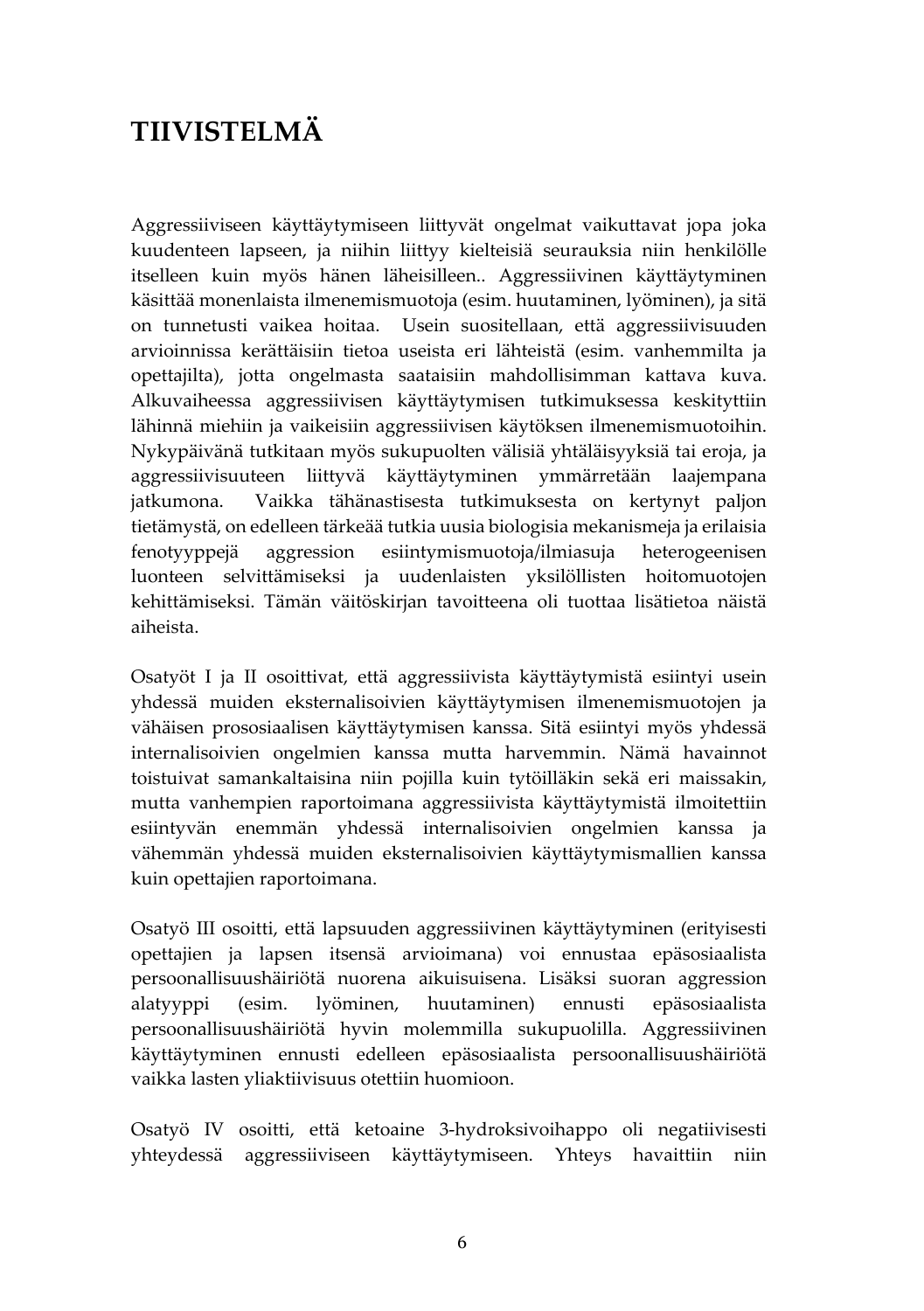Suomalaisessa kuin Hollantilaisessakin aineistossa. Jatkotutkimukselle jää kuitenkin selvitettäväksi kysymys siitä, voiko yhteyteen liittyä sukupuolieroja.

Tässä väitöskirjassa kuvaillaan yksityiskohtaisemmin aggressiivisen käyttäytymisen fenotyyppiä, esitellään uusia lähestymistapoja aggression biologisiin tutkimuksiin sekä tarjotaan uusia näkökulmia hoitovaihtoehtojen kehittämiseen ja yksilöllistämiseen. Tulokset selvensivät aggressiivisen käyttäytymisen ja muiden käyttäytymismuotojen välistä yhteyttä eri arvioijien raportoimana sekä eri maissa. Tulokset osoittavat, kuinka yleistä niiden samanaikainen esiintyminen on, ja että se olisi otettava huomioon. Aggressiivinen käyttäytyminen, erityisesti suora aggressio, voi myös kertoa kehittymässä olevan epäsosiaalisen persoonallisuushäiriön riskistä, ja on hyvin tärkeää hankkia käyttäytymistä koskevaa tietoa sekä opettajilta että lapselta itseltään. Lisäksi uusi löydös 3-hydroksivoihapon yhteydestä aggressiiviseen käyttäytymiseen viittaa uusiin biologisiin mekanismeihin. Niitä on tutkittava tarkemmin, jotta voimme ymmärtää aggressiivisesta käyttäytymistä paremmin ja kehittää häiritsevän aggressiivisen käyttäytymisen hoitoja.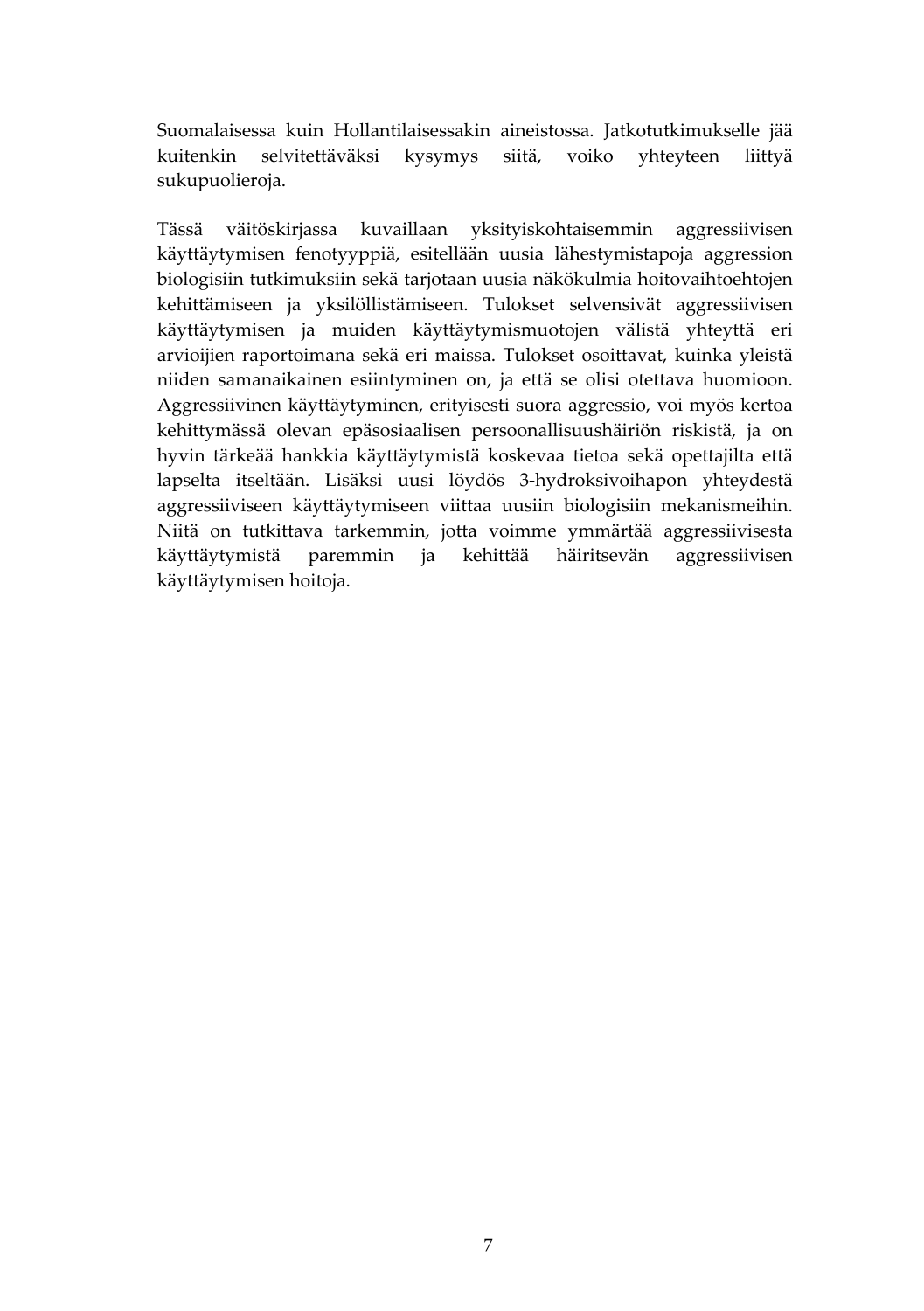## **TABLE OF CONTENTS**

| 2.2. Behaviors and Problems Related to Aggression |  |
|---------------------------------------------------|--|
|                                                   |  |
|                                                   |  |
|                                                   |  |
|                                                   |  |
|                                                   |  |
|                                                   |  |
|                                                   |  |
|                                                   |  |
|                                                   |  |
|                                                   |  |
|                                                   |  |
|                                                   |  |
|                                                   |  |
|                                                   |  |
|                                                   |  |
|                                                   |  |
|                                                   |  |
|                                                   |  |
|                                                   |  |
|                                                   |  |
|                                                   |  |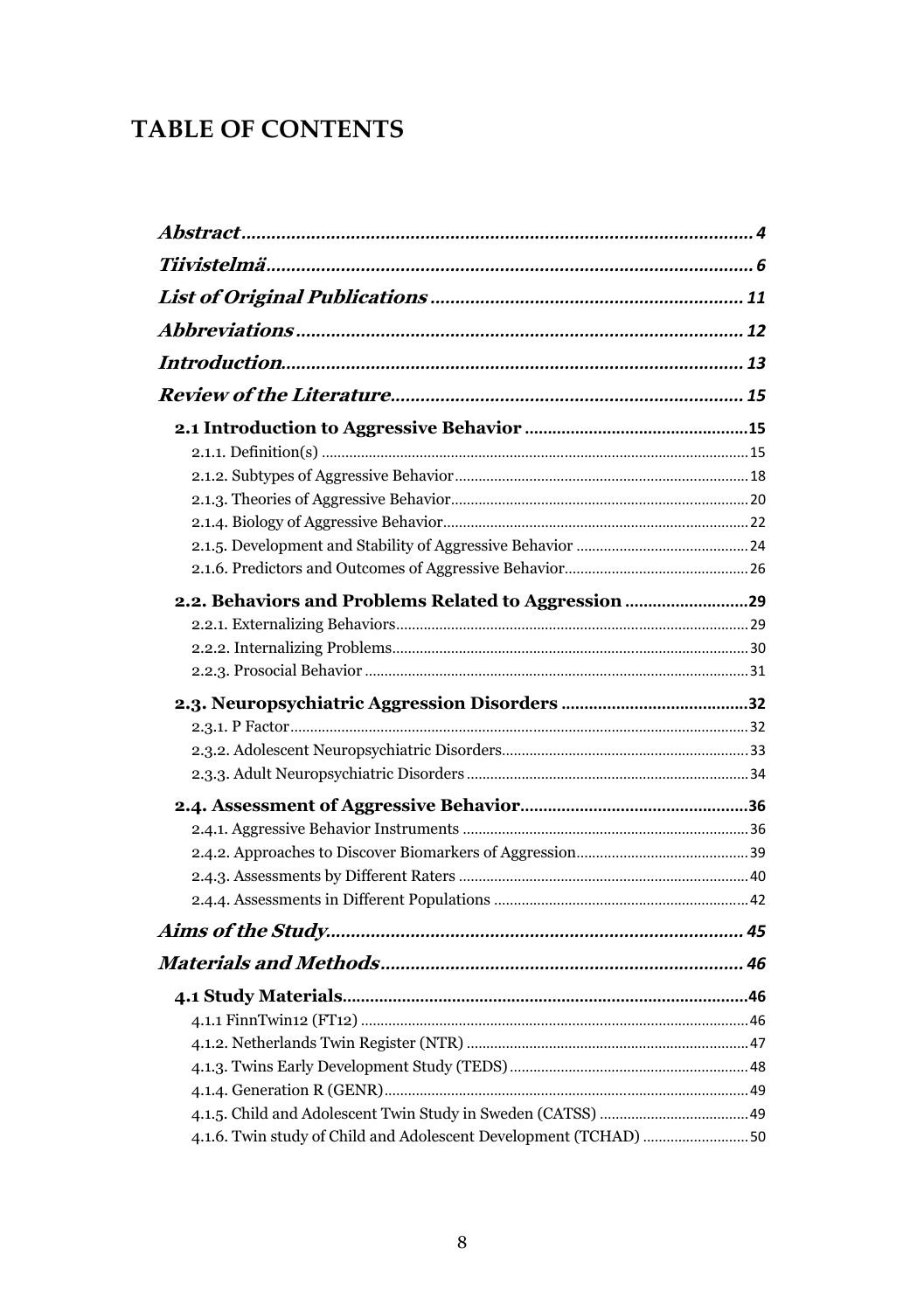| 4.3.1. Multi-dimensional Peer Nomination Inventory (MPNI) (Studies I-IV) 51<br>4.3.2. Achenbach System of Empirical-Based Assessment (ASEBA) (Studies I, II, |    |
|--------------------------------------------------------------------------------------------------------------------------------------------------------------|----|
|                                                                                                                                                              |    |
| 4.3.3. Strengths and Difficulties Questionnaire (SDQ) (Studies I-II)52                                                                                       |    |
|                                                                                                                                                              |    |
| 4.3.5. Autism-Tics, ADHD and other Comorbidities inventory (A-TAC) (Study I) .52                                                                             |    |
| 4.3.6. Semi-Structured Assessment for the Genetics of Alcoholism (SSAGA) ASPD                                                                                |    |
|                                                                                                                                                              |    |
|                                                                                                                                                              |    |
|                                                                                                                                                              |    |
| 4.4.3. Regression modeling (Study II–IV and unpublished results)54                                                                                           |    |
|                                                                                                                                                              |    |
|                                                                                                                                                              |    |
|                                                                                                                                                              |    |
| 5.1.1. Mean levels of aggressive behavior across instruments/cohorts and raters                                                                              |    |
|                                                                                                                                                              |    |
| 5.1.2. Testing the difference between raters using FT12 (Unpublished results)58                                                                              |    |
| 5.1.3. Mean levels of aggressive behavior according to ASPD status (Study III)60                                                                             |    |
|                                                                                                                                                              |    |
| 5.2.1. Correlations between aggressive behavior and other behavior/emotional                                                                                 |    |
| problems across instruments/cohorts and raters (Studies I and II, and supplementary                                                                          |    |
|                                                                                                                                                              |    |
| 5.2.2. Correlations of aggressive behavior between raters in FT12 (Unpublished                                                                               |    |
| 5.2.3. Correlations of aggressive behavior across raters (Study III and unpublished                                                                          |    |
|                                                                                                                                                              |    |
| 5.2.4. Correlations between metabolites and between metabolites and aggressive                                                                               |    |
|                                                                                                                                                              |    |
|                                                                                                                                                              |    |
| 5.3.1. Proportion of variation in aggressive behavior explained by modeled factors                                                                           |    |
|                                                                                                                                                              |    |
|                                                                                                                                                              |    |
|                                                                                                                                                              |    |
|                                                                                                                                                              |    |
|                                                                                                                                                              |    |
| 6.2 Interpretation of the results and comparison to earlier studies                                                                                          |    |
| 6.2.1 Characterizing childhood aggressive behavior across genders, subtypes, raters,                                                                         | 71 |
|                                                                                                                                                              |    |
|                                                                                                                                                              |    |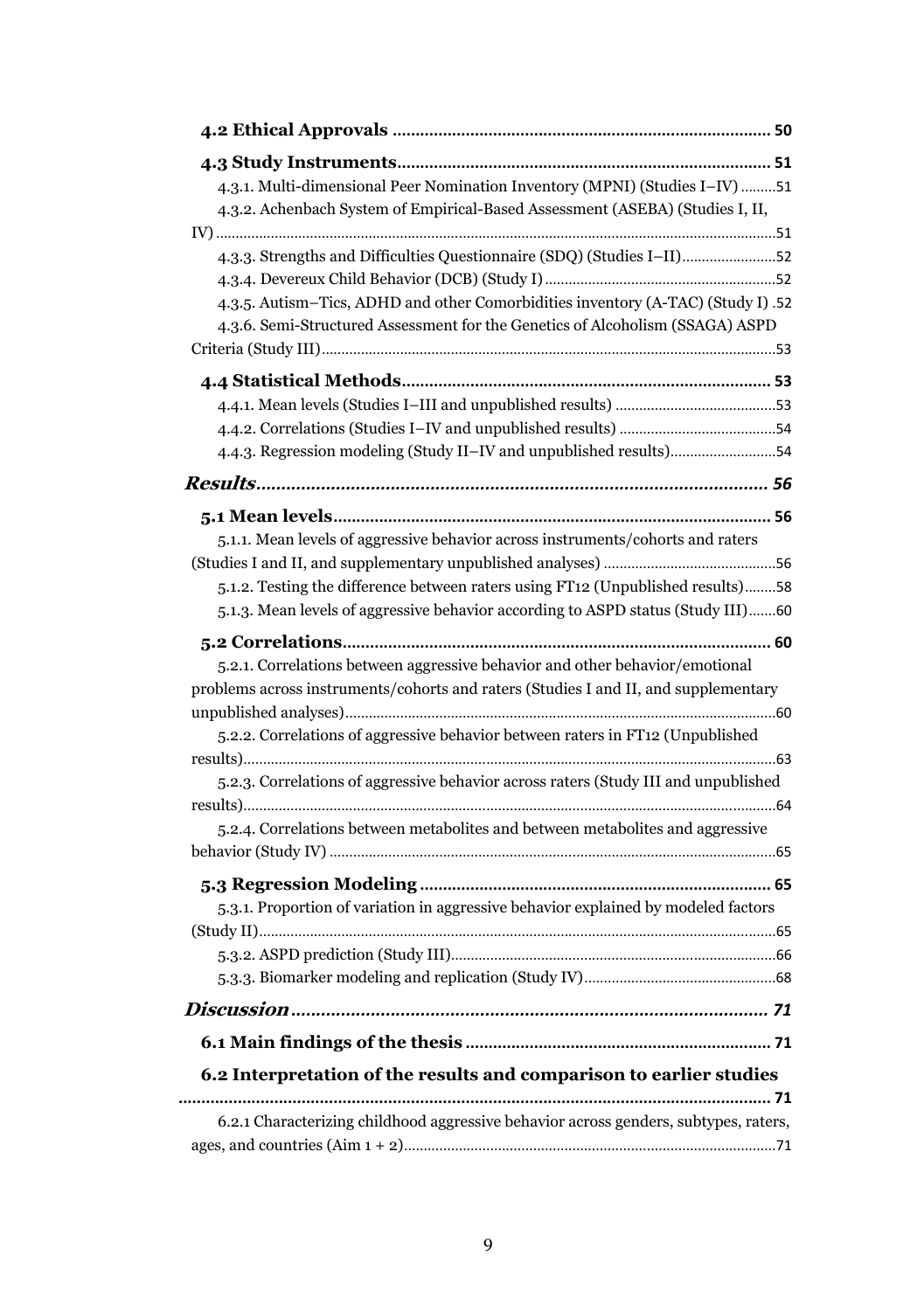| 6.2.2 Characterizing childhood aggressive behavior and co-occurring                 |
|-------------------------------------------------------------------------------------|
|                                                                                     |
| 6.2.3 Predicting young adult ASPD using adolescent aggressive behavior (Aim 2).75   |
| 6.2.4 Identifying 3-hydroxybutyrate as a potential biomarker of aggressive behavior |
|                                                                                     |
|                                                                                     |
|                                                                                     |
|                                                                                     |
|                                                                                     |
|                                                                                     |
|                                                                                     |
|                                                                                     |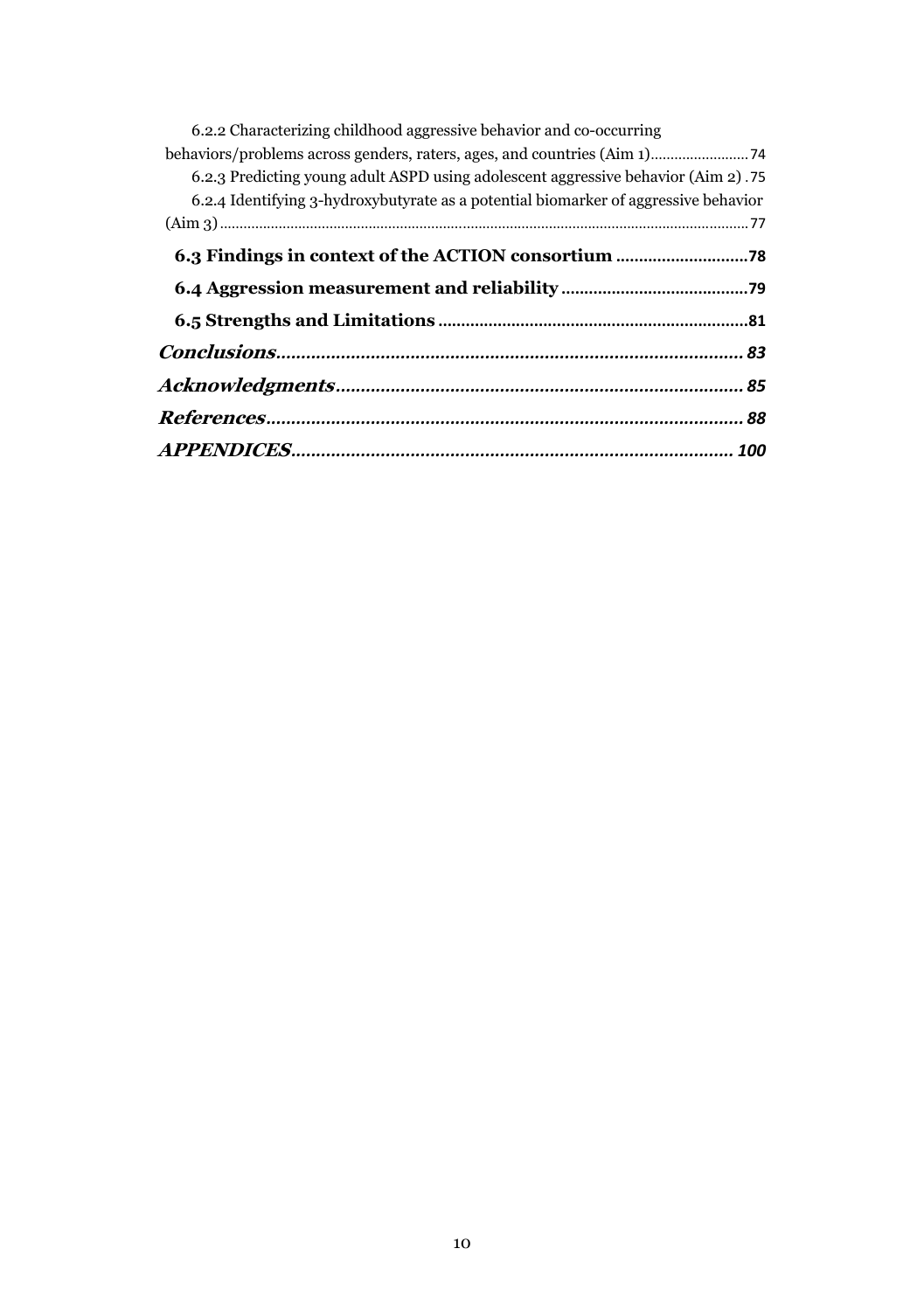# **LIST OF ORIGINAL PUBLICATIONS**

This thesis is based on the following articles which are referred to in the text by their Roman numeral**:** 

- I. Bartels M, Hendriks A, Mauri M, Krapohl E, **Whipp A**, Bolhuis K, Conde LC, Luningham L, Fung Ip H, Hagenbeek F, Roetman P, Gatej R, Lamers A, Nivard M, van Dongen J, Lu Y, Middeldorp C, van Beijsterveldt T, Vermeiren R, Hankemeijer T, Kluft C, Medland S, Lundstrom S, Rose R, Pulkkinen L, Vuoksimaa E, Korhonen T, Martin NG, Lubke G, Finkenauer C, Fanos V, Tiemeier H, Lichtenstein P, Plomin R, Kaprio J and Boomsma DI. 2018. Childhood aggression and the co-occurrence of behavioural and emotional problems: results across ages 3–16 years from multiple raters in six cohorts in the EU-ACTION project. European Child & Adolescent Psychiatry. 27(9): 1105-1121. doi: 10.1007/s00787-018-1169-1
- II. **Whipp AM**, Vuoksimaa E, Bolhuis K, de Zeeuw EL, Korhonen T, Mauri M, Pulkkinen L, Rimfeld K, Rose RJ, van Beijsterveldt T CEM, Bartels M, Plomin R, Tiemeier H, Kaprio J, Boomsma DI. 2021. Teacher-rated aggression and co-occurring behaviors among schoolchildren: A comparison of four population-based European cohorts. *PLOS One*. https://doi.org/10.1371/journal.pone.0238667
- **III. Whipp AM,** Korhonen T, Raevuori A, Heikkilä K, Pulkkinen L, Rose RJ, Kaprio J, Vuoksimaa E. 2019. Early adolescent aggression predicts antisocial personality disorder in young adults: a population-based study. *European Child & Adolescent Psychiatry.*  28(3), 341-350. doi:10.1007/s00787-018-1198-9
- **IV. Whipp AM**, Vuoksimaa E, Korhonen T, Ligthart RSL, Pool R, Hagenbeek F, Bogl LH, Pulkkinen L, Rose RJ, Boomsma D, Kaprio J. 2021. Ketone 3-hydroxybutyrate as a biomarker of aggression. Scientific Reports. 11, 5813. doi: 10.1038/s41598-021-84635-6

Studies I, III and IV are licensed under the Creative Commons Attribution 4.0 International License (http://creativecommons.org/licenses/by/4.0/). Study II is licensed under the Creative Commons Attribution NonCommercial-NoDerivatives 4.0 International License  $(\text{https://creativecommons.org/licenses/by-nc-nd/4.0/}).$  This thesis also includes results which are not included in the published articles.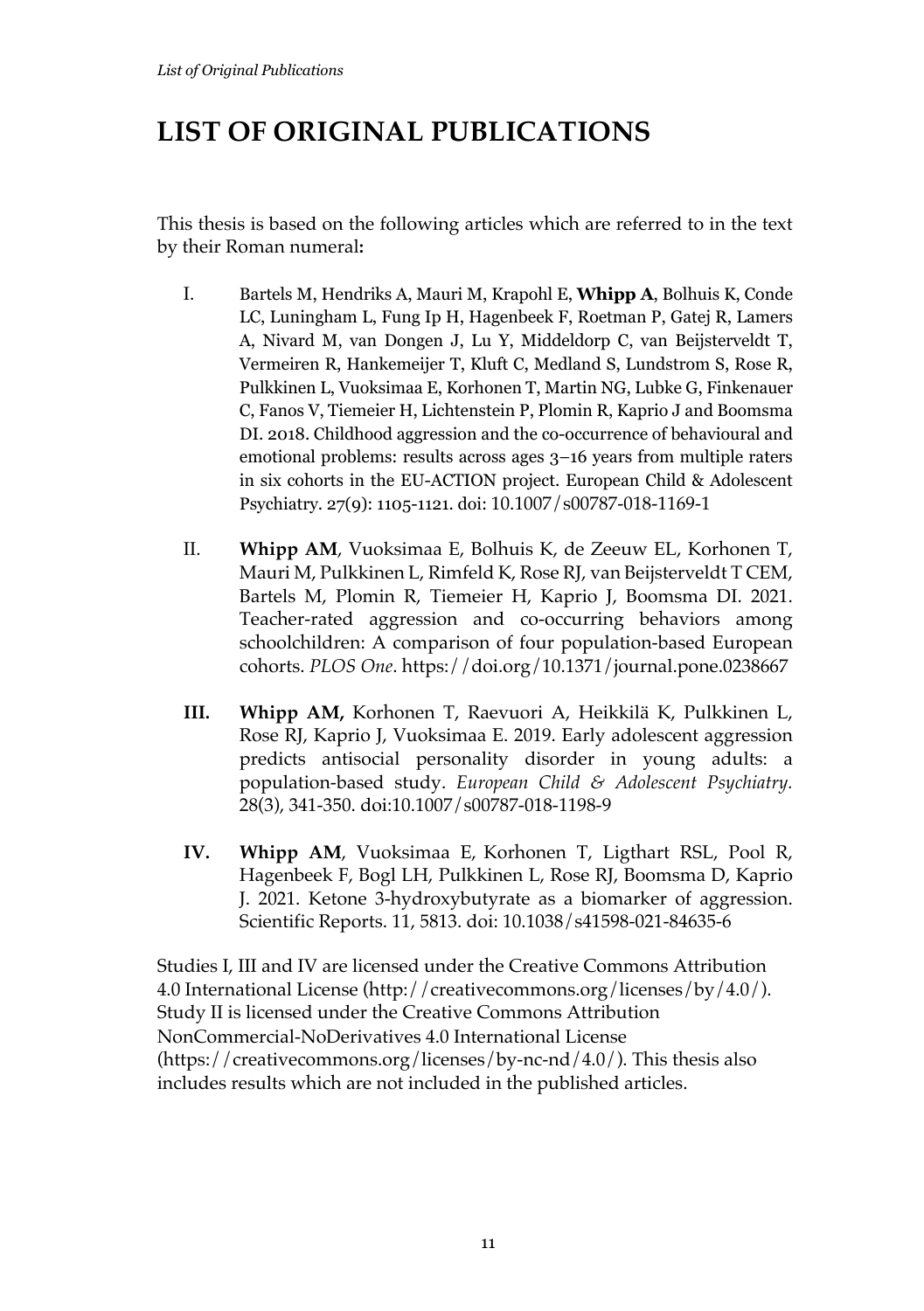# **ABBREVIATIONS**

| <b>ADHD</b>  | Attention-deficit/hyperactivity disorder                   |
|--------------|------------------------------------------------------------|
| <b>ASEBA</b> | Achenbach System of Empirical-Based Assessment             |
| <b>ASPD</b>  | Antisocial personality disorder                            |
| ASR          | Adult Self-Report                                          |
| A-TAC        | Autism-Tics, ADHD and other Comorbidities inventory        |
| <b>AUC</b>   | Area under the curve                                       |
| BMI          | Body mass index                                            |
| <b>CATSS</b> | Child and Adolescent Twin Study in Sweden                  |
| <b>CBCL</b>  | Child Behavior Checklist                                   |
| CD.          | Conduct disorder                                           |
| CI           | Confidence interval                                        |
| DCB          | Devereux Child Behavior                                    |
| <b>DNA</b>   | Deoxyribonucleic acid                                      |
| <b>DSM</b>   | Diagnostic and Statistical Manual of Mental Disorders      |
| FemNAT-CD    | Neurobiology and Treatment of Adolescent Female            |
|              | Conduct Disorder: The Central Role of Emotion              |
|              | Processing                                                 |
| FT12         | FinnTwin12                                                 |
| <b>GABA</b>  | Gamma-aminobutyric acid                                    |
| <b>GENR</b>  | <b>Generation R</b>                                        |
| IED          | Intermittent explosive disorder                            |
| MAO          | Mono-amine oxidase                                         |
| <b>METS</b>  | Metabolic equivalent of task                               |
| <b>MPNI</b>  | Multi-dimensional Peer Nomination Inventory                |
| MS           | Mass spectrometry                                          |
| NMR          | Nuclear magnetic resonance spectroscopy                    |
| NTR          | Netherlands Twin Register                                  |
| ODD          | Oppositional defiant disorder                              |
| OR           | Odds ratio                                                 |
| <b>PATHS</b> | Promoting Alternative Thinking Strategies                  |
| RNA          | Ribonucleic acid                                           |
| ROC          | Receiver operating characteristic                          |
| SAAF         | <b>Strong African American Families</b>                    |
| SDQ          | Strengths and Difficulties Questionnaire                   |
| SSAGA        | Semi-Structured Assessment<br>for<br>the<br>Genetics<br>оf |
| Alcoholism   |                                                            |
| TCHAD        | Twin study of Child and Adolescent Development             |
| <b>TEDS</b>  | Twins Early Development Study                              |
| TRF          | Teacher Report Form                                        |
| YSR          | Youth Self-Report                                          |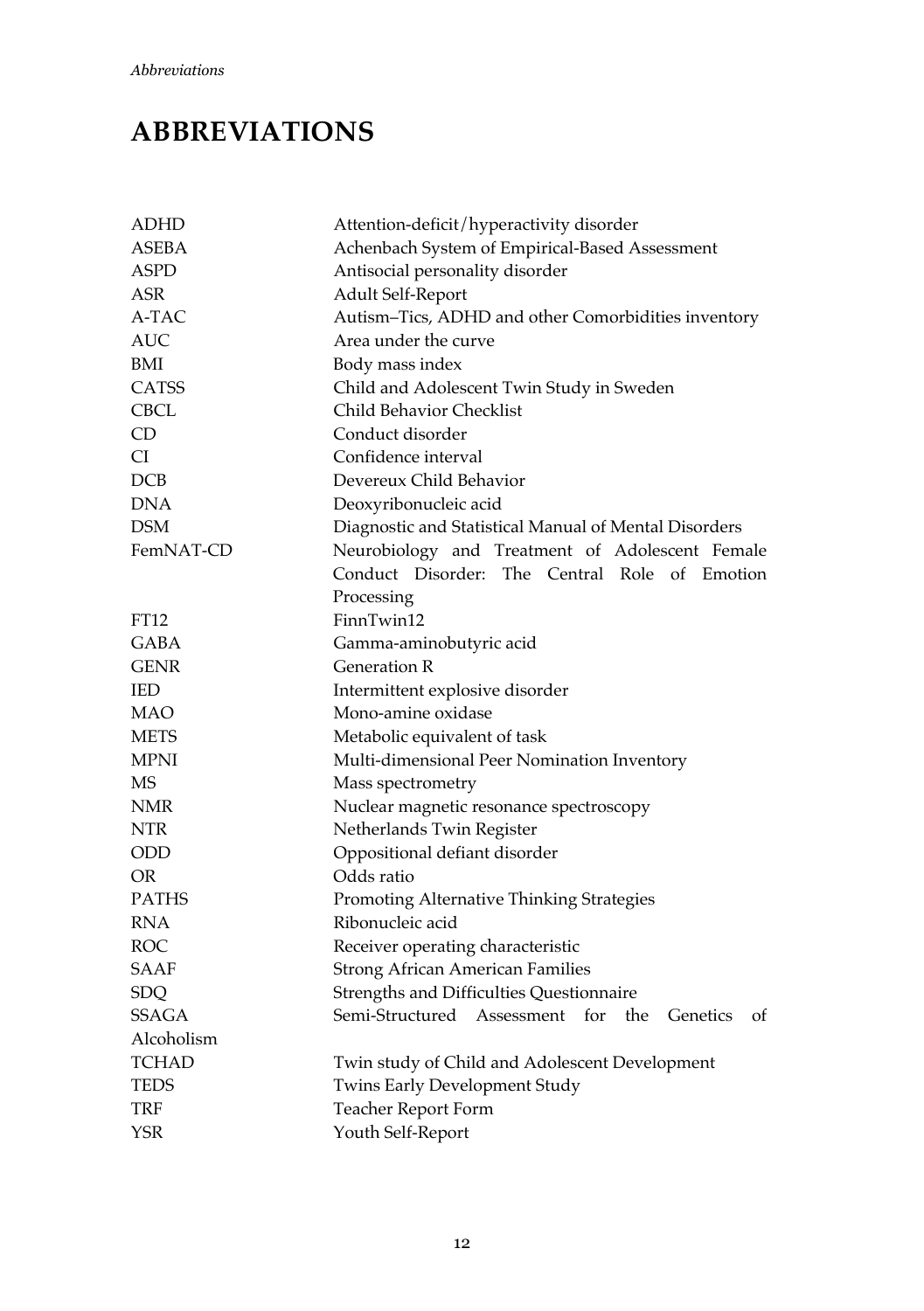# **INTRODUCTION**

Aggressive behavior is one of our most primal behaviors, to some extent we need it to survive. However, high levels of aggressive behavior are maladaptive in modern human society. Developmentally, most humans exhibit aggressive behavior as young children, developing the ability to better control their behavior around school age, when aggressive behavior has largely declined for the majority of individuals [1]. Children who enter school still showing high levels of aggression are at risk for developing aggressive behavior disorders. The lifetime prevalence for aggressive behavior disorders (e.g., conduct disorder, oppositional defiant disorder) ranges 7.9–13.9% for adolescent boys and 5.8–11.3% for adolescent girls, with a median age of onset of 11 years old [2]. Children as young as 7–9 years old with high levels of aggressive behavior have been shown to be at much greater risk of criminal behavior, substance (ab)use, mental health problems, risky sexual behavior, and intimate partner violence 25 years later [3]. However, aggressive behavior has been notoriously difficult to treat; we need a better understanding of the behavior in order to improve treatments.

Our understanding of aggressive behavior is complicated by the fact that it is heterogenous in nature. There are many subtypes of aggression (e.g., direct, indirect, proactive, reactive) and the behavior can be exhibited across all environments an individual interacts in, or only some. The more generalized the aggressive behavior (i.e., the behavior occurs in a broad range of environments instead of a specific one), the more serious the aggressive behavior problem, generally [4]. In order to capture the most complete scope of the aggressive behavior problem as possible, researchers and clinicians collect information from a number of informants: parents, the child him/herself (if they are old enough), teachers. Unfortunately, these multiple informants are not known to show high inter-rater agreement [5]. Taking these multiple informants into consideration for their overlapping and unique contributions to the breadth and depth of the aggressive behavior problems is important for our understanding.

In early research, aggressive behavior studies were focused on males only, and often on criminal or severe outcomes. However, over the years, female aggressive behavior has become better characterized and the study of aggressive behavior has broadened. Findings of gender differences in aggressive behavior indicate that while they do exist, the nuances are important and the differences are perhaps not as stark as was once imagined [6, 7]. Broadening our investigations of aggressive behavior has also shown that it is important to not only focus research efforts on specific manifestations of aggression (e.g., bullying or intimate partner violence), but it is also useful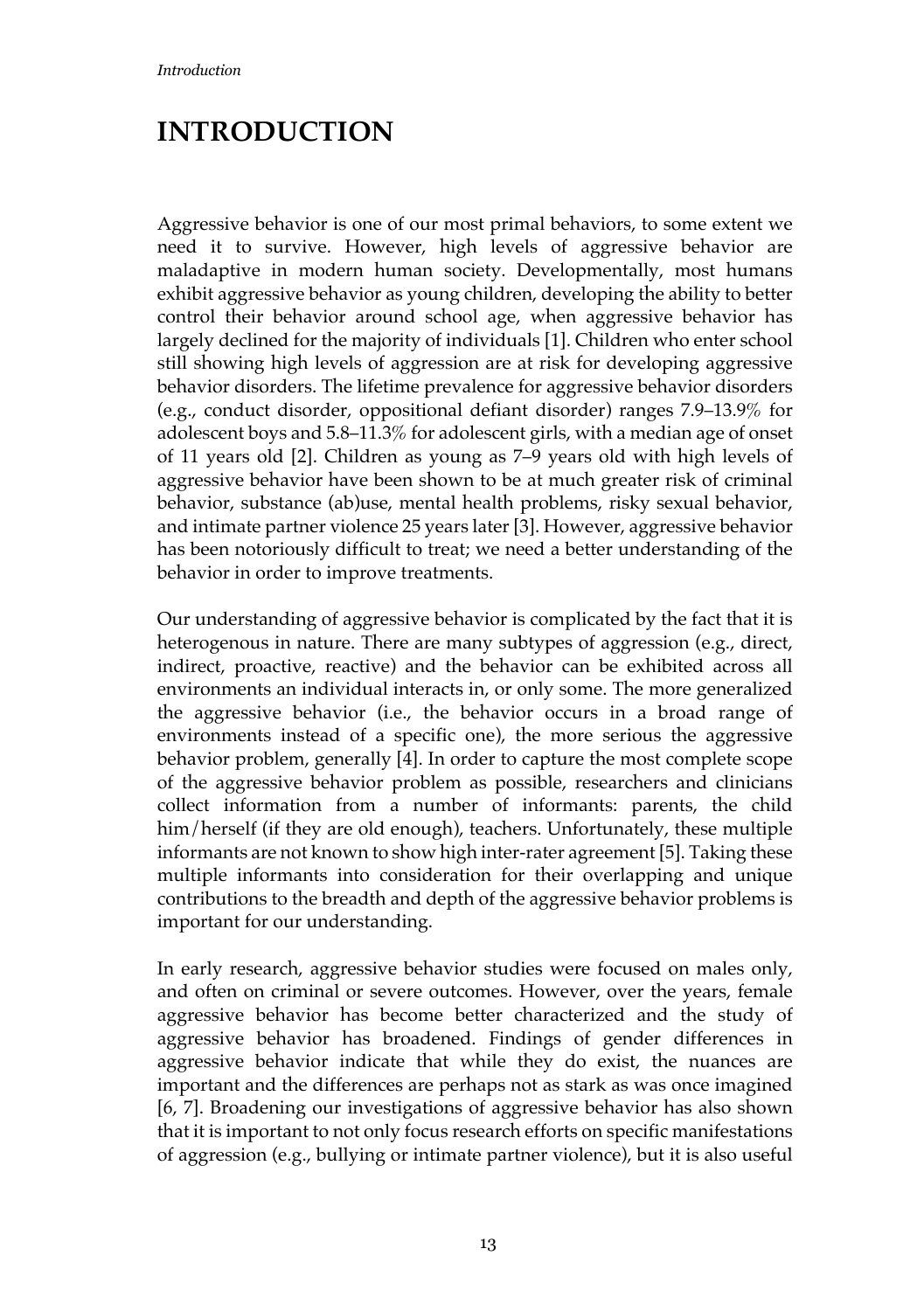to look at broader categories of behaviors of which aggression is a part (e.g., disruptive behaviors, externalizing behaviors). The examination of similarities and differences regarding gender, aggression subtypes, and fine-scale and broad-scale aggressive behavior categories has helped to explain more of the heterogeneousness of aggressive behavior, but there is still more yet to learn.

In recent decades, research has included (epi)genetics, neuroscience, and biomarkers in the search for new and better insights into aggressive behavior. It is hoped that these areas of research can improve the ability to create effective treatments, however, for them to provide the most useful results they need to utilize well-defined phenotypes of aggression. Thus, as more advanced approaches are being applied in aggression research, we still need to make sure the characterization of aggressive behavior that is used is as complete and detailed as possible. To these ends, the main objective of this thesis is to improve our understanding and characterization of the aggression phenotype. Two studies look across multiple European cohorts using multiple informants to characterize what behaviors and emotional problems co-occur with aggressive behavior. Another study examines whether adolescent aggressive behavior (alone or including the influence of co-occuring behaviors) can predict a young adult personality disorder; this investigation also looks at subtypes of aggression regarding the prediction. The final study uses a hypothesis-free approach to search for associations of aggressive behavior with a small panel of metabolites in order to generate new ideas for future research and improved treatment.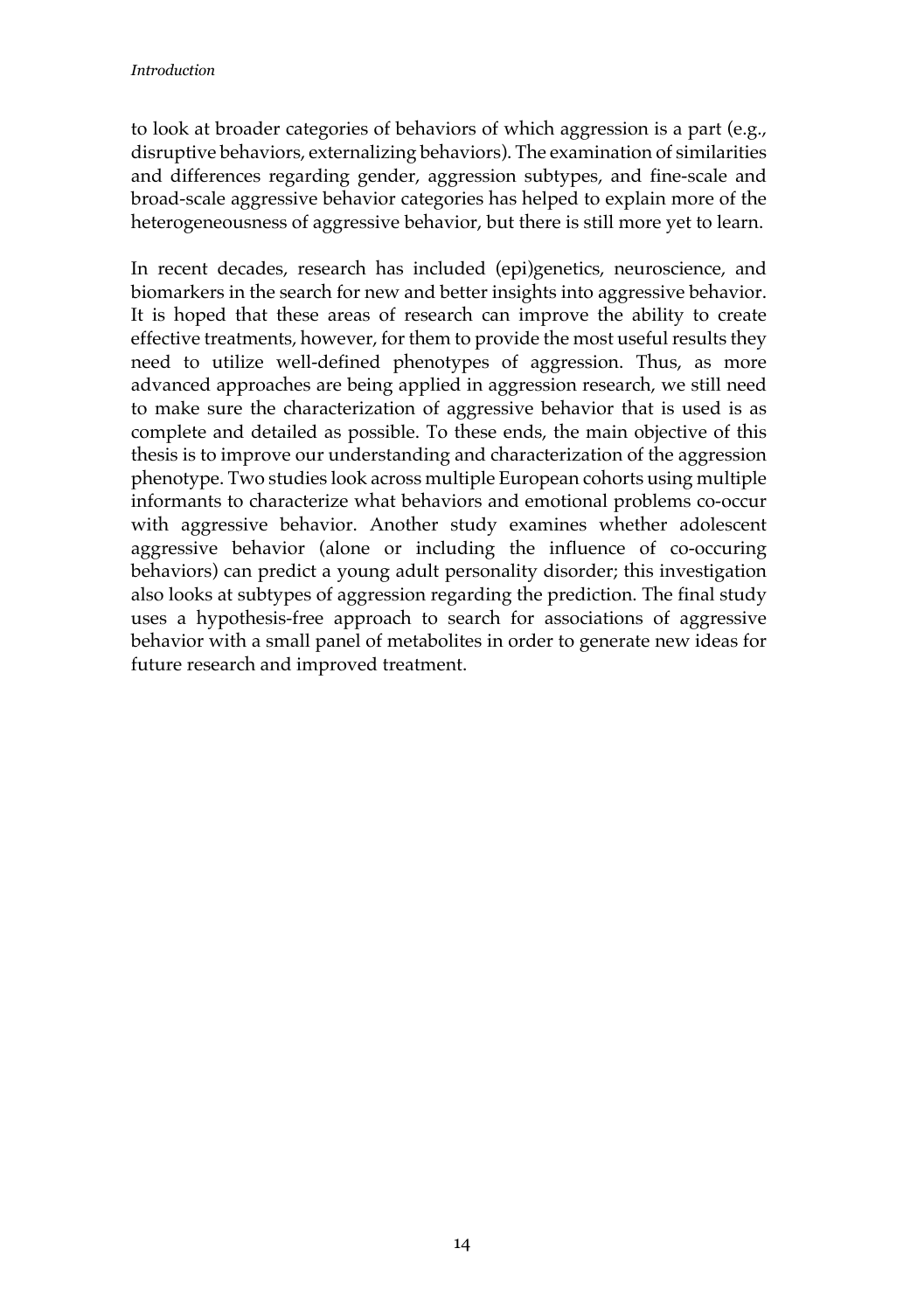# **REVIEW OF THE LITERATURE**

As the king said in Lewis Carroll's *Alice's Adventures in Wonderland*, "Begin at the beginning", but regarding the study of human aggression, it can be difficult to determine where exactly that beginning should be. Do we begin in the individual body and mind, describing where aggressive behavior comes from biologically? Or do we go broader and begin by discussing theories of why humans aggress or where aggression 'starts' and develops over a human's lifetime? Or do we start still further afield and begin at aggression's primeval roots in the animal kingdom, why and where the behavior came about and why it persisted evolutionarily? A simple though incomplete response is that it depends on the scope of the discussion. Since my research involves only human aggressive behavior and uses epidemiological approaches, this will serve to limit the scope to only some of the abovementioned areas of aggression research. Regardless, because the aggression phenotype has piqued scientific interest for many decades and from many different fields and perspectives, it would be wise to begin with defining the term, and its associated concepts.

### **2.1 Introduction to Aggressive Behavior**

This initial section introduces the definitions of aggressive behavior, its subtypes, and psychosocial theories of its origin. I also briefly highlight some of the biology of aggression, before describing typical human development of aggressive behavior and its stability over a human lifetime, and discuss the predictors and outcomes of problem levels of aggressive behavior. Throughout, I clarify any differences or similarities in aggressive behavior patterns by sex/gender. In this thesis, 'sex' refers to biological distinctions between males and females, while 'gender' refers to the social constructs and roles that typically distinguish men/boys from women/girls. Sometimes it is unclear if we are measuring one or the other or both, but an attempt to adhere to these distinctions is made.

#### **2.1.1. Definition(s)**

As Richard Tremblay, a well-known developmental psychologist focusing on childhood aggression, pointed out in his review of  $20<sup>th</sup>$  century research on the development of aggressive behavior during childhood [1], one could argue that a major problem with studying this topic is the lack of agreement on a definition of aggression. There seem to be at least two main aspects involved in the murky definitions: the intent to harm, and the social (un)desirableness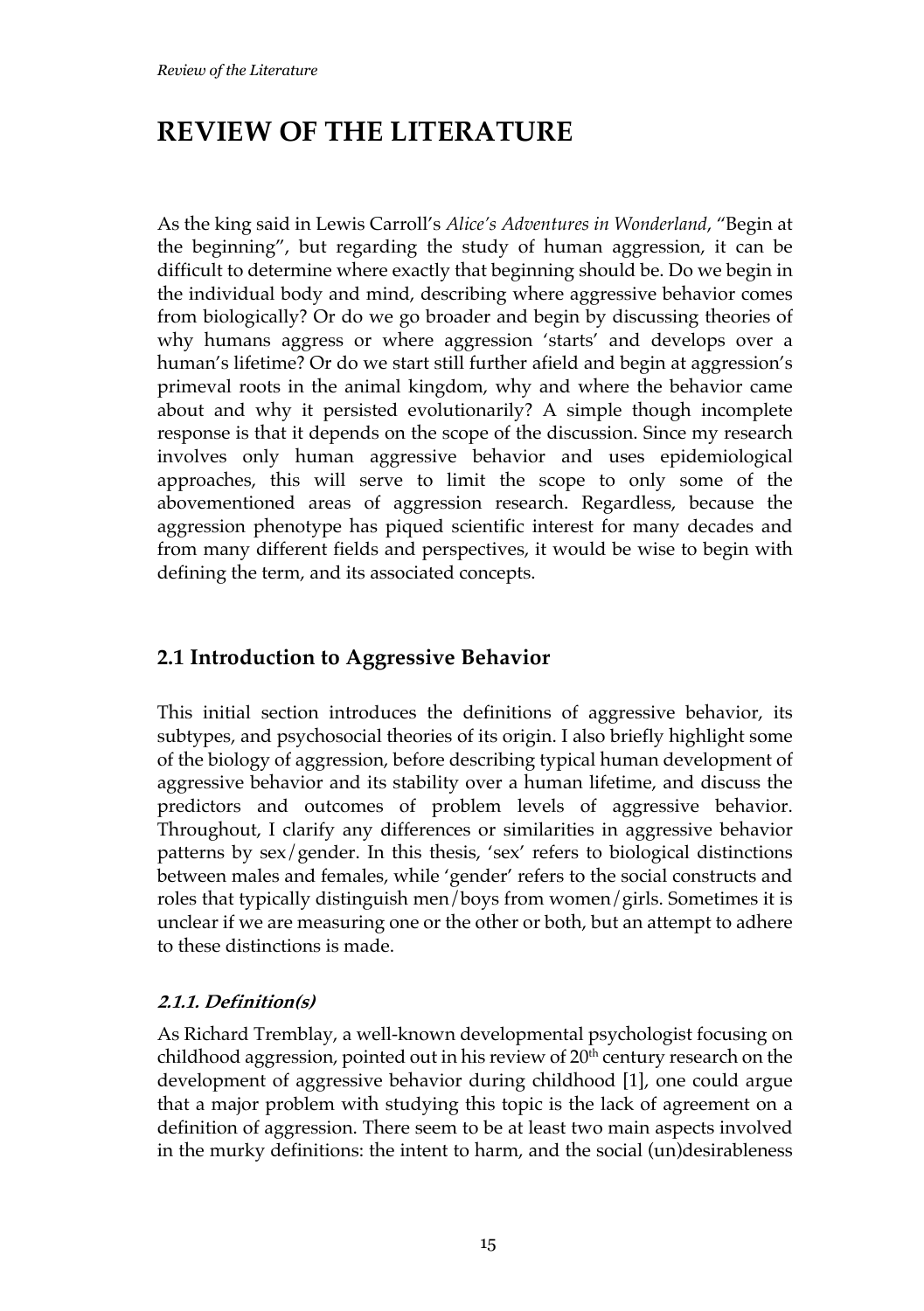of the action. According to Berkowitz [8] and others, aggression is any behavior with the *intent* to inflict physical or mental harm or injury on another, whereas Loeber and Stouthamer-Loeber [9] remove the word 'intent' and define it simply as 'those acts that inflict bodily or mental harm on others' (p. 242). Alternatively, Bandura [10] and others rather define aggression as any harmful behavior which is in violation of social norms. One complication of definitions incorporating social norms is that observers of the potential aggression have to make a judgment call, and this often involves their opinion of whether the aggressor intended to hurt the victim. Thus, perhaps we can argue that much of the definition debate revolves around this 'intent to harm' concept, which, as we will see in later discussion of the subtypes of aggression (section 2.1.2), gets perhaps murkier still regarding, for example, reactive aggression. Therefore, perhaps the more broad definition offered by Loeber and Stouthamer-Loeber [9], which is silent on intent, is the more inclusive choice in this broad literature review context.

Further semantics would assist here to clarify other aspects of aggression terminology. In a meta-analytic review of personality and aggressive behavior [11], the term *aggression* is identified broadly and with the intent aspect mentioned above. However, they then go on to distinguish *aggressive behavior* (acts of aggression) from *trait aggressiveness*. Trait aggressiveness refers, in personality psychology literature, to 'people who are prone to hostile cognitions and angry affect as well as a readiness to engage in physical and verbal aggression' (p. 752) [11] [see also 12]. Some of the literature also distinguishes between trait and state aggression, with trait variables capturing more typical or stable aggressive aspects, whereas state variables capture more temporary aggressive aspects. Although one's personality (our typical patterns of behavior, thought, and feelings) is an important aspect in how or why we behave the way we do, personality and trait aggressiveness are their own distinct field of research, and one that is not the focus of the research done here, thus I will maintain focus on *aggressive behavior* only.

The remaining aspect to define regarding aggressive behavior research is how or if we will limit the broadness of the manifestations of the aggressive behaviors we study. Some researchers zoom in to focus on specific manifestations such as bullying, homicide, or domestic violence. Those bodies of research of course help us to better understand those specific (often severe) behaviors, but it does not necessarily help us make broader connections and understand overarching similarities across all aggressive behaviors. In contrast, we can incorporate aggressive behavior with many other seemingly similar behavioral problems into an ever-broadening array of categories, possibly all the way up to simply 'socially unacceptable'. Tremblay [1], however, acknowledges that these perhaps too-broad categorizations of aggressive behavior complicate our study of it. Researchers have used, for example, such broader categories as 'antisocial behavior', 'externalizing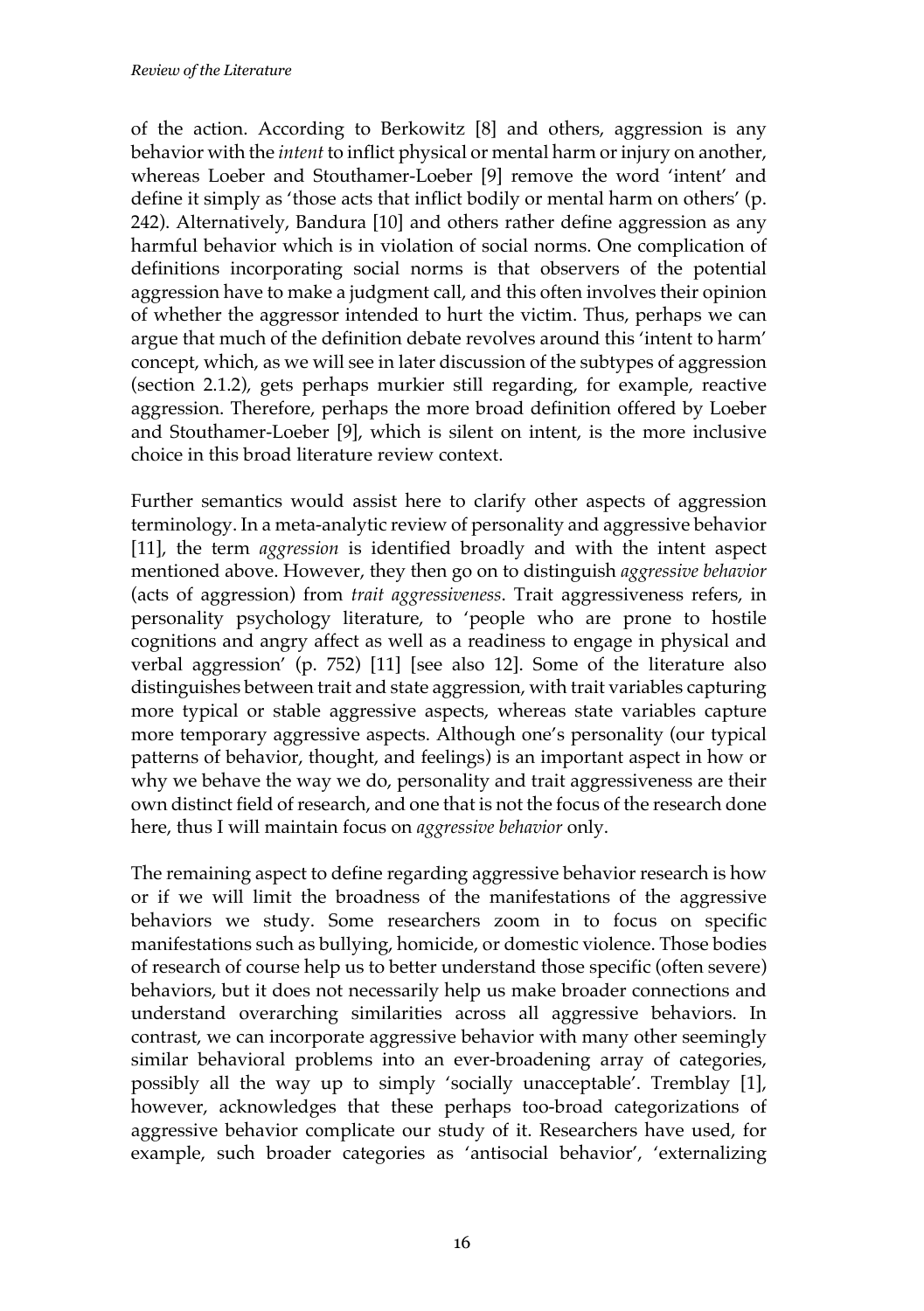behaviors', 'disruptive behaviors', 'problem behaviors' and 'conduct problems' to incorporate not only aggressive behavior but also other related behaviors and problems. For the purposes of this thesis, we aim to focus only on aggressive behaviors when we use said term, and to limit our inclusion of the broader categories whenever possible (although for some studies we specifically include other externalizing behaviors, their distinctions from aggressive behavior are made clear; further discussion on other externalizing behaviors occurs in section 2.2.1).

To summarize, the definition distinctions described above and further discussion about aggression subtypes (section 2.1.2) can become quite confusing in this literature. Therefore, an attempt by me to try to conceptually distinguish and relate some of these elements of the aggressive behavior literature was made in the form of Figure 1. This diagram clarifies my understanding of how all these elements relate to each other, based on my review of the literature. For example, the broader aggression-related categories mentioned above are indicated in the circle on the left in Figure 1. Furthermore, we see the term 'antisocial behavior' has been broken into 'aggressive behavior' and 'delinquency' categories ('delinquency' has also been called 'rule-breaking behavior' or 'non-aggressive antisocial behavior' in the literature). This separation appears well supported by research on the etiology of antisocial behavior and externalizing problems [see for example 13, 14]. This thesis mainly deals with the bolded 'Aggressive Behavior' and 'Direct' and 'Indirect' concepts of Figure 1, but all other aspects will be described in the following section 2.1.2.





References used to compile this diagram: [1, 7, 13–21, 24]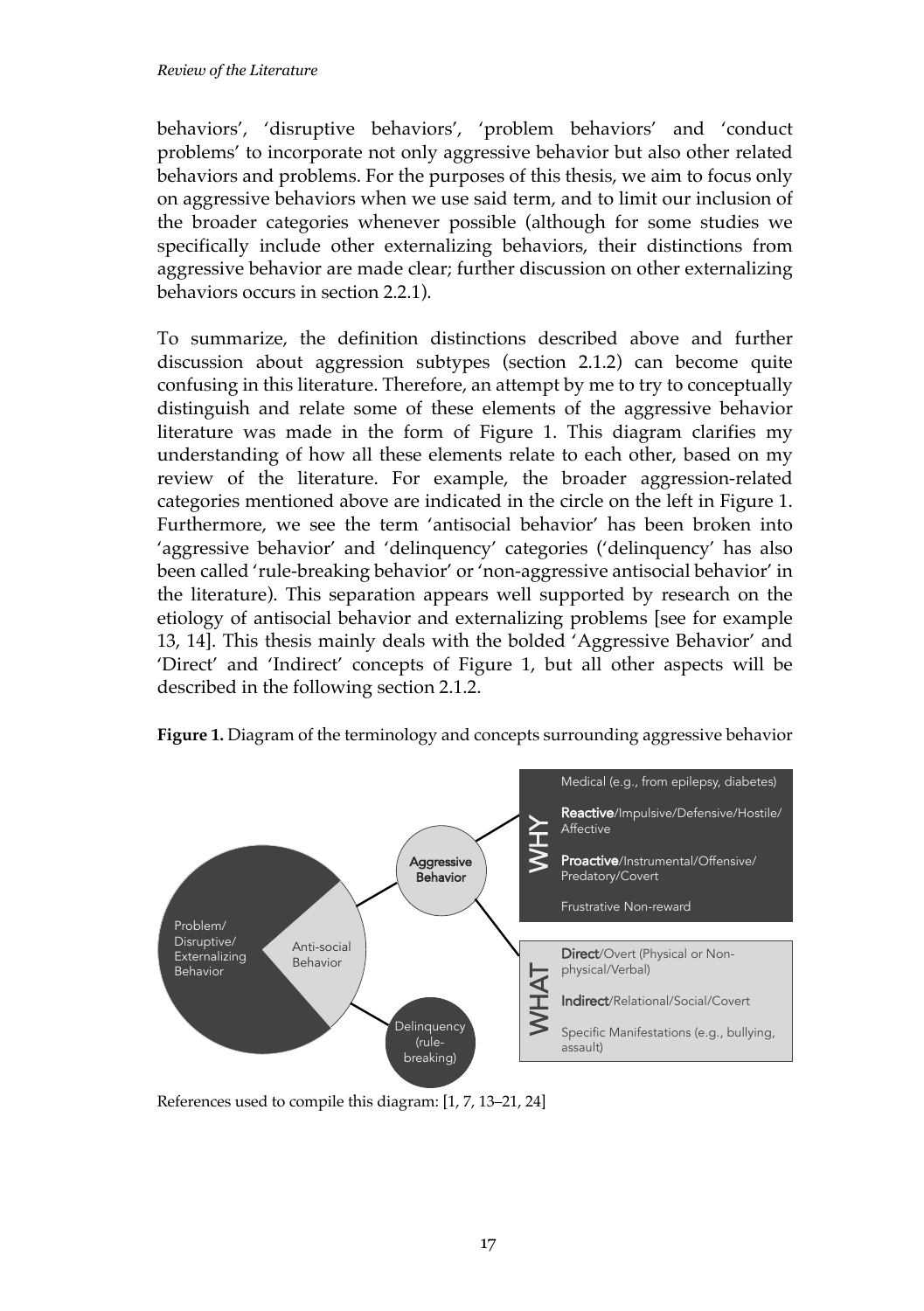#### **2.1.2. Subtypes of Aggressive Behavior**

Now that the general definitions of aggressive behavior and related terms have been clarified, it is important to define and understand the different ways researchers have subcategorized and subtyped aggressive behavior, and how these subtypes help us better understand aggressive behavior.

The initial important distinction regarding aggressive behavior subtypes is to introduce the fairly well agreed upon dimensions of aggressive behavior, what Little et al. [15] call the 'why' and the 'what' (see Figure 1). The 'why' refers to the motivation behind the aggressive action: 'Why did they do it? What caused them to behave that way?', while the 'what' refers to the type of aggressive action the person performed: 'What did they do? In what way did they aggress against the victim?' Each of these 'why' and 'what' categories can be further divided into contrasting aspects. First, however, Turgay [16] reminds us that any medical 'why' that can cause the aggressive behavior must be ruled out, since we know epilepsy, dementia, brain tumors, diabetes, and other conditions can cause aggressive behavior in patients.

The 'why' dimension can be decomposed into proactive and reactive aggression subtypes (see Figure 1)[17-19]. Proactive aggression is a goaloriented, planned form of the behavior, and is sometimes also called 'instrumental', 'offensive', 'predatory' (in animal studies), or 'covert'. In contrast, reactive aggression is an impulsive, reactionary form of the behavior often arising from anger or frustration, and is sometimes called 'impulsive', 'defensive', 'hostile', or 'affective'. Additionally, based on the National Institute for Mental Health's Research Domain Criteria Initiative, this 'why' dimension might also be considered to have a 'frustrative non-reward' subtype [20]. This occurs after repeated, failed attempts to obtain something desired; however, since it also seems to share some elements of reactive aggression and is not well-studied, I will hereafter focus on the two main elements in the 'why' dimension: proactive and reactive.

Proactive and reactive aggression are highly correlated (r ranging:  $0.68 - 0.87$ ) based on questionnaire data), however, they are considered to be distinct entities [17-19]. They are said to have different origins; proactive is proposed to arise from a history of positive reinforcement for aggression in one's social environment [10], while reactive is proposed to arise from one's temperament/personality and/or possibly traumas in the childhood environment [21]. Furthermore, reactive aggression appears to be more strongly associated with attention and impulsivity problems [22], compared to proactive aggression which is more strongly associated with psychopathy [22]. Additionally, there do not appear to be strong gender differences regarding these two subtypes [6, 23]. Lastly, because these two subtypes rely to some extent on knowing the 'intent to harm' (or impulse to harm in the case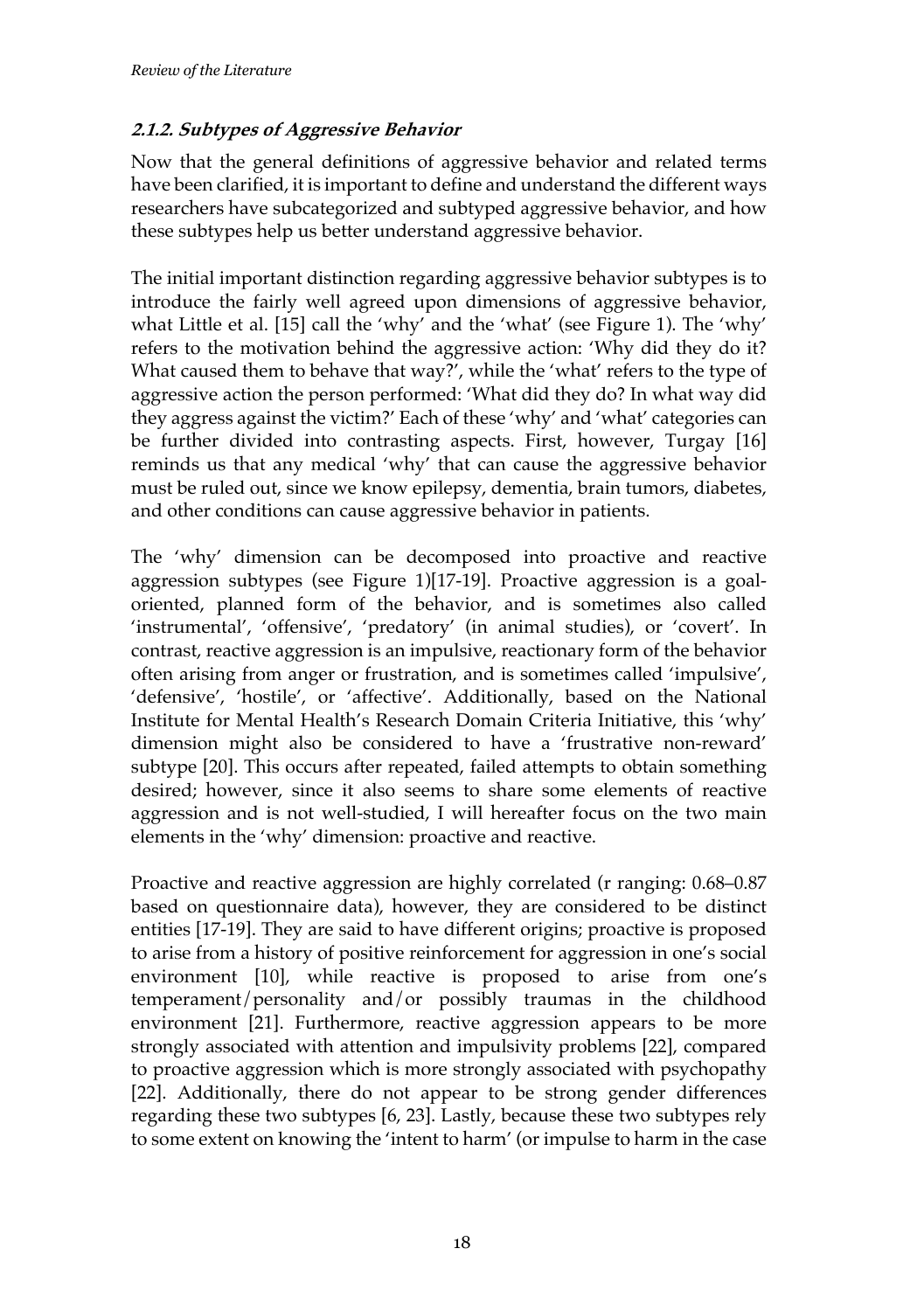of reactive aggression) of the aggressor, they are more challenging to study objectively.

Getting back to the 'what' dimension of aggression, this dimension can be decomposed into two main categories: direct and indirect (see Figure 1). Although strongly intercorrelated ( $r=0.76$ ), they are still regarded at distinct types due to differential associations with maladjustment [7]. Direct aggression is visible or overt actions; these can be further categorized as physical (e.g., hitting, kicking, pushing) or non-physical/verbal (e.g., yelling, name-calling). In contrast, indirect aggression is a more covert action and has also been called 'relational' or 'social' aggression; in general, this subtype entails spreading rumors or socially ostrasizing others. There has been debate regarding whether the alternative terminologies for indirect aggression are synonyms or separate entities, but they are generally considered to be similar enough to group together [24]. Overall, there is substantially less research done on indirect, compared to direct, aggression, perhaps due to early findings suggesting males mostly physically/directly aggressed, and females mostly indirectly aggressed [25-28]. However, it has now generally been shown that males and females who are aggressive utilize both direct and indirect modes of aggression [7, 29].

In reality, each manifestation of aggression, and there are thousands of them, involves varying degrees of these different dimensions of aggressive behavior. In 1969, Finnish psychology researcher Lea Pulkkinen presented a pioneering visualization of a dimensional model of aggressive behavior combining the abovementioned dimensions (Figure 2)[19, 30]. She placed the 'why' dimensions (i.e., defensive/reactive and offensive/proactive) opposite each other, and the 'what' dimensions (i.e., direct and indirect) opposite each other, creating a circular shape. The model additionally takes the intensity of the action into consideration, creating an overall cone-like shape to the model. This conceptualization reminds us that although we can focus on one or a few specific manifestations of aggressive behavior, it is also important to keep the broader picture of aggressive behavior in mind, to have a more complete understanding of the behavior. However, there is a balancing act, since we know that these different subtypes have somewhat different determinants, lumping aggression into too broad a category can reduce our ability to investigate it effectively [1].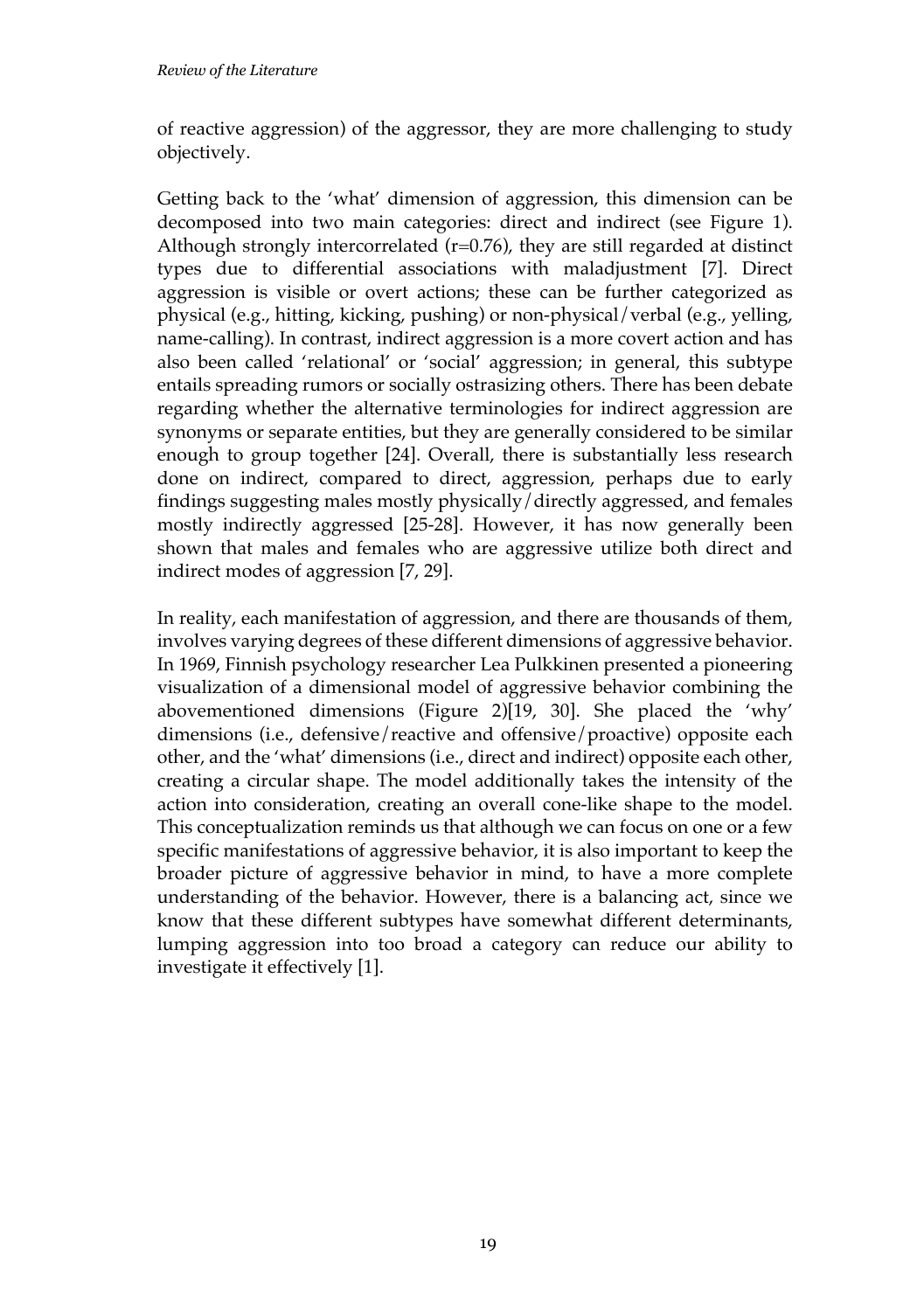



Source: Pitkänen (1969, Figure 1, p. 29). Reproduced with permission.

#### **2.1.3. Theories of Aggressive Behavior**

There are numerous theories of the nature and origin of aggression through different lenses [31], including evolutionary, neurological, and psychological development. Because these vary in scope and perspective, it is most useful to focus on those that provide the best framework for understanding the nature and level of aggressive behavior one studies. As this thesis mostly focuses on human, particularly child/adolescent, aggressive behavior from a psychopathological perspective, I will focus on theories that explain psychosocial aspects of aggressive behavior that can lead to abnormal or maladaptive problems. However, in section 2.1.4, I also describe some biological pathways/mechanisms involved in aggression.

The three main theories of aggressive behavior discussed here are: Bandura's social learning theory, Berkowitz's frustration–aggression theory, and Crick & Dodge's social information processing theory. Additionally, the two main aggression theories that attempt to explain sex differences in aggression are described.

Bandura's social learning theory [10] suggests that people learn aggressive responses in the same way they learn other complex social behaviors, by direct experience or observing others. At an individual level, this suggests that having good (or bad) role models in one's life will thus have an important effect on one's behavior. At a societal/cultural level, observed gender roles can 'teach' men and women what kind of behaviors are expected or preferred. This theory is particularly useful in understanding and explaining proactive aggression, especially the aspect of reward resulting from certain behaviors.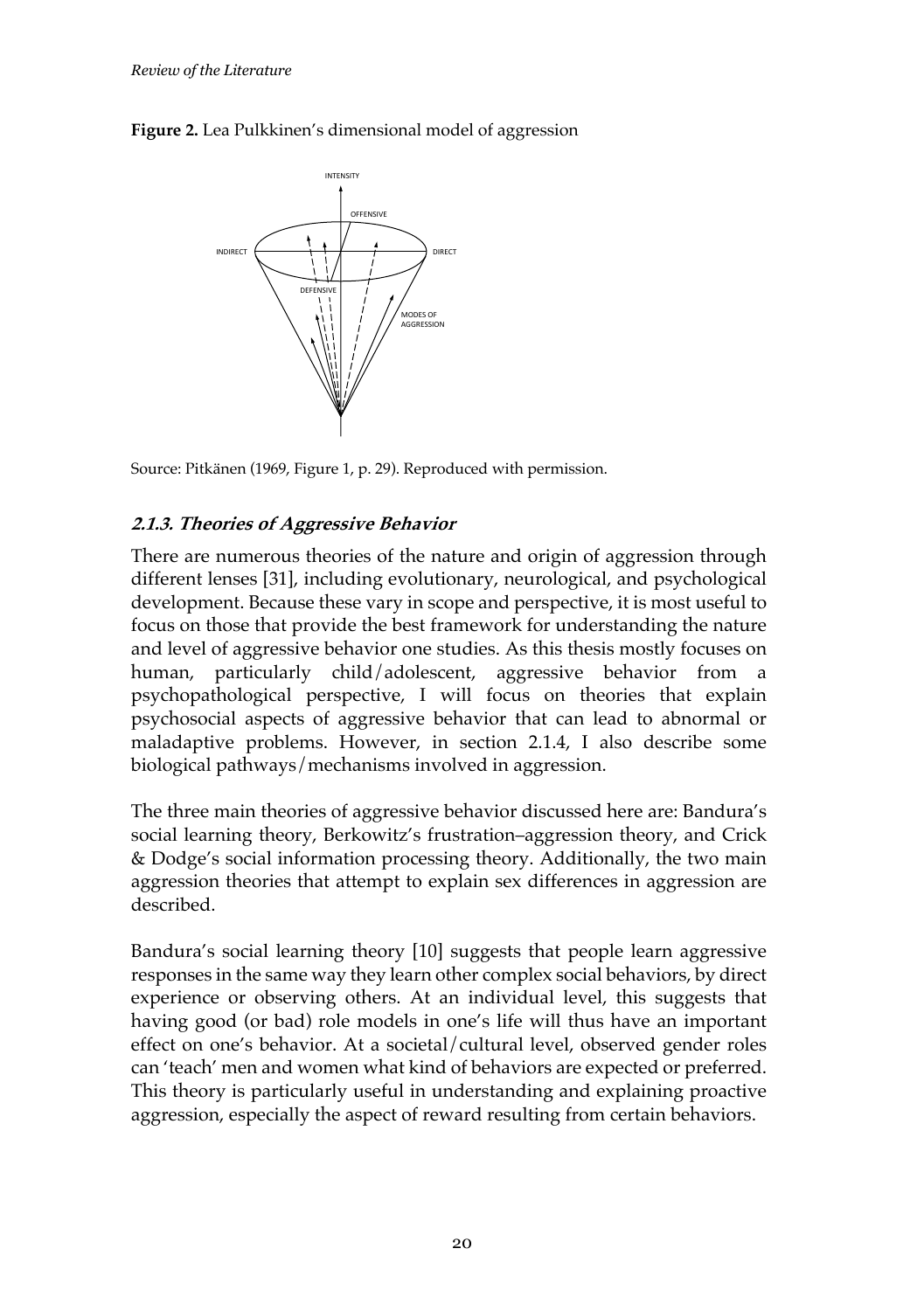Berkowitz's frustration–aggression theory [8] suggests that negative affect arises from aversive events such as frustrations, perceived or actual threats, and/or unpleasant noises, temperatures, or smells. The resulting negative affect then stimulates certain thoughts, memories, reactions, and physiological responses related to both fight and flight responses. Fight-related responses produce feelings of anger; flight-related responses produce feelings of fear. Additionally, during aversive events, certain cues become linked in one's memory with not only the event, but with the resulting cognitive and emotional responses triggered by the event. Thus, responses become 'conditioned' or 'learned'. This theory is particularly useful in understanding and explaining reactive aggression.

The social information processing theory of Crick and Dodge [32] blends aspects of Bandura's and Berkowitz's theories and describes steps that children take during social information processing. Linked in a repeating cycle, the steps include (a) interpreting social cues, (b) creating possible solutions to perceived problems, (c) evaluating one's own ability and efficacy to manage and perform the solutions, (d) evaluating the likelihood that the proposed solutions will result in a positive outcome, and (e) clarifying one's goals in the social situation. Children characterized as exhibiting the reactive subtype of aggression have been shown to perceive hostile intent (in step (a) from above) in ambiguous situations, but can generally correctly perceive the cues of clearly benign and clearly hostile situations [32]. Additionally, this hostile attributional style is more likely to occur in children who experience peer rejection or harsh parenting [32]. Furthermore, reactive aggression has been more strongly associated with creating aggressive responses to situations of conflict (in step (b) from above) than proactive aggression [33]. In contrast, proactive aggression is associated with problems in later steps of information processing (steps (d) and (e))[17].

The main aggression theories that attempt to explain sex differences roughly correspond to the two sides of the classic nature–nurture debate: sexual selection theory and social role theory (which relates to Bandura's social learning theory), respectively. Briefly, sexual selection theory has an evolutionary explanation (i.e., is not exclusively a human-based theory). Males experience competition for access to reproduction (i.e., females) due to differences in parental investment; thus, males are more likely to be aggressive. Social role theory suggests that gender roles in a society allow or encourage differing amounts of aggressive or competitive behavior in men and women [34], suggesting males are more likely to be physically aggressive. Neither theory alone explains the sex/gender differences/similarities seen in human aggression, but Wölfer and Hewstone [35] suggest that sexual selection theory explains intrasex aggression well (i.e., within a sex, particularly males), while social role theory explains intersex aggression well (i.e., between the sexes, particularly male-on-female aggression), and this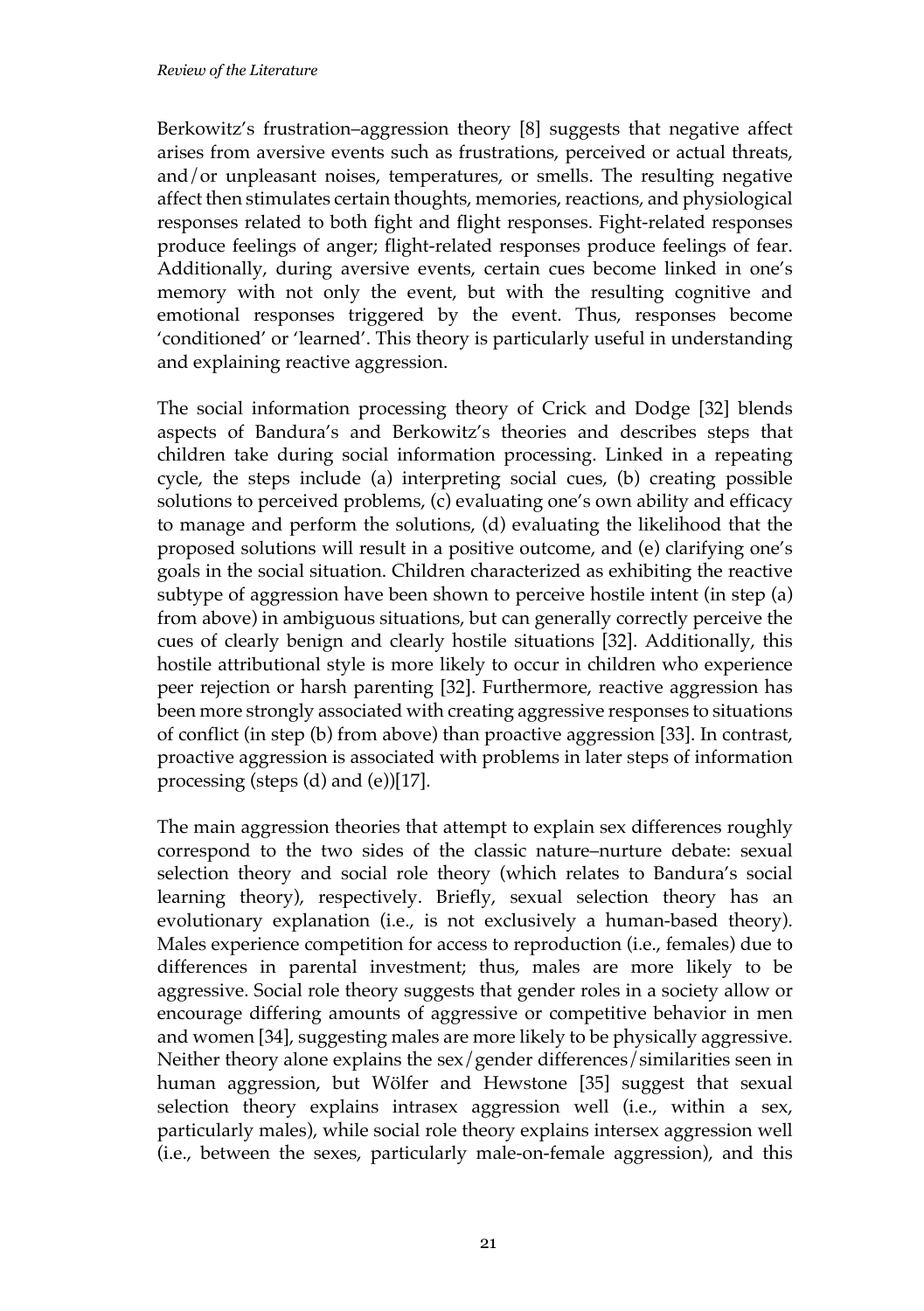seems to hold true across varying levels of ethnic diversity. However, in contrast to social role theory expectations, Nivette et al. [36] showed that across low- and middle-income countries, as gender inequality increased, gender differences in physical aggression decreased; they also found no evidence of sexual selection theory as an explanation for the gender differences.

### **2.1.4. Biology of Aggressive Behavior**

While the psychosocial theories of aggressive behavior are important in understanding how people process emotions and information leading to behaving or not behaving aggressively, it is also important to go down to the biological level to see what biochemical pathways and mechanisms are contributing with our psychosocial processing. The biology of aggression is an enormous area of research, often studied in animals, that spans neurocognitive research, biomarkers/biochemistry, (epi)genetics, and more. Since this thesis does not utilize any laborotory or bioinformatic techniques, and instead focuses on biomarkers from an epidemiological standpoint, I will only briefly focus on the main biochemical pathways in aggression: neurotransmitters, hormones, and inflammatory biomarkers.

The three main neurotransmitters (and their pathways) involved in aggression are serotonin, dopamine, and GABA (gamma-aminobutyric acid). Dopamine contributes to initiating aggressive behavior, while serotonin contributes to inhibiting the behavior [37]. Reduced activity of the serotonin pathway, which regulates the dopamine pathway, leads to elevated activity of the dopamine pathway [38]. The molecule mono-amine oxidase (MAO), which breaks down serotonin and dopamine, has been shown to be associated with aggressive behavior [39]; in genetic studies, a low-activity genotype has been associated with higher aggressive behavior [40, 41]. GABA is involved in appraising aggression-related cues, as in step (a) of the social information processing theory in the previous section. Low GABA plasma levels have been found in people with high aggression scores [42]. Lastly, the different neurotransmitter systems work together and with other systems to inhibit or initiate aggressive behavior, and circulating lipids such as cholesterol apparently assist in the communication between the systems. Thus, there is evidence that low levels of different lipids have been associated with aggressive behavior [39].

The next main category of biomolecules involved in aggressive behavior are hormones: sex steroid hormones, stress hormones and insulin. Regarding testosterone, this is the primary steroid hormone responsible for growth and maturation of the male (and to a lesser extent female) body, and has been positively associated with aggressive behavior, in animals more so than humans [43]. Although much attention has been given to this hormone [44],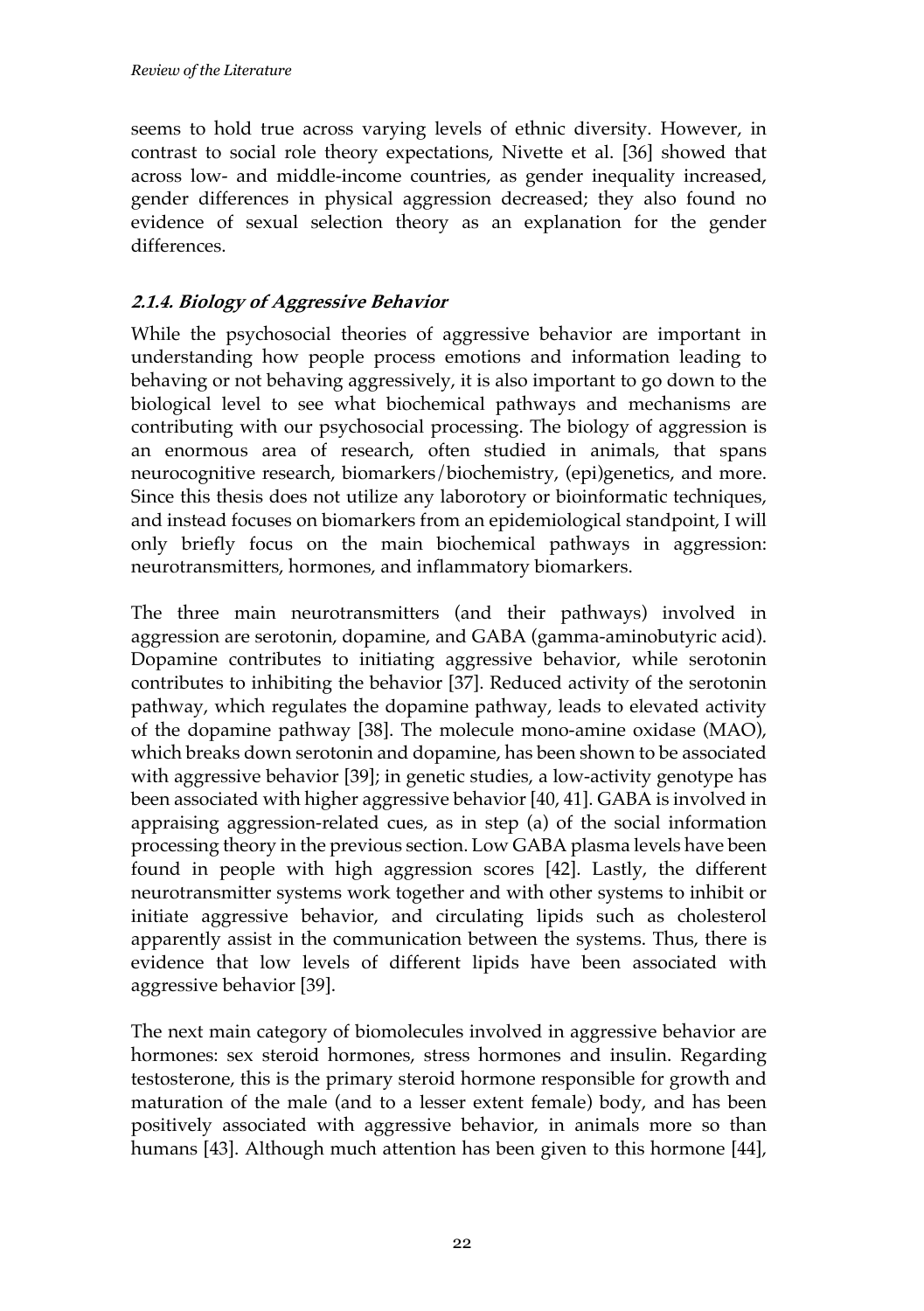meta-analysis has only shown a weak positive relationship between testosterone and human aggression [43, 45]. More recently, a study has shown evidence of testosterone being positively linked to not only antisocial, but also prosocial, behavior [46], suggesting a much more complicated role than originally suggested. Regarding stress hormones, the most important one in humans is cortisol, and while results are somewhat inconclusive (especially with respect to reactive aggression), generally a pattern of reduced cortisol is associated with increased aggressive behavior [39]. This suggests that some aggressive behavior results from not assessing risk in a normative way, failing to mount a proper stress response to aggressive stimuli. Lastly, insulin can play a role in aggressive behavior, among both diabetics [16, 47] as well as non-diabetics, with insulin / blood glucose levels being associated with measures of anger / anger expression, hositility, and irritability [47-50]. One study with a modest sample size suggested that the association between insulin and hostility / anger expression may be mostly seen among women and not men [50].

Lastly, some cytokine inflammatory biomarkers have been shown to play a role in aggressive behavior. Several studies have shown positive associations of C-reactive protein and interleukins with aggressive behavior [39, 51, 52]. The links between cytokines and mechanisms with aggressive behavior are still under investigation, but one study [51] showed that a sample of chronically physically aggressive males exhibited reduced levels of pro- and anti-inflammatory cytokines; elevated cortisol levels were also found. Cortisol has been shown to regulate inflammatory responses [53]. Additionally, cytokines have been shown to influence serotonin [54].

As seen, there are already some well-researched biological pathways for aggression. However, it seems there is much overlap and communication between these systems and these connection(s) are still being investigated. Furthermore, our earliest and most well-known molecular pathways (the neurotransmitters and testosterone) have actually shown a weak ability to explain the variance in aggressive behavior, including regarding sex differences. For example, a meta-analysis of serotonin–aggression associations showed only a weak negative correlation  $(r=0.12)$ , noting that effect sizes have diminished over time and that discrepancies exist in the direction or strength of the association based on the rater (self-ratings vs other raters)[55]. Thus, there is still much to be done regarding the biology of aggression. While it is important to advance our understanding of the already known biomarkers of aggression, new ones also need to be identified to continue to unravel the mysteries of this complex human behavior.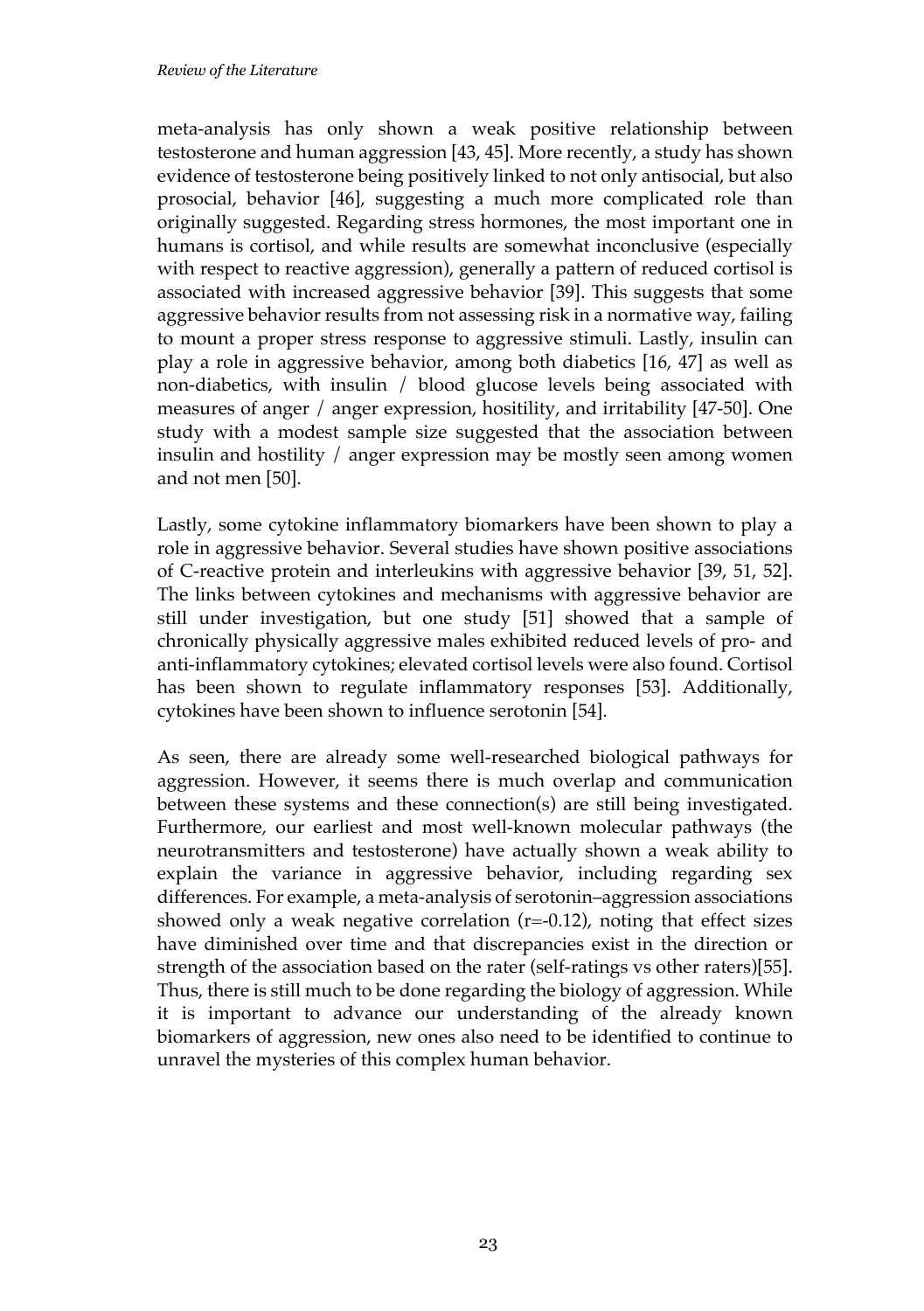#### **2.1.5. Development and Stability of Aggressive Behavior**

One thing that is important to keep in mind about aggressive behavior is that nearly everyone behaves aggressively at some point(s) in life. The behavior itself is not necessarily pathological, there are some normative levels of aggressive behavior in certain situations and over the human lifetime. It is when people display levels higher than their peers, and for long periods of time, that it is labeled it as abnormal, maladaptive, and/or psychopathological.

Longitudinal studies have identified that the peak in physical aggressive behavior is in very young age – 18–36 months – and then generally tapers off as we get older [1, 56]. Developmental psychologist Richard Tremblay even argues that humans are physically aggressive from birth, but that due to babies being small, weak and not intending to harm, we tend not to attribute infant acts as aggressions, although we could [1]. For indirect aggression, the peak in behavior is in middle childhood [57]. However, as we age, we acquire more self-control over our actions and emotions and can more easily adhere to social norms, thus the general decline in the behavior over time. This, at least, is the normative pattern. There has also been suggestive evidence that over historical time, levels of aggressive behavior have decreased in general [58, 59].

Regarding sex/gender differences, it is consistently shown that males exhibit higher levels of aggressive behavior than females from at least schoolage onward [26, 60], with evidence from younger ages being mixed [61]. Furthermore, Archer [29] has shown that gender differences in physical aggression are largest in early adulthood. Findings have generally shown that males are more likely to employ direct aggression and females indirect aggression [25-28], though a meta-analytic review called the indirect aggression gender difference trivial [7]. Verbal aggression does not appear to show a gender difference [25]. Furthermore, it has been shown that children tend to be consistent (over time) with the type(s) of aggression they use [62]. Regardless, a meta-analysis has suggested that only 5% of the variance in aggression is explained by gender differences [63]. Additionally, there have been suggestions that the noted sex differences are diminishing over time [59, 63], although this interpretation has been cautioned [64]. Complicating our study of sex differences in aggression is that most early studies focused on male-only datasets, however in recent decades there has been a large effort to include females in datasets, and more recently to even investigate female-only datasets.

Studies have also indicated a general rank-order stability in individuals' levels of aggressive behavior [65, 66], so that if someone is in the top 10% of aggressive behavior levels at age 3, they are also likely to be in the top 10% at age 7. Thus, while the overall aggressive behavior levels of a cohort are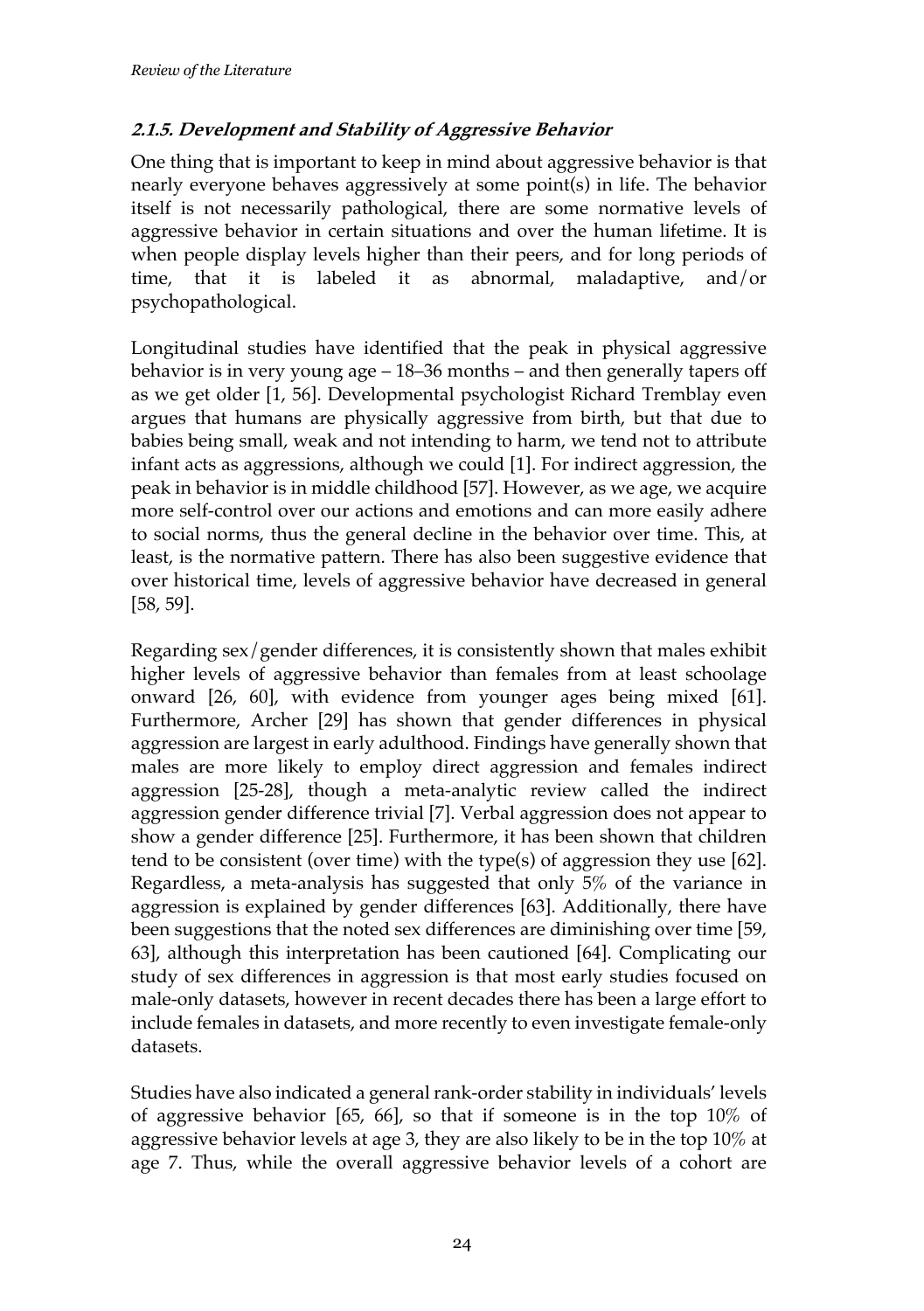decreasing over time, there are certain individuals who are generally performing more of the acts within each age (sometimes described as the continuity–discontinuity paradox). However, there are some caveats to note in this pattern. First, while in adulthood individual aggression levels are very stable, and rank-order stability is high [4], the patterns in childhood are less uniform and robust. Childhood aggressive behavior levels do not correlate well with adult aggressive behavior levels, except among the most aggressive males and children of lower socio-economic status [4, 67, 68]. Patterns of continuity from childhood to adolescence, and (separately) from adolescence to adulthood do appear robust for males, but less so for females [4, 26]. Kokko and Pulkkinen [26] showed that 18% of the variance in adult aggression was explained by aggression at age 8–14 years. Taken together, at least adolescent aggressive behavior appears a good predictor of adulthood aggressive behavior, especially with multiple assessment methods (e.g., using multiple raters of behavior) and multiple timepoints [4].

Additionally, some research has suggested that there is generational stability of aggressive behavior, so that children with parents and grandparents who have higher levels of aggressive behavior often have higher levels of aggressive behavior themselves [69, 70]. Explanations for this include both a social learning perspective and genetic perspective [65]. Indeed, the heritability of aggression in children and adults has been shown to be around 50% [71], indicating a strong genetic component to this behavior though the genetic basis remains to be revealed. Additionally, while sex differences in the genetics of aggressive behavior have been shown [72], a larger longitudinal study concluded there were no qualitative sex differences, though quantitative sex differences in heritability did exist, however, they generally decreased with age [73].

Lastly, during adolescence, some of the abovementioned developmental patterns become complicated. In pioneering psychologist Terrie Moffitt's oftcited theory [74] on antisocial behavior (of which aggressive behavior can be a part, see Figure 1), she describes the paradox of antisocial behavior showing both high continuity and prevalence changes over age, with a high temporary peak in adolescence. She describes that some antisocial behavior is normative in adolescence, but goes on to delinate two specific problematic types of antisocial behavior. The life-course persistent (or, early-onset) pattern more often leads to pathological problems and negative outcomes, while the adolescence-limited pattern is more temporary. However, focusing on the aggressive behavior piece of antisocial behavior, studies have found no strong evidence of physical aggression onset after age six [60], meaning this adolescence-only pattern is unsupported for physical aggression [65].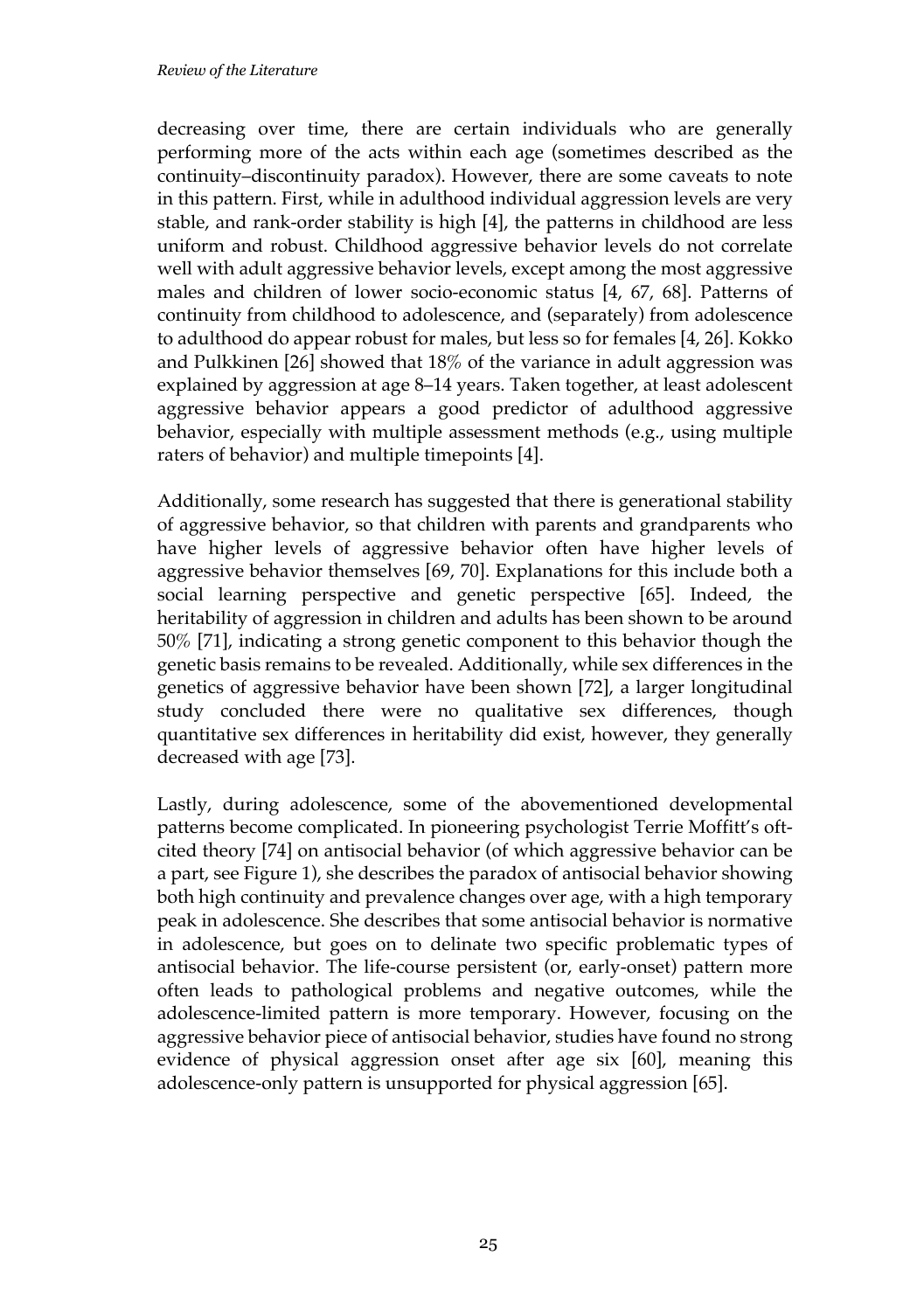### **2.1.6. Predictors and Outcomes of Aggressive Behavior**

While thus far I have described aggressive behavior in general, here I start to focus on problem levels of aggressive behavior (i.e., above normative levels; I will look at how problem levels are measured in section 2.5.1) and look at what comes before (predictors) and what comes after (outcomes) chronically exhibiting aggressive behavior. Although Tremblay et al. [56] has shown that by age 17 months 80% of children's mothers reported onset of physical aggression, the vast majority of young children will desist in their aggressive behavior before school age; only about 2–16% of children will have aggressive behavior problems in childhood [75]. However, the earlier the onset of problem levels of the behavior, the higher the risk for persistent/chronic aggressive behavior [60, 65]. It is important to understand the factors that help us identify those children who will go on to have serious problems related to aggression. These factors can be called predictors or indicators or antecedents or risk factors, but its important to remember that these are not for normative levels of aggressive behavior, these are for levels of aggressive behavior that go on to cause problems for the individuals, their social circle (i.e., family and friends), and their community (e.g., school or neighborhood).

In Table 1, I have gathered together a sample of studies that have identified predictors of problem aggressive behavior. This is not meant to be an exhaustive or systematic review. As mentioned in section 2.1.1, the definitions used to study aggressive behavior can be too narrow or wide, making uniform review of this topic challenging. I here generally tried to gather studies that had performed longitudinal analyses so that they were able to examine a timepoint before aggressive behavior problems became chronic. I also focused the predictor investigation on aggressive behavior or conduct problems only (not psychiatric diagnoses or comorbidities, where possible), so as not to have a definition of aggression that was too broad. Many studies looked at specific subtypes of aggression, and some may have results specific to only one gender (as noted).

| <b>Aggression Subtype</b> | <b>Predictor</b> (ref)                     |
|---------------------------|--------------------------------------------|
| Aggression, non-specific  | Fearlessness [76];                         |
|                           | Stimulation-seeking [76];                  |
|                           | Large body size [76];                      |
|                           | Change in family structure (e.g., divorce) |
|                           | $[77^*];$                                  |
|                           | Negative parenting [78*, 79*];             |
|                           | Family stress [78*];                       |
|                           | Family criminality [79*];                  |
|                           | Alcohol use [80*];                         |
|                           | Low family income [79*];                   |

**Table 1**. Predictors of problem aggressive behavior, by subtype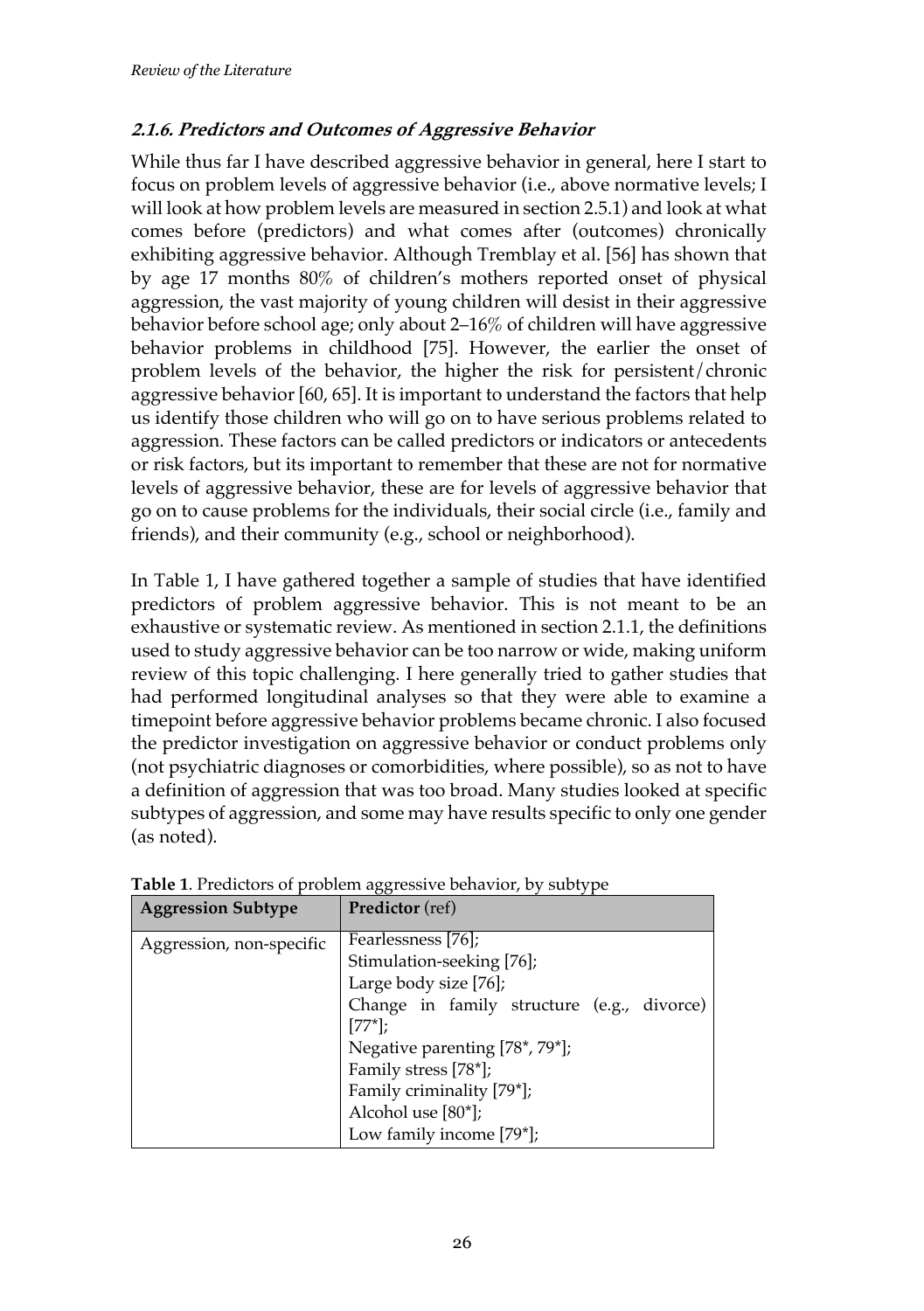|                  | Poor academic achievement/Low IQ [79*, 81,                                |
|------------------|---------------------------------------------------------------------------|
|                  | 821                                                                       |
| Reactive         | Exposure to traumas, neglect, isolation [21, 83];                         |
|                  | Attention problems [83];                                                  |
|                  | Strong emotionality [83];                                                 |
|                  | Poor executive function [84] <sup>a</sup>                                 |
| Proactive        | Aggressive role models [21]                                               |
| Direct, Physical | Male gender [57, 67];                                                     |
|                  | Poor executive function [84] <sup>b</sup> ;                               |
|                  | Low maternal education [67, 85*];                                         |
|                  | Maternal antisocial behavior [86];                                        |
|                  | Mother who had children at young age [57, 86];                            |
|                  | Maternal smoking during pregnancy [86];                                   |
|                  | Poor parenting strategies (hostile, coercive,                             |
|                  | ineffective) [57, 67, 86];                                                |
|                  | Family dysfunction [86];                                                  |
|                  | Low family income [67, 86];                                               |
|                  | Having a younger sibling [86]                                             |
| Indirect         | Poor executive function [84];                                             |
|                  | Female gender [57]                                                        |
|                  | For girls:<br>Low family income [27];<br>Low parental social support [27] |
|                  | For boys:                                                                 |
|                  | Parenting<br>issues<br>(poor<br>interaction,                              |
|                  | inconsistency) [27]                                                       |

\*Male-only sample or male-focused review

a Study also tested proactive aggression, but did not find the association

b Connection to physical aggression was mediated through habitual anger experience

From Table 1, most predictors of problem aggressive behavior are related to the family (e.g., home environment, maternal factors, parenting styles), personal traumas, and personality/temperament traits. Additionally, gender differences, if able to be measured at all (some studies were male-only datasets), appeared mixed. For example, one study [84] found no gender differences, while other studies appeared to find gender differences for physical and indirect aggression. Gender differences were not noted regarding reactive or proactive aggression.

In understanding the predictors of problem aggressive behavior, who to target for preventive and intervention measures can be clarified to try to avoid future harm. This harm comes in many forms. Of course, there is the harm that comes to the victim, but aggressive behavior is also a problem for the aggressor and society. Table 2 presents a selection of the outcomes related to aggressive behavior. This is again not meant to be an exhaustive or systematic review. I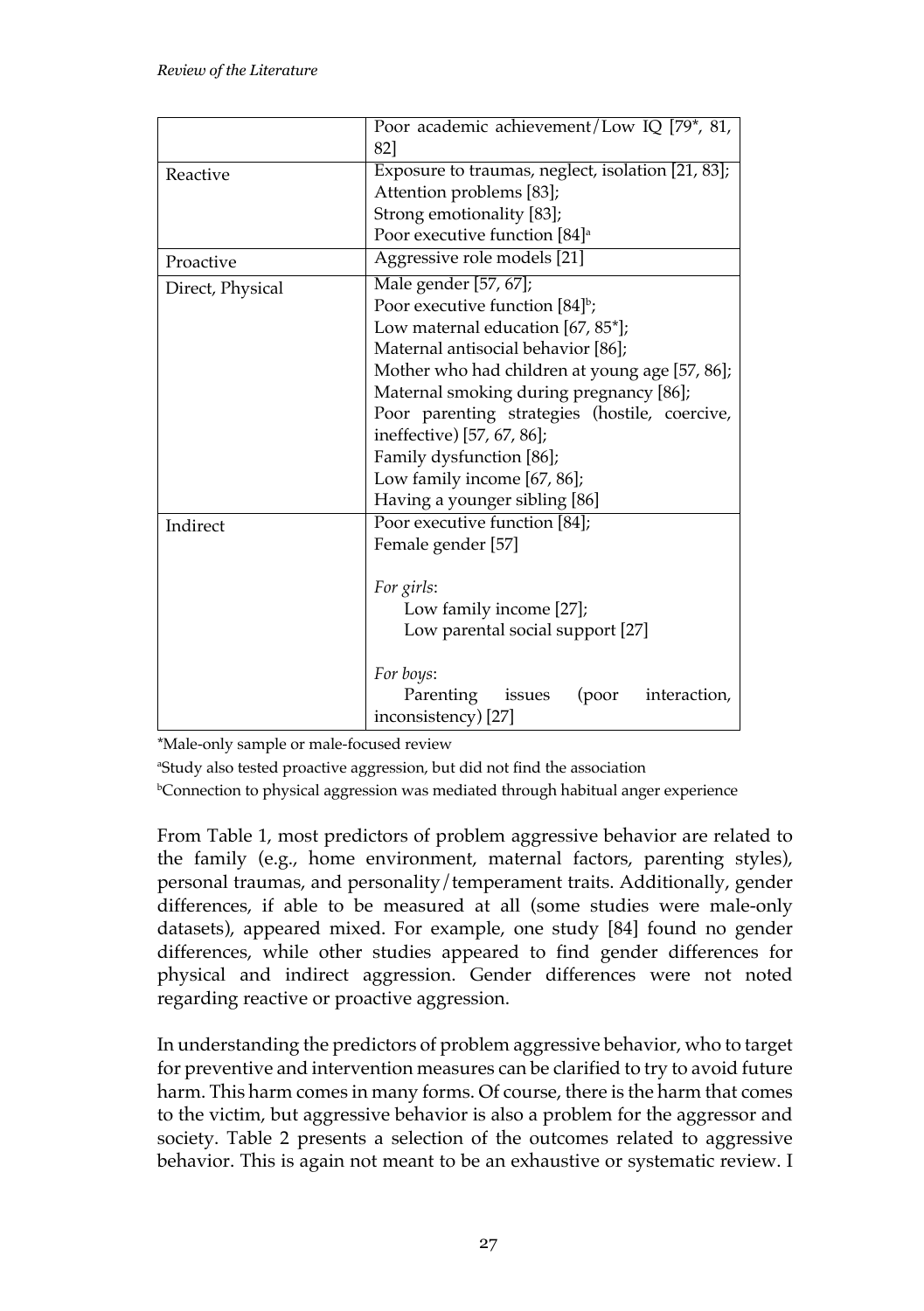here gathered studies that had performed longitudinal analyses on aggressive behavior or conduct problems. Some studies looked at specific subtypes of aggression, and most looked at datasets with both genders (as noted).

| <b>Aggression Subtype</b> | <b>Outcomes</b> (refs)                    |
|---------------------------|-------------------------------------------|
| Aggression, non-specific  | Peer rejection [87];                      |
|                           | Strained child-teacher relationship [87]; |
|                           | School maladjustment [88];                |
|                           | Educational attainment [89];              |
|                           | Long-term unemployment [88];              |
|                           | Divorce [90];                             |
|                           | Substance (ab)use [3, 88, 91-95];         |
|                           | Risky sexual behavior [3, 94];            |
|                           | Youth pregnancy [3];                      |
|                           | Mental health problems [3, 91, 96*];      |
|                           | Attempted suicide [91];                   |
|                           | Traffic violations [69];                  |
|                           | Delinquency <sup>a</sup> [95, 97];        |
|                           | Crime [3, 91, 96*, 98, 99];               |
|                           | Domestic violence [3, 69]                 |
| Reactive                  | Peer rejection [83]                       |
| Proactive                 | Peer rejection [83];                      |
|                           | Delinquency <sup>b</sup> [100*];          |
|                           | Crime [101] <sup>b</sup>                  |
| Direct, Physical          | For boys:                                 |
|                           | Criminal offending [60]                   |

**Table 2.** Outcomes of aggressive behavior, by subtype

\*Male-only dataset

a For Roff et al., the association is only for males

b The studies also specifically found *no* significant link between reactive aggression and delinquency/crime

From Table 2, outcomes of aggressive behavior involve many areas of life, from increased risky behavior (substance use and sexual health risks) which can lead to substance abuse and teen pregnancy, to mental health problems/disorders, to criminal offending or violence against oneself and others. Additionally, within the listed studies, gender differences appear mixed. For example, some studies [3, 95] noted no gender differences in outcomes, while others [60, 97] noted that delinquency/criminal offending was more common for highly aggressive males than females. Lastly, regarding the entertwined aggression–IQ/academic performance association, while negative education-related outcomes are seen on Table 2 (and the related outcome of unemployment), Fergusson et al. [3] showed that once adjusted by confounders (i.e., adverse childhood environment/events, demographics, co-occuring behavioral/emotional problems, and cognitive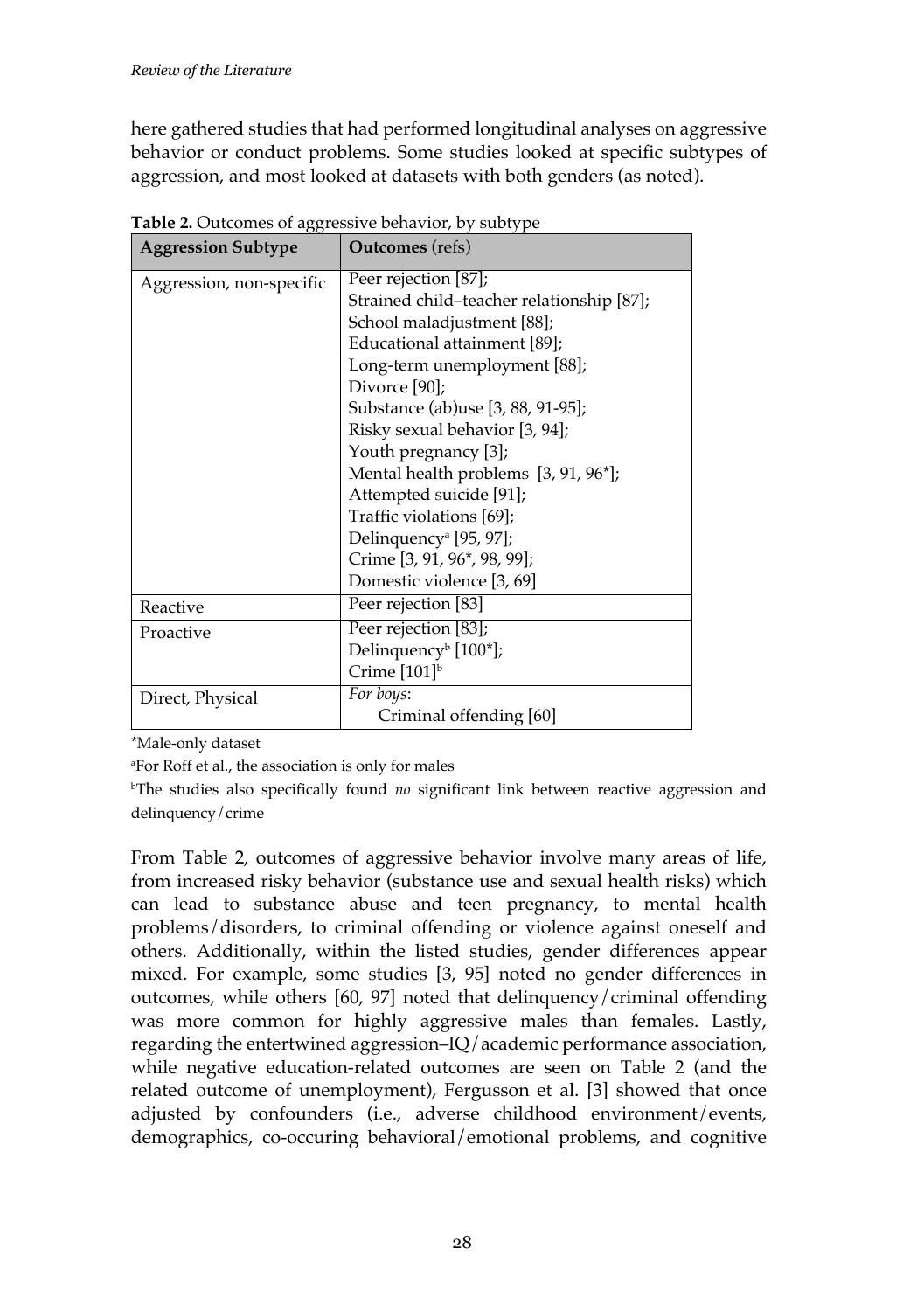ability), the adult education/employment outcomes of childhood conduct problems became statistically non-significant.

On a positive note, Kokko et al. [88] have shown that child-centered parenting and prosocial behavior can lower the risk of aggressive children becoming long-term unemployed in adulthood.

## **2.2. Behaviors and Problems Related to Aggression**

In this section, I widen the scope of research to situate aggressive behavior in the greater context of human behavior. In 1966, psychologist Thomas Achenbach coined the terms 'externalizing behaviors' (of which aggressive behavior is a part; Figure 1) and 'internalizing problems', which are used to characterize many of the child/adolescent social adjustment and mental health problems [102]. I will focus on these categorizations, and also discuss prosocial behavior, which is a positive and beneficial behavior relating to social adjustment and mental health. Additionally, I discuss how these are related to each other generally, and to aggressive behavior specifically.

### **2.2.1. Externalizing Behaviors**

In Achenbach's original analysis [102], using child psychiatric case reports, he amassed a list of symptoms and separated them into the broad-band dichotomous categories 'externalizing' and 'internalizing' by using factor analysis. Since the categorization was first introduced, more than 75,000 publications have utilized it [103]. Externalizing symptoms are disinhibited externally focused behaviors, and can be aggregated into aggressive behavior and rule-breaking behavior and sometimes hyperactivity and attention problems. The categorization is hierarchical in that you can investigate specific symptoms, or aggregate symptoms into narrow-band subcategories such as 'aggressive behavior' or aggregate all externalizing symptoms together into the broad-band 'externalizing' category. The reasons to aggregate or not depends on the research question being asked, since there are etiological and other distinctions between the (sub)categories [103-106]. Additionally, an emerging concept aggregating both externalizing and internalizing categories under one 'general psychopathology' dimension – the p factor – will also be discussed in section 2.3.1.

To illustrate the subcategories of externalizing behavior, I provide an example question from Achenbach's well-known and well-used Child Behavior Checklist (CBCL) [107] that gets at each (other questionnaires will be discussed in section 2.5.1). For aggressive behavior, a typical question asks if the child 'threatens people'; for rule-breaking behavior, if the child engages in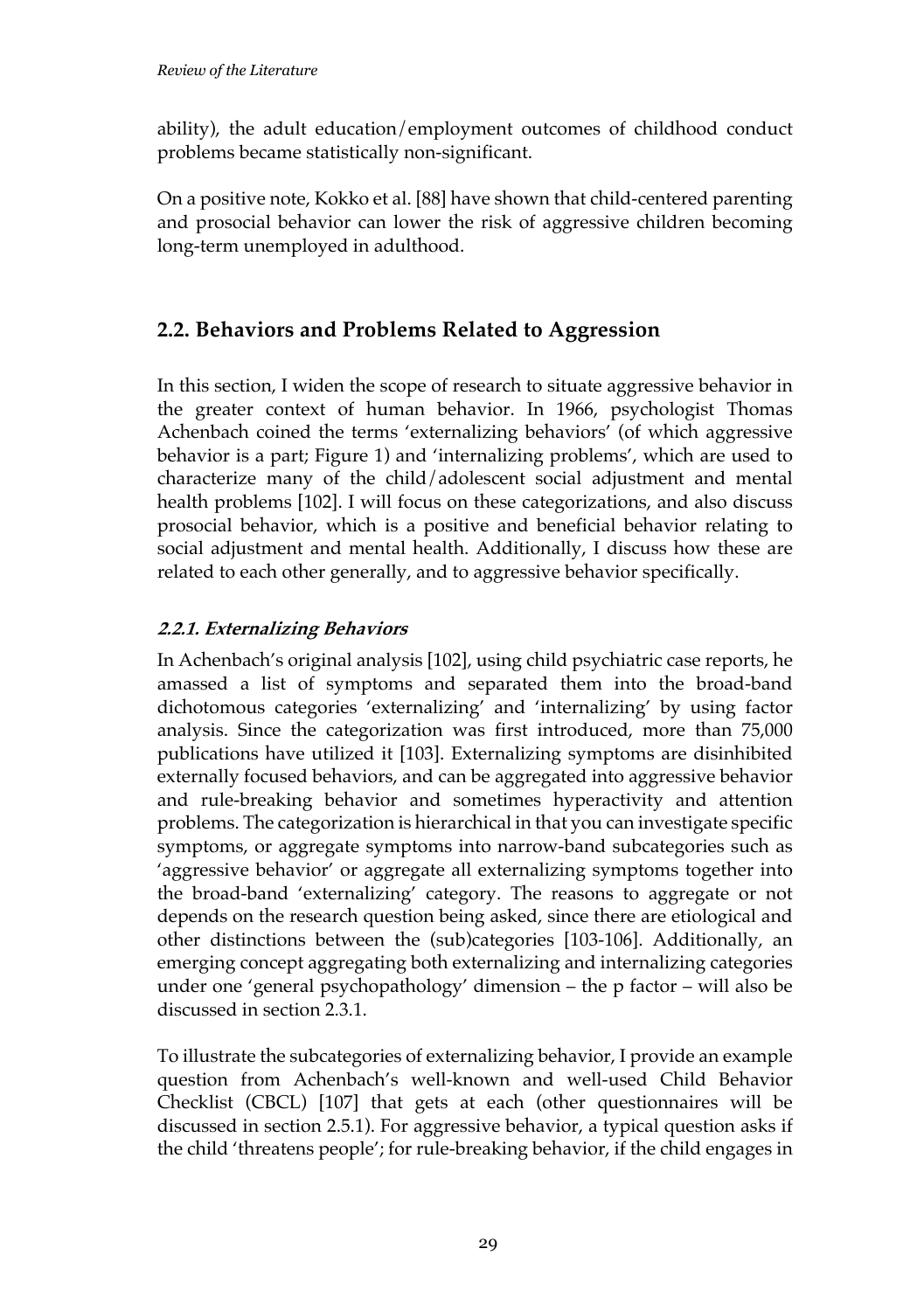'lying or cheating'; for hyperactivity, if the child 'talks too much'; and for attention problems, if the child 'can't concentrate/can't pay attention for long'. A review has shown that boys tend to score higher on externalizing problems than girls, across multiple raters and multiple countries [108].

Because of how the externalizing category was created and conceptualized, it is perhaps not surprising that externalizing behaviors are correlated with each other. One study [109], for example, found correlations ranging 0.48 to 0.76 between aggressive behavior and rule-breaking behavior, depending on sex and rater, and another [110] reported correlations of 0.54 between aggressive behavior and rule-breaking behavior and 0.55 between aggressive behavior and attention problems, using the CBCL. Direct/physical aggression, in particular, has been shown to co-occur with other externalizing problems [7, 111]. Additionally, Pulkkinen [23] showed that proactively aggressing boys were prone to other externalizing problems.

Regarding outcomes, children with aggressive behavior and other cooccurring externalizing problems often have more negative outcomes, such as peer rejection, school drop-out, unemployment, delinquency, and substance (ab)use [112-114], which are often more persistent or severe [85]. One femaleonly study [111] found that aggressive–hyperactive schoolgirls were at increased risk for later teen pregnancy and being on welfare assistance. Additionally, a study [115] showed that aggressive behavior with hyperactivity was associated with impaired cognition, while aggressive behavior only was mostly situation-specific and did not show association with impaired cognition.

Although aggressive behavior alone does occur, co-occurrence with other externalizing behaviors seems common (10–20% vs 80–90%, respectively [116]). Thus far, research has generally focused on the more severe and psychiatric comorbid problems and not as much on patterns of co-occurrence with general externalizing behavior, which can be helpful to provide context for the more serious problems. Additionally, research on gender differences related to co-occuring behaviors is less common.

### **2.2.2. Internalizing Problems**

Internalizing symptoms are overinhibited or internally focused problems, and can be aggregated into anxiety, depression, and somatic problems. Somatic problems include symptoms like headaches, stomach aches, and sleep problems. Anxiety can be characterized in many different ways, in broad (e.g., including depressive symptoms: anxious/depressed) or narrow (e.g., social anxiety) categories. To illustrate the subcategories of internalizing behavior, I provide an example question from the CBCL [107] that gets at each. For anxiousness, a typical question asks if the child 'fears he/she might think or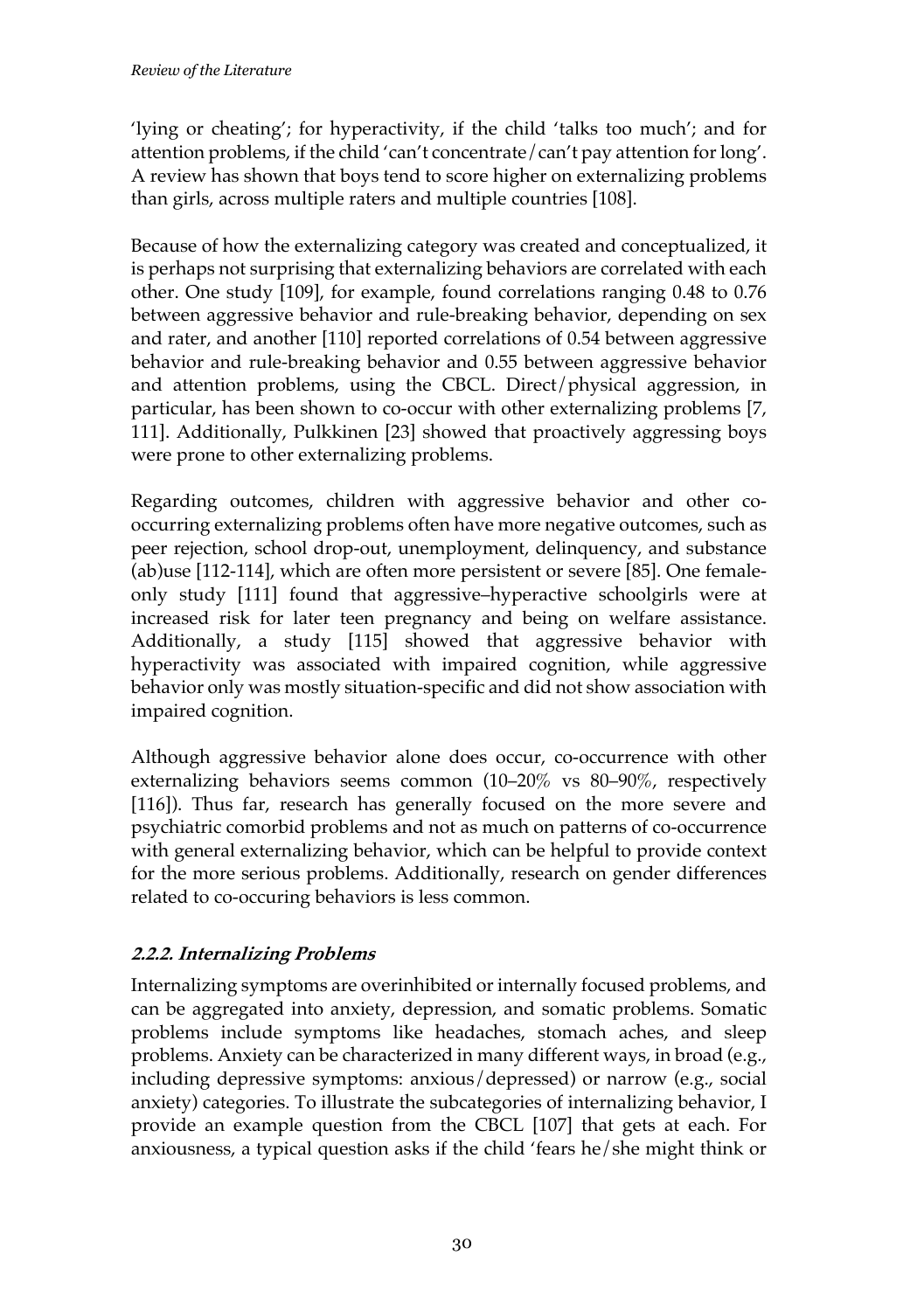#### *Review of the Literature*

do something bad'; for depressiveness, if the child is 'withdrawn or doesn't get involved with others'; and for somatic problems, if the child experiences 'aches and pains without medical reasons'. A review has shown that girls tend to score higher on internalizing problems than boys, across multiple raters and multiple countries [108].

Regarding co-occurrence, one study [110] reported internalizing problem correlations of 0.45 between withdrawn/depressed and anxious/depressed, 0.24 between withdrawn/depressed and somatic problems, and 0.37 between anxious/depressed and somatic problems. Furthermore, correlations between aggressive behavior and withdrawn/depressed, anxious/depressed and somatic problems were 0.28, 0.46, and 0.26, respectively [110]. A meta-analytic review [7] showed that indirect aggression, in particular, is associated with internalizing problems. Additionally, Pulkkinen [23] showed that proactively aggressive girls were more prone to internalizing problems.

Regarding outcomes, children with aggressive behavior and co-occurring internalizing problems often have more negative outcomes. One Finnish study [96] showed that boys with both conduct and internalizing problems at age eight were at the highest risk for psychiatric disorders, criminal offenses and self-reported problems in adulthood. Ladd et al. [87] followed young schoolchildren for three years and found that children with both aggressive and withdrawn behavior were most likely to be lonely, dissatisfied, friendless, disliked, victimized, and have a poor student–teacher relationship.

These problems with co-occurrence are important to better understand. Some children with behavioral/emotional problems do seem to have isolated/singular problems, while many have co-occuring internalizing (or externalizing) problems, and there is another group: those who have cooccuring internalizing and externalizing problems (28–57% in [116]). One study [117] showed that 19–23% of their sample of young schoolchildren had only internalizing problems, 21–22% had only externalizing problems, while 48% had both internalizing and externalizing problems. Futhermore, they showed that those with only internalizing problems were the most likely to improve over time, while the kids with only externalizing problems had a 25% probability of moving into the 'comorbid' category. Thus far, research has generally focused on the more severe and psychiatric comorbid problems and, additionally, less research exists on gender differences related to co-occuring behaviors.

### **2.2.3. Prosocial Behavior**

Prosocial behavior does not have any one definition in the literature. It generally encompasses abilities of constructive behavior such as conflict resolution skills, helping, sharing, cooperating and self-control of negative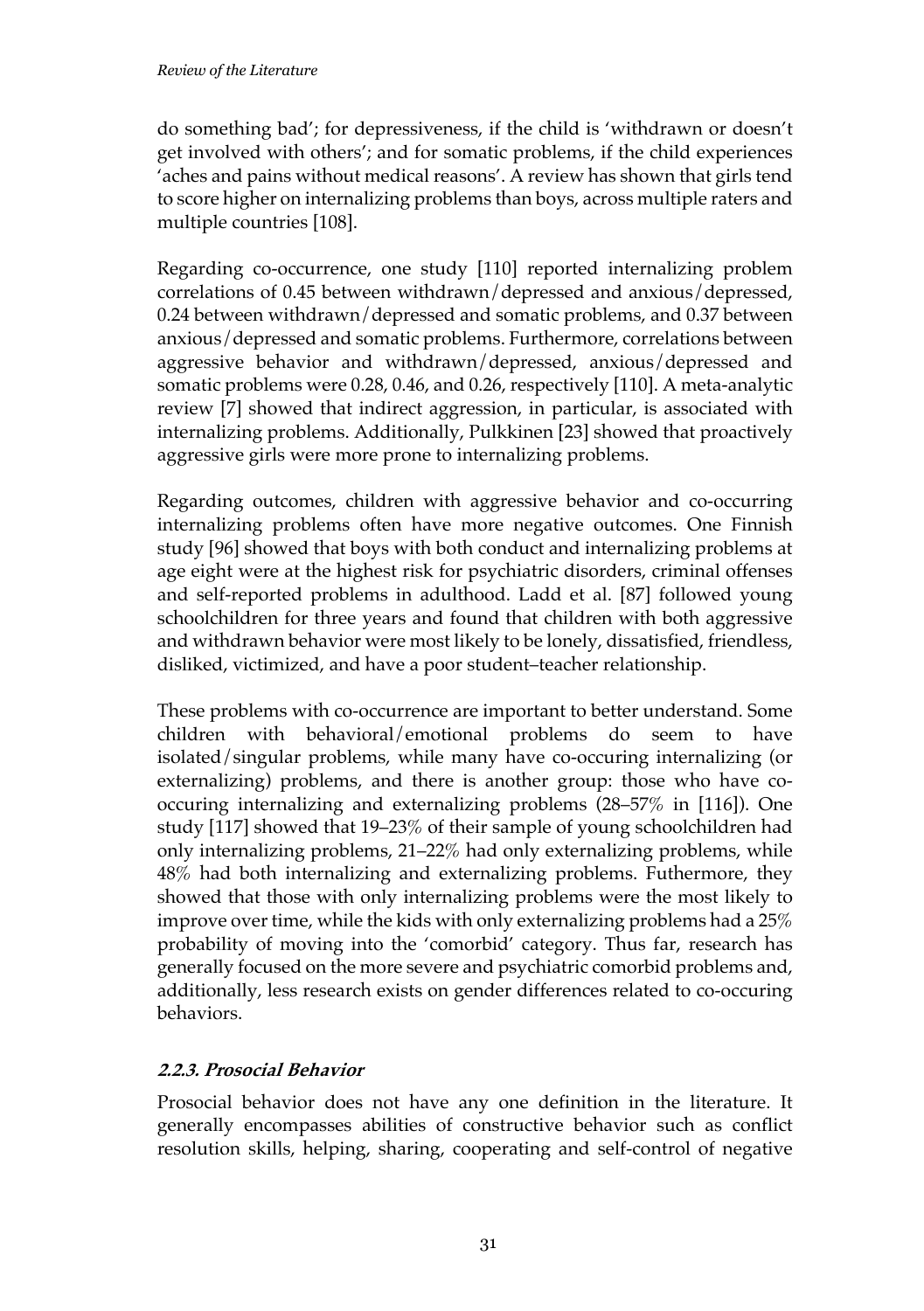emotions [4], and is stable over time [118]. A predictor of prosocial skills is a close parent–child relationship [118]. In 1984, Eron et al. suggested that prosocial and antisocial behavior were opposite ends of a single dimension of behavior, since they are consistently negatively correlated [118], however, this has been called into question [119]. Indeed, it has been shown that individuals with aggression problems but without deficits in prosocial behavior exist, and often they have better outcomes [88, 120, 121]. Additionally, low prosocial skills alone have been shown to be predictive of later arrests [118, 120]. In combination, however, individuals with both aggressive behavior and low prosocial skills are the most at risk for later criminality [121].

In general, girls have been shown to have higher prosocial skills than boys [122]. This somewhat relates to the meta-analytic finding that direct aggression (which boys are more likely than girls to exhibit) is associated with poor peer relationships [7]. Additionally, the same meta-analysis also showed that indirect aggression is associated with higher prosocial behavior, while also highlighting that the gender difference in indirect aggression levels is neglible. Thus, the relationship between aggressive and prosocial behavior regarding gender is still yet to be fully clarified.

## **2.3. Neuropsychiatric Aggression Disorders**

Only a fraction of aggressive behavior problems become severe enough and long-lasting enough to require psychiatric assessment/intervention. These severe disorders of aggressive behavior are not the main focus of the thesis work, however, it is important to understand some of these diagnoses in the context of aggressive behavior development, how severe aggressive behavior can get, and that these disorders are generally associated with the more negative outcomes mentioned in section 2.1.6.

### **2.3.1. P Factor**

As mentioned in section 2.2.1, the concept of a 'p factor' was proposed by Caspi et al. [123], aggregating externalizing, internalizing, and thought problem categories under one 'general psychopathology' dimension. This p factor is generally used in the context of mental health disorders, and appears to better explain psychiatric disorders than separating them into the externalizing, internalizing, and thought problem subcategories. The Diagnostic and Statistical Manual of Mental Disorders (DSM) [75], now in its 5th edition, has traditionally listed psychiatric disorders as distinct entities, although in the 5th edition comorbidity was taken into consideration. Indeed, as noted in sections 2.2.1 and 2.2.2, co-occurrence at non-pathological levels between the different behavioral and emotional problems exists, and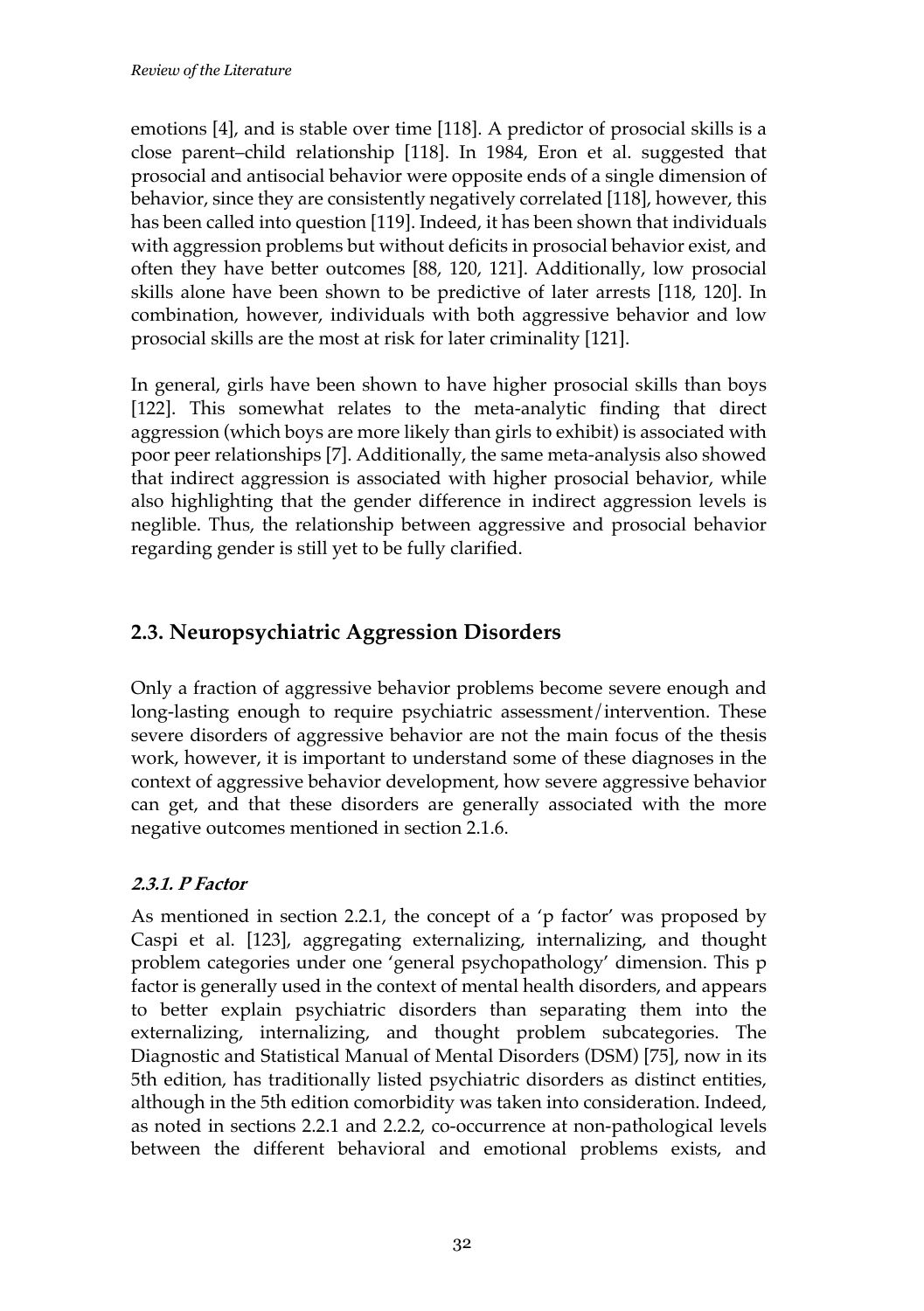Achenbach et al.'s [103] review suggests that analyses should include both internalizing and externalizing problems to be able to control for cooccurrence. Additionally, recent genetic assessment, using four different methods, has shown that the p factor explains 22–57% of the variance in the psychiatric disorders tested (e.g., major depressive disorder, bipolar disorder, substance abuse disorder, attention-deficit/hyperactivity disorder), depending on the method used [124]. However, there is still much variance left unexplained and there are known etiological differences between certain disorders, which still warrants investigating these problems in deaggregated ways alongside aggregation [125].

### **2.3.2. Adolescent Neuropsychiatric Disorders**

In this section, I will briefly review a selection of the most relevent adolescent psychiatric disorders that pertain to aggressive behavior, namely, oppositional defiant disorder (ODD), conduct disorder (CD), attentiondeficit/hyperactivity disorder (ADHD) and briefly discuss psychopathic traits (as they pertain to CD).

ODD is defined, in the DSM 5, as a 'pattern of angry/irritable mood, argumentative/defiant behavior, or vindictiveness' lasting at least six months exhibited by at least four of the eight listed behaviors, including 'often argues with authority figures/adults' and 'often loses temper', during interactions that do not exclusively include a sibling [75]. In a nation-wide American survey [2], ODD lifetime prevalence was 11.3% for girls and 13.9% for boys, with prevalence at age 13–14 being 12.0%, age 15–16 12.6%, and age 17–18 13.6%. In a review of ODD including American, Canadian and New Zealand datasets [126], slightly lower prevalences were generally noted and gender differences were either non-evident or slightly more likely in boys. In a review on ODD [127], a debate appears to exist with ODD either being considered somewhat distinct and generally having a good prognosis, and ODD being, in some cases, a stepping stone to CD due to ODD children being four times more likely to go on to have CD than non-ODD children. However, this 'progression' from ODD to CD is less clear for girls [127].

CD is defined in the DSM 5 as a 'repetitive and persistent pattern of behavior in which the basic rights of others or major age-appropriate societal norms or rules are violated' exhibited by at least 3 of the 15 listed behaviors, including 'often initiates physical fights' and 'is often truant from school', during the last 12 months, with at least 1 behavior in the last 6 months [75]. In nation-wide American survey [2], CD lifetime prevalence was 5.8% for girls and 7.9% for boys, with a prevalence of 4.4% at age 13–14, 7.5% at age 15–16, and 9.6% at age 17–18. It also indicated that the median age of onset for behavioral disorders was 11 years. However, one study [128] showed that for children with CD, as age increased, aggressive behavior became less common while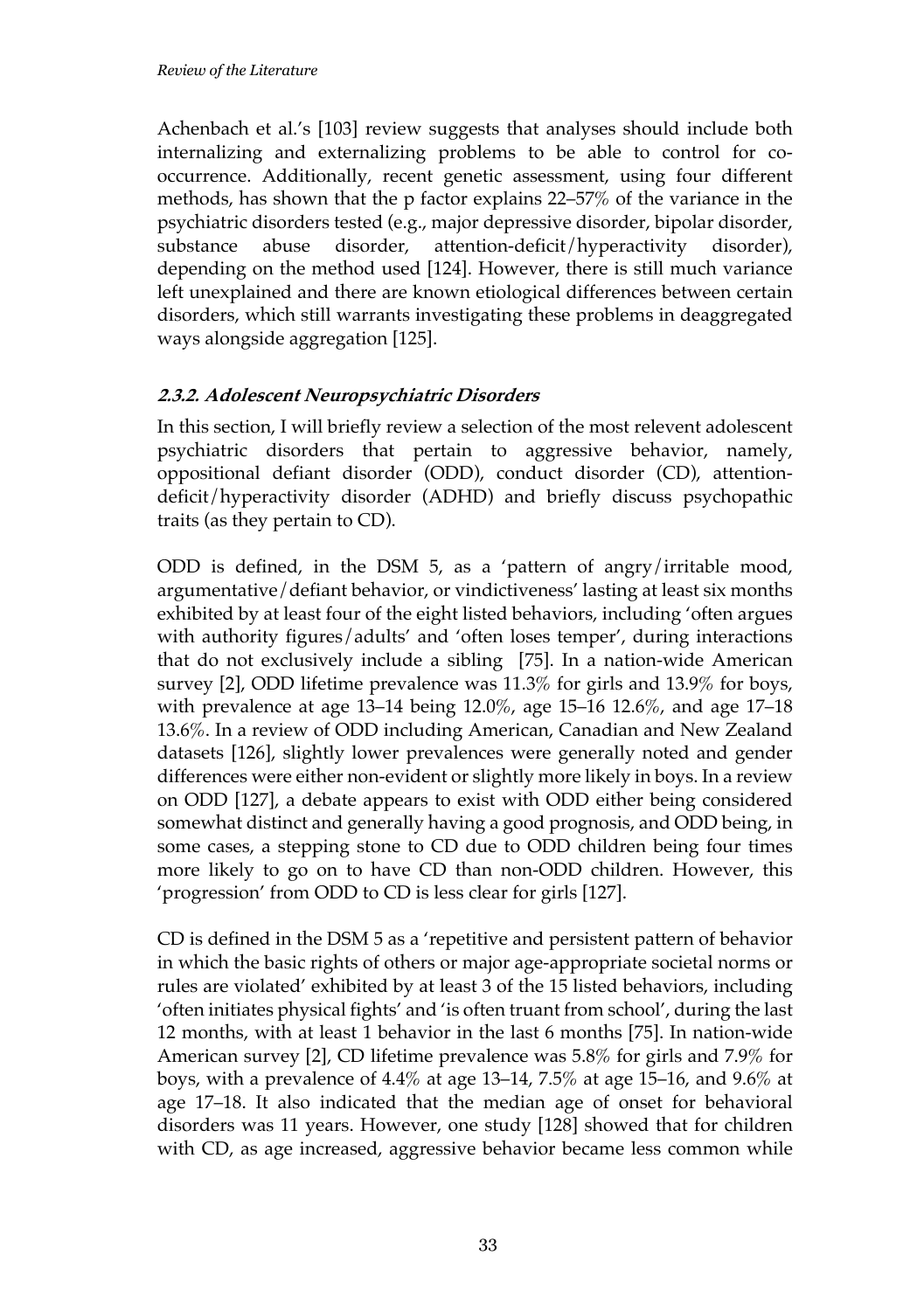non-aggressive symptoms increased. A review [126] suggested that once ODD or CD behavior is apparent in girls, the stability appears higher than boys. Girls with CD appear possibly more at risk than boys to develop co-occuring internalizing problems [126]. Additionally, Loeber et al. [9, 126] noted that the onset of CD is particularly early in boys with ADHD.

Within the DSM 5 diagnosis for CD, there is a specifier regarding psychopathic traits. These traits include lack of empathy, emotion, or feelings of remorse or guilt (also called 'callous-unemotional' traits) [75]. Blair et al. [129] notes that less than half of children with CD exhibit callous-unemotional traits and often have a worse prognosis than children without these traits (see also [130]). Blair et al. [129] also characterizes CD into two subgroups: those with callous-unemotional traits, and those with heightened threat sensitivity and reactive aggression.

ADHD is defined in the DSM 5 as a 'persistent pattern of inattention and/or hyperactivity-impulsivity that interferes with functioning or development' as exhibited by six or more inattention symptoms and/or hyperactivity and impulsivity symptoms for six or more months to a degree that is nonnormative [75]. In a nation-wide American survey [2], ADHD lifetime prevalence was 4.2% for girls and 13.0% for boys, with a prevalence of 8.8% at age 13–14, 8.6% at age 15–16, and 9.0% at age 17–18. Comorbidity among children with ADHD is common [131], with no significant differences between genders regarding comorbid externalizing disorders [132]. Blair et al.'s [129] review of CD indicated that half of children with ADHD have an anxiety disorder, and more than that have either CD or ODD (see also [133]). The review also discussed that while some of the literature shows a typical progression from ADHD to ODD and then CD (see also [134]), this is not the only pathway to CD and later serious outcomes, nor does it indicate that most children with ADHD or ODD go on to have CD.

### **2.3.3. Adult Neuropsychiatric Disorders**

In the previous section, psychiatric disorders that are diagnosed in childhood/adolescence were the focus, although ADHD can also be a disorder of adulthood. Since it is often comorbid with CD and ODD, I chose to introduce it in the previous section. I also note that there is an aggressive behavior disorder called intermittent explosive disorder (IED), which can be diagnosed in childhood as well as adulthood. IED involves 'recurrent behavioral outburst[s] representing a failure to control aggressive impulses' as manifested by either verbal or physical aggression (that does not involve damage or destruction) toward property, animals, or people, roughly twice or more per week for a 3-month period, or 3 behavioral outbursts involving injury or destruction to property, animals, or people within a 12-month period [75]. This disorder, however, is not a focus of this thesis. Here, I will mainly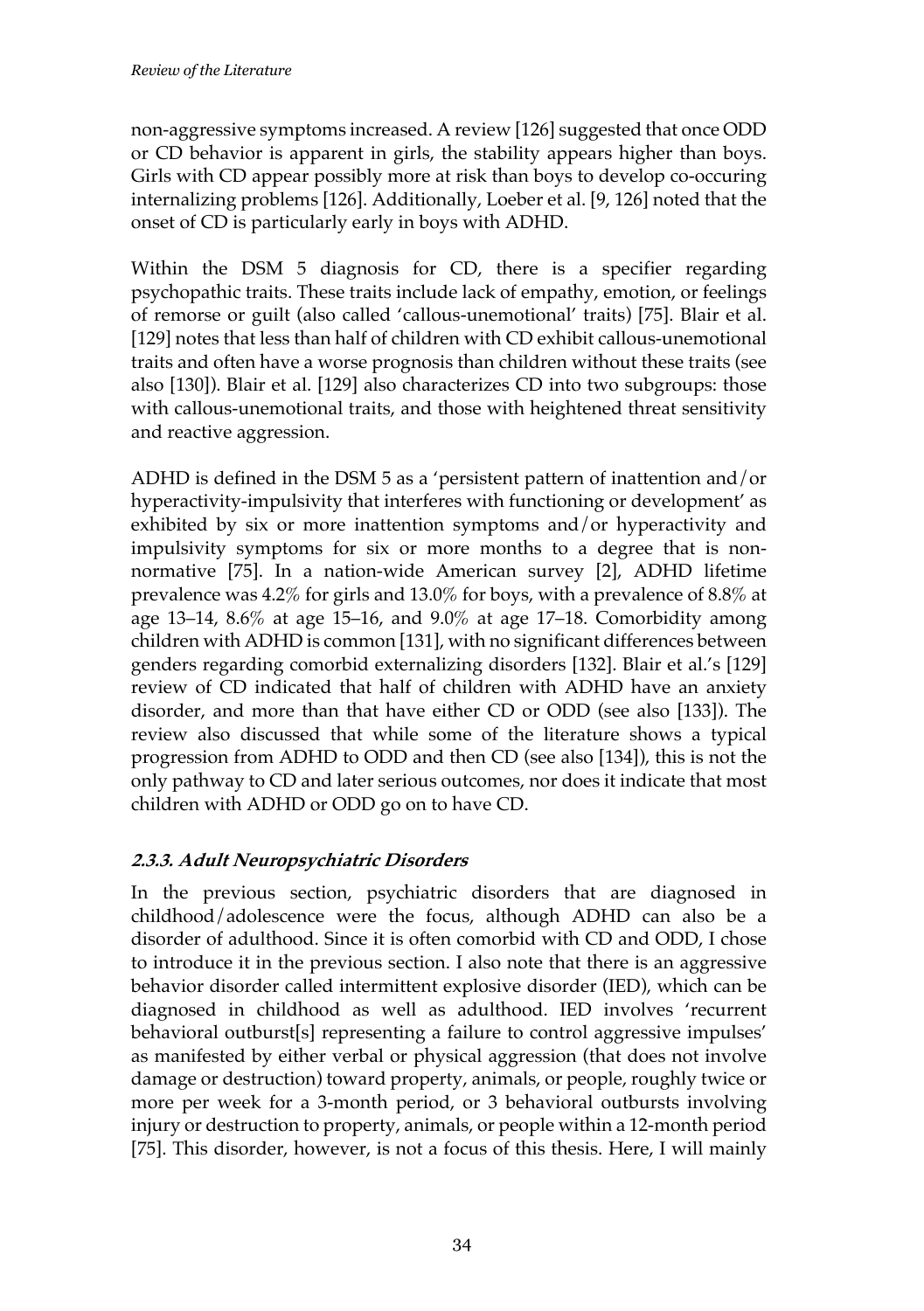focus on the adult psychiatric disorder called antisocial personality disorder (ASPD) and its relationship with aggressive behavior.

ASPD is one of ten personality disorders classified in the DSM, and is part of the B cluster (of A, B, and C) that includes borderline, narcissistic, and histrionic disorders. The DSM 5 says ASPD is a 'pervasive pattern of disregard for and violation of the rights of others', with evidence of conduct problems typically before age 15, as indicated by 3 or more of 7 listed behaviors (e.g., irritability and aggressiveness, deceitfulness, impulsivity, consistent irresponsibility). The individual has to be at least 18 years old to receive the ASPD diagnosis and the occurrence of behavior cannot happen only during bipolar or schizophrenic episodes. Approximately 50% of children with disruptive disorders (e.g., CD, ADHD) go on to have ASPD (see Figure 3, for a visual representation of the associations between ASPD and CD, ODD, ADHD) [129, 133]. In an American review of the epidemiology of ASPD [135], while 25% of adults exhibit 'syndromal antisocial behavior' only 4.3% of the adult population has ASPD: 6.4% for men, 2.4% for women. Among the prison population, however, 47% of men and 21% of women have been found to have ASPD [136]. A later age of onset for ASPD for women is indicated in the literature [137]. Individuals with ASPD are at increased risk of disability, excess mortality, medical illnesses and injury, as well as criminality [135]. ASPD responds poorly to treatment, however, the symptoms typically improve or cease by midlife [135], although this interpretation is cautioned by Balsis et al. [138] who suggest that there may be measurement bias in the DSM criteria, as it mainly contains young adult behaviors.

**Figure 3.** Diagram of overlap among six clinical entities (anxiety disorder, callousunemotional traits, conduct disorder, ADHD, ASPD, ODD)



ADHD: attention-deficit/hyperactivity disorder; ASPD: antisocial personality disorder; ODD: oppositional defiant disorder

Size of each circle represents the relative prevalence of the clinical entity in the community. Reproduced with permission from *New England Journal of Medicine* [129], Copyright Massachusetts Medical Society.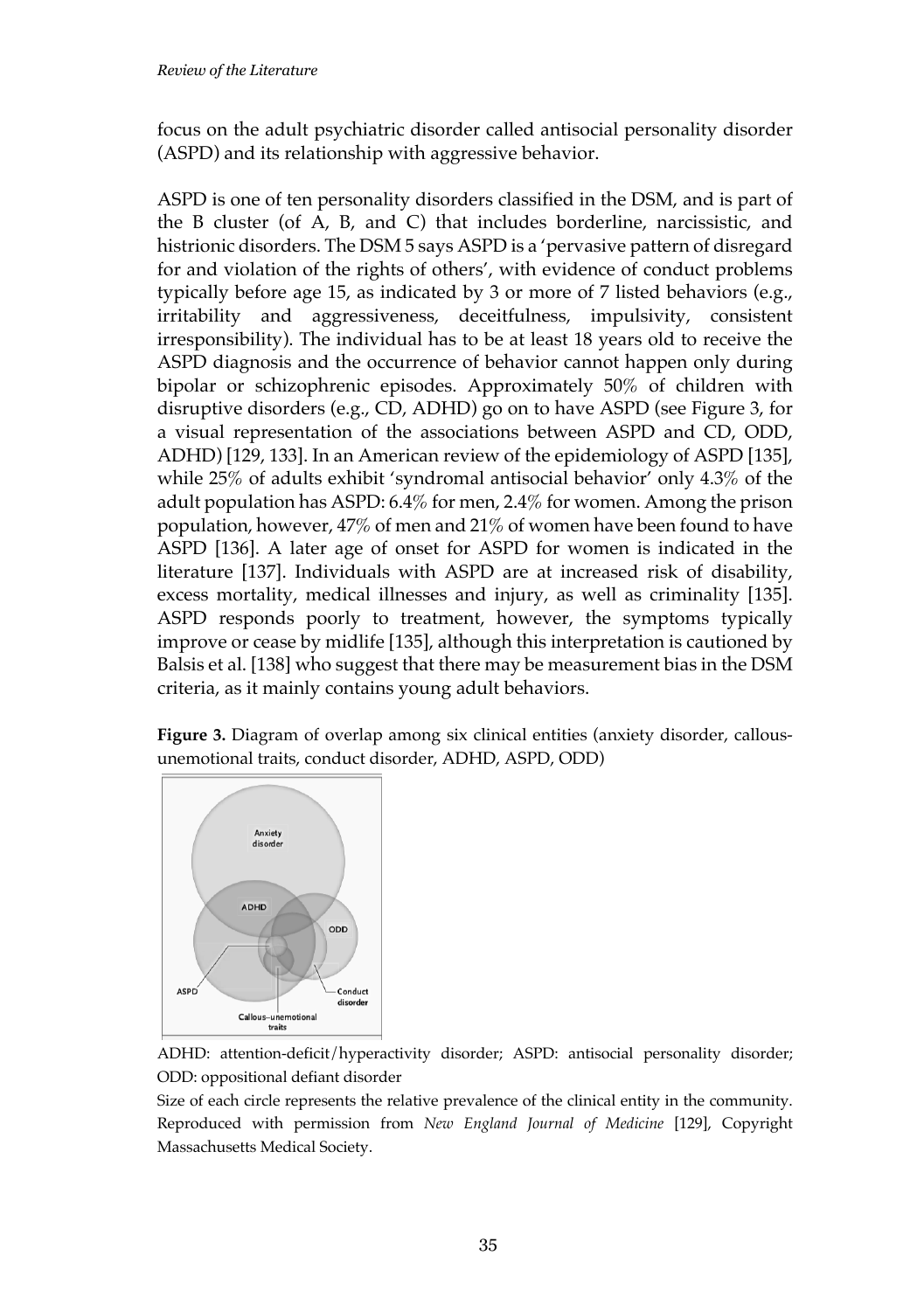Comorbidity of ASPD with other disorders (such as substance use disorder, generalized anxiety disorder, depressive disorder, and posttraumatic stress disorder) is also common [135]. As with CD, there is a substantial portion of individuals with ASPD who have psychopathic (callous-unemotional) traits (Figure 3)[129]. Because of the co-occurrence with other disorders and symptoms, some have suggested that there may be subtypes ASPD [22], but using latent factor analysis, Bucholz et al. [139] showed that findings for both men and women do not support this, instead the disorder appears to exist along a continuum of severity [140].

Regarding prediction of ASPD, the picture is incomplete. Studies often investigate only antisocial behavior (not the ASPD diagnosis) or have used male-only, prison population or clinical population samples, which hampers generalizability. Gender differences in ASPD require clarification because although women are less likely to have ASPD, a Finnish prison study on homicide offenders found that ASPD increased the odds of being an offender by 10-fold in men, but 50-fold in women [141]. Additionally, predictors of ASPD still require clarification. Caspi et al. [91] has shown that undercontrolled (i.e., externalizing problems) 3-year-olds have a small but increased risk of ASPD later in life. Some studies have shown that CD but not ADHD predicts ASPD [130, 142, 143], while some have shown that both predict ASPD [81]. Depressive symptoms [77, 130] and callous-unemotional traits [130] have also been shown to predict ASPD. Finally, regarding subtypes, both reactive and proactive subtypes have been associated with ASPD [144], and covert but not overt CD symptoms improve prediction of ASPD [142].

## **2.4. Assessment of Aggressive Behavior**

As seen in the above sections, there are many different aspects to consider when studying aggressive behavior. Thus, it is likely unsurprising that there are numerous ways to assess aggressive behavior. Here, I will discuss the relevant measurement instruments (questionnaires and interviews) and biological measurement approaches, as well as discuss differences that arise based on our choice of who rates the aggressive behavior and in which population it is studied in. It is important to understand the tools to capture the different aspects of aggressive behavior so that studies can be properly designed to most effectively improve our understanding of aggression.

### **2.4.1. Aggressive Behavior Instruments**

There are dozens if not 100+ instruments to capture and characterize aggressive behavior. One review on aggressive behavior assessment reminds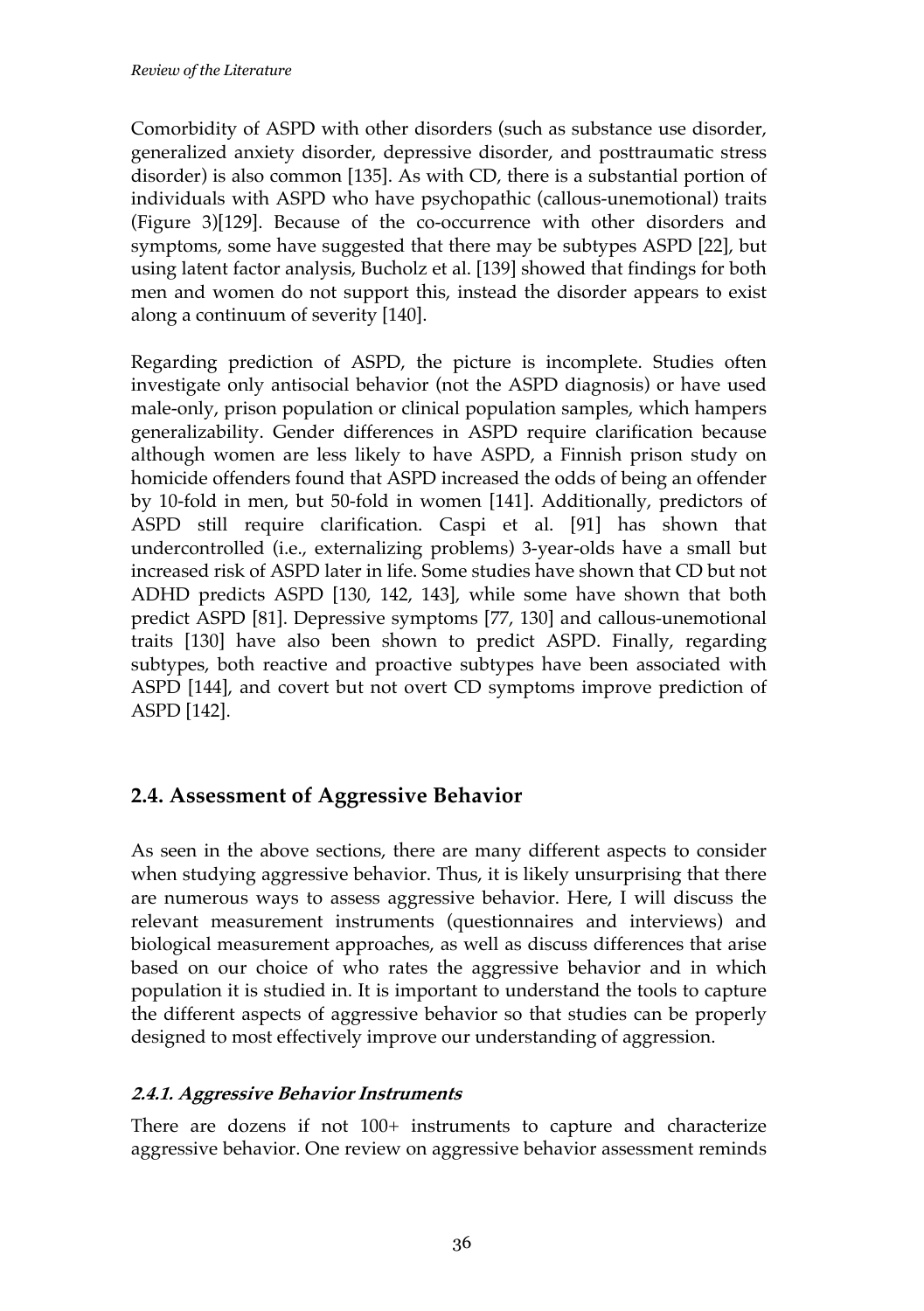us that some measurement methods capture trait aggression, others state aggression, and that there are different methods of data collection: self-report, observer-reported, interviews, projective tests, and laboratory methods [145]. Another review focusing on proactive and reactive aggression presents some instruments that exist to capture those subtypes specifically [33]. Some instruments capture related concepts like anger, hostility, psychopathology, antisocial behavior, and are used to study aggression. There is also the purpose of the questionnaire to consider; is it for tracking psychological development and maladaptive deviations, a screening tool for psychological/psychiatric referral, or a proxy for diagnosis?

There are six different instruments for aggressive behavior assessment used in this thesis, many of them are well-known and commonly used for psychological development, psychopathological, and/or psychiatric assessment purposes. In this section, I will briefly introduce each one.

The Achenbach System of Empirical-Based Assessment (ASEBA) was designed to measure behavioral and emotional problems in childhood, adolescence and adulthood and comprises a family of questionnaires for different raters at different ages of the individual in question [146, 147]. It is one of the most well-known and well-used instruments available for psychopathological research, used in over 57 countries [108, 148]. Achenbach (the system's creator) is often reviewing the system and the literature and making new recommendations and improvements, usually for clinical purposes [103, 148-151]. This thesis utilizes the Child Behavior CheckList (CBCL), the Youth Self-Report (YSR), the Teacher Report Form (TRF), and the Adult Self-Report (ASR). These questionnaires are approximately 100 items in length, and based on factor analysis, approximately 8 syndrome scales and 2 broadband scales are formulated (varies depending on the questionnaire). The broadband scales (Externalizing and Internalizing) encompass some of the syndrome subscales (Externalizing: Aggressive Behavior (~20 items) and Rule-Breaking (~12 items); Internalizing: Anxious/Depressed (~16 items), Withdrawn/Depressed (~8 items), Somatic Complaints (~9 items)), with the remaining syndrome scales being Attention Problems (~26 items), Social Problems (~11 items), and Thought Problems (~1 item). Subscale score cutoffs based on gender and country exist for suggesting a child is in the 'normal', 'borderline', or 'clinical' range.

The Autism–Tics, ADHD and other Comorbidities inventory (A-TAC) captures neurodevelopmental disorders and associated conditions in children [152]. It can be used as a diagnostic proxy (with existing cut-offs), but is not a stand-alone diagnostic tool. The A-TAC is a comprehensive screening interview via the telephone that includes 96 items comprising 20 modules, which correspond to diagnostic domains such as Conduct Disorder (5 items),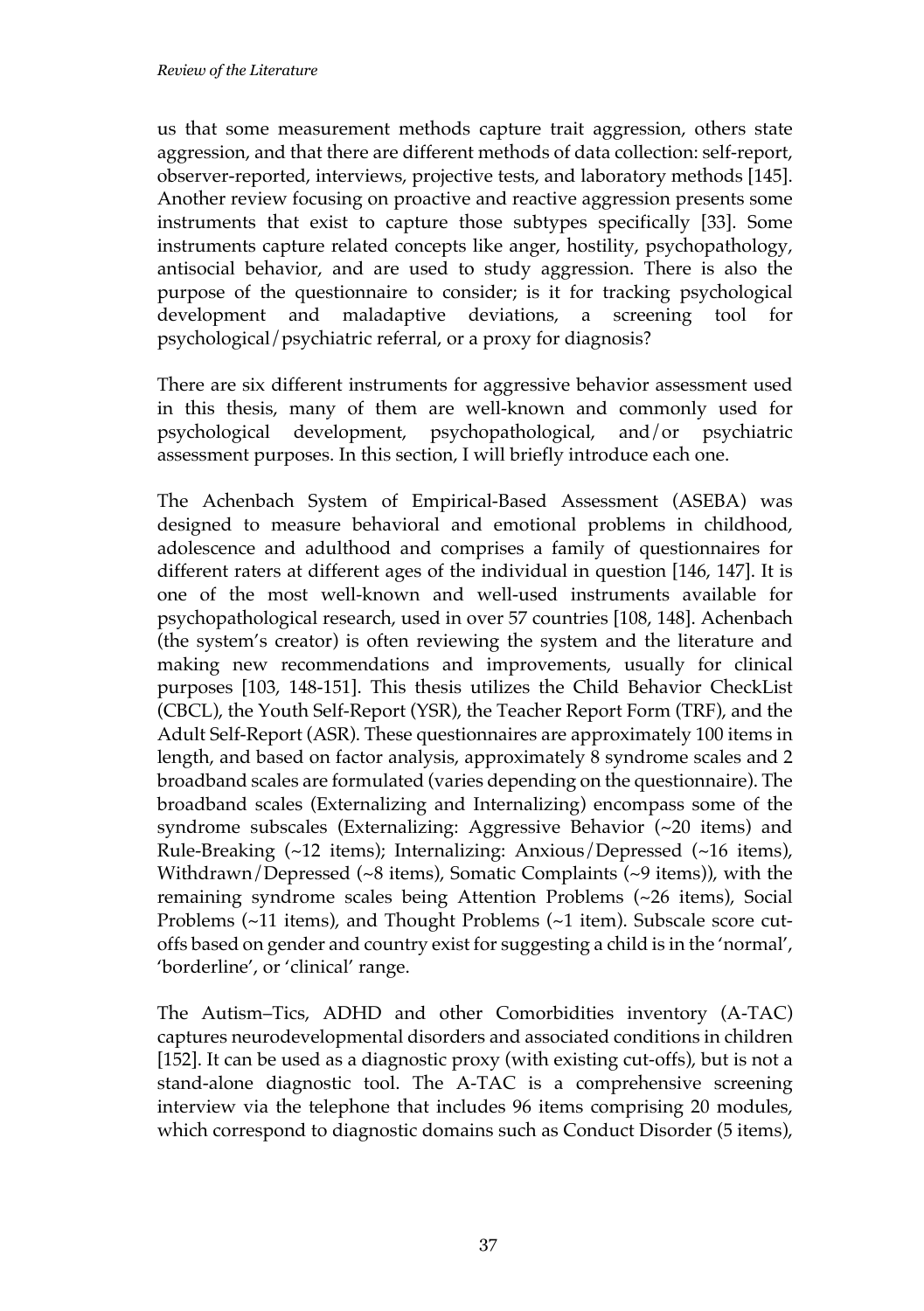Attention Deficit/Hyperactivity Disorder (19 items), and Oppositional Defiant Disorder (5 items).

The Devereux Child Behavior (DCB) captures problem behavior in children [153]. It is used to assess psychopathology based on DSM criteria. The short version of the DCB includes 42 items comprising 7 scales: Emotional Liability (5 items), Social Isolation (3 items), Aggressive Behavior (7 items), Attention Problems (5 items), Anxiety Problems (6 items), Dependency (5 items), and Physical Coordination (5 items). This questionnaire has evolved since its creation into the Devereux Behavior Rating Scale and the Devereux Scales of Mental Disorders.

The Multi-dimensional Peer Nomination Inventory (MPNI) was developed by Finnish developmental psychologist Lea Pulkkinen for tracking longitudinal psychological development [104]. It has not been used outside of Finland, though it has been used in cross-cultural comparisons with other instruments [89, 121, 154]. Compared to the CBCL, the MPNI covers a more broad range of child social adjustment (both active and passive) [104]. The MPNI is a 37 item questionnaire originally developed for use among peers of school-age children, but has been modified for other raters: parents, teachers, and children about themselves or their siblings (see Appendix 1). The subscales of the MPNI were derived from factor analysis, which identified three main factors: behavioral problems (i.e., externalizing problems), emotional problems (i.e, internalizing problems), and adjustment (i.e., prosocial behavior). These factors can be further subdivided into 9 subscales: aggression (6 items), impulsivity-hyperactivity (7 items), inattention (4 items), depression (5 items), social anxiety (2 items), victimization (1 item), constructiveness (5 items), compliance (4 items), social activity (3 items). Additionally, the aggression subscale comprises both direct (4 items) and indirect (2 items) subtypes of aggression.

The Strengths and Difficulties Questionnaire (SDQ) was designed to be a short (25 item), user-friendly tool to measure psychosocial problems and strengths in children and youth [155]. The SDQ comprises five scales with five items each: Conduct Problems, Hyperactivity-Inattention, Emotional Problems, Peer Problems, and Prosocial Behavior. The externalizing subscale comprises Conduct Problems and Hyperactivity-Inattention, and the internalizing subscale Emotional Problems and Peer Problems. The SDQ creator (Goodman) indicates that for many purposes the SDQ functions as well as the ASEBA system, correlating highly with it, but is shorter to administer [156]; it can be used as a screening tool.

Lastly, the Semi-Structured Assessment for the Genetics of Alcoholism (SSAGA) is a one-on-one psychiatric interview [157, 158]. It is a validated multi-diagnostic instrument that collects information on several psychiatric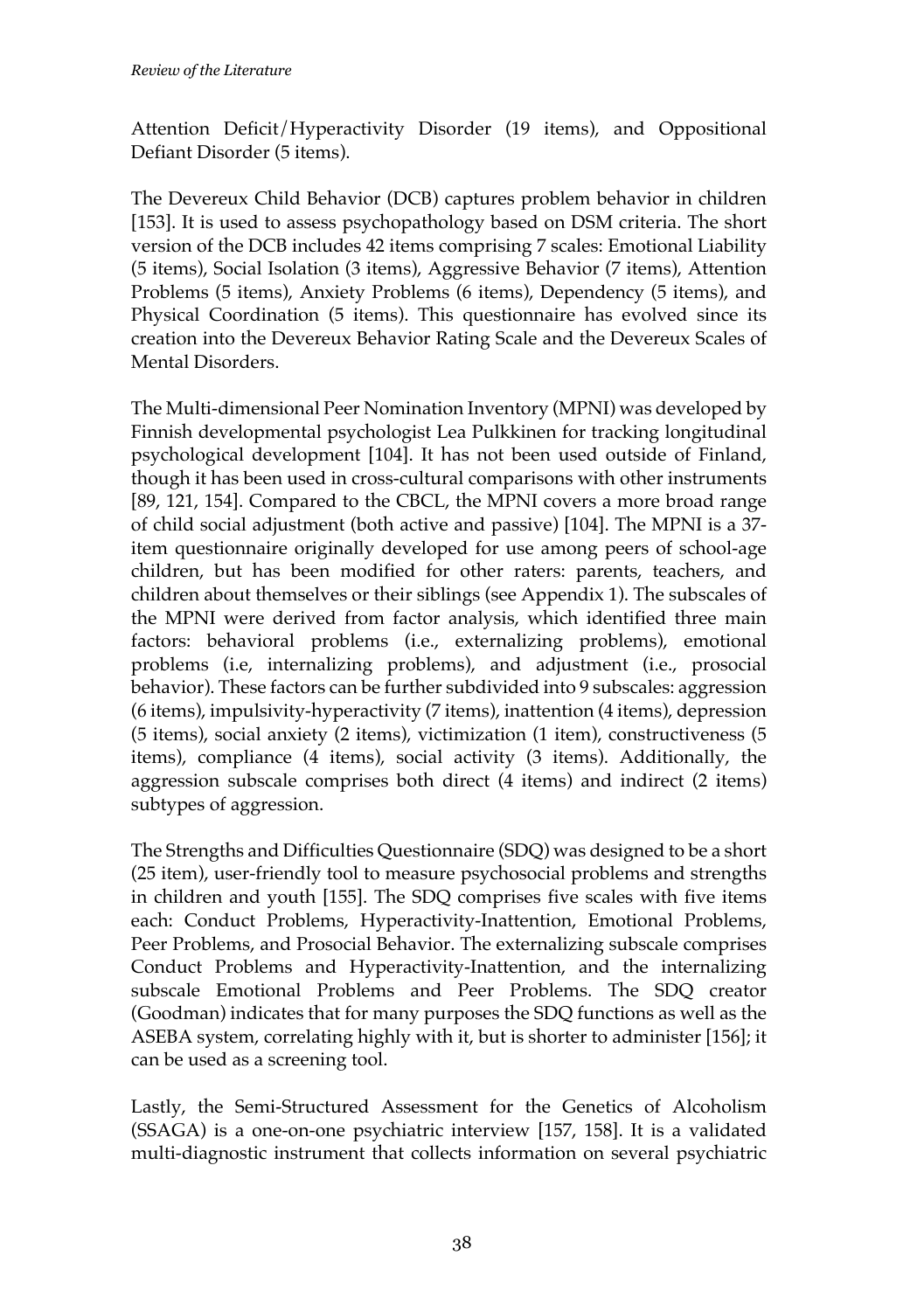disorders based on DSM-IV criteria. Although the instrument most extensively covers alcohol-related disorders, it also covers other psychiatric disorders such as CD and ASPD.

Many of these instruments are typically used for clinical screening or proxy diagnosing, but others function to describe a wider range of normative to maladaptive levels of child behavior and problems (e.g., ASEBA, MPNI, SDQ). Some studies exist to directly compare [149, 159] or even harmonize [160] the more well-known instruments, but since so many instruments exist, this effort is challenging and has been rare. Achenbach et al. [161] suggests that crossinstrument (cross-rater) correlations are moderate  $(r=0.3)$  for externalizing and internalizing problems. One area where this comparison data becomes important is in phenotyping in biomarker and (epi)genetic studies. In order to obtain quality biomarker or genetic results, a clear understanding of the phenotype being studied is required since most biomarker or genetic studies require pooling together large amounts of participants in order to find meaningful results, and the samples often include studies that used different instruments. Without knowing how the instruments capturing 'aggressive behavior' are related to each other, it makes interpretation difficult.

#### **2.4.2. Approaches to Discover Biomarkers of Aggression**

Just as there are multiple instruments for collecting phenotypic aggressive behavior data, there are many ways to investigate aggression from a biological standpoint. Typical methods have been candidate biomolecular pathways and genes, or molecular experiments using animal models [162, 163]. In recent decades, (epi)genome-wide association studies have been used [71, 164], and more recently biomarkers have been a focus [39]. The term biomarker can be used very broadly (e.g., to include epigenetic marks), but here it refers to metabolites, the result of the use of the proteins that are coded for by DNA/RNA in biological pathways. Metabolites are intermediate or endproducts in pathways that can provide information on not only what genes are involved in a phenotype, but which part(s) of the biological pathway are affected. Biomarkers have been the focus of research for many diseases, and have more recently been used in psychiatry [165].

The two main approaches for characterizing biomarkers involve either mass spectrometry (MS) or nuclear magnetic resonance spectroscopy (NMR). These two techniques are complementary, with differing strengths and limitations (see Table 3). NMR has been gaining in popularity in biomarker research during recent years due to its ease of sample handling, ability to use a variety of fluids such as blood, urine, cerebrospinal fluid, and lower time and monetary costs [166, 167]. It also allows for a hypothesis-free approach to investigating biological systems, something that is useful when trying to generate new hypotheses that can then be followed up more deeply with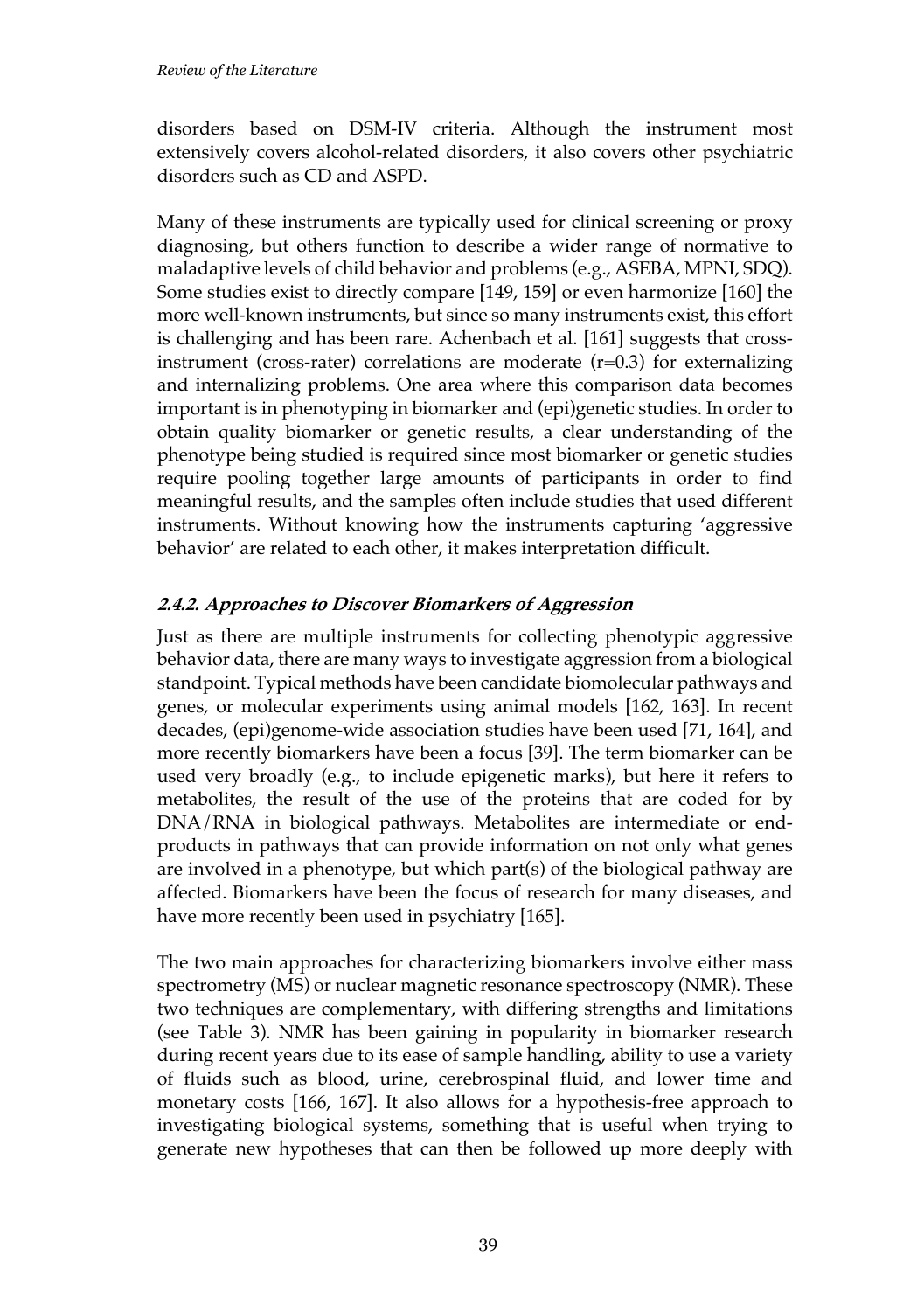molecular or other types of approaches. A 2016 review suggested that NMR should be applied to metabolite investigations pertaining to aggression [39], however few such studies have thus far been published [168].

| Approach   | Strength                   | Limitation                      |  |
|------------|----------------------------|---------------------------------|--|
| МS         | More sensitive than NMR    | Possible<br><b>bias</b><br>from |  |
|            |                            | chromatographic                 |  |
|            |                            | separations                     |  |
|            | Covers wider range of      | Uncertainty in metabolite       |  |
|            | metabolites than NMR       | ability<br>to<br>create<br>a    |  |
|            |                            | detectable peak                 |  |
|            | High selectivity<br>(well- | Demanding<br>sample             |  |
|            | suited<br>targeted<br>to   | preparation<br>and              |  |
|            | analyses)                  | measurement                     |  |
|            |                            |                                 |  |
| <b>NMR</b> | Minimal and easy sample    | Often 10–100 times less         |  |
|            | handling                   | sensitive than MS               |  |
|            | Easy quantitative analysis | Non-selective<br>analysis       |  |
|            | metabolite<br>of           | (peaks overlap)                 |  |
|            | concentrations             |                                 |  |
|            | Built-in redundancies for  |                                 |  |
|            | metabolite identification  |                                 |  |
|            | High<br>level<br>οf        |                                 |  |
|            | reproducibility            |                                 |  |
|            | Non-destructive<br>to      |                                 |  |
|            | sample                     |                                 |  |

**Table 3.** Comparison of mass spectrometry (MS) and nuclear magnetic resonance spectroscopy (NMR)<sup>a</sup>

a based on information from [166, 167]

#### **2.4.3. Assessments by Different Raters**

To obtain information on aggressive behavior, it needs to be decided who to collect data from. The individual in question can self-report on their behavior, but depending on their age/maturity, personal bias, and societal stigma possibly leading to underreporting their problem behaviors, they may not be the most reliable source [5, 169, 170]. Thus, information on aggressive behavior has also been gathered from parents, teachers, siblings, partners, peers, mental health professionals and impartial observers. There is also the consideration to collect information from a person of the same or opposite gender to the individual in question [169]. It appears that certain observers have been used more or less frequently, depending on the field or type of study. For example, epidemiology studies seem to typically use parent, self and, to some extent, teacher ratings. Informant choice can be due to many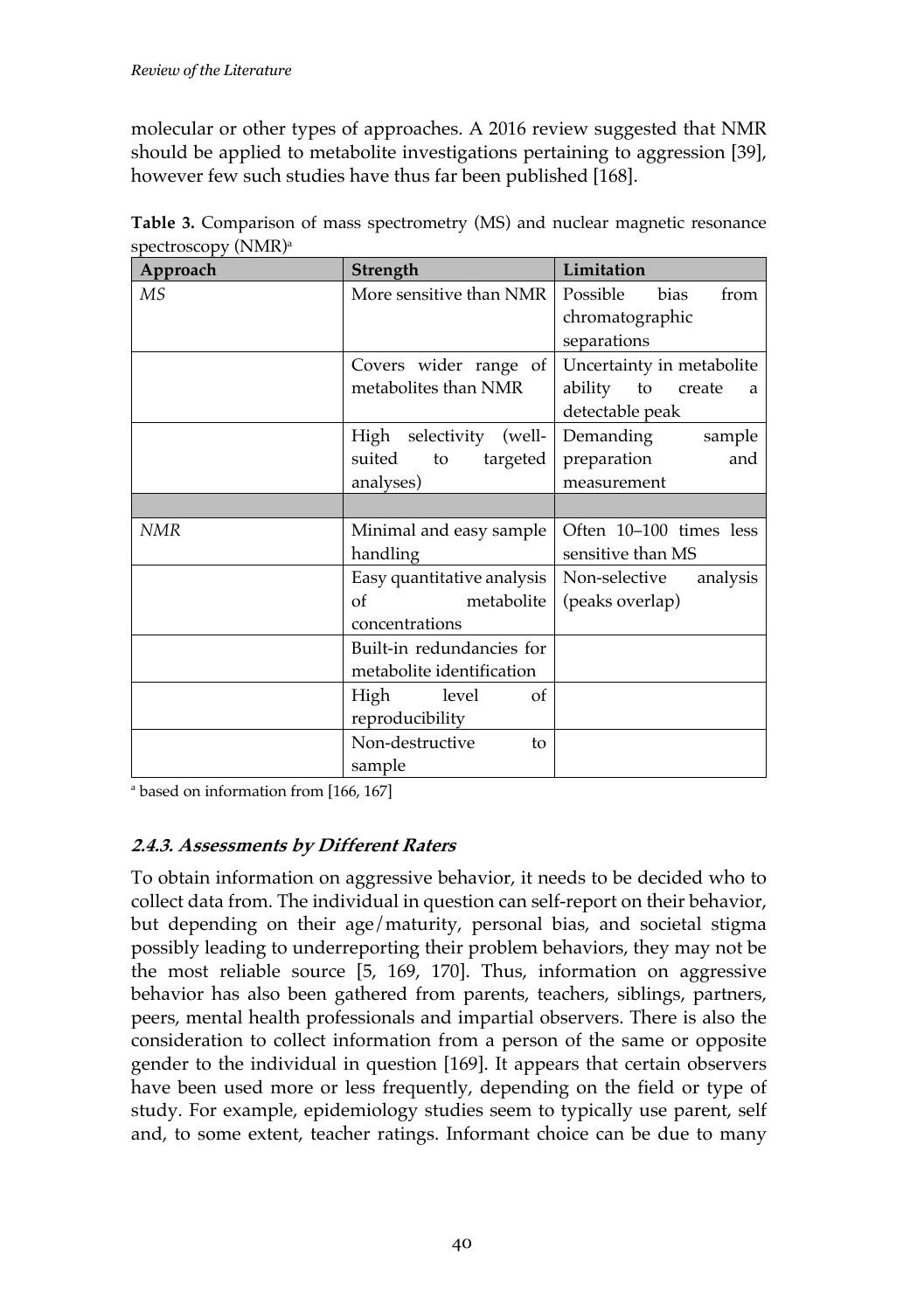factors; for example, it is often easier to obtain self and parent ratings, and more time-consuming and cumbersome to obtain teacher or peer ratings.

Studies have suggested, however, that collecting data from multiple raters is ideal [150, 171-173]. One reason is that situational aggression means that individuals are not always aggressive in all environments of their life, although findings suggest that the more settings an individual is aggressive in the more generalized and thus more serious their problem usually is [172]. Another reason is that different raters have different perspectives; for example, a teacher regularly sees the wide range of normative and nonnormative behavior levels of children at a similar age/maturity level, while peers can see children in settings away from adult observers where they may behave differently. Thus, different observers might actually report different information from each other, providing a more holistic picture of the behavior.

Although it is recommended to collect data from multiple raters, not all studies do so, and those that do sometimes ask: Which rater(s) are 'best' to use or best able to predict X outcome? And, how should using multiple raters be handled? This is a whole line of research in itself [174], but I will briefly outline the factors that pertain to aggressive behavior regarding multiple raters. First, because (many forms of) aggressive behavior are overt, informants/raters are more likely to agree on this behavior compared to other behavioral and emotional problems [5, 104, 161, 171, 175, 176]. Studies have generally found that the highest rater agreement (r range roughly 0.50–0.75) occurs between similar raters: mother and father, a teacher and another teacher, and self (test– retest) [5, 109, 177]. Additionally, teacher and peer ratings have moderately high correlations (approximate r range of 0.50–0.60)[104, 176, 178]. Rater combinations such as parent/teacher and parent/self and teacher/self are generally the weakest, with correlations approximately in the 0.20–0.30 range [5, 175, 176], and children typically rating higher aggression levels than adult observers [173, 177] and teachers indicating lower levels of aggressive behavior than other informants [66, 179].

Regarding gender differences, some studies have found no or minimal differences in male and female ratings by informant [5, 104, 171], while others have found significant interaction between gender and rater [29, 169, 173, 178]. Rate agreement appears better when the child in question is younger compared to older [5, 173], though findings on this are mixed [171]. Additionally, rater agreement appears to be different whether the sample of children are from a community or clinical setting [175, 180].

In considering informants' utility, some studies have found certain informants to be more useful than others ('useful' usually regarding significant prediction of future outcomes). Some studies have cautioned against using only self reports [5, 169], although they appear to become more useful the older the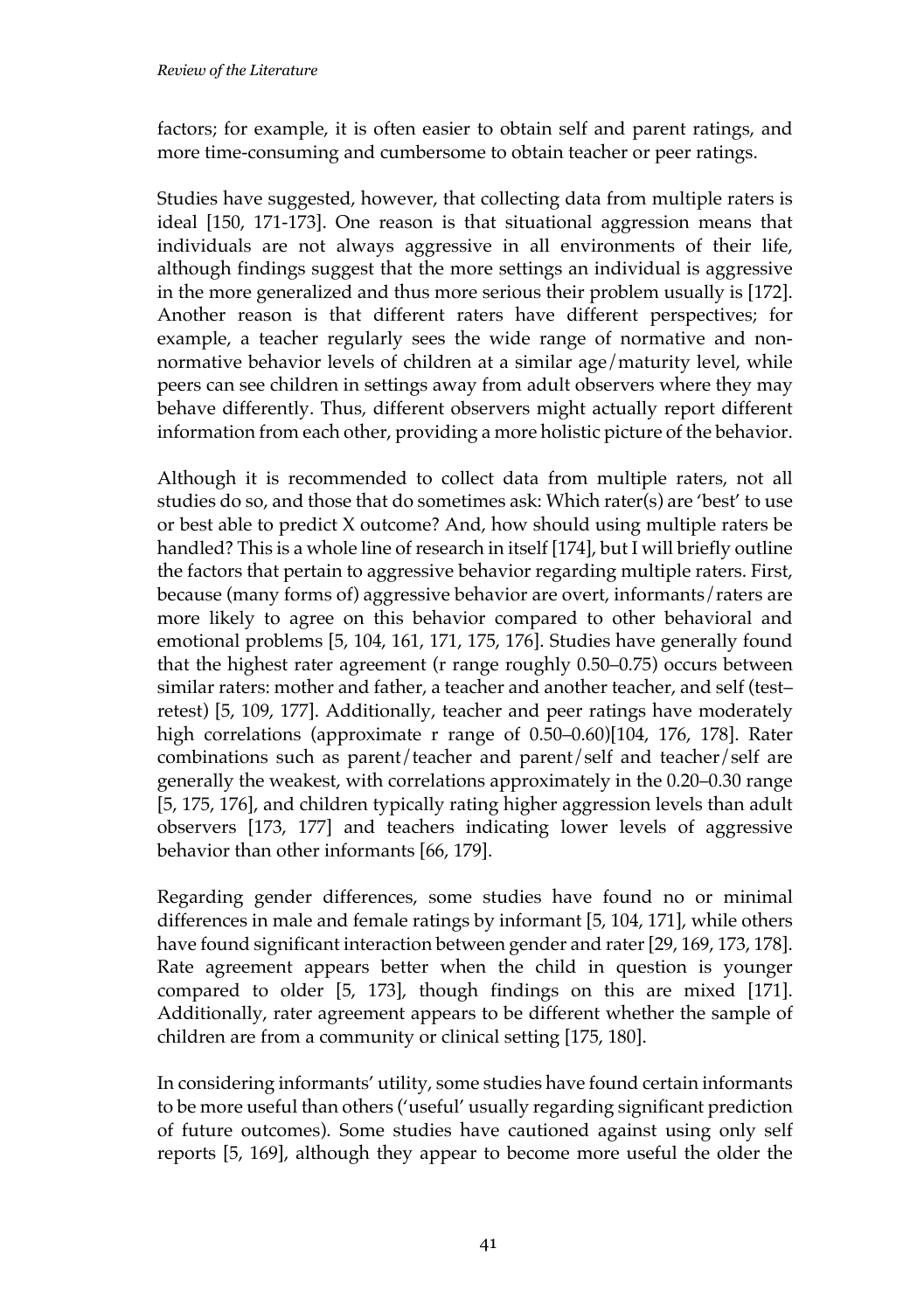individual in question is [161, 169, 176]. Although used less often, teacher ratings are often shown to be among the most useful ratings of aggressive behavior [77, 175, 177, 181-184]. However, teachers seem to rate boys as more aggressive than girls, compared to other informants [171, 182, 185].

Finally, in considering how raters compare with other behavioral and emotional problems, a somewhat different pattern occurs. Internalizing problems, for example, show lower rater agreement than externalizing problems [5, 161, 177], at least in certain sample populations [175]. One study [173] showed a gender-by-informant (and sometimes age as well) interaction with internalizing problems. Regarding prosocial behavior, the data appear mixed, some show moderate correlations between raters [104] while others show low correlations [186].

#### **2.4.4. Assessments in Different Populations**

The final area of consideration regarding assessment of aggressive behavior concerns populations. Who should be studied in order to better understand aggressive behavior? Highly aggressive individuals only or everyone? Only males or females too? Adults or children, or both? In this section, I briefly describe some aspects to consider in the assessment of aggressive behavior based on the population studied.

Early aggression research focused more on those who were in the prison system or clinical/psychiatric patients. These clinical or prison populations are important for understanding who the highly aggressive individuals are, what comorbidities they have, what kind of outcomes they experience, and other such important aspects. However, focusing only on these populations, does not help us understand the normative levels of aggression or what the patterns of aggressive behavior are for people with higher levels of aggression and co-occurrence that do not reach clinical levels. School-based, communitybased, and population-based samples have been used to this end, with population-based samples often being a gold standard sampling design in epidemiology. Most of the samples in this thesis are population-based.

Furthermore, in population-based sampling, special cases of this sampling design can be considered. The typical population-based design tries to include as many individuals in a defined population (e.g., all adolescents in a country) as possible; to narrow the 'population' down, this often becomes a cohort design in which all people born in a certain year or range of years are targeted for participation. Studies can also selectively include or exclude singletons (individuals born as the only child of a pregnancy) or multiples (e.g., twins, triplets) in order to be able to take relatedness into account in analysis. For example, if you have a mix of related and unrelated individuals in a study, results may be biased by related individuals, unless adjusted for. Some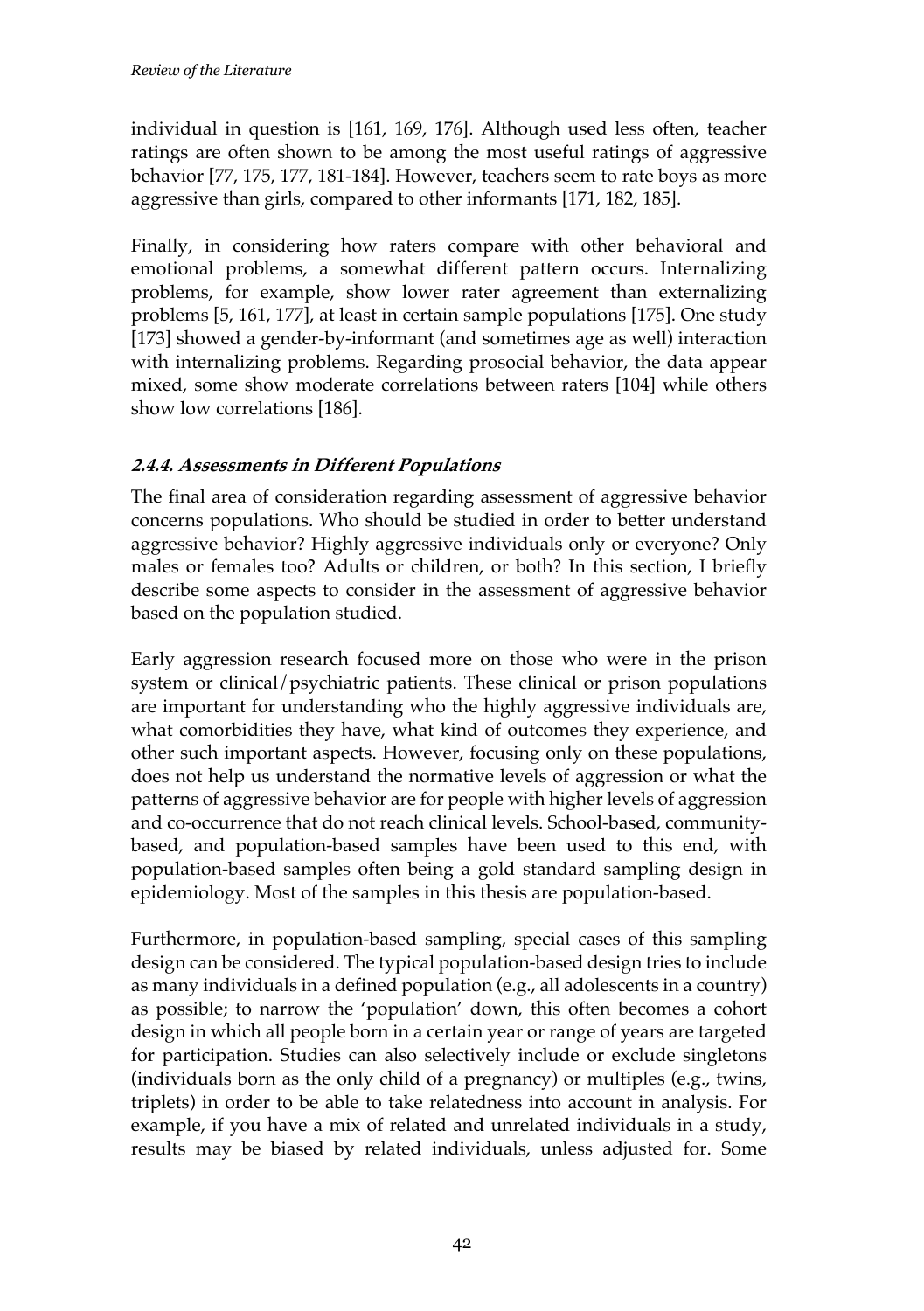datasets, therefore, specifically aim to include singletons (or treat individuals as unrelated, by adjusting), while others exclusively enroll twins (or other multiples). There is a long history in the field of behavior genetics of utilizing twin cohorts in a classic twin design [187] for genetically informed analysis, and many of the cohorts used in this thesis involve datasets collected for these purposes. Twins are born, on average, prematurely and at lower birthweight than singletons, however, investigations with cohorts in this thesis have shown that the twins in childhood and adolescence appear similar to singletons regarding behavioral and emotional problems [188, 189]. An additional benefit of twin samples is the generally high motivation to participate, thus high response rates.

The study sampling design is also a factor to consider regarding study populations. If individuals are sampled only once, or if multiple time points/ages are looked at but different individuals in those time points are used, they are being studying cross-sectionally. This study design can be used to look at associations and co-occurrence, but cannot declare anything about cause and effect or prediction. In contrast, longitudinal datasets follow the same individuals over two or more periods of time. This design can be useful to investigate, for example, the development of aggression, factors that occur before the problematic aggression pattern that affect its progression, or factors that contribute to worse outcomes.

The gender of the chosen population is also a factor in aggressive behavior research. Much of the early research on aggression came from male-only datasets, this made sense because of the seemingly high rates of aggression and violence among males, compared to females. However, because of the more nuanced understanding of gender differences mentioned in above sections, it is equally important to understand aggression in females, and across both genders in general. Due to the previous lack of female-only research, there are now investigations pointedly studying aggression among females (e.g., FemNAT-CD consortium; http://www.femnat-cd.eu/), however, it is also necessary to use samples that combine both males and females, studied in the same way at the same time, to be able to better suss out the gender similarities and differences seen in study findings. Thus, population-based samples are well-suited to this.

Regarding age for the study population, this depends on the research question. Developmental aspects of aggressive behavior require young children (or even pregnant mothers), schoolage children, and/or adolescents. Young and older adults can be used in longitudinal studies to study the lifecourse of aggressive behavior, or in, for example, generational aggression and assortative mating regarding aggressive behavior. This thesis uses children/adolescents in all studies, but also includes young adults in studies on long-term outcomes and biomarkers.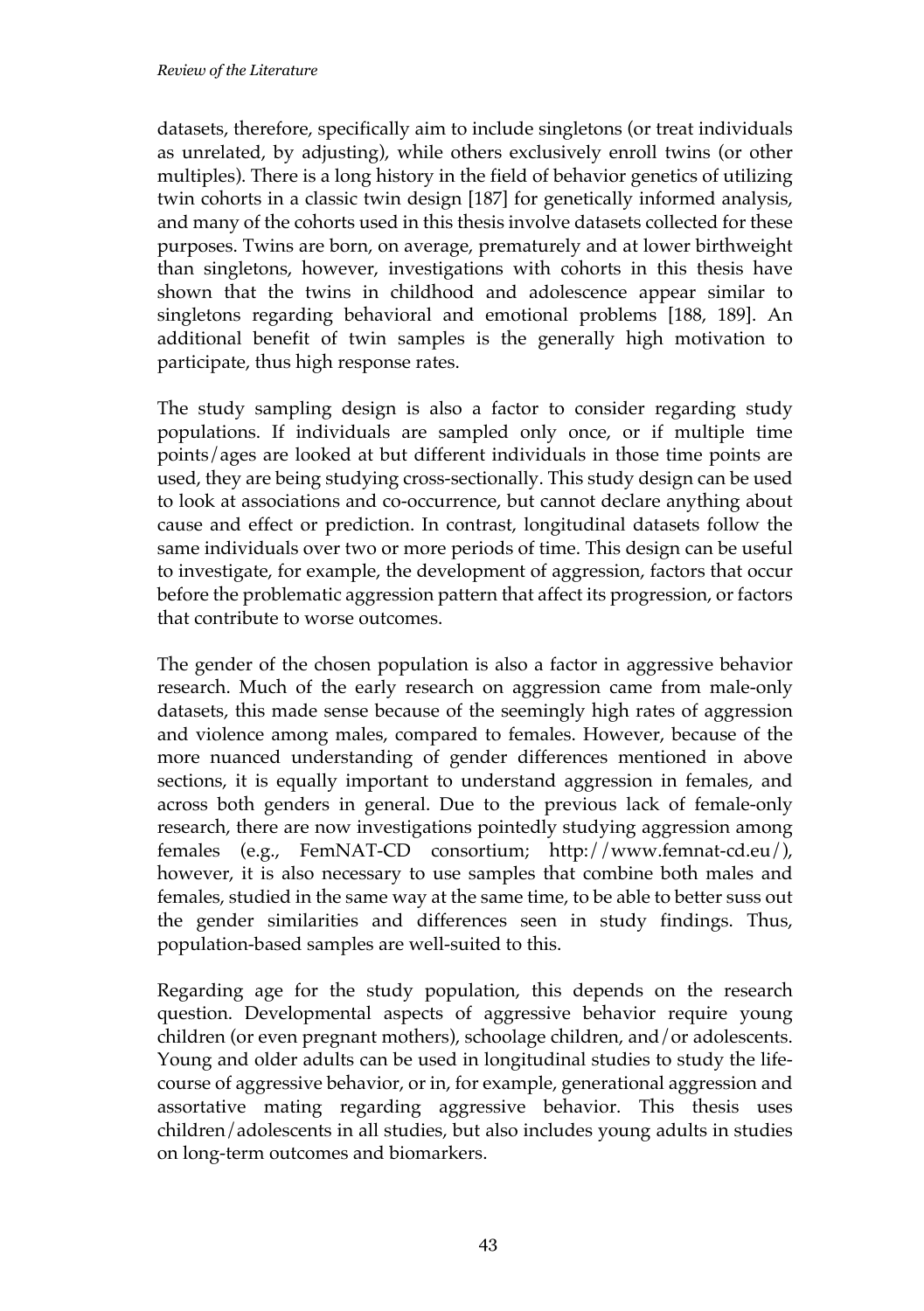Lastly, in considering issues of generalizability, investigations that are focused in only one country (or region) or that can be done across countries also need to be considered. Achenbach has done lots of work with his ASEBA instruments to assess the system's ability to characterize the same phenotype in different populations [108, 148]. However, most other study instruments have not been investigated as widely. While aggressive behavior is a universal human behavior, it is important to understand what patterns of problems and outcomes hold (or become unclear) across countries, cultures, and school systems.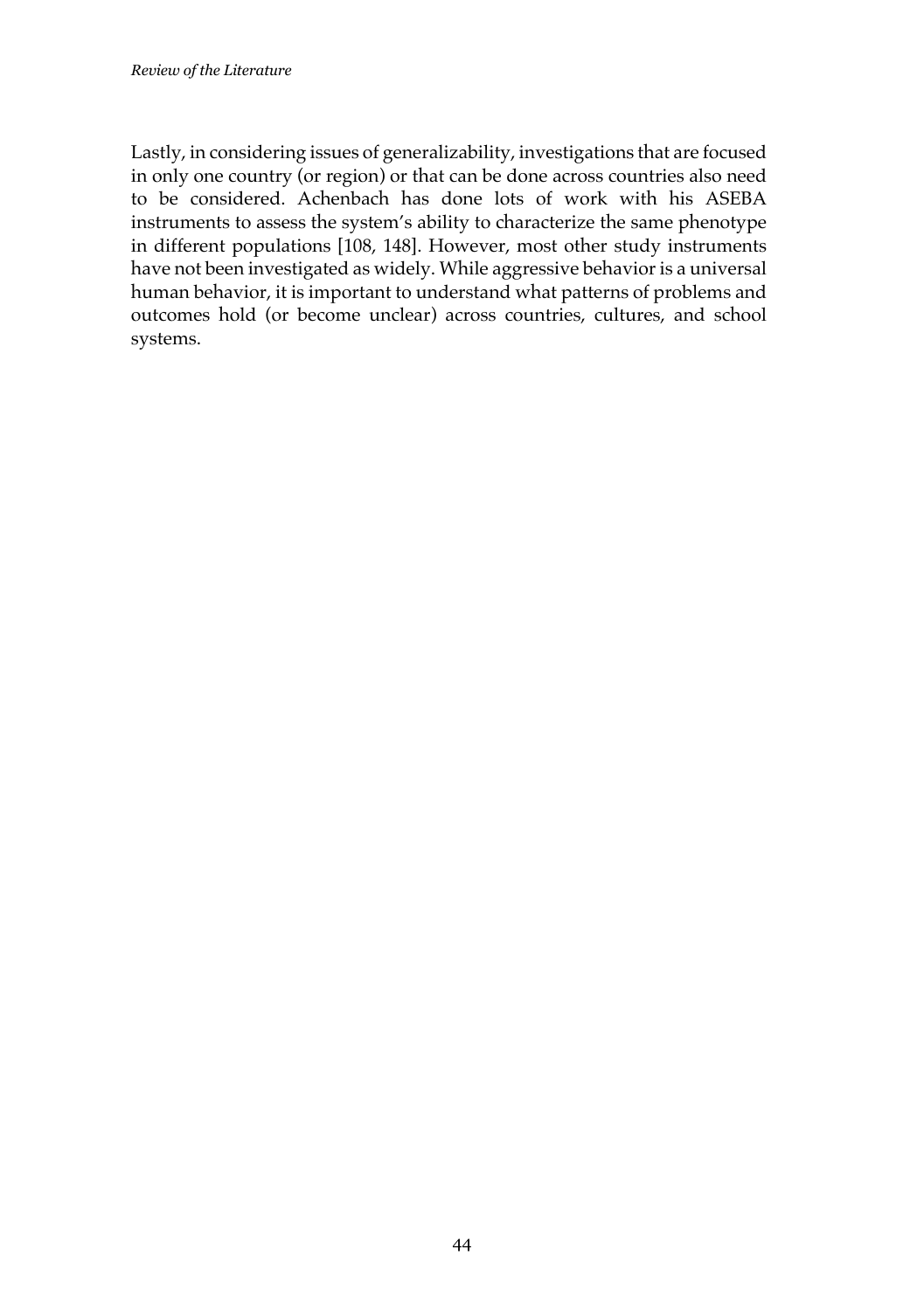## **AIMS OF THE STUDY**

The overarching aim of the thesis is to improve our understanding of aggressive behavior in childhood and adolescence by looking at the following aspects: co-occurring behaviors/problems, differences between raters, aggression subtypes, adolescent aggression as a predictor of a young adult personality disorder, and biomarkers of aggression.

Specific thesis aims are:

- 1) to characterize childhood/adolescent aggressive behavior and its associations with co-occurring behaviors/problems using parental, self, and teacher ratings across genders as well as multiple countries and ages (Study I and II, as well as unpublished supplementary results);
- 2) to identify if adolescent aggressive behavior (general, and direct and indirect subtypes), independent of other externalizing behaviors, can predict antisocial personality disorder in young adulthood (Study III, as well as unpublished supplementary results);
- 3) to identify new, potential blood biomarkers of aggressive behavior (Study IV, as well as unpublished supplementary results)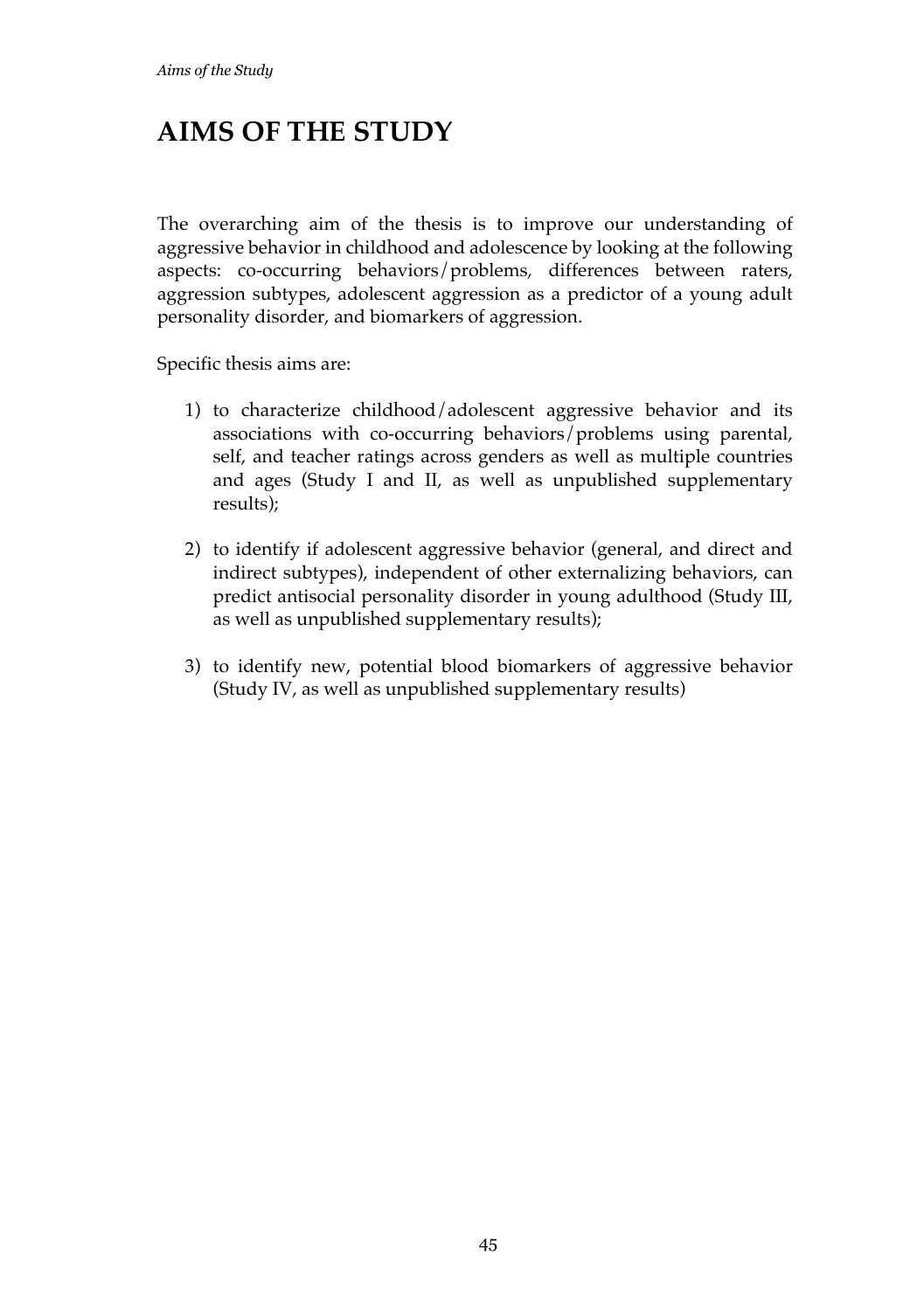# **MATERIALS AND METHODS**

The aims and studies for this thesis were a part of and grew out of work being done in the ACTION consortium (Aggression in Children: unravelling gene– environment interplay to inform Treatment and InterventiON strategies; http://www.action-euproject.eu/) [190]. ACTION brought together 11 (mainly European) partners with strong data and expertise in genetics, epigenetics, and metabolomics and access to large childhood cohorts gathered as prospective twin studies, population-based studies, and/or clinical studies. The focus of ACTION was to improve our understanding of the causes of individual differences in childhood aggression and co-occurring problems, especially through the use of genetics, epigenetics, and metabolomics (Study IV contributed to this). For all these investigations, the phenotyping of aggressive behavior plays a large role in helping to clarify the results by understanding the similarity and differences in the different cohorts, instruments, and ages of the children (Study I, II, and III contributed to this).

## **4.1 Study Materials**

#### **4.1.1 FinnTwin12 (FT12)**

The population-based FinnTwin12 (FT12) cohort is a longitudinally collected cohort of Finnish twins born 1983–1987, initiated when twins were age 11/12 years in order to investigate genetic and environmental precursors to healthrelated behaviors (see Figure 4 for study flowchart) [191, 192]. The Finnish population register was utilized in order to contact all families with twins born in the study years, with 87% responding to participate (2724 families). Data was collected mainly through questionnaires at ages 11/12, 14, 17, and 22 (called the 'Epidemiologic sample'; approximately 5600 twins, with 85–90% response rates).

At age 14, a subset of the twin families (called the 'Intensive sample'; 1035 families) were asked to additionally participate in a more intensive data collection including one-on-one psychiatric interviews using the Semi-Structured Assessment for Genetics of Alcoholism (SSAGA) instrument [157], a saliva sample, and additional questionnaires. At age (approximately) 22, this Intensive group also underwent another SSAGA interview, plasma sample, and additional questionnaires. The plasma sample was processed using the NMR technique described in section 2.5.2.

The FT12 cohort is used in all studies (Study I, II, III, and IV) as well as in the unpublished results, with all analyses based on FT12 data performed by me.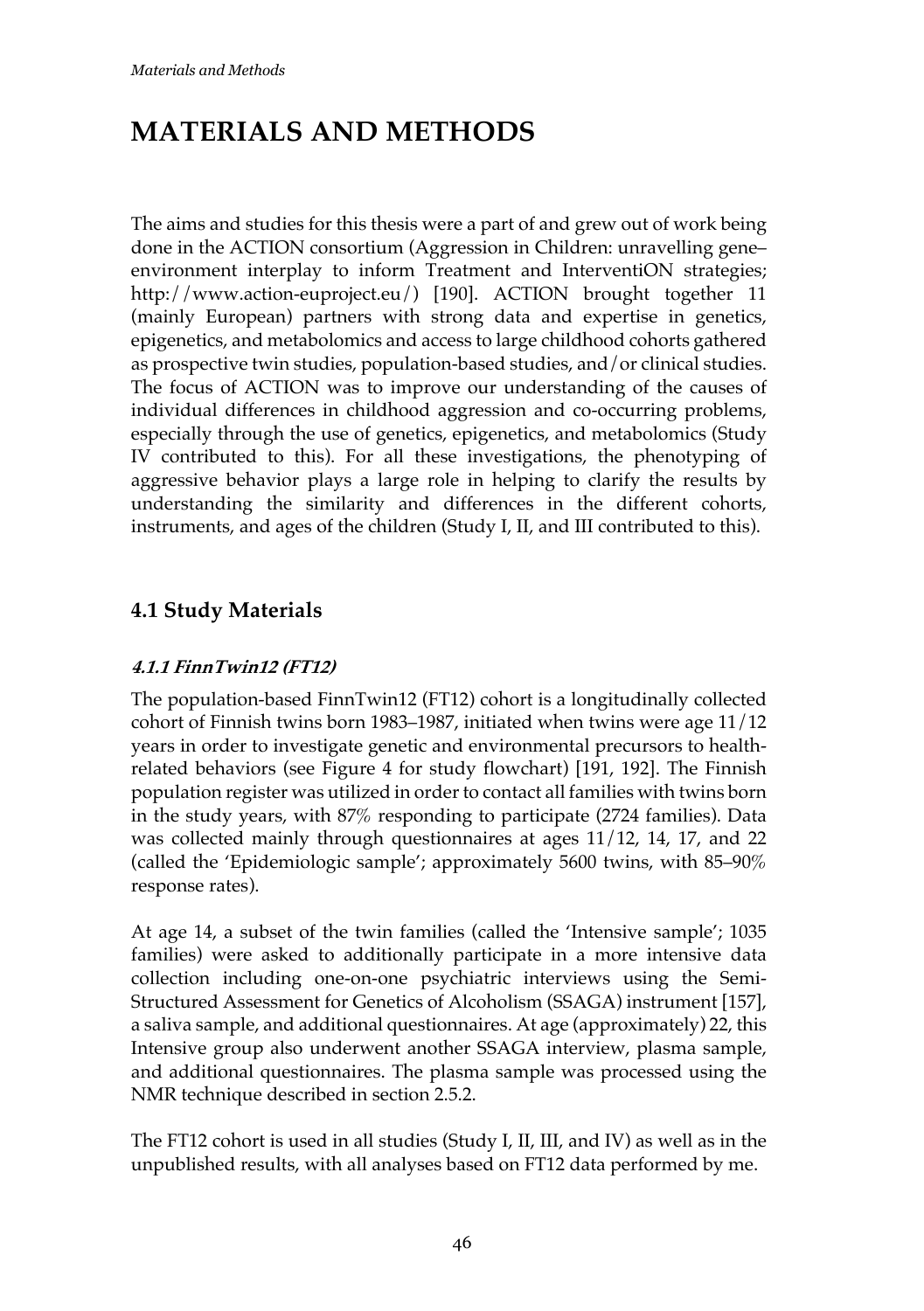**Figure 4**. Flowchart of FinnTwin12 study waves and data collection included in the thesis



\*Data for intensive sample participants includes both epidemiological sample data collection materials as well as intensive sample data collection materials

**Abbreviations**: ASPD=Antisocial Personality Disorder; MPNI=Multidimensional Peer Nomination Inventory; NMR=nuclear magnetic resonance spectroscopy; SSAGA=Semi-Structured Assessment for the Genetics of Alcoholism; unpub.=unpublished results

#### **4.1.2. Netherlands Twin Register (NTR)**

The Netherlands Twin Register (NTR), established in 1987, longitudinally collects data on twins and other multiples (and their families) from birth onward to examine, in particular, behavioral development and psychopathology [193]. Data collection is nationwide roughly every 2 years from birth to age 18 (at which point they are invited to the adult twin registry). In the adult registry, questionnaires and blood samples are collected in different collection waves. The blood samples are processed using the NMR technique described above in section 2.5.2. In 1999, the NTR began collecting data on the twins from their teachers when twins were ages 7, 10, and 12 years old, with response rates being approximately 60%.

The NTR cohort is used in Study I, II, and IV, with NTR analyses performed by NTR for Study I and by me in Study II and IV (Table 3).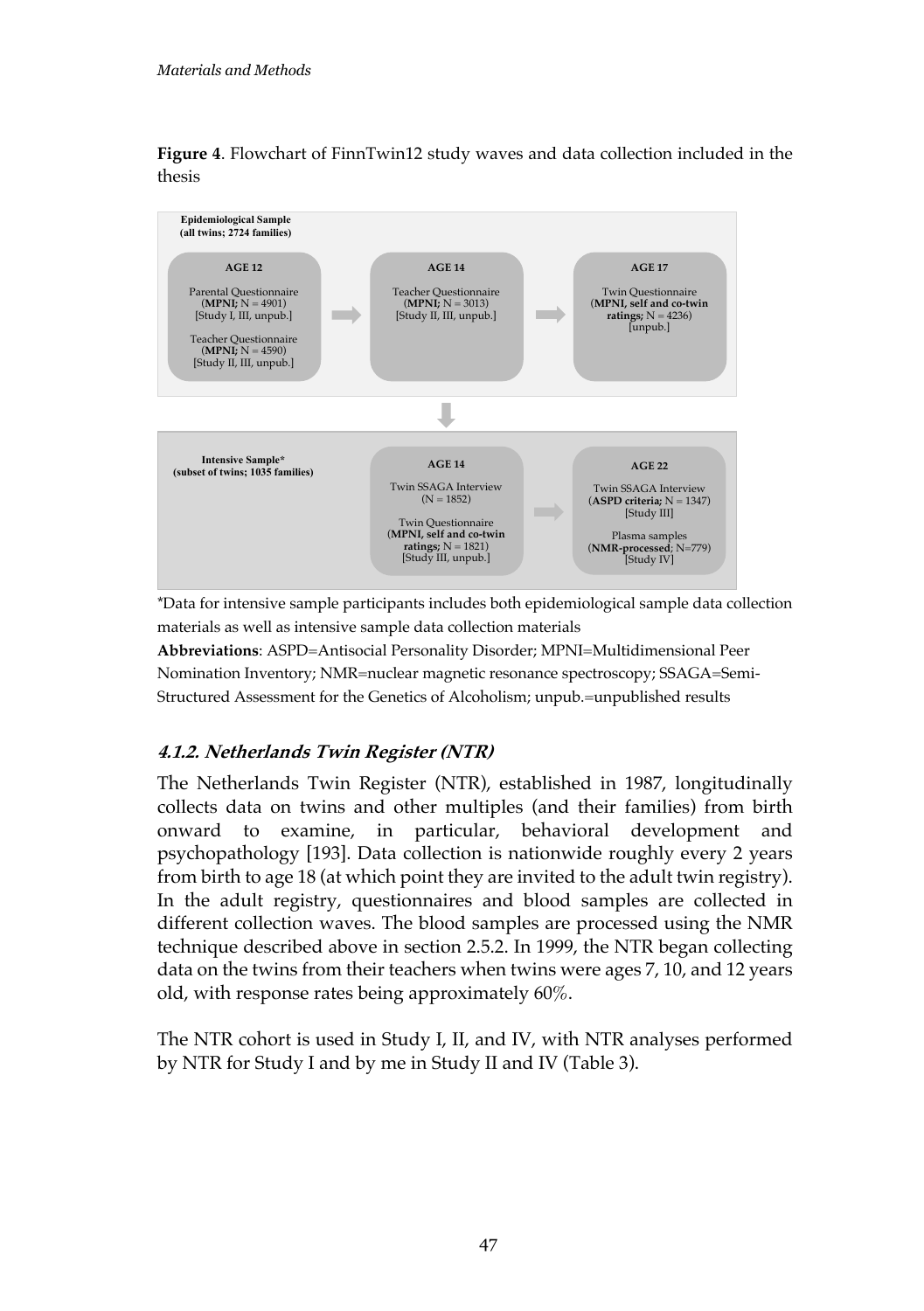|                        | Study I      | <b>Study II</b> | <b>Study IV</b> |
|------------------------|--------------|-----------------|-----------------|
| Rater-Child Age (Study | Boy N/Girl N | Boy N/Girl N    | Male N/Female N |
| <i>Instrument</i> )    |              |                 |                 |
| Mother-3 (ASEBA)       | 9277/9360    |                 |                 |
| Mother-5 (DCB)         | 7520/7695    |                 |                 |
| Father-5 (DCB)         | 6808/6985    |                 |                 |
| Mother-7 (ASEBA)       | 5720/5853    |                 |                 |
| Father-7 (ASEBA)       | 4134/4182    |                 |                 |
| Teacher-7 (ASEBA)      |              | 3416/3518       |                 |
| Mother-9 (ASEBA)       | 4543/4689    |                 |                 |
| Father-9 (ASEBA)       | 3210/3255    |                 |                 |
| Teacher-10 (ASEBA)     |              | 3264/3318       |                 |
| Mother-12 (ASEBA)      | 3870/4010    |                 |                 |
| Father-12 (ASEBA)      | 2764/2839    |                 |                 |
| Teacher-12 (ASEBA)     |              | 2477/2576       |                 |
| Self - Wave 8 (ASEBA)  |              |                 | 551/1260        |
| Self - Wave 10 (ASEBA) |              |                 | 455/1063        |

**Table 3.** Sample sizes for NTR for Study I, II, and IV

Abbreviations: Achenbach System of Empirical-Based Assessment (ASEBA); Devereux Child Behavior rating scale (DCB)

#### **4.1.3. Twins Early Development Study (TEDS)**

The population-based Twins Early Development Study (TEDS) cohort is a longitudinally collected cohort of UK twins born 1994–1996, initiated when twins were age 2 years in order to investigate language, cognitive, and behavioral development [194]. Data collection has occurred roughly every 2 years from birth to age 21. TEDS collected data on the twins from their teachers when twins were ages 7, 9, and 12 years old, with response rates being 85%, 76%, and 78%, respectively.

The TEDS cohort is used in Study I and II, with TEDS analyses performed by TEDS for Study I and by me in Study II (Table 4).

|                                    | Study I      | <b>Study II</b> |
|------------------------------------|--------------|-----------------|
| Rater-Child Age (Study Instrument) | Boy N/Girl N | Boy N/Girl N    |
| Parent-4 (SDQ)                     | 3581/3788    |                 |
| Parent-7 (SDQ)                     | 2740/2892    |                 |
| Teacher-7 (SDQ)                    |              | 2834/2987       |
| Parent-9 (SDQ)                     | 1055/1245    |                 |
| Self-9 (SDQ)                       | 1055/1245    |                 |
| Teacher-9 (SDQ)                    |              | 1295/1467       |
| Parent-12 (SDQ)                    | 1828/2117    |                 |

**Table 4.** Sample sizes for TEDS for Study I and II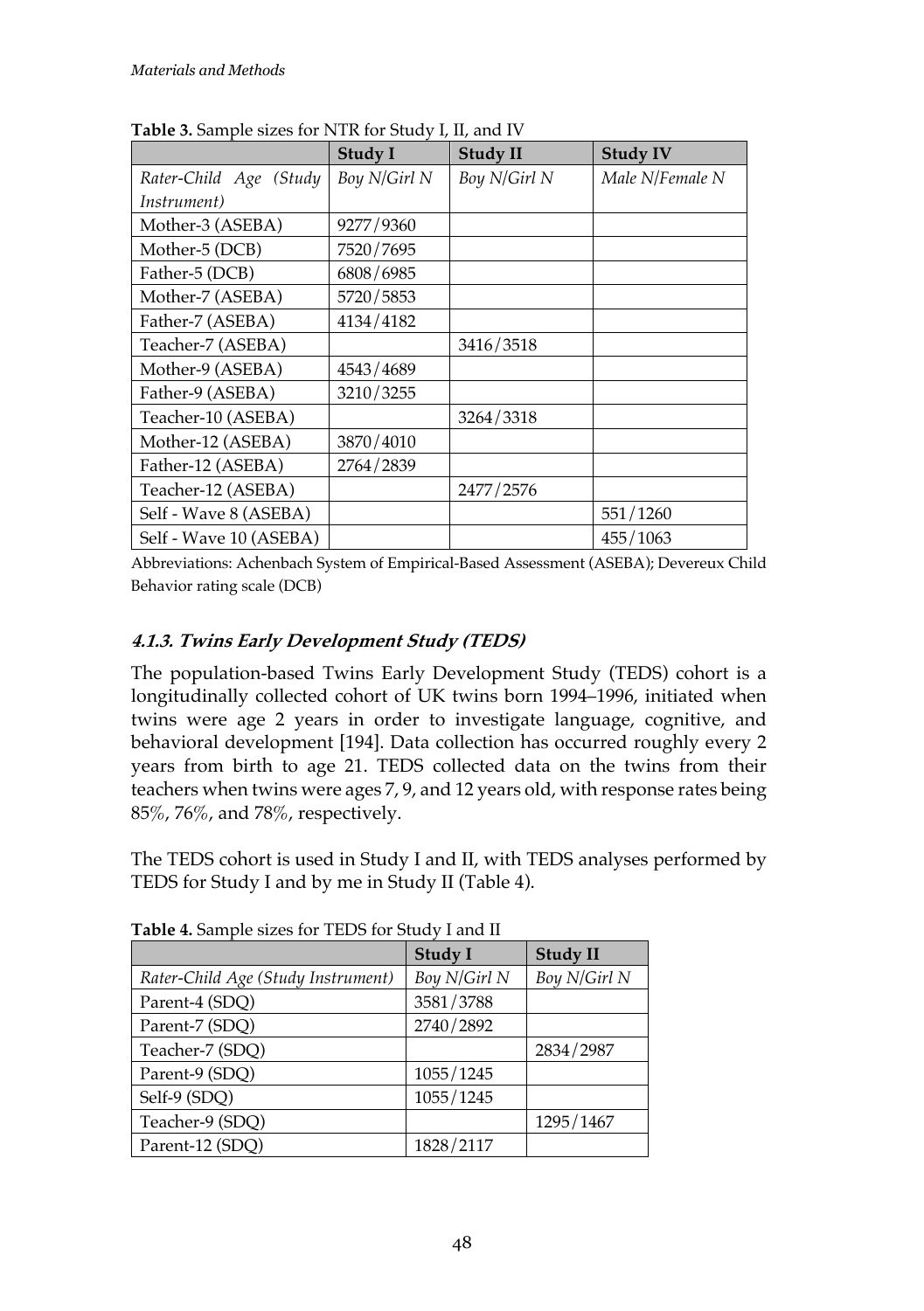| Self-12 (SDO)    | 1828/2117 |           |
|------------------|-----------|-----------|
| Teacher-12 (SDQ) |           | 2168/2477 |
| Parent-16 (SDO)  | 2134/2632 |           |
| Self-16 (SDO)    | 2134/2632 |           |

Abbreviation: Strengths and Difficulties Questionnaire (SDQ)

#### **4.1.4. Generation R (GENR)**

The population-based Generation R (GENR) cohort is a longitudinally collected cohort of Dutch children born in and around Rotterdam 2002–2006, initiated while the children were still in utero in order to investigate growth, development and health from fetal life to young adulthood [195]. Data collection has occurred during pregnancy, at birth, and frequently throughout childhood. GENR collected data on the children from their teachers at age 7 years, with a response rate of 77%.

The GENR cohort is used in Study I and II, with GENR analyses performed by GENR for both Study I and II (due to ethical permissions restrictions) (Table 5).

| <b>I able 5.</b> Salilple sizes for GETVK for Study I and II |                |                 |
|--------------------------------------------------------------|----------------|-----------------|
|                                                              | <b>Study I</b> | <b>Study II</b> |
| Rater-Child Age (Study Instrument)                           | Boy N/Girl N   | Boy N/Girl N    |
| Mother-3 (ASEBA)                                             | 2271/2246      |                 |
| Father-3 (ASEBA)                                             | 1840/1897      |                 |
| Mother-6 (ASEBA)                                             | 2887/2856      |                 |
| Teacher-7 (ASEBA)                                            |                | 2270/2242       |
| Mother-10 (ASEBA)                                            | 2250/2310      |                 |
| Father-10 (ASEBA)                                            | 1624/1670      |                 |

**Table 5.** Sample sizes for GENR for Study I and II

Abbreviations: Achenbach System of Empirical-Based Assessment (ASEBA)

#### **4.1.5. Child and Adolescent Twin Study in Sweden (CATSS)**

The population-based Child and Adolescent Twin Study in Sweden (CATSS), initiated in 2004, longitudinally collects data on Swedish twins born since July 1992 in order to investigate how both genetic and environmental effects influence health and behavior in children and adolescents [196]. The overall response rate has been 80%.

The CATSS cohort is used in Study I, with CATSS analyses performed by CATSS (Table 6).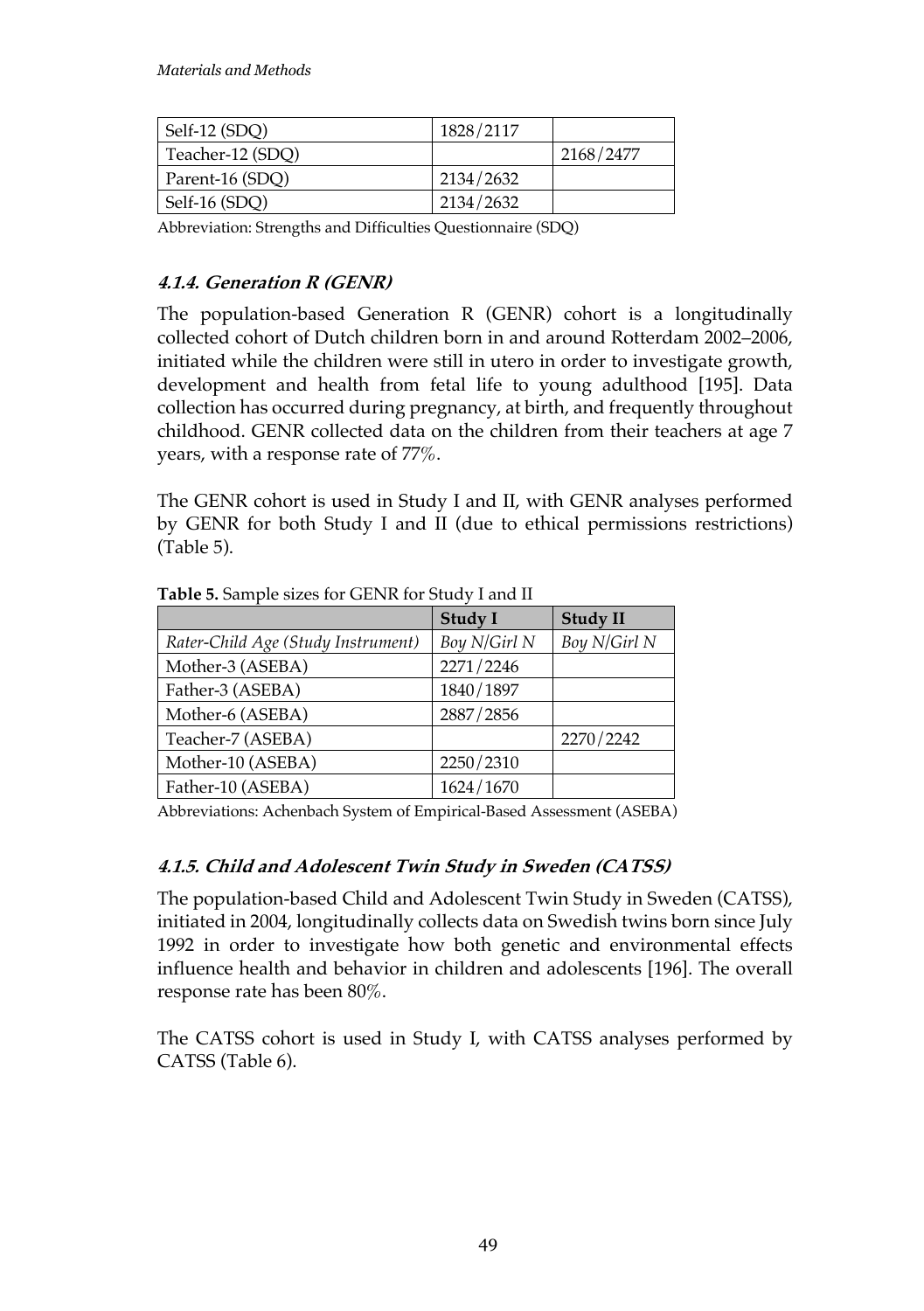| <b>Table 0.</b> Salifuld Sizes for CATSS for Study 1 |              |  |
|------------------------------------------------------|--------------|--|
|                                                      | Study I      |  |
| Rater-Child Age (Study Instrument)                   | Boy N/Girl N |  |
| Parent-9 (A-TAC)                                     | 5610/5516    |  |
| Parent-12 (A-TAC)                                    | 1649/1598    |  |
| Parent-15 (SDQ)                                      | 2083/2199    |  |
| Self-15 (SDQ)                                        | 2258/2806    |  |

**Table 6.** Sample sizes for CATSS for Study I

Abbreviations: Autism–Tics, ADHD and other Comorbidities inventory (A-TAC); Strengths and Difficulties Questionnaire (SDQ)

#### **4.1.6. Twin study of Child and Adolescent Development (TCHAD)**

The population-based Twin study of Child and Adolescent Development (TCHAD) in Sweden, initiated in 1994, longitudinally collects data on Swedish twins born in 1986 in order to investigate how genetic and environmental effects contribute to the development of mental health problems over time [197]. Response rates have been between 67 and 91%.

The TCHAD cohort is used in Study I, with TCHAD analyses performed by TCHAD (Table 7).

|                                    | Study I      |
|------------------------------------|--------------|
| Rater-Child Age (Study Instrument) | Boy N/Girl N |
| Parent-8 (ASEBA)                   | 552/534      |
| Parent-13 (ASEBA)                  | 535/522      |
| Self-13 (ASEBA)                    | 560/551      |
| Parent-16 (ASEBA)                  | 532/507      |
| Self-16 (ASEBA)                    | 583/606      |

**Table 7.** Sample sizes for TCHAD for Study I

Abbreviations: Achenbach System of Empirical-Based Assessment (ASEBA)

## **4.2 Ethical Approvals**

Ethical approval for the FT12 dataset comes from the ethical committee of the Helsinki and Uusimaa University Hospital District and the Institutional Review Board at Indiana University, Bloomington, Indiana, USA. Parents provided informed consent for the twins at ages 12 and 14, and the twins themselves provided written informed consent at ages 17 and 22.

All data from other cohorts were collected under protocol(s) approved by the appropriate local ethics committee(s), and analyses were performed in accordance with the ethical standards established in the 1964 Declaration of Helsinki and its later amendments. Data from the NTR and TEDS cohorts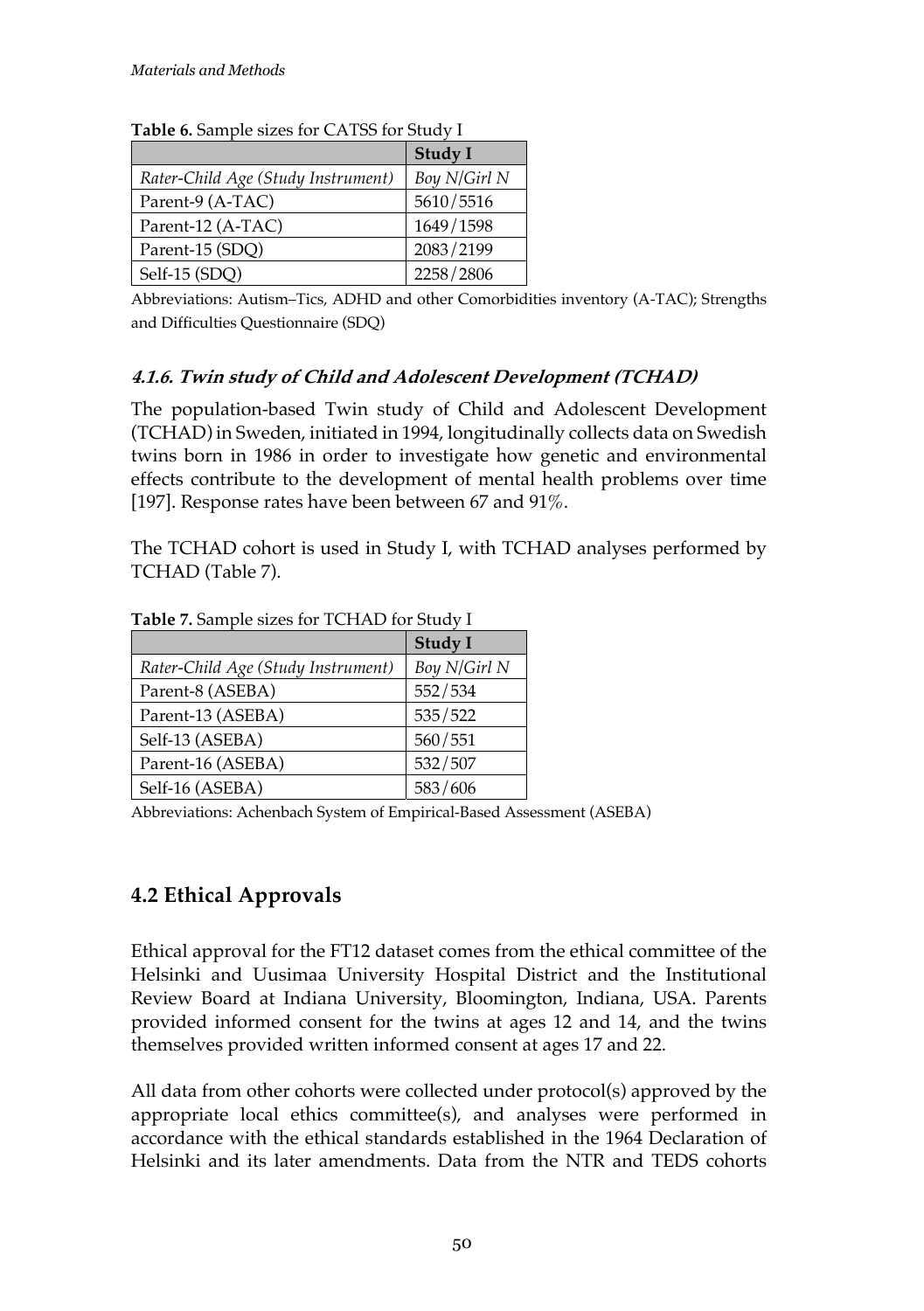(used in Study II) was officially requested and granted by data administrators and review boards as appropriate.

## **4.3 Study Instruments**

#### **4.3.1. Multi-dimensional Peer Nomination Inventory (MPNI) (Studies I– IV)**

For each item in the MPNI (more information about MPNI in the above section 2.5.1), the child in question is rated on a scale from 0 to 3 (0 being 'does not fit the child at all' and 3 being 'fits the child very well'). In the event of an ambivalent response (e.g., a rater circled both 0 and 1), the average of the two values was taken. Aggression mean scores were obtained as follows: total/general aggression by taking the average value across all 6 items, direct aggression by taking the average value across all 4 direct aggression items, and indirect aggression by taking the average value across the 2 indirect aggression items. Other subscale mean scores (e.g., inattention, social anxiety) were obtained in a similar manner.

MPNI data was available for the FT12 cohort and was used in all studies and the unpublished data in this thesis (More information about MPNI in the above section 2.5.1).

#### **4.3.2. Achenbach System of Empirical-Based Assessment (ASEBA) (Studies I, II, IV)**

This thesis included the following ASEBA questionnaires: CBCL for ages 1.5– 5-year-olds and 6–18-year-olds (Study I), YSR (Study I), TRF (Study II), and ASR (Study IV) (More information about ASEBA in the above section 2.5.1). For the purposes of continuity across study instruments in Studies I and II, the syndrome scale Attention Problems was considered to be part of externalizing problems.

For each item on the questionnaires, the individual in question is rated on a scale from 0 to 2 (0 being 'not true' and 2 being 'very true or often true'). Scores for each item are then summed over the items that make up the individual subscales.

ASEBA data was available for the GENR, NTR, and TCHAD cohorts and was used in Studies I, II, and IV.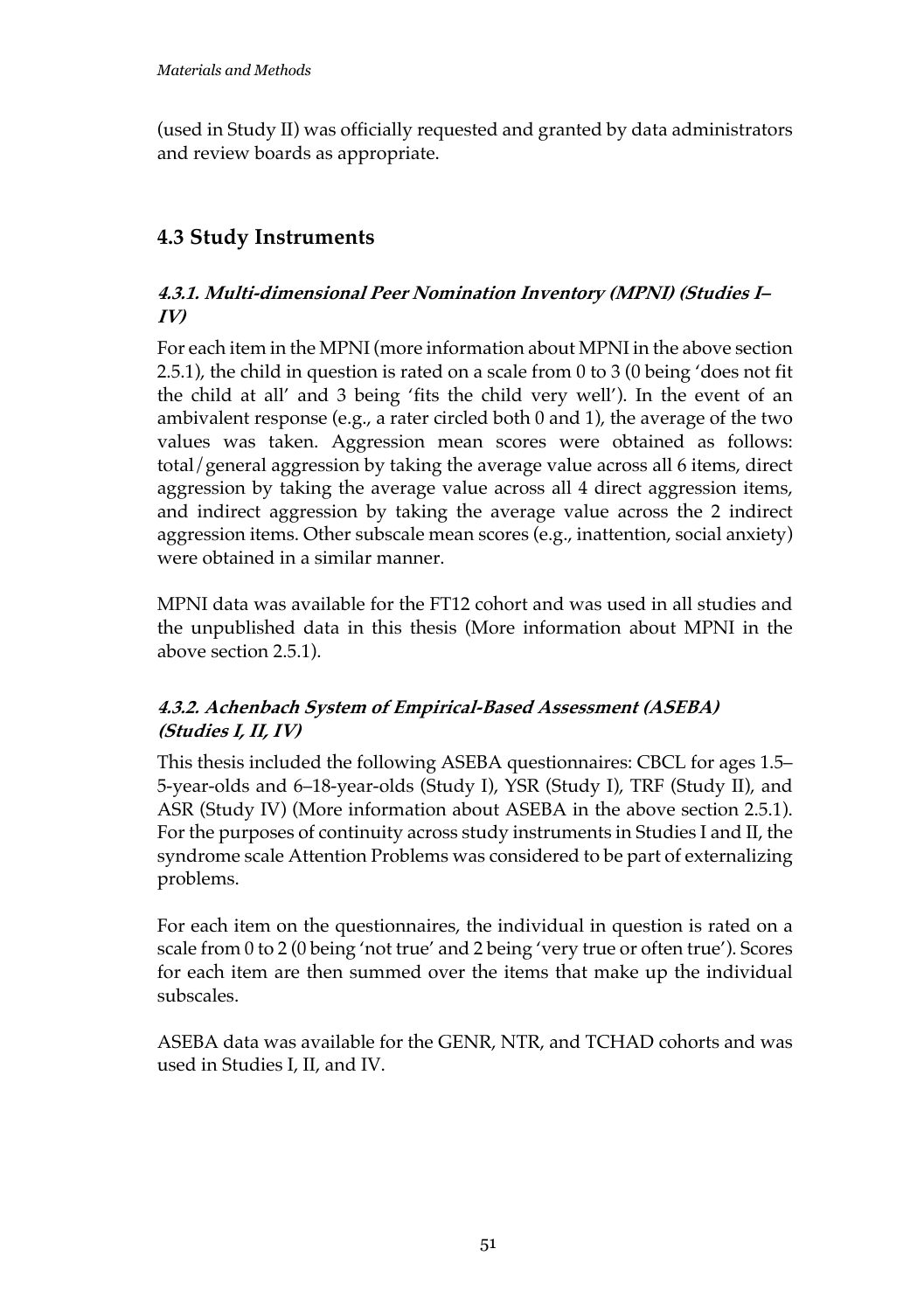#### **4.3.3. Strengths and Difficulties Questionnaire (SDQ) (Studies I–II)**

The SDQ comprises five scales with five items each: Conduct Problems, Hyperactivity-Inattention, Emotional Problems, Peer Problems, and Prosocial Behavior (More information about SDQ in the above section 2.5.1). The SDQ recognizes an externalizing subscale as comprising Conduct Problems and Hyperactivity-Inattention, and an internalizing subscale as comprising Emotional Problems and Peer Problems. In Studies I and II, Conduct Problems is used as a proxy for aggressive behavior, although conduct problems are perhaps more severe/serious than aggressive behavior (and contains items that also pertain to rule-breaking behavior). Likewise, in Studies I and II, Emotional Problems is considered as anxiety problems.

For each item, the child in question is rated on a scale from 0 to 2 (0 being 'not true' and 2 being 'certainly true'). Subscale scores are derived as a scaled mean score of the items that make up the individual subscales.

SDQ data was available for the CATSS and TEDS cohorts and was used in Studies I and II.

#### **4.3.4. Devereux Child Behavior (DCB) (Study I)**

The short version of the DCB (used in Study I) includes 42 items comprising 7 scales: Emotional Liability (5 items), Social Isolation (3 items), Aggressive Behavior (7 items), Attention Problems (5 items), Anxiety Problems (6 items), Dependency (5 items), and Physical Coordination (5 items) (More information about the DCB in the above section 2.5.1).

For each item, the child in question is rated on a scale from 0 to 4 (0 being 'never' and 4 being 'very frequently').

DCB data was available for the NTR cohort and was used in Study I.

#### **4.3.5. Autism–Tics, ADHD and other Comorbidities inventory (A-TAC) (Study I)**

The A-TAC modules used in Study I include: Conduct Disorder (5 items), Attention Deficit/Hyperactivity Disorder (19 items), Autism (17 items), and Oppositional Defiant Disorder (5 items) (More information about A-TAC in the above section 2.5.1).

A-TAC data was available for the CATSS cohort and was used in Study I.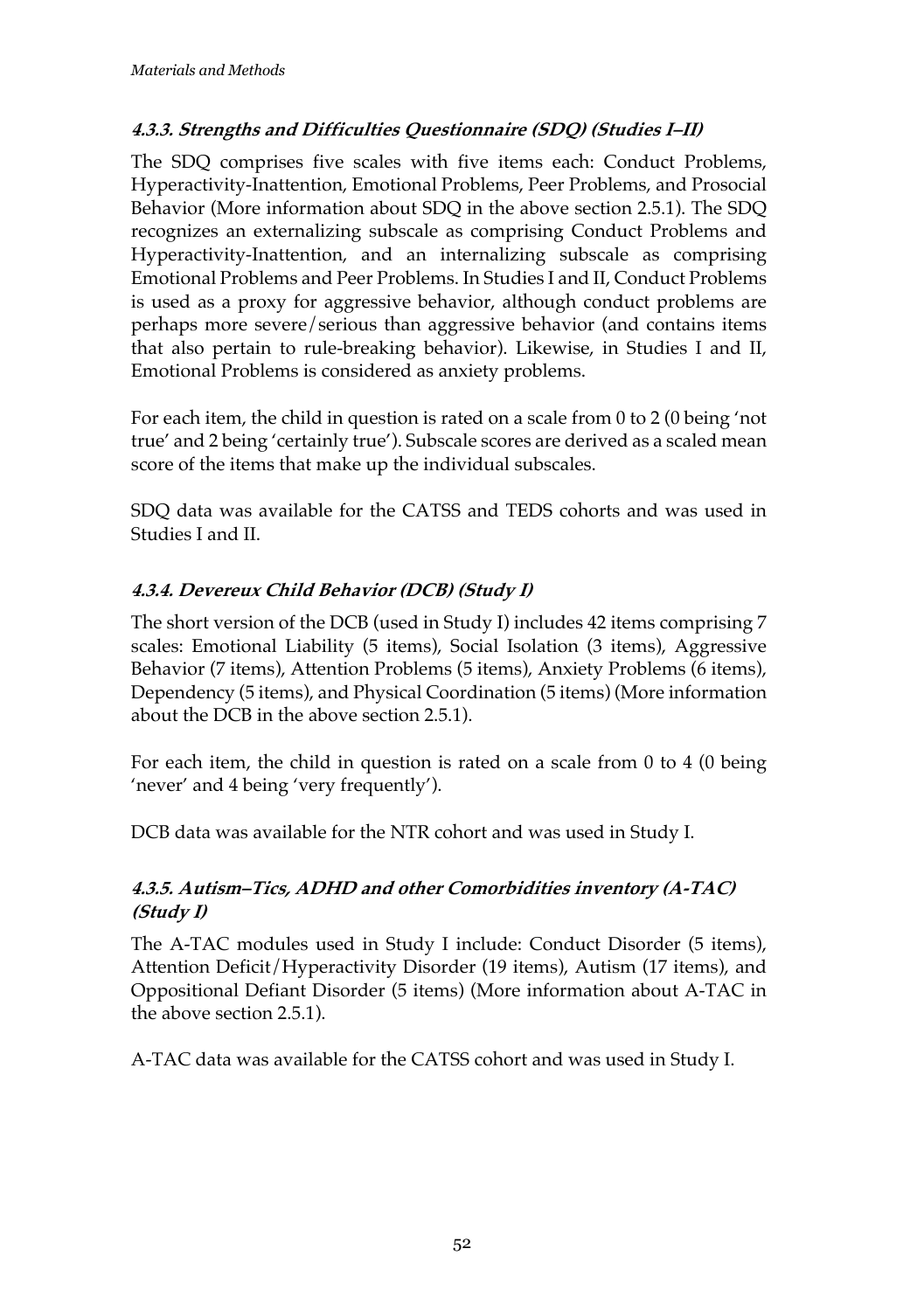#### **4.3.6. Semi-Structured Assessment for the Genetics of Alcoholism (SSAGA) ASPD Criteria (Study III)**

In the FT12, the age 14 and 22 waves of data collection for the intensively studied subgroup involved a SSAGA interview (More information about SSAGA in the above section 2.5.1). According to recommendation by our MD, PhD youth psychiatrist co-author (A Raevuori) on Study III, 15 behaviors from the SSAGA's ASPD criteria were considered to be in the ASPD 'diagnosis' assigned in Study III (see Appendix 2 for details on the criteria). These 15 behaviors corresponded to the 7 criteria laid out in the DSM-IV regarding ASPD. If an individual had a history of conduct problems before 15 years of age (assessed at the age 22 SSAGA interview) and endorsed 3+ ASPD behaviors, they were considered to have ASPD.

## **4.4 Statistical Methods**

Detailed methods for statistical analyses can be found within each publication. Here I report the general workflow of analyses that appear throughout the studies. All Studies utilized Stata, versions 11–16 (Stata Corporation, College Station, TX, USA) for analyses and considered statistical significance to be p<0.05.

#### **4.4.1. Mean levels (Studies I–III and unpublished results)**

Background analyses for studies included reporting on mean levels of aggressive behavior and other subscales. Study I and II had the same initial protocols (means and correlations) in order to provide some continuity and comparability. Study I and II calculated means and standard deviations of the subscales from all available cohorts, study intruments and ages, separated by gender. Study I utilized parent and self ratings, while Study II utilized teacher ratings. Study II additionally calculated effect sizes (Cohen's *d*) and standard errors for all available cohorts, study intruments and ages, separated by gender.

The unpublished results calculated means and effect sizes (Cohen's *d*) for parent vs teacher age 12 aggression ratings (including for direct and indirect aggression subtypes), and for teacher vs self age 14 aggression ratings (including for direct and indirect aggression subtypes). Paired t-tests were conducted to test if means were statistically significantly different  $(p<0.05)$ between parent and teacher or teacher and self ratings. This was done for genders combined and for genders separated.

Study III calculated the mean MPNI-based aggression scores among both ASPD and non-ASPD individuals. These means were calculated separately for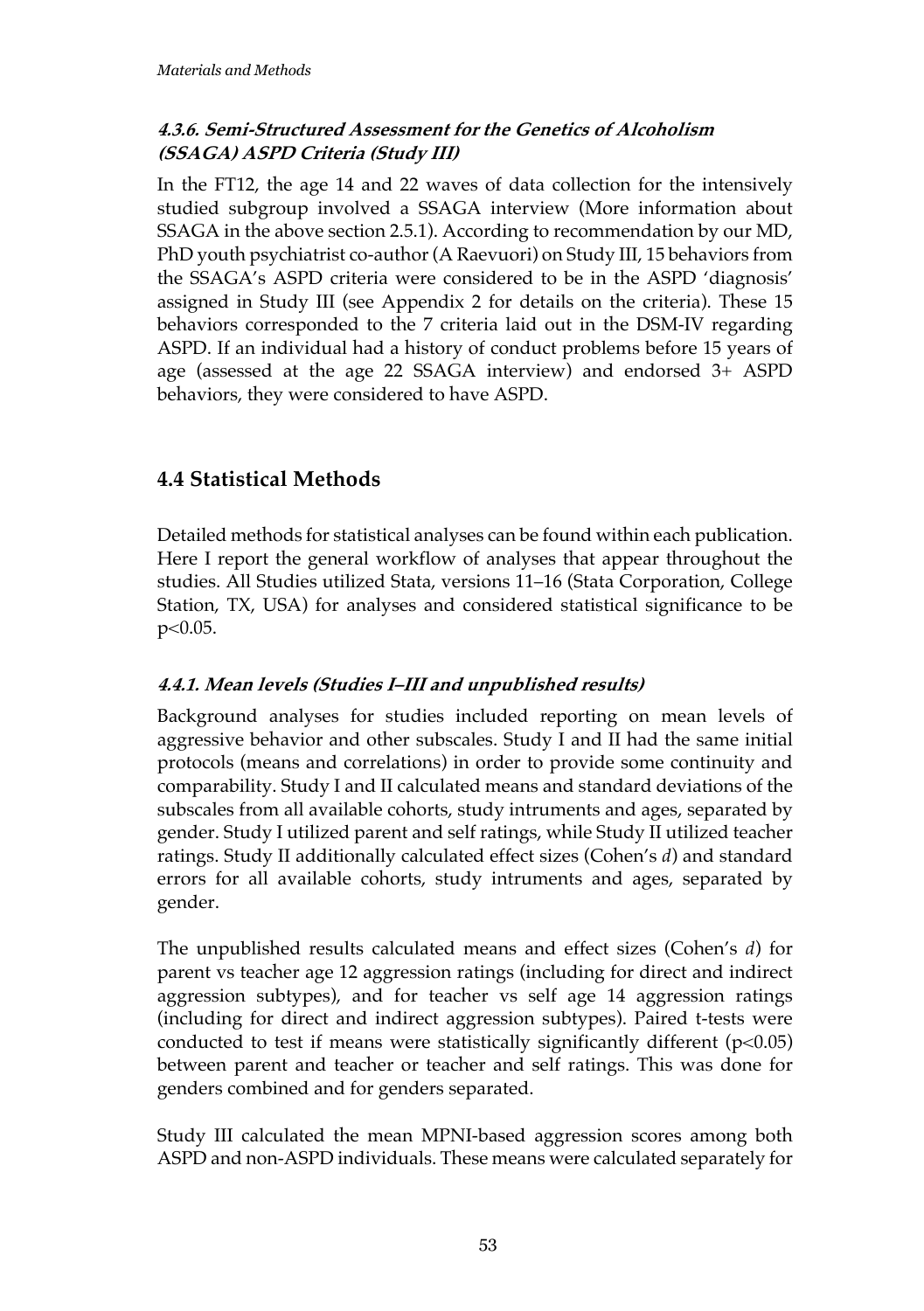each rater and gender, as well as also combining the genders. Effect sizes (Cohen's *d*) were also reported, and adjusted Wald tests were used to calculate statistically significant differences in means between ASPD and non-ASPD individuals.

#### **4.4.2. Correlations (Studies I–IV and unpublished results)**

In Study I and II, Pearson correlations between aggression subscales and other available subscales within a study instrument were calculated, separately by gender. For Study II, correlations between subscales other than aggression were also presented in Supplemental material.

In the unpublished results, Pearson correlations were calculated between parent and teacher age 12 aggression ratings (including for direct and indirect aggression subtypes), and between teacher and self age 14 aggression ratings (including for direct and indirect aggression subtypes), separately by gender.

In Study III, Pearson correlations were calculated between the total aggression scores for the different raters.

In Study IV, Spearman correlations were calculated between metabolites, and between aggression and metabolites.

#### **4.4.3. Regression modeling (Study II–IV and unpublished results)**

Study II utilized linear regression modeling in order to formally test gender differences (including possible gender interaction) and to assess the amount of aggression variation explained by the independent variable. Before models were run, subscales were standardized (mean=0, SD=1) to allow for comparability where possible. Models included aggressive behavior as the dependent and subscale scores as the independent variable(s). Initial models first included only one independent variable, while follow-up models included multiple independent variables (more than one behavioral/emotional subscale) to examine multiple co-occuring problems with aggression.

Study III utilized logistic regression, with the cluster option to adjust for the relatedness of the twins, with ASPD as the outcome variable and aggression ratings (total, direct, and indirect aggression) from different raters as predictor variables, adjusted by age at time of assessment and gender. Before models were run, subscales were standardized (mean=0,  $SD=1$ ) to allow for comparability where possible. Initial models used only one rating of aggression at a time, while later models included multiple ratings of aggression or included both direct and indirect aggression scores for a single rater. Gender interactions were also tested. For each model, receiver operating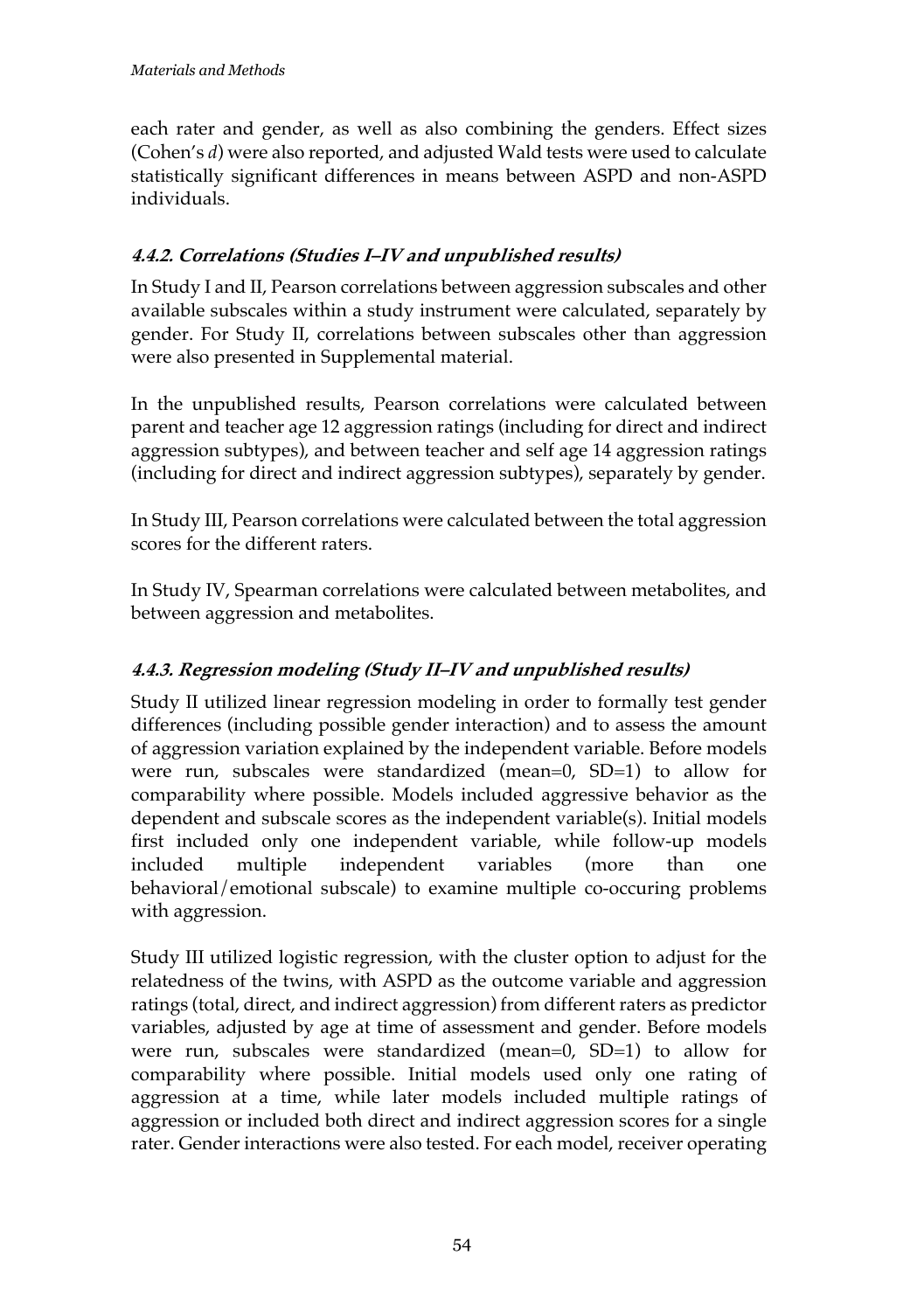characteristic (ROC) curves were generated, and the area under the curve (AUC) was calculated to indicate the predictive utility of the different aggression ratings in the prediction of ASPD.

Additionally, Study III included several sensitivity analyses to clarify the ASPD prediction. First, the residual effect of aggression with hyperactivityimpulsivity removed on ASPD was examined to clarify that hyperactivityimpulsivity was not the driver for the ASPD prediction. Second, an internalizing problem (social anxiety) was modeled to demonstrate that it did not predict ASPD (i.e., that the prediction abilities were not broad to many psychopathologies). Third, the ASPD definition was modified by changing the amount of criteria needed for ASPD 'diagnosis' to see if there was a change in prediction if the threshold for the outcome was changed. Next, the aggression subtypes with the residual effect of the other subtype removed were modeled to see if any changes in ASPD prediction occured. Lastly, bias from attrition was clarified and shown not to explain the ASPD prediction.

Study IV utilized linear regression, with the cluster option to adjust for the relatedness of the twins, with a metabolite as the dependent variable (because it was measured at age 22) and aggression as the independent variable (measured at younger ages), adjusted by age, sex, and body mass index (BMI). Before models were run, metabolites were rank-transformed, as that was generally the best solution. In this initial modeling step, only one metabolite appeared to show statistically significant association with aggression, 3 hydroxybutyrate, so it was followed-up on further. In follow-up regression modeling, multiple raters of aggressive behavior were used (separately and combined) and models were further adjusted for leisure-time physical activity (METs), smoking status, alcohol consumption frequency, and self-rated general health. Another follow-up analysis (unpublished) involved looking at direct and indirect aggressive behavior subtypes separately. Additionally, sex interactions were tested for. Lastly, to investigate the robustness of the biomarker association, an NTR dataset with young adult 3-hydroxybutyrate values and aggression ratings was used for replication modeling, with the same adjustments as the FT12 data. Analyses for both FT12 and NTR cohorts were also run using Bayesian modeling.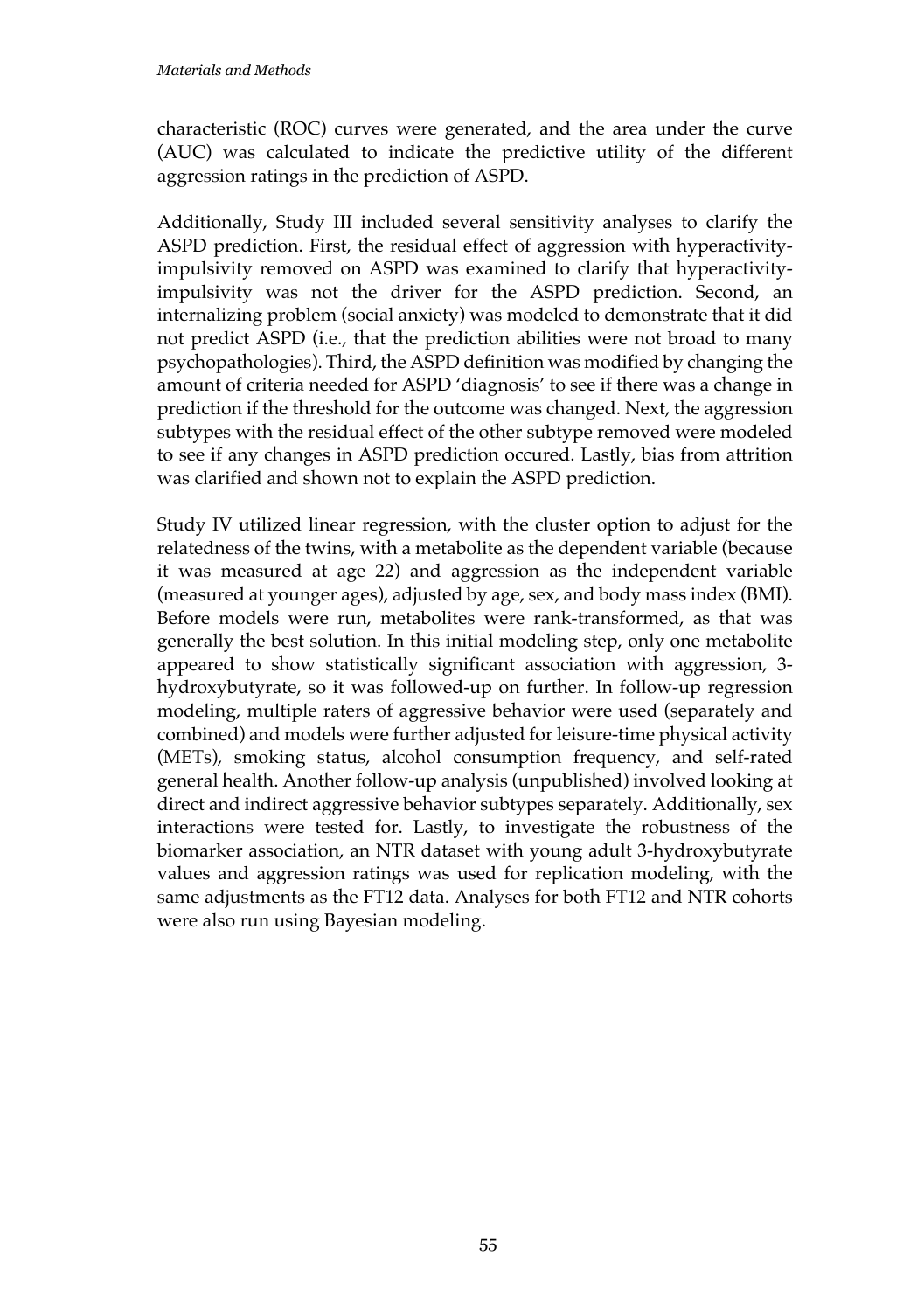## **RESULTS**

Detailed results for the Studies can be found within each publication. Here I report the main general findings, as well as combine/compare across Studies, where possible. Also, additional unpublished analyses in FT12 are presented.

### **5.1 Mean levels**

#### **5.1.1. Mean levels of aggressive behavior across instruments/cohorts and raters (Studies I and II, and supplementary unpublished analyses)**

Studies I and II reported mean levels of aggressive behavior as well as many other behavioral/emotional subscales as available in the various study instruments by cohorts. Since this thesis is focused on aggressive behavior, and to reduce the amount of redundant documentation, I here present only the aggressive behavior mean levels, by study instrument and gender (further broken down by cohort, rater, and age). Figures 5, 6, and 7 show the patterns of mean levels of aggressive behavior for the main study instruments (ASEBA, SDQ, MPNI). They are organized to show first all parental ratings (by age), then self ratings (by age), then teacher ratings (by age), in effect showing results from Study I and II together (and unpublished results in Figure 7).



**Figure 5**. Mean aggressive behavior levels of cohorts using ASEBA study instruments (CBCL: parent, YSR: self, TRF: teacher)

Note: X-axis labels indicate the cohort first, then rater, then age of the child Y-axis is the mean score on the corresponding ASEBA instrument Abbreviations: M=mother, F=father, P=parent, S=self, T=teacher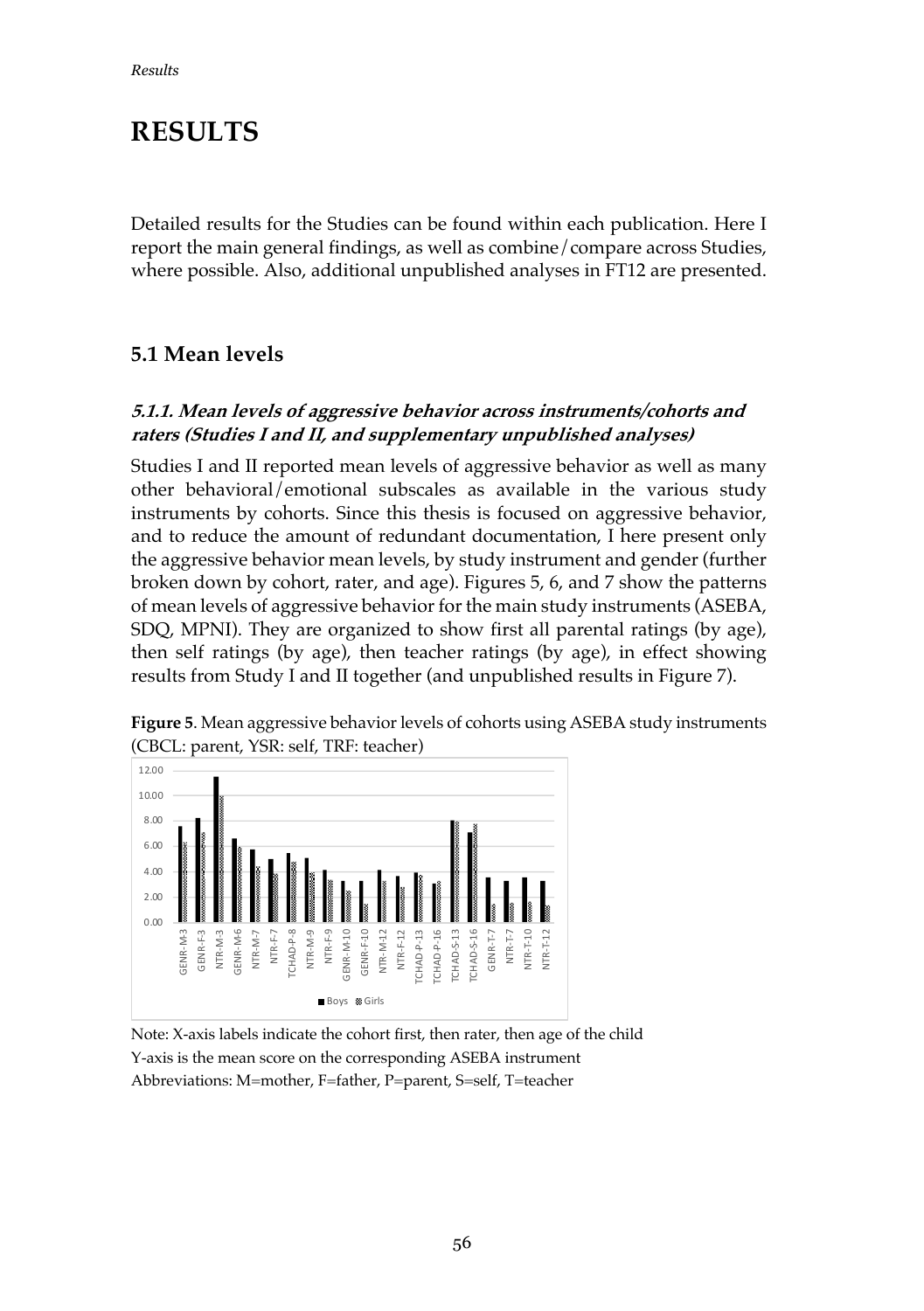#### *Results*



**Figure 6**. Mean aggressive behavior levels of cohorts using the SDQ

Note: X-axis labels indicate the cohort first, then rater, then age of the child Y-axis is the mean score on the SDQ instrument Abbreviations: P=parent, S=self, T=teacher



**Figure 7**. Mean aggressive behavior levels\* of the cohort using the MPNI

\*The self ratings at 14 and 17 are unpublished results Note: X-axis labels indicate the cohort first, then rater, then age of the child Y-axis is the mean score on the MPNI instrument Abbreviations: P=parent, S=self, T=teacher

Notable general patterns exist across instruments in Figures 5, 6, and 7, including the general reduction in aggressive behavior by age according to parental ratings, though for self and teacher ratings this pattern is perhaps less clear across study instruments. Across raters, teacher ratings are generally lower than parental and self ratings at similar ages, while parental ratings are notably lower than self ratings at similar ages. Regarding gender differences, the pattern of boys having higher levels than girls emerges, however, this difference is more pronounced in teacher ratings (effect size ranges: 0.34–0.43) and sometimes unclear among self ratings. Nearly all of the gender differences are statistically significant ( $p < 0.05$ ), except for many of the anxiety scales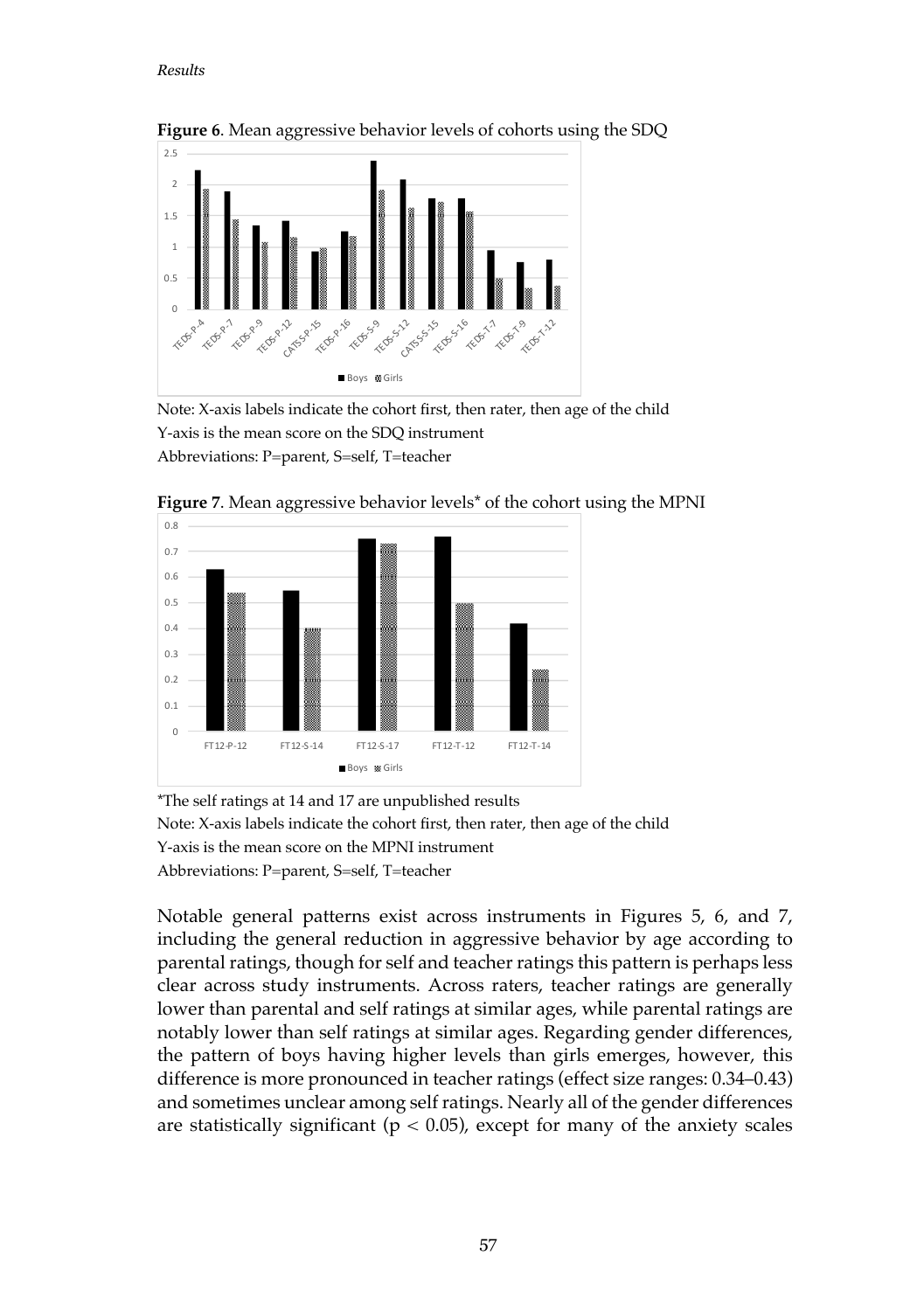(FT12 age 14, NTR age 10 and 12, TEDS age 7 and 12) and the somatic scale of NTR age 12.

Notable differences include that while in the same country with the same instrument, ratings for the NTR cohort are generally higher than the GENR cohort for similar ages. Additionally, self ratings among teenagers appear to be more gender equal than younger self ratings across cohorts and study instruments. Finally, FT12 appears to have a reversed pattern regarding parents and teachers; at age 12, teacher-rated aggressive behavior levels are higher than parent-rated levels.

#### **5.1.2. Testing the difference between raters using FT12 (Unpublished results)**

Regarding the unpublished results directly comparing FT12 mean levels of parent and teacher aggression ratings at age 12 and teacher and self ratings at age 14, I present Tables 8 and 9, respectively. The tables also compare direct and indirect aggressive subtypes.

| <b>Total aggression</b> | P <sub>12</sub> Mean (SD) | T12 Mean (SD) | $p-$               | <b>Effect</b> |
|-------------------------|---------------------------|---------------|--------------------|---------------|
|                         |                           |               | value <sup>a</sup> | sizeb         |
| Combined                | 0.59(0.41)                | 0.63(0.65)    | 0.009              | 0.05          |
| <b>Boys</b>             | 0.64(0.42)                | 0.76(0.70)    | < 0.001            | 0.18          |
| Girls                   | 0.54(0.39)                | 0.48(0.56)    | < 0.001            | $-0.13$       |
|                         |                           |               |                    |               |
| Direct aggression       | P <sub>12</sub> Mean (SD) | T12 Mean (SD) | $p-$               | <b>Effect</b> |
|                         |                           |               | value <sup>a</sup> | sizeb         |
| Combined                | 0.68(0.48)                | 0.65(0.71)    | < 0.001            | $-0.08$       |
| <b>Boys</b>             | 0.77(0.50)                | 0.86(0.78)    | < 0.001            | 0.11          |
| Girls                   | 0.60(0.44)                | 0.43(0.56)    | < 0.001            | $-0.35$       |
|                         |                           |               |                    |               |
| Indirect                | P <sub>12</sub> Mean (SD) | T12 Mean (SD) | $p-$               | <b>Effect</b> |
| aggression              |                           |               | value <sup>a</sup> | sizeb         |
| Combined                | 0.39(0.47)                | 0.59(0.68)    | < 0.001            | 0.32          |
| <b>Boys</b>             | 0.37(0.46)                | 0.58(0.68)    | < 0.001            | 0.35          |
| Girls                   | 0.42(0.49)                | 0.60(0.68)    | < 0.001            | 0.29          |

**Table 8**. Mean levels and effect sizes of aggressive behavior for parent and teacher ratings at age 12, by gender and genders combined

a Paired samples t-test used

<sup>b</sup>Cohen's *d* (positive values indicate teacher rating larger than parent)

Abbreviations: P=parent, SD=standard deviation, T=teacher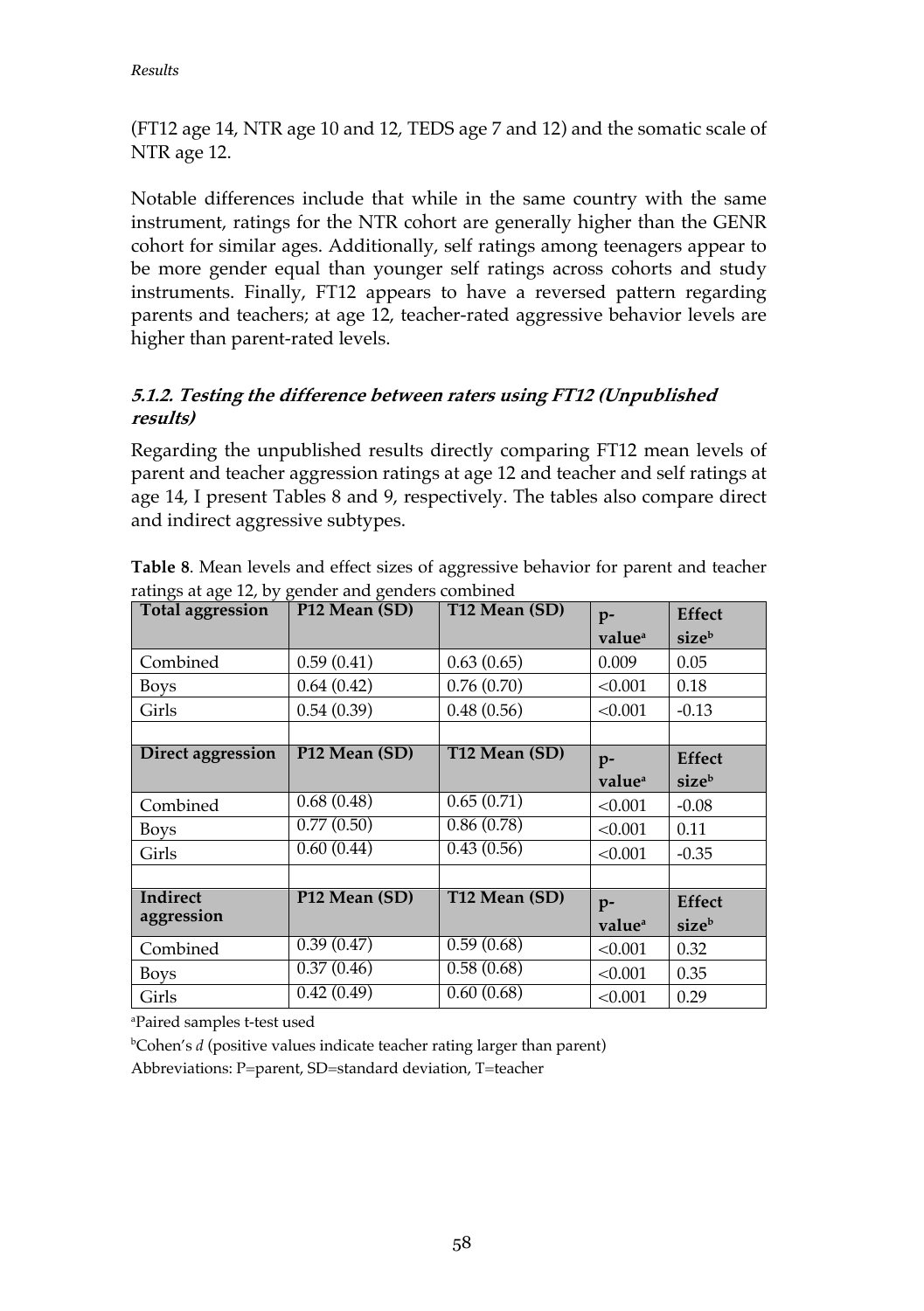| <b>Total aggression</b> | T14 Mean (SD) | S14 Mean (SD) | $p-$               | <b>Effect</b> |
|-------------------------|---------------|---------------|--------------------|---------------|
|                         |               |               | value <sup>a</sup> | sizeb         |
| Combined                | 0.33(0.48)    | 0.48(0.37)    | < 0.001            | 0.31          |
| <b>Boys</b>             | 0.42(0.55)    | 0.56(0.39)    | < 0.001            | 0.23          |
| Girls                   | 0.24(0.39)    | 0.40(0.33)    | < 0.001            | 0.43          |
|                         |               |               |                    |               |
| Direct aggression       | T14 Mean (SD) | S14 Mean (SD) | $p-$               | <b>Effect</b> |
|                         |               |               | value <sup>a</sup> | sizeb         |
| Combined                | 0.34(0.54)    | 0.53(0.42)    | < 0.001            | 0.35          |
| <b>Boys</b>             | 0.48(0.63)    | 0.63(0.44)    | < 0.001            | 0.23          |
| Girls                   | 0.22(0.40)    | 0.43(0.37)    | < 0.001            | 0.55          |
|                         |               |               |                    |               |
| Indirect                | T14 Mean (SD) | S14 Mean (SD) | $p-$               | <b>Effect</b> |
| aggression              |               |               | value <sup>a</sup> | sizeb         |
| Combined                | 0.30(0.51)    | 0.38(0.49)    | 0.001              | 0.13          |
| <b>Boys</b>             | 0.31(0.52)    | 0.43(0.52)    | 0.003              | 0.17          |
| Girls                   | 0.29(0.50)    | 0.33(0.45)    | 0.139              | 0.09          |

**Table 9**. Mean levels and effect sizes of aggressive behavior for teacher and self ratings at age 14, by gender and genders combined

a Paired samples t-test used

<sup>b</sup>Cohen's *d* (positive values indicate self rating larger than teacher)

Abbreviations: P=parent, SD=standard deviation, T=teacher

For FT12 parent and teacher age 12 rating mean comparisons, it is important to separate the data by gender due to differences in rater aggression levels and effect sizes. For direct (and total) aggression, aggressive behavior ratings from teachers were higher for boys (parent ratings were higher for girls however). For both boys and girls, teacher ratings for indirect aggression were higher than parents. All parent vs teacher mean differences were statistically significant and effect sizes were all small. Also notable, regardless of rater, direct aggressive behavior is much higher in boys compared to girls, while indirect aggressive behavior levels are more similar between genders.

For FT12 teacher and self age 14 rating mean comparisons, it is again useful to separate the data by gender. Self ratings of aggressive behavior were higher than teachers for all analyses, though girls' indirect aggressive behavior levels were not significantly different between the two raters. Comparing genders, for direct aggression, the effect size for the rater difference was moderate for girls, while it was small for boys. On the other hand, for indirect aggression, the effect size for the rater difference was larger for boys than girls.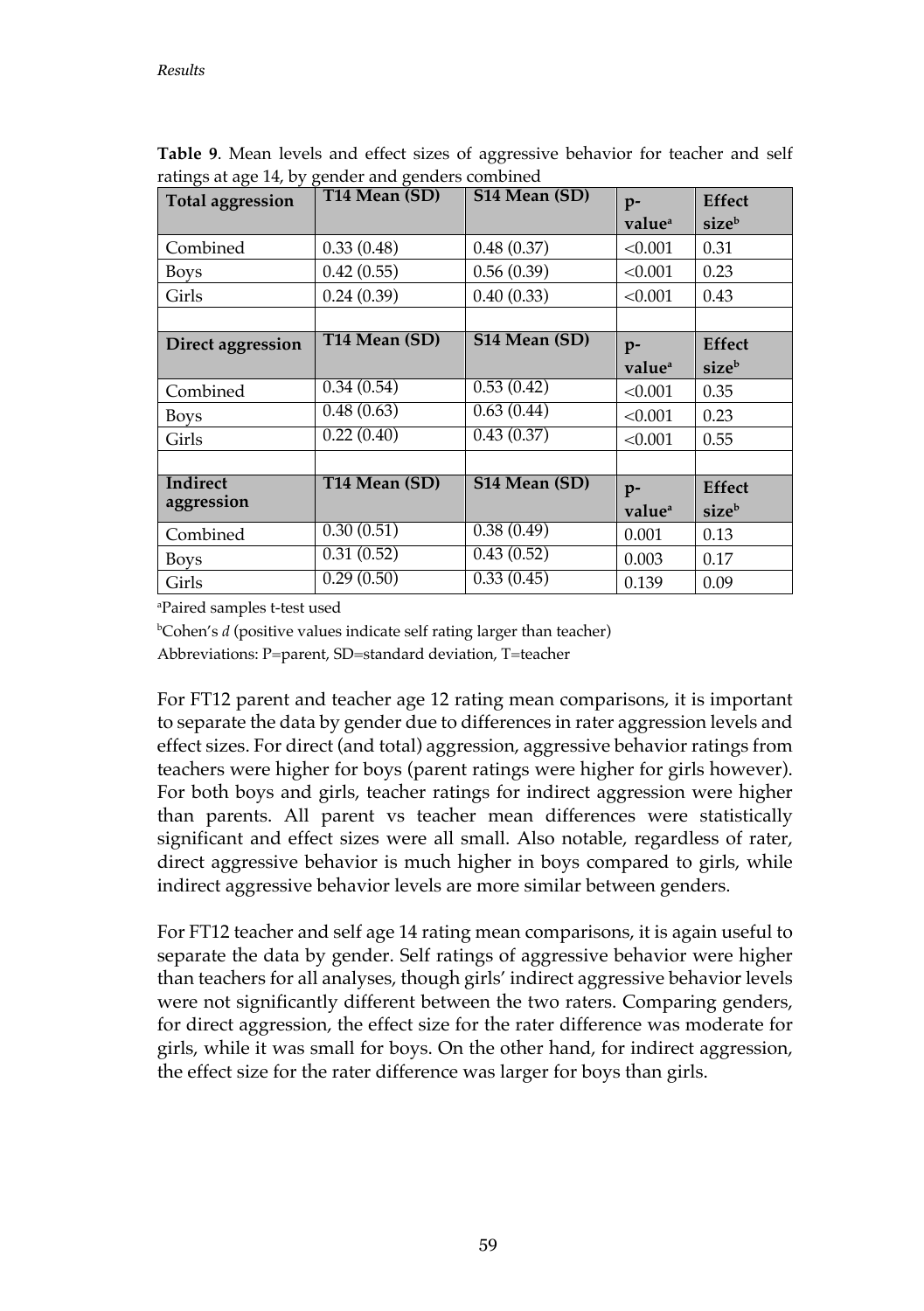#### **5.1.3. Mean levels of aggressive behavior according to ASPD status (Study III)**

Regarding mean levels pertaining to aggression and ASPD (Study III), I present a graphical form of table data published in Study III (Figure 8A-B).

**Figure 8A-B**. Mean levels of aggressive behavior among ASPD and non-ASPD individuals, by gender and rater



Note: X-axis labels indicate the rater first, then age of the child Y-axis is the mean score on the MPNI instrument Abbreviations: P=parent, T=teacher, S=self, C=co-twin (sibling)

Here the pattern that boys have higher levels of aggression than girls across raters and ASPD status emerges again. Additionally, higher aggression levels among ASPD individuals compared to non-ASPD individuals are seen (statistically significant p-values <0.01 for boys for all raters except parents, but only statistically significant for girls for self and co-twin ratings, p-values <0.05). Effect sizes between ASPD and non-ASPD individuals (for genders combined) were small  $(d = 0.32)$  for parent ratings, moderate for teacher ratings at age 12 and co-twin at age 14 (*d*: 0.61 and 0.69, respectively), and large for self and teacher ratings at age 14 (*d*: 0.80 and 0.94, respectively).

## **5.2 Correlations**

#### **5.2.1. Correlations between aggressive behavior and other behavior/emotional problems across instruments/cohorts and raters (Studies I and II, and supplementary unpublished analyses)**

All correlation values for Study I and II can be found in the publications. Here I combine some correlation results from Studies I and II (and supplementary unpublished analyses) and present the correlations of aggressive behavior by selected co-occuring behaviors (Figure 9A-C).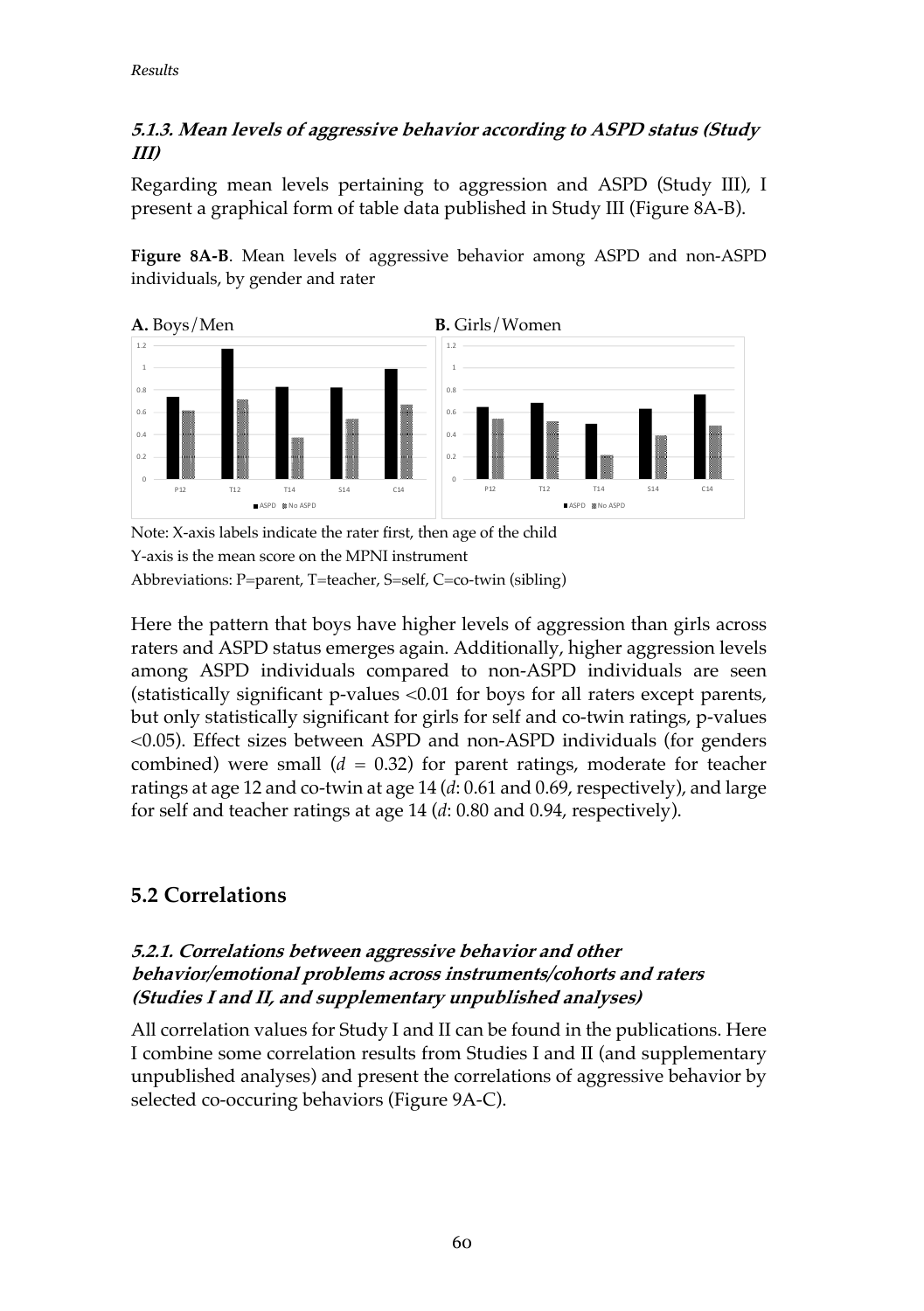**Figure 9A-C.** Correlations of aggressive behavior with selected co-occurring behaviors, by rater, age, and gender (includes unpublished FT12 self-ratings)[all significant at  $p<0.05$ ]



**A.** Aggressive Behavior–Hyperactivity\* B. Aggressive Behavior–Depressed^

\*'attention problems' from ASEBA instruments as proxy for hyperactivity ^combines 'withdrawn-depressed' of ASEBA with 'depressive behavior' of MPNI Note: Y-axis labels indicate the cohort first, then rater, then age of the child X-axis is the correlation r-value Abbreviations: M=mother, F=father, P=parent, S=self, T=teacher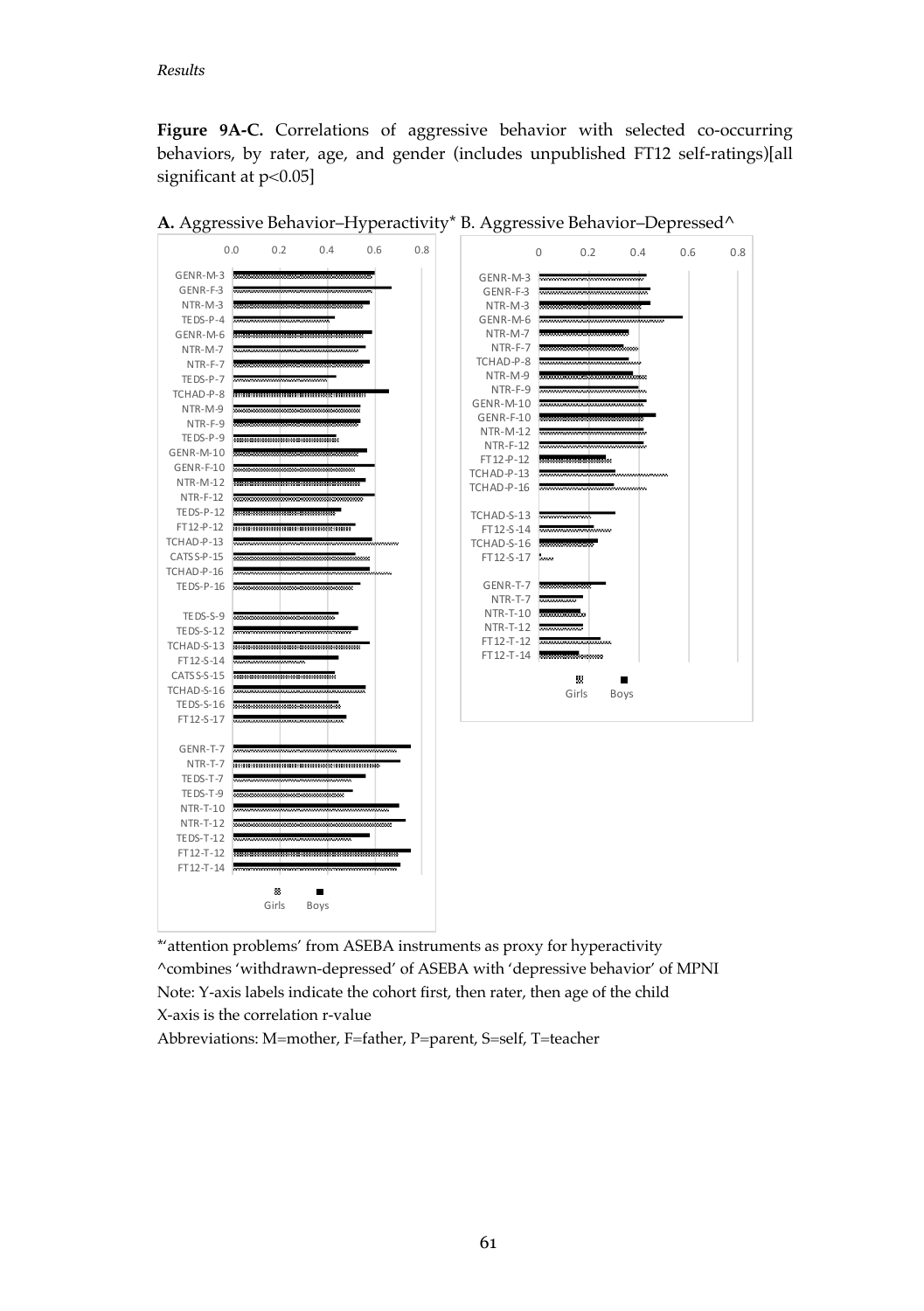

**C.** Aggressive Behavior–Prosocial\*

Note: Y-axis labels indicate the cohort first, then rater, then age of the child X-axis is the correlation r-value Abbreviations: M=mother, F=father, P=parent, S=self, T=teacher

Across all these datasets and behaviors, some notable similarities emerge. Correlations of aggressive behavior and co-occurring behaviors are generally similar across genders. Across age, within a rater category, correlations are generally similar. For aggressive behavior–hyperactivity (two externalizing behaviors) and aggressive behavior–prosocial behavior, teacher correlations are generally higher than either parent or self ratings. For aggressive behavior–depressed (one externalizing and one internalizing behavior), parent correlations are generally higher than either teacher or self ratings. Correlations among self ratings are generally the lowest, compared to parent and teacher correlations.

There are also some notable differences. For aggressive behavior– hyperactivity correlations, the TEDS cohort generally had the lowest correlations compared to similar aged cohorts. For aggressive behavior– hyperactivity correlations, boys have higher correlations among teacher ratings, while gender levels are more equal for parent and self ratings. For aggressive behavior–prosocial behavior correlations, boys have higher correlations among teacher ratings, while gender levels are more equal for parent ratings and girls tend to have higher correlations among self ratings.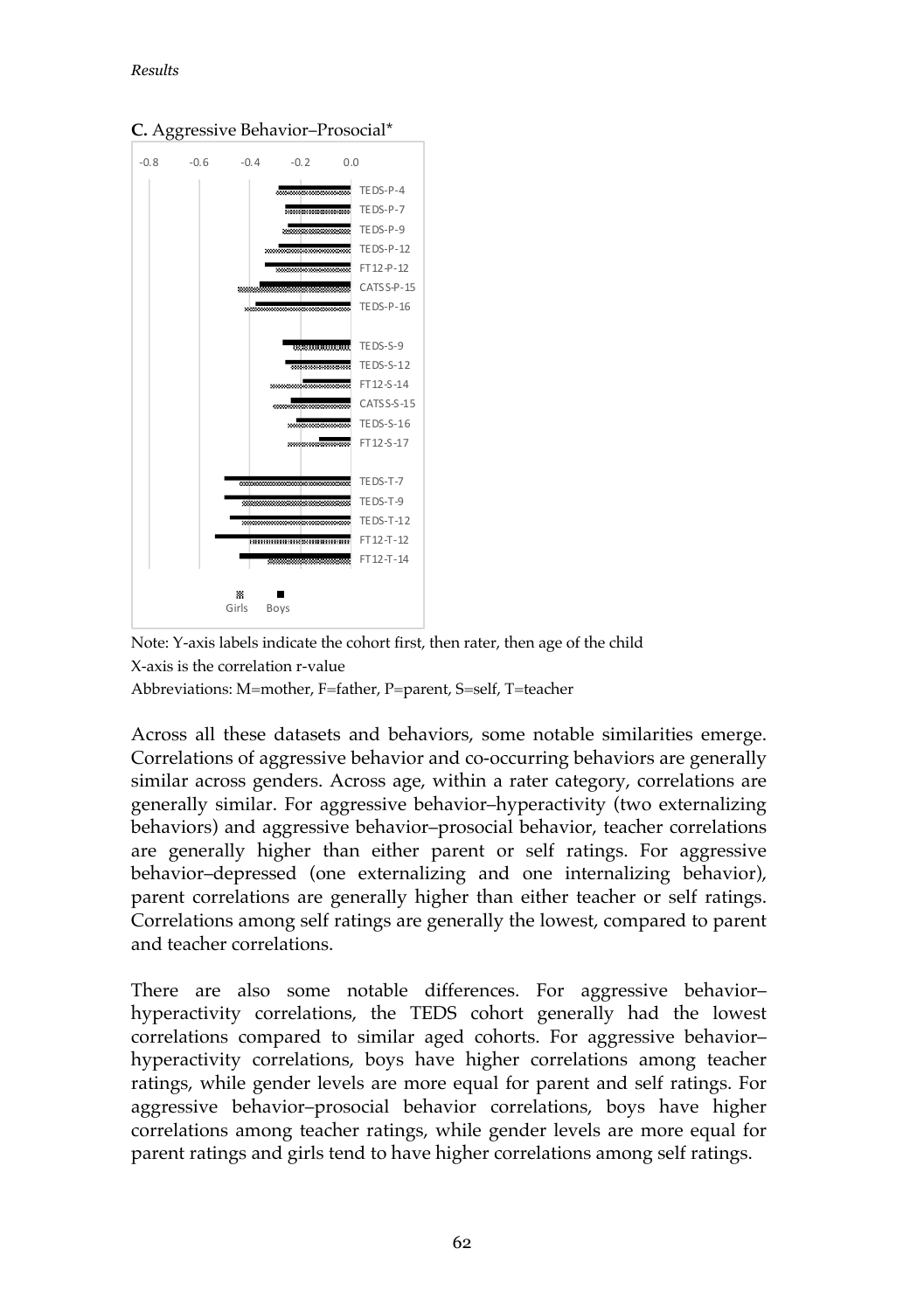#### **5.2.2. Correlations of aggressive behavior between raters in FT12 (Unpublished results)**

Here I present tables showing the correlations between one rater and another for aggressive behavior at age 12 (parent v teacher) and 14 (teacher v self) (Table 10 and 11). The genders have been separated due to the mean level results showing that gender differences exist.

**Table 10**. Correlations of aggressive behavior for parent and teacher ratings at age 12, by aggression subtype and gender

| <b>Total aggression</b>    | Corr | p-value |
|----------------------------|------|---------|
| Boys                       | 0.29 | < 0.01  |
| Girls                      | 0.20 | < 0.01  |
|                            |      |         |
| Direct aggression          |      |         |
| Boys                       | 0.29 | < 0.01  |
| Girls                      | 0.19 | < 0.01  |
|                            |      |         |
| <b>Indirect aggression</b> |      |         |
| Boys                       | 0.20 | < 0.01  |
| Girls                      | 0.17 | < 0.01  |

**Table 11**. Correlations of aggressive behavior for teacher and self ratings at age 14, by aggression subtype and gender

| ◡◡                  |          |         |
|---------------------|----------|---------|
| Total aggression    | Corr     | p-value |
| Boys                | 0.16     | < 0.01  |
| Girls               | 0.07     | 0.09    |
|                     |          |         |
| Direct aggression   |          |         |
| Boys                | 0.18     | < 0.01  |
| Girls               | 0.13     | < 0.01  |
|                     |          |         |
| Indirect aggression |          |         |
| Boys                | 0.05     | 0.23    |
| Girls               | $-0.002$ | 0.97    |

Comparing parent and teacher (age 12) ratings, the correlations for boys were higher than girls for total and direct aggression. For the indirect aggression specifically, correlations were more similar across gender. All correlations were statistically significant.

Comparing teacher and self (age 14) ratings, the correlations for boys were higher than girls for direct (and total) aggression scores. Indirect aggression correlations were more similar across gender. Correlations for direct aggression (both genders) and total aggression for boys were statistically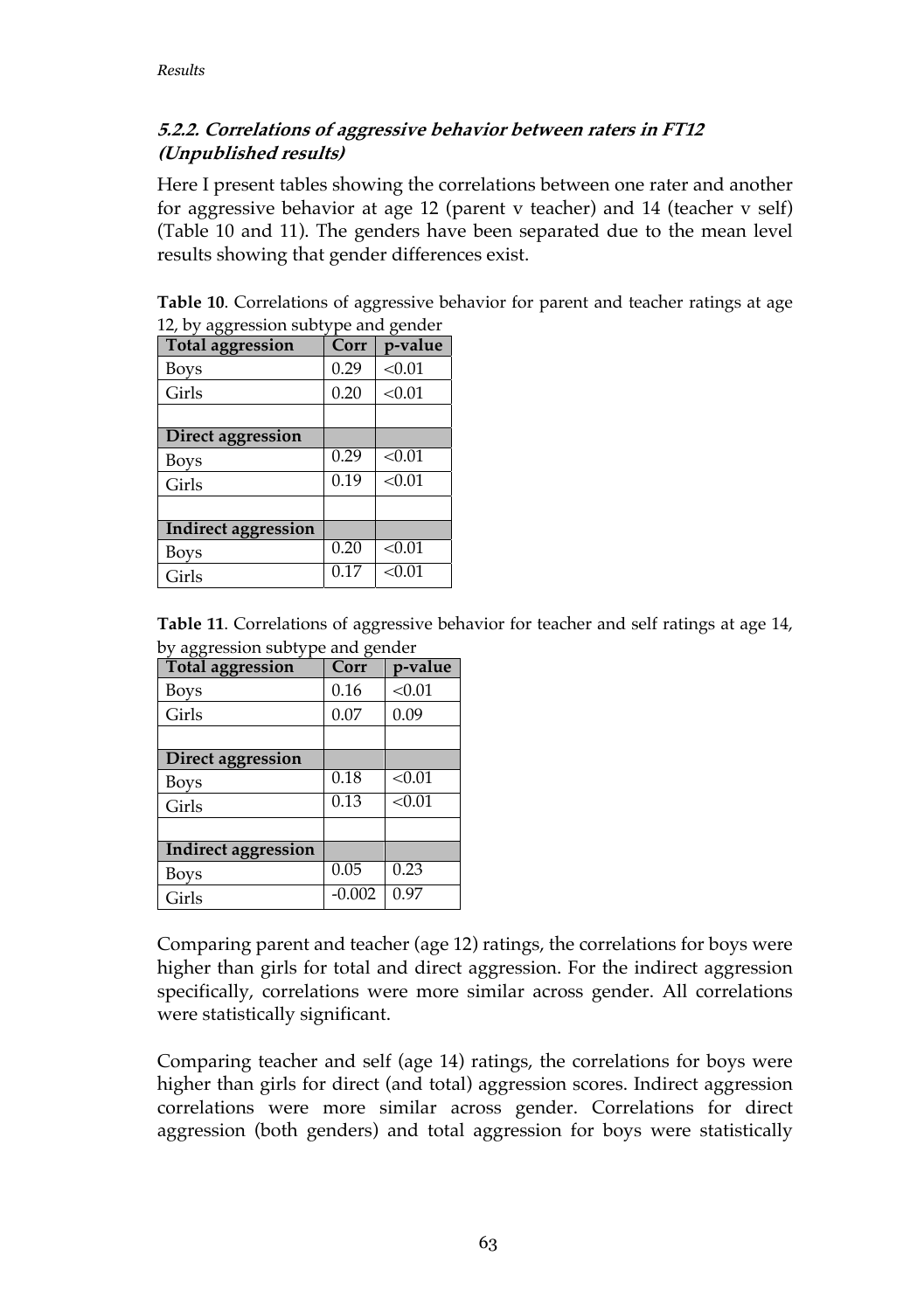significant, while indirect aggression correlations (both genders) and total aggression for girls were statistically non-significant.

#### **5.2.3. Correlations of aggressive behavior across raters (Study III and unpublished results)**

Here I present a graphical representation of correlations of aggressive behavior (total aggression) for different raters from Study III (Figure 9).





Note: X-axis labels indicate the two raters being compared; rater first, then age

Y-axis is the correlation r-value

\*All correlations significant at p<0.001

Abbreviations: P=parent, T=teacher, S=self, C=co-twin (sibling)

Correlations between raters from Study III are all small to moderate. The largest are between teachers (age 12 v age 14) and between siblings (self v cotwin).

Additionally, Study III calculated the correlations between direct and indirect aggression subtypes (Table 12).

|                  | Rater   Correlation<br>(gender<br>combined) | Correlation<br>(boys) | Correlation<br>(girls) |
|------------------|---------------------------------------------|-----------------------|------------------------|
| P <sub>12</sub>  | 0.39                                        | 0.42                  | 0.41                   |
| T <sub>12</sub>  | 0.62                                        | 0.65                  | 0.69                   |
| T <sub>14</sub>  | 0.61                                        | 0.66                  | 0.62                   |
| $\overline{S14}$ | 0.40                                        | 0.40                  | 0.38                   |
| C <sub>14</sub>  | 0.56                                        | 0.60                  | 0.54                   |

**Table 12.** Correlations between direct and indirect aggressive behavior, genders combined and separated (separated gender data is unpublished)

\*All correlations significant at p<0.001

Abbreviations: P=parent, T=teacher, S=self, C=co-twin (sibling)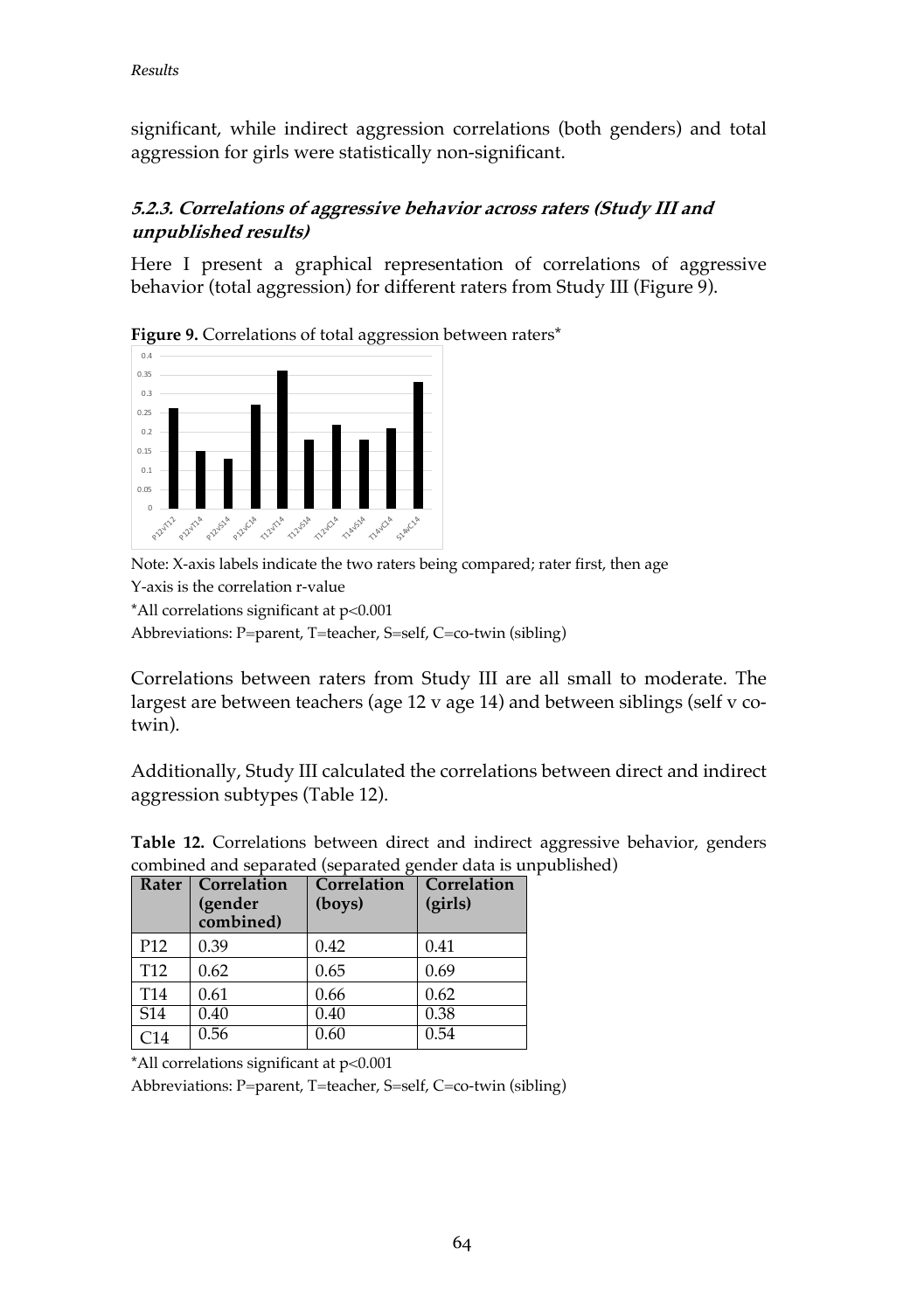#### **5.2.4. Correlations between metabolites and between metabolites and aggressive behavior (Study IV)**

The correlations of the metabolites with each other are well-known associations based on their biological pathways. The metabolite correlations for the branched-chain amino acids were high (r range: 0.62–0.73) as well as for ketone bodies 3-hydroxybutyrate and acetoacetate  $(r=0.70)$ , but other correlations were weak to moderate (-0.38–0.55). For aggression and the metabolites, correlations were weak, with the highest values being aggression with isoleucine (r=0.14), 3-hydroxybutyrate (r=-0.13) and tyrosine (r=0.13). These three highest correlations were all significant at  $p<0.01$ .

#### **5.3 Regression Modeling**

#### **5.3.1. Proportion of variation in aggressive behavior explained by modeled factors (Study II)**

In Study II, data on the initial models with aggressive behavior as the dependent variable and another behavior/problem as the independent variable are presented separately from the data on models with aggressive behavior as the dependent and multiple behaviors/problems as simultaneous independent variables. Here, I present some ways to view the changes that occur when going from models with a single independent variable to multiple independent variables (Figures 10A-B and 11A-B).

**Figure 10A-B.**  $\mathbb{R}^2$  values for the models with only one independent variable (externalizing, internalizing or prosocial behavior) and multiple independent variables, by gender



Note: X-axis labels indicate the cohort first, then rater, then age  $Y$ -axis is the  $R^2$  values

Abbreviations: Ext=externalizing (hyperactivity for TEDS and FT12, attention problems for GENR and NTR), Int=internalizing (anxious/depressed for GENR and NTR, depressive behavior for FT12, anxiety for TEDS), Pro=prosocial, T=teacher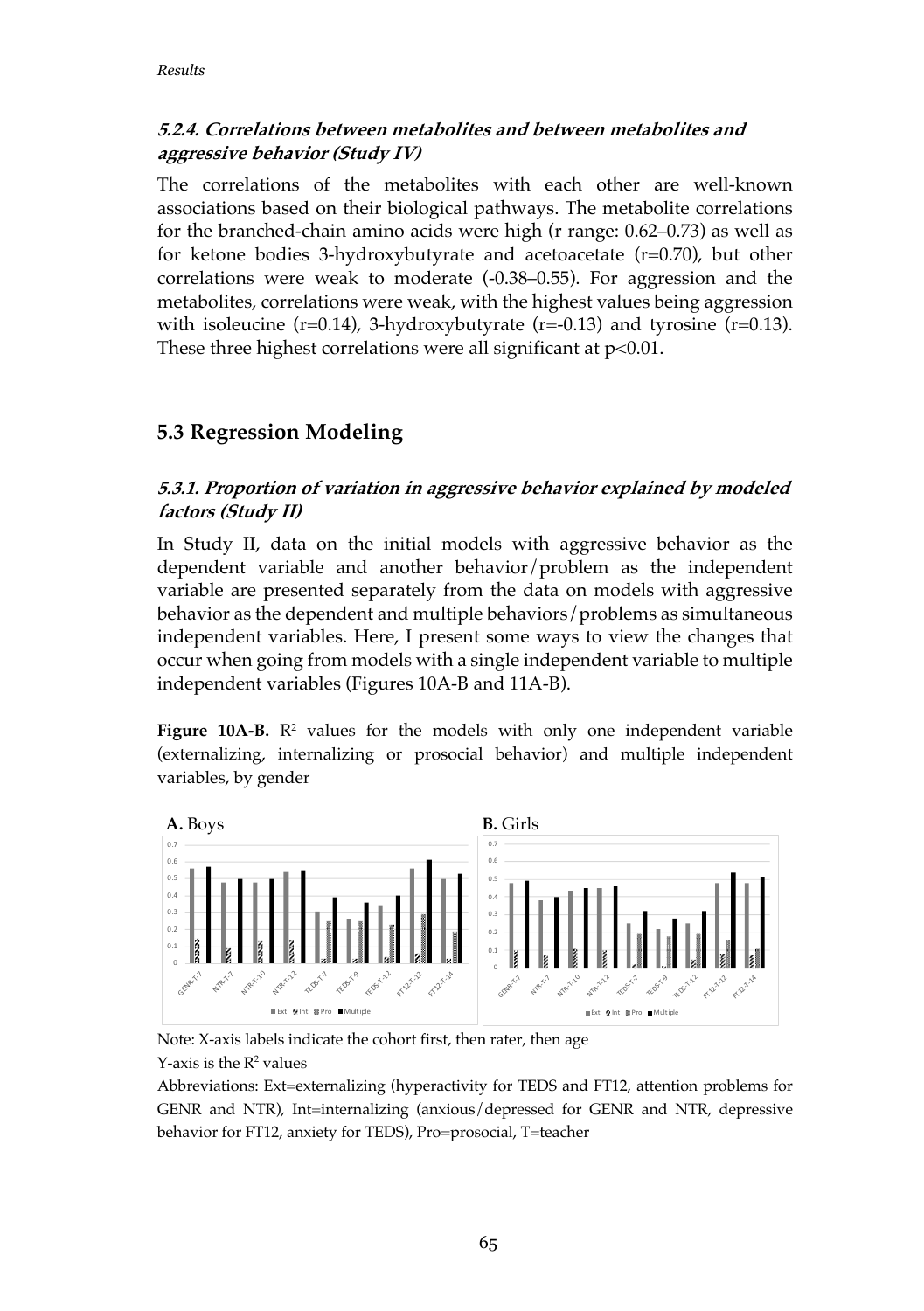**Figure 11A-B.** Reduction in betas\* (initial model value – multiple model value) from the models with only one independent variable (externalizing, internalizing or prosocial behavior) and multiple independent variables, by gender



\*All betas were statistically significant in initial and multiple variable models (except age 7 and 9 TEDS betas for anxiety among girls, where betas were significant in initial models and non-significant in the multiple variable model)

Note: X-axis labels indicate the cohort first, then rater, then age

Y-axis is the difference between the initial model's beta value and the multiple model's beta Abbreviations: Ext=externalizing (hyperactivity for TEDS and FT12), Int=internalizing (depressive behavior for FT12, anxiety for TEDS), Pro=prosocial, T=teacher

By looking at the  $\mathbb{R}^2$  values from the different models (Figure 10), the single externalizing behavior as the independent variable explains the largest amount of the variation in aggression, prosocial explains a moderate amount (sometimes nearly as much as the externalizing behavior), while internalizing problems explain little. When multiple independent variables are in the same model, the  $\mathbb{R}^2$  value does not increase much above the  $\mathbb{R}^2$  value for the externalizing alone model, unless prosocial is in the model, but  $\mathbb{R}^2$  increases are still generally small. Additionally,  $R^2$  values are generally higher for boys than girls. Lastly, by looking at changes in effect size (betas), girls had smaller changes than boys when going from initial to multiple variable models, and prosocial behavior betas had the largest changes when going from initial to multiple variable models (Figure 11).

#### **5.3.2. ASPD prediction (Study III)**

For Study III, many different main models were analyzed as well as several sensitivity analyses. For complete results, please refer to the publication. Here I present a selected list of progressive and informative models, listing the predictor's odds ratios (OR), 95% confidence intervals (CI), and model AUC values with 95% CIs (Table 13).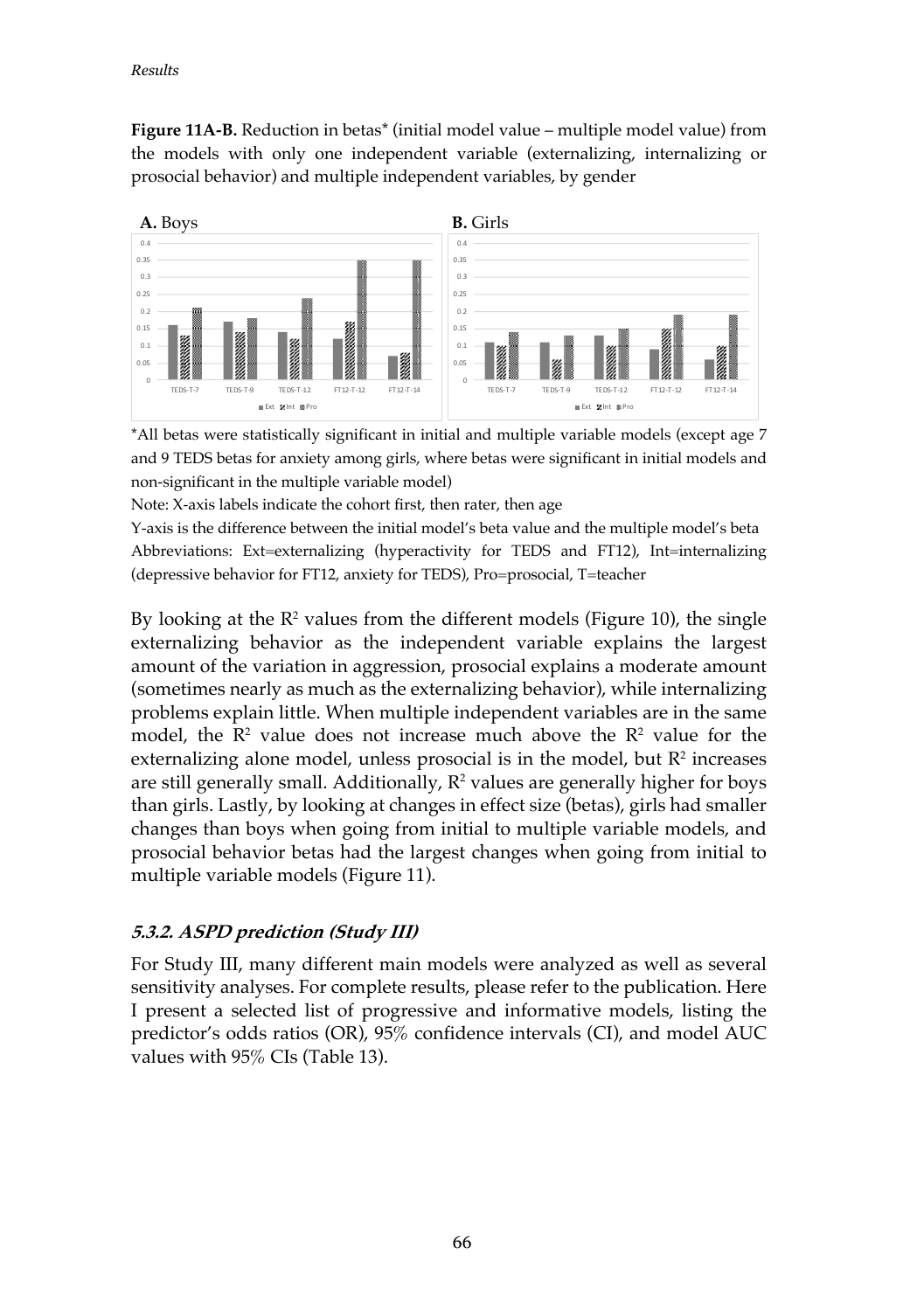| simultaneously^, adjusted for gender and age<br><b>MODEL</b> | <b>OR</b>               | 95% CI   | <b>AUC</b> | 95% CI     |
|--------------------------------------------------------------|-------------------------|----------|------------|------------|
| Gender + age                                                 | 2.1                     | 1.2, 3.4 | 0.60       | 0.54, 0.66 |
| $T14TA + gender + age$                                       | 1.7                     | 1.4, 2.1 | 0.72       | 0.65, 0.80 |
| $T14HI + gender + age$                                       | 1.7                     | 1.4, 2.1 | 0.73       | 0.66, 0.80 |
| T14TA (HI removed)                                           | $\overline{1.4}$        | 1.1, 1.8 | 0.65       | 0.56, 0.74 |
| $+$ gender $+$ age                                           |                         |          |            |            |
|                                                              | 2.2<br>$\overline{1.8}$ | 1.2, 4.0 | 0.72       | 0.66, 0.79 |
| $S14TA + gender + age$                                       |                         | 1.5, 2.2 |            |            |
| $S14HI + gender + age$                                       | $\overline{1.8}$        | 1.5, 2.3 | 0.72       | 0.65, 0.78 |
|                                                              | 1.9                     | 1.1, 3.1 |            |            |
| S14TA (HI removed)                                           | $\overline{1.6}$        | 1.3, 2.0 | 0.68       | 0.60, 0.75 |
| + gender + age                                               |                         |          |            |            |
|                                                              |                         |          |            |            |
| $T14DA + T14IA$                                              | $\overline{1.7}$        | 1.2, 2.3 | 0.73       | 0.65, 0.81 |
| + gender + age                                               |                         |          |            |            |
| $S14DA + S14IA$                                              | 1.5                     | 1.2, 1.8 | 0.72       | 0.66, 0.79 |
| + gender + age                                               |                         |          |            |            |
|                                                              | 1.4                     | 1.1, 1.7 |            |            |
|                                                              |                         |          |            |            |
| $T14TA + S14TA$                                              | 1.6                     | 1.3, 2.0 | 0.80       | 0.73, 0.87 |
| + gender + age                                               |                         |          |            |            |
|                                                              | 1.9                     | 1.5, 2.4 |            |            |
| $P12TA + T12TA$                                              | 1.5                     | 1.2, 1.9 | 0.82       | 0.76, 0.88 |
| $+ T14TA + S14TA$                                            |                         |          |            |            |
| $+ C14TA + gender + age$                                     |                         |          |            |            |
|                                                              | 1.7                     | 1.3, 2.2 |            |            |
| $P12TA + T12TA$                                              | $\overline{1.5}$        | 1.1, 2.0 | 0.82       | 0.76, 0.89 |
| $+ T14TA + S14TA$                                            |                         |          |            |            |
| $+ C14TA + P12HI$                                            |                         |          |            |            |
| $+$ S14HI $+$ C14HI                                          |                         |          |            |            |
| + gender + age                                               |                         |          |            |            |
|                                                              | 1.5                     | 1.1, 2.1 |            |            |

**Table 13.** Select logistic regression models with ASPD as the outcome and main predictors either in a model alone or with multiple predictors included simultaneously\*, adjusted for gender and age

 $*$ Bolded model variables were significant ( $p$ <0.05) and correspond to the OR value reported in the table, in the case of two significant variables, the OR of the first bolded variable is given first, and the second second.

Note: Model variable labels indicate rater first, then child age, then MPNI subscore Abbreviations: AUC=area under the curve, C=co-twin (sibling), CI=confidence interval, DA=direct aggression, HI=hyperactivity-impulsivity, IA=indirect aggression, OR=odds ratio, P=parent, S=self, T=teacher, TA=total aggression

From Table 13, in the initial model with only gender and age, gender predicted later ASPD, but the AUC value is low (60%, 95% CI 0.54–0.66). When either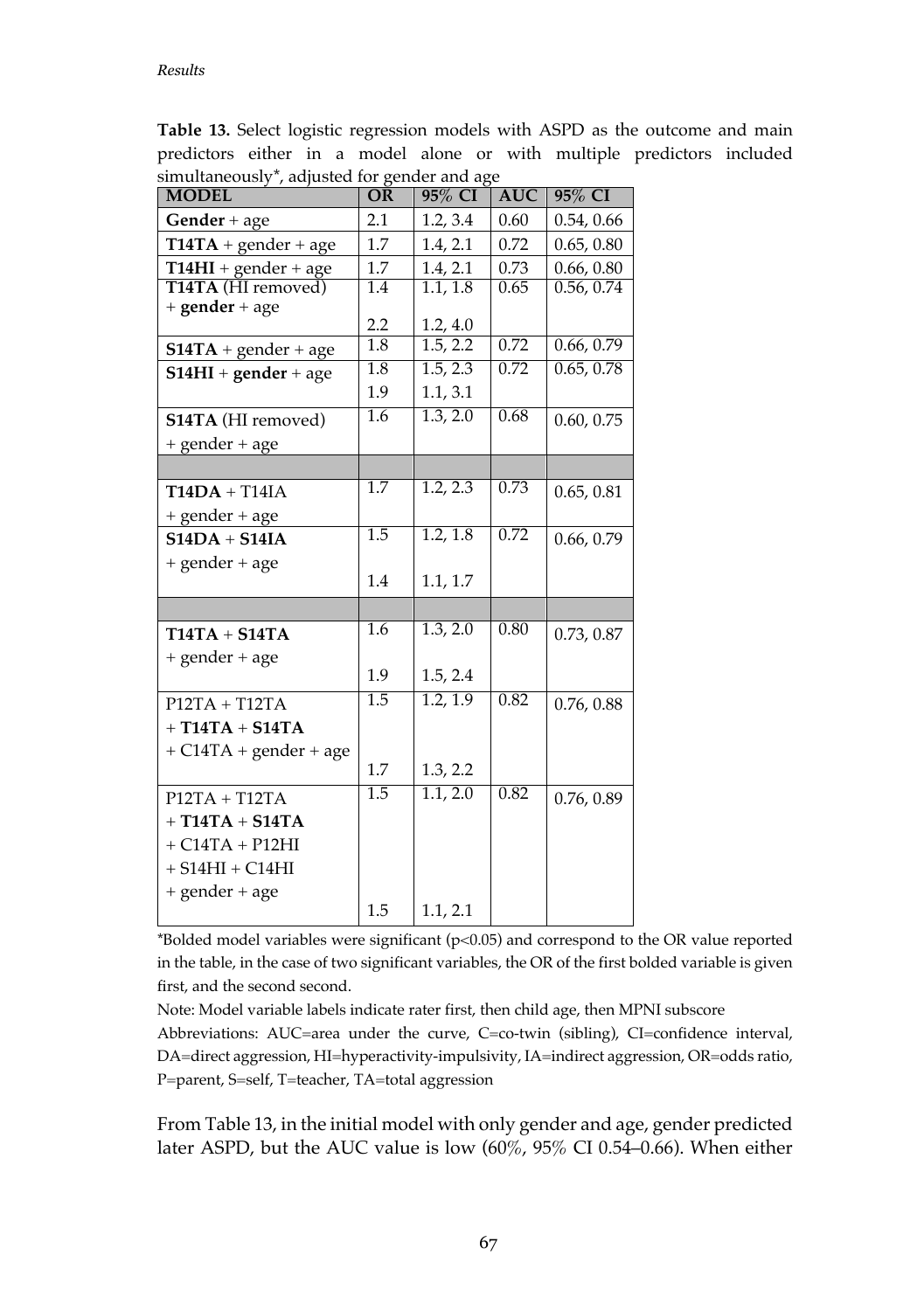aggressive behavior or hyperactivity-impulsivity are modeled alone, they predicted future ASPD about equally well. Importantly, in models when the effect of hyperactivity-impulsivity on aggressive behavior is removed, aggressive behavior in adolescence still predicted ASPD in young adulthood (though with a lower AUC value). The most parsimonious model included self and teacher aggression ratings at age 14 and predicted ASPD with an AUC value of 0.80 (95% CI 0.73–0.87). Even when hyperactivity-impulsivity predictors were added, they were not significant and the AUC value rose very little, while both self and teacher aggression ratings at age 14 remained significant.

Direct aggression in adolescence predicted future ASPD (for both teacher and self ratings), and indirect aggression (from self ratings at age 14) also predicted ASPD.

#### **5.3.3. Biomarker modeling and replication (Study IV)**

For Study IV, the initial regression models looked at all metabolites. The beta coefficients of aggression (metabolites were the dependent variable) were nearly all positive in value and statistically non-significant. However, 3 hydroxybutyrate was statistically significantly (negatively) associated with aggression in linear regression (for detailed Figures and Tables, see the publication). Thus, this metabolite was followed up further.

In FT12 regression models with 3-hydroxybutyrate as the dependent variable and aggressive behavior ratings from different raters as the independent variables (in separate models) adjusted for age, sex, and BMI, the negative association trend holds for nearly all raters (Table 14). Two raters of aggressive behavior showed statistically significant associations with 3-hydroxybutyrate (teacher age 12, self age 14). The percent of 3-hydroxybutyrate value variation explained by aggressive behavior (and age, sex, BMI) was less than 5% in the models, however (conversely, the percent of aggressive behavior variation explained by 3-hydroxybutyrate value, age, sex, and BMI ranges 0.05–9.0%). In models fully adjusting for age, sex, BMI, physical activity level, smoking status, alcohol consumption frequency, and self-rated general health, the negative trend remains (with teacher age 12 and self age 14 still statistically significant;  $R^2$  still less than  $5\%$ ). Additionally, when putting both teacher age 12 and self age 14 ratings into the same model (since correlation between the two ratings were low), both were statistically significant. Lastly, both direct and indirect aggression appear to be negatively associated with 3 hydroxybutyrate (Figures 12A-B).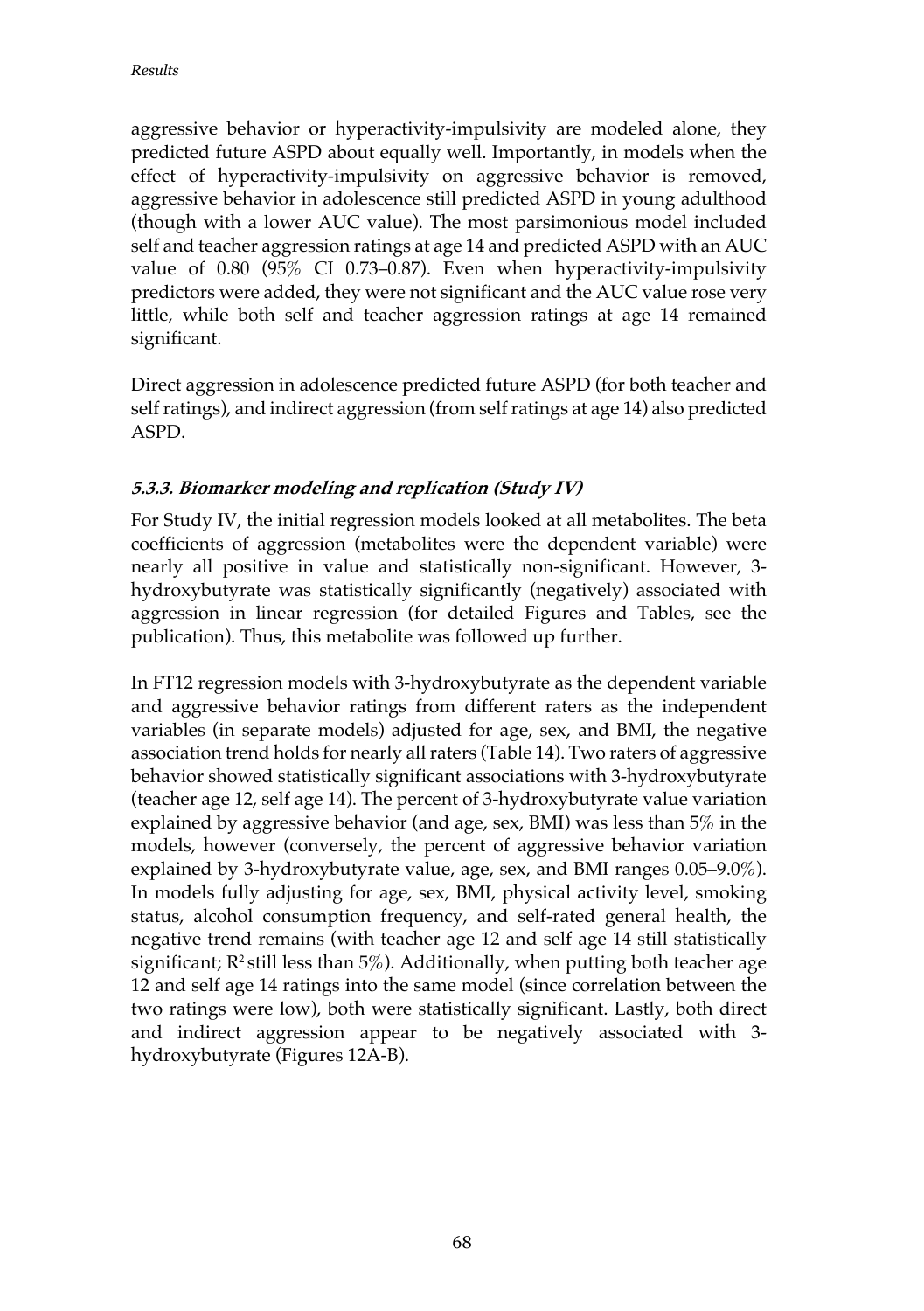| <b>Aggression rating</b> | <b>Standardized</b> | $\mathbb{R}^2$ |
|--------------------------|---------------------|----------------|
|                          | <b>Beta Coeff</b>   |                |
|                          | (p-value)           |                |
| AggCombined              | $-0.13(0.004)$      | 0.040          |
| P <sub>12</sub>          | $-0.02(0.7)$        | 0.022          |
| T <sub>12</sub>          | $-0.14(0.001)$      | 0.039          |
| T <sub>14</sub>          | $-0.03(0.5)$        | 0.022          |
| S14                      | $-0.09(0.02)$       | 0.029          |
| <b>TW14</b>              | 0.006(0.9)          | 0.021          |
| S <sub>17</sub>          | $-0.02(0.7)$        | 0.018          |
| TW17                     | $-0.04(0.3)$        | 0.017          |

**Table 14.** Standardized beta coefficients and  $\mathbb{R}^2$  values<sup>a</sup> for aggressive behavior with biomarker 3-hydroxybutyrateb

Abbreviations: AggCombined=aggression combined; P12=parent rating age 12; S14=self rating age 14; S17=self rating age 17; T12=teacher rating age 12, T14=teacher rating age 14, TW14=co-twin rating age 14, TW17=co-twin rating age 17

<sup>a</sup>R<sup>2</sup> represents the variation explained from all variables in the model together

b Table modified from Study IV publication, Supplementary Table 3

**Figure 12A-B.** Beta coefficients (and 95% confidence intervals) of direct (A) and indirect (B) aggression ratings as (separate) independent variables in linear regression models with rank-transformed 3-hydroxybutyrate as the dependent variable, adjusted for age, sex, and BMI.



Abbreviations: P12=parent rating age 12, T12=teacher rating age 12, T14=teacher rating age 14, S14=self rating age 14, TW14=co-twin rating age 14, S17=self rating age 17, TW17=co-twin rating age 17

In the NTR replication cohort, the same negative association between 3 hydroxybutyrate and aggressive behavior was found. However, statistical significance was lacking in the initial model (adjusted for age, sex, BMI, and batch), but approached significance  $(p=0.052)$  among males in the fully adjusted model (age, sex, BMI, batch, physical activity level, smoking status, alcohol consumption frequency, and self-rated general health). Significant sex interaction was noted in the fully-adjusted NTR sample ( $p=0.015$ ), which was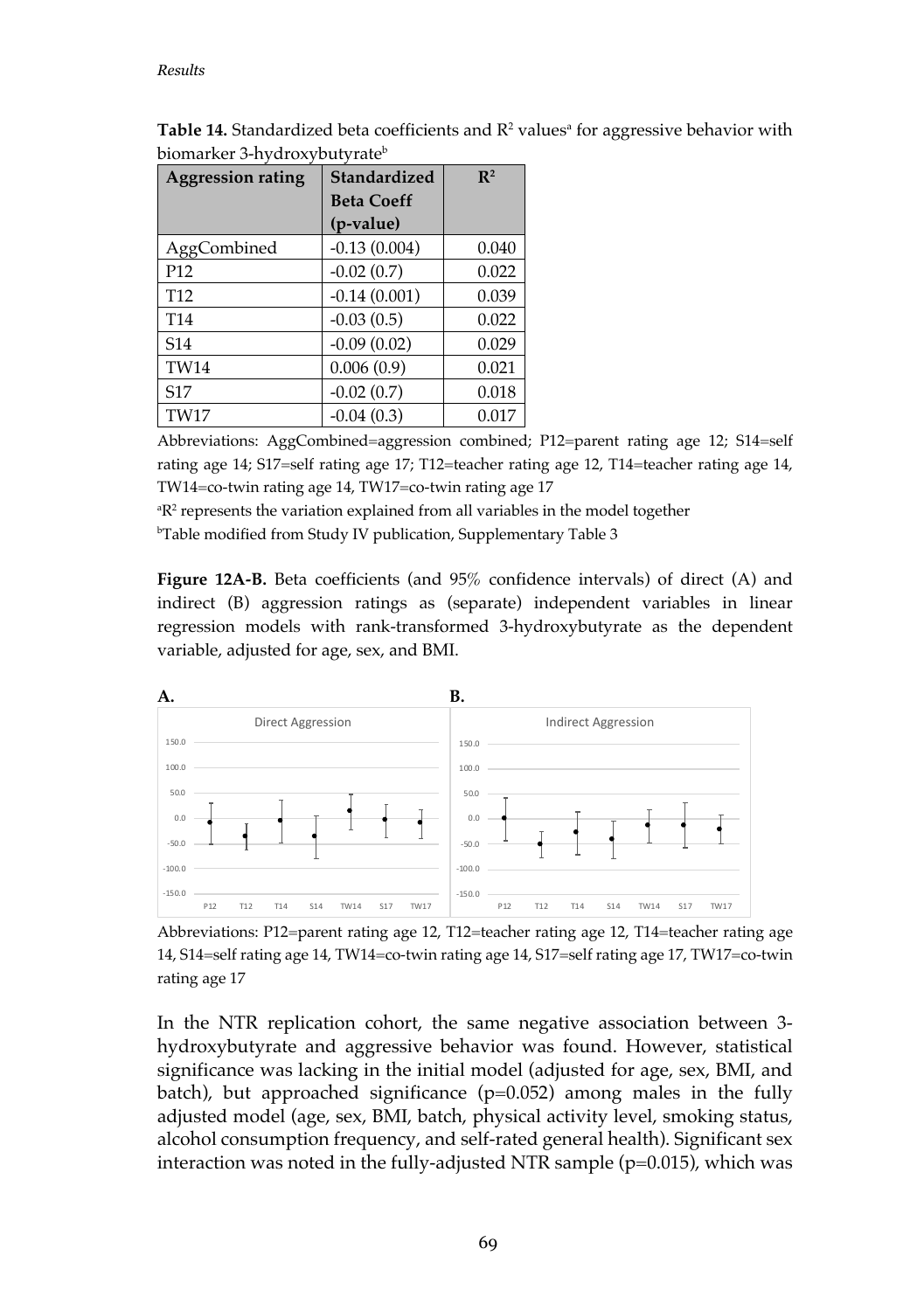not found in the FT12 sample (p-value range  $= 0.10-0.84$ ). Results from Bayesian modeling of both FT12 and NTR models supported the frequentist model results, with models from FT12 now indicating a significant sex interaction: females having a significantly higher negative association with the biomarker compared to males. In NTR, the opposite pattern was found, however, with males having a significantly higher negative association with the biomarker compared to females (who had a small positive association).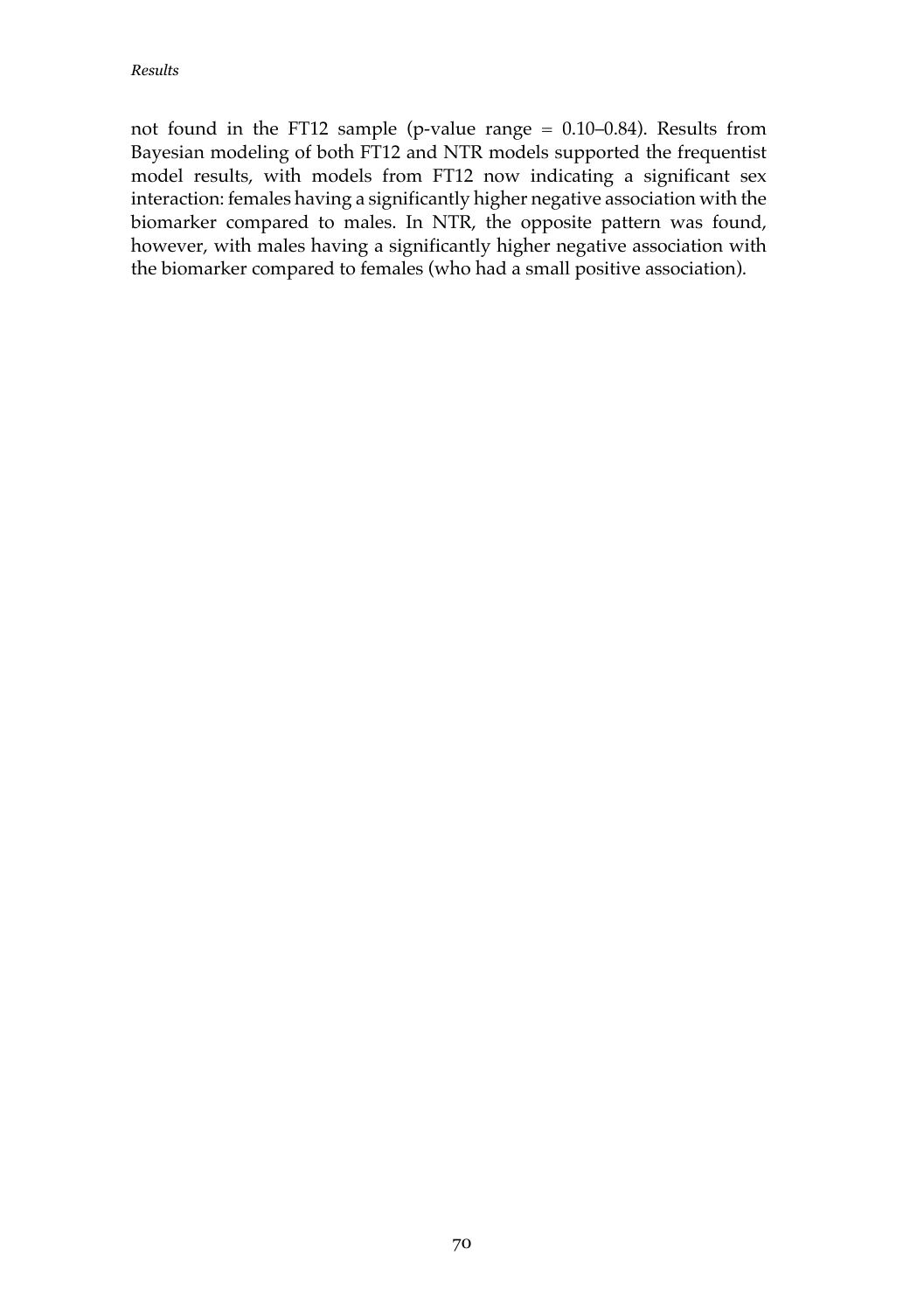## **DISCUSSION**

### **6.1 Main findings of the thesis**

Specifically, this thesis showed that aggressive behavior in childhood cooccurs with other behaviors/emotional problems, with some children having more than one co-occurring behavior. The co-occurrence patterns appear similar across gender, age, and measurement instrument/country, while differences exist between raters. Furthermore, general aggression levels (as well as direct aggression specifically) in pre- and early adolescence can predict ASPD in young adulthood in both genders; when multiple raters of aggression were included, the prediction accuracy improved. While both aggression and hyperactivity/impulsivity were separately able to predict ASPD, aggression without the influence of hyperactivity/impulsivity was still able to predict ASPD, and in models with both aggression and hyperactivity/impulsivity, aggression ratings were the only significant independent variables. Lastly, the ketone body 3-hydroxybutyrate appears to be negatively associated with aggressive behavior; this trend held across raters and in both basic and fully adjusted models, and was supported in a large independent sample and using Bayesian modeling.

#### **6.2 Interpretation of the results and comparison to earlier studies**

#### **6.2.1 Characterizing childhood aggressive behavior across genders, subtypes, raters, ages, and countries (Aim 1 + 2)**

Looking across gender, aggression subtypes, raters of behavior, age, and countries, results from across the thesis can be compared with each other and fit in with previous studies. Uniformly, results showed the general trend of mean aggressive behavior levels being higher for males than females, which is well-supported in previous studies [26, 60]. However, this finding has several caveats in these thesis findings, as discussed further.

Regarding aggression subtypes, levels of aggressive behavior were different according to gender, rater, and age. For direct aggression the results were consistent, males had higher levels of aggressive behavior than females for all raters and ages, which is consistent with the literature [7, 29, 57]. However, at age 12, among boys, teachers reported more direct aggressive behavior than parents, while among girls, it was the opposite. At age 14, for both boys and girls, self ratings of direct aggressive behavior were higher than teachers. This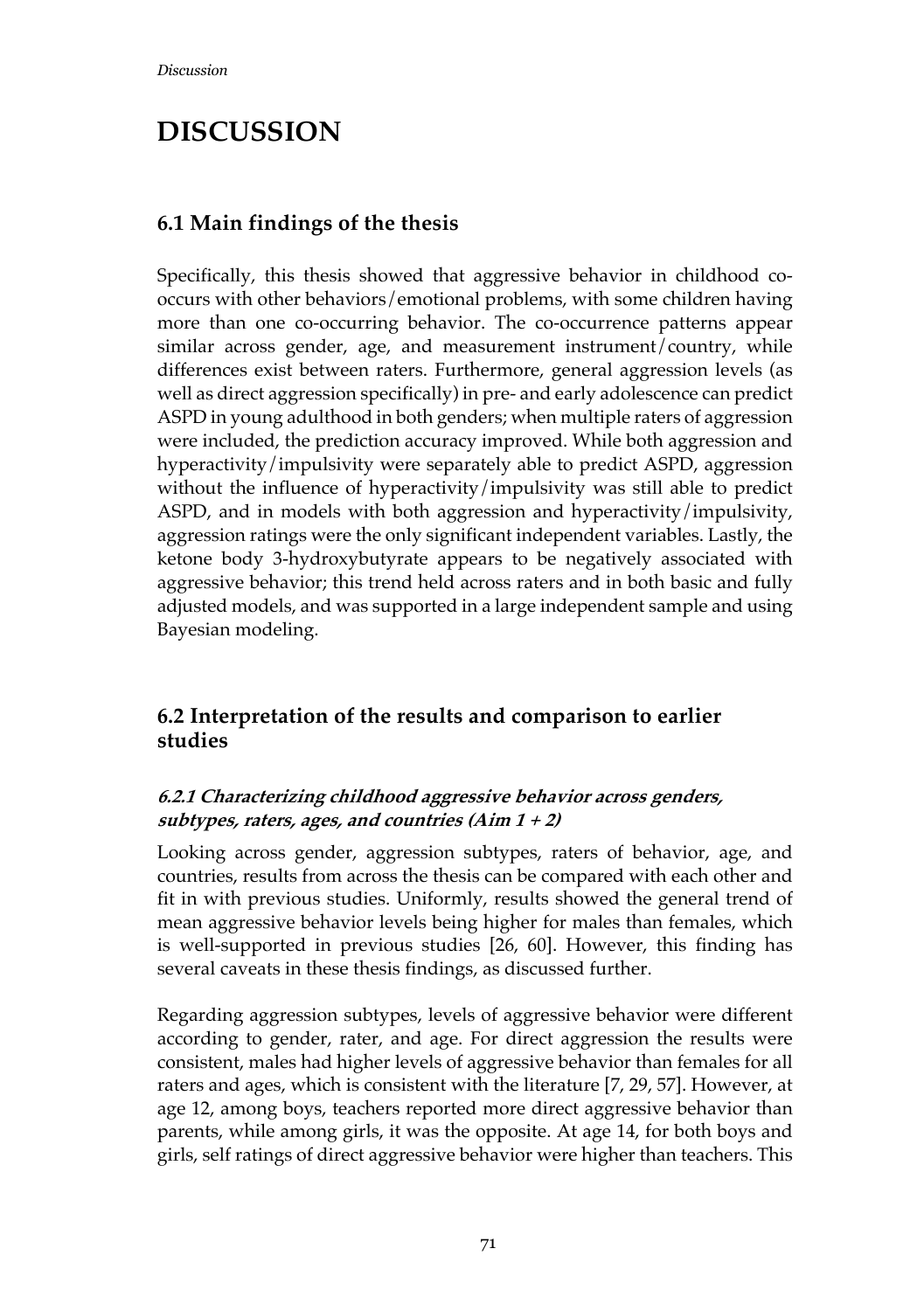may suggest that girls are better able than boys to self-regulate direct aggression at school, but not in other environments. A meta-analysis [7] noted boys as having higher levels of direct aggression than girls for all raters, but (gender difference) correlations were stronger in teacher ratings (*r*=0.34) than self  $(r=0.21)$  and parent ratings  $(r=0.15)$ . For indirect aggression, Study III showed mixed results with girls at age 12 (ratings by parents and teachers) higher than boys, but at age 14, the levels of indirect aggression were either similar across genders (ratings by teacher and co-twin) or boys had higher (self ratings).

These mixed gender results seem to fit with the meta-analysis by Card et al. [7] showing only trivial differences between the genders regarding indirect aggression. Unpublished results showed teachers (age 12) reporting higher levels of indirect aggression than parents (age 12) for both genders, but self (age 14) ratings were higher than teacher (age 14) ratings (only significant for boys). The school environment may be better for observing indirect aggression than home (where fewer peer/friend interactions occur), although perhaps teachers carry some bias toward characterizing more indirect aggression among girls than boys (and vice versa). Lastly, the Card et al. meta-analysis [7] also indicated an intercorrelation between direct and indirect aggression of 0.82 for girls and 0.88 for boys, which is higher than those found in Study III (and unpublished results): r=0.38–0.42 for parent and self ratings (both genders), r=0.54–0.69 for teacher and co-twin ratings (both genders). These differences could be due to the use of different instruments and differences in raters.

Rater differences between general measures of aggressive behavior were noted, as seen in previous studies. We saw that the highest interrater correlations were between teachers (age 12 v age 14) and between self and cotwins (age 14), while the lowest were between parent (age 12) and age 14 teacher or self ratings. This is in line with the oft-cited meta-analysis by Achenbach et al. [5] that showed that raters who observe children in similar environments have higher interrater correlations. However, results all show lower interrater correlation values than those in Achenbach et al. [5] and other studies [177, 198]. Although, these studies were examining 'externalizing behavior' in general, not aggressive behavior specifically, which fewer studies on interrater correlations have done [109, 176]. Externalizing behavior ratings in general, and aggression specifically, seem to produce the highest interrater correlations, perhaps due to the more easily observable overt nature of many of the behaviors. Thesis analyses showed that age 12 teacher–parent and age 14 teacher–self correlations were highest for boys, perhaps indicating the more overt nature of male aggression or bias in reporting male aggressive behavior. Parents generally reported lower levels of aggressive behavior than teachers (for both genders), while self reports showed higher aggressive behavior levels than teachers (for both genders). Additionally, the greatest gender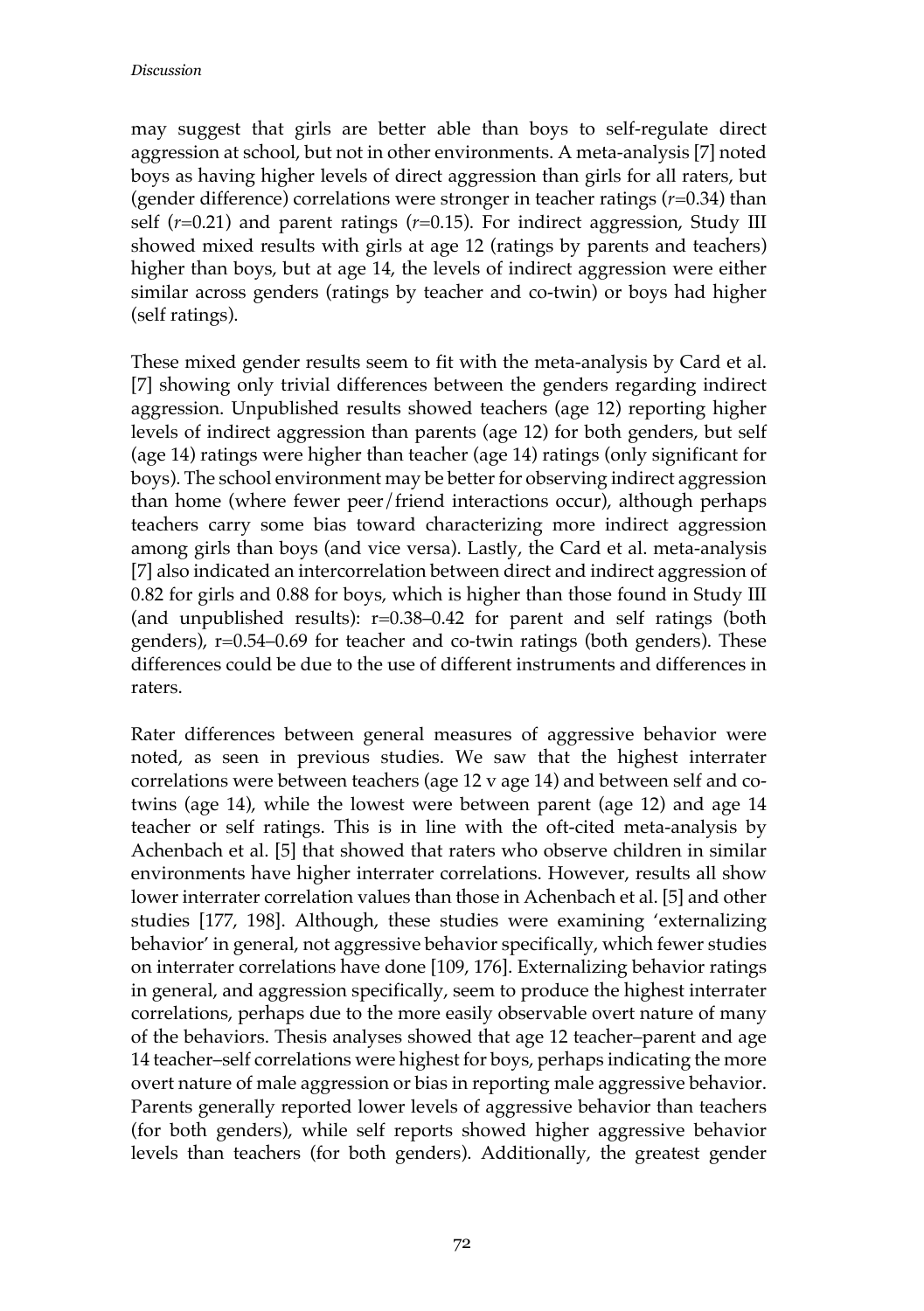differences in aggressive behavior levels were seen in teacher ratings. Taken together, these results support previous suggestions of different raters capturing different levels of behaviors across different environments [172]. Additionally, they show that gender bias may exist in behavior ratings [183, 199], at a rater or societal level, and that the overtness or self-control aspects of behavior development may contribute to gender differences in behavior ratings in different settings [200].

Regarding age trends in aggressive behavior, on average, there is reduction in aggression levels as children get older [1, 56]. This was best observed in Study I's parental ratings. Gender differences were smallest during adolescent ages (compared to younger ages), in particular, self and parent ratings in adolescence were more gender-similar than at younger ages. In a metaanalytic review of sex differences in aggression [29], the first notable sex differences arise in young childhood (as young as 2 years old) for physical aggression, with sex differences in verbal aggression following a couple years later, while the most pronounced sex differences are seen in young adulthood [29]. However, in the teenage years, risky and antisocial behavior is more normative than at other times in development [74]. The highest levels of externalizing problems in adolescence are typically registered from self ratings than from other raters [173, 179]; thus, study results appear to be in line with these known patterns. The minimal gender differences in adolescence highlight that aggressive behavior in girls should not be ignored or downplayed.

Finally, patterns of aggression across country (or, instrument) were generally quite similar. Since each country used separate instruments, it is not possible to specifically indicate whether patterns are similar across countries, instruments, or both. However, similar patterns of childhood behavior across instruments and cultures using ASEBA and SDQ instruments have previously been shown [149], and MPNI items have been compared to other measures in cross-cultural studies, showing comparable behavioral patterns [89, 201]. Thus, our study findings of cross-cultural, cross-instrument similarity are in line with previous findings. Of note, there were some pattern differences between GENR and NTR cohorts (both in the Netherlands, both used ASEBA instruments). However, they could possibly be explained by either the populations the cohorts drew participants from (GENR captures a local population–representative cohort of children in and around the urban area of Rotterdam [only 48% of the target population of children were ethnic Dutch [202]] while the NTR captures children that are representative of the entire national population) or from the type of pregnancy the children experienced in the cohorts (singletons vs multiples). However, studies in FT12 and NTR have shown that twins are not different from other children regarding externalizing/internalizing problems or educational achievement [188, 189],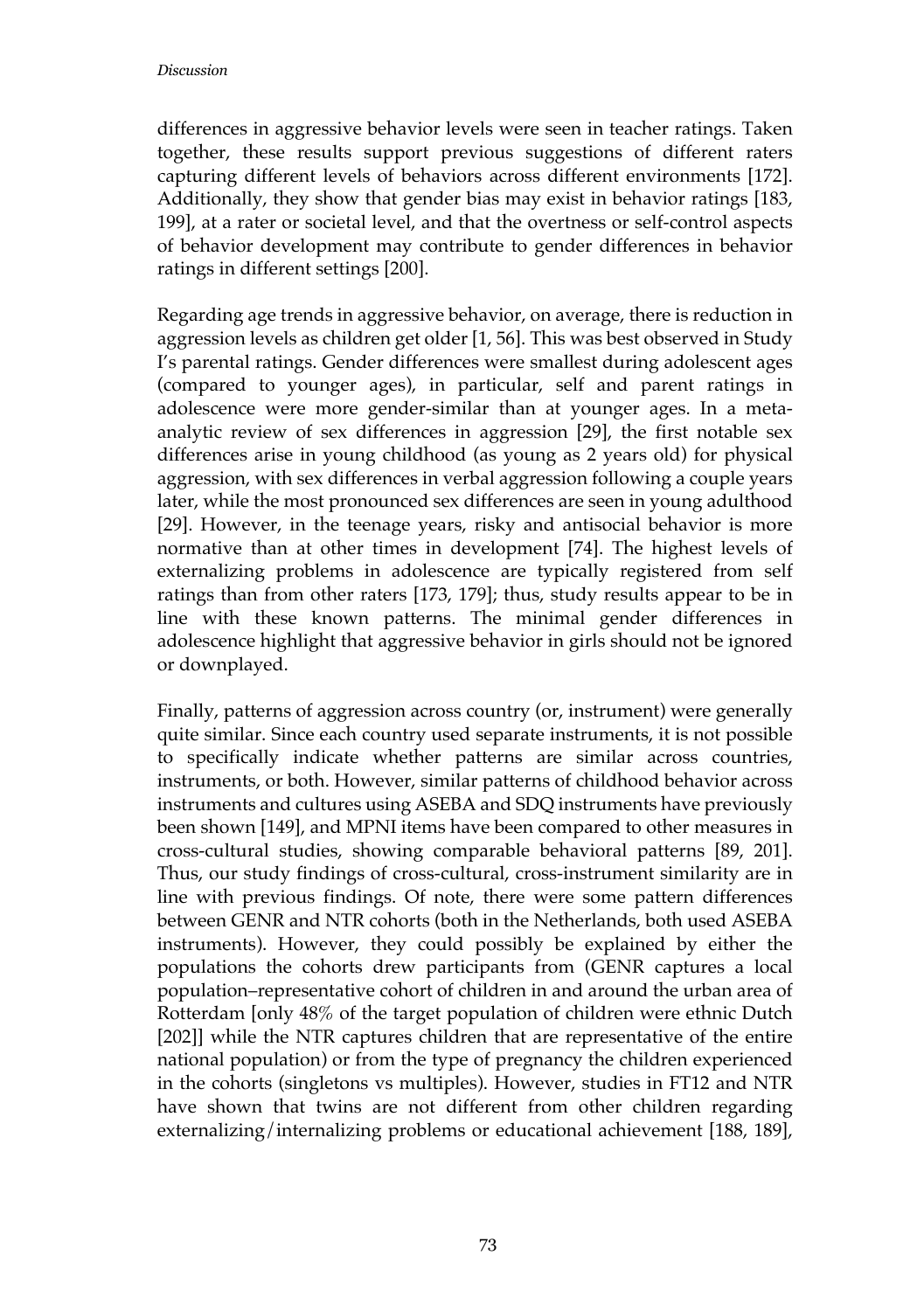and patterns were similar between twin cohorts NTR and TCHAD from different countries using the same ASEBA instrument.

## **6.2.2 Characterizing childhood aggressive behavior and co-occurring behaviors/problems across genders, raters, ages, and countries (Aim 1)**

When examining aggressive behavior and co-occurrence with other behaviors or emotional problems, one pattern that emerged was that gender differences were minimal, in teacher ratings in particular. The highest co-occurrence correlations for both genders were for aggressive behavior and other externalizing behaviors, as well as the highest explained variance  $(R<sup>2</sup>)$  of aggressive behavior. This is well in-line with previous findings [110, 203] and the construct of externalizing behaviors in general [102]. For aggressive behavior co-occurrence with externalizing, and prosocial, behaviors teachers generally had the highest correlations, followed by parents, and then self ratings, for both genders. McConaughy et al. [204] saw minimal externalizing– aggression co-occurrence differences by rater, however, but no formal testing of co-occurrence differences across raters was done here.

Conversely, for co-occurrence of aggressive behavior with internalizing behaviors parents generally had the highest correlations, then self, and teacher ratings, for both genders. This is in line with the internalizing–aggression rater patterns seen in McConaughy et al. [204]. Finally, for both genders, teacherratings modeling of aggressive behavior using multiple co-occuring behaviors, internalizing behavior seemed to mainly co-occur with aggressive behavior along with other co-occuring externalizing or prosocial behavior issues. This is in line with other studies [131, 205]. Interestingly, Loeber et al. [126] indicated that the gender with the lowest prevalence of a psychiatric behavioral or mood disorder (e.g., CD being less common in girls) is more at risk to develop a co-morbid condition; so, girls with aggressive behavior may be more at risk for additional psychiatric problems. However, Loeber was looking at DSM diagnoses; Study I and II looked at non-pathological levels of behaviors and emotional problems, which showed similarities in cooccurrence across gender.

Low prosocial behavior, in multiple co-occurrence modeling, was usually associated with aggressive behavior along with other externalizing behaviors, in boys more so than girls. Hämäläinen and Pulkkinen [120, 206] have shown that children with aggressive behavior problems and low prosocial behavior are more likely to be convicted of criminal activities later in life, especially those with multiple problems [121], while aggressive behavior without cooccurrence did not lead to elevated risk of negative outcomes. Kokko and Pulkkinen [88] also showed that aggressive children with low prosocial skills were at increased risk for unemployment later in life, but those aggressive children with prosocial skills were not at increased risk. Thus, aggressive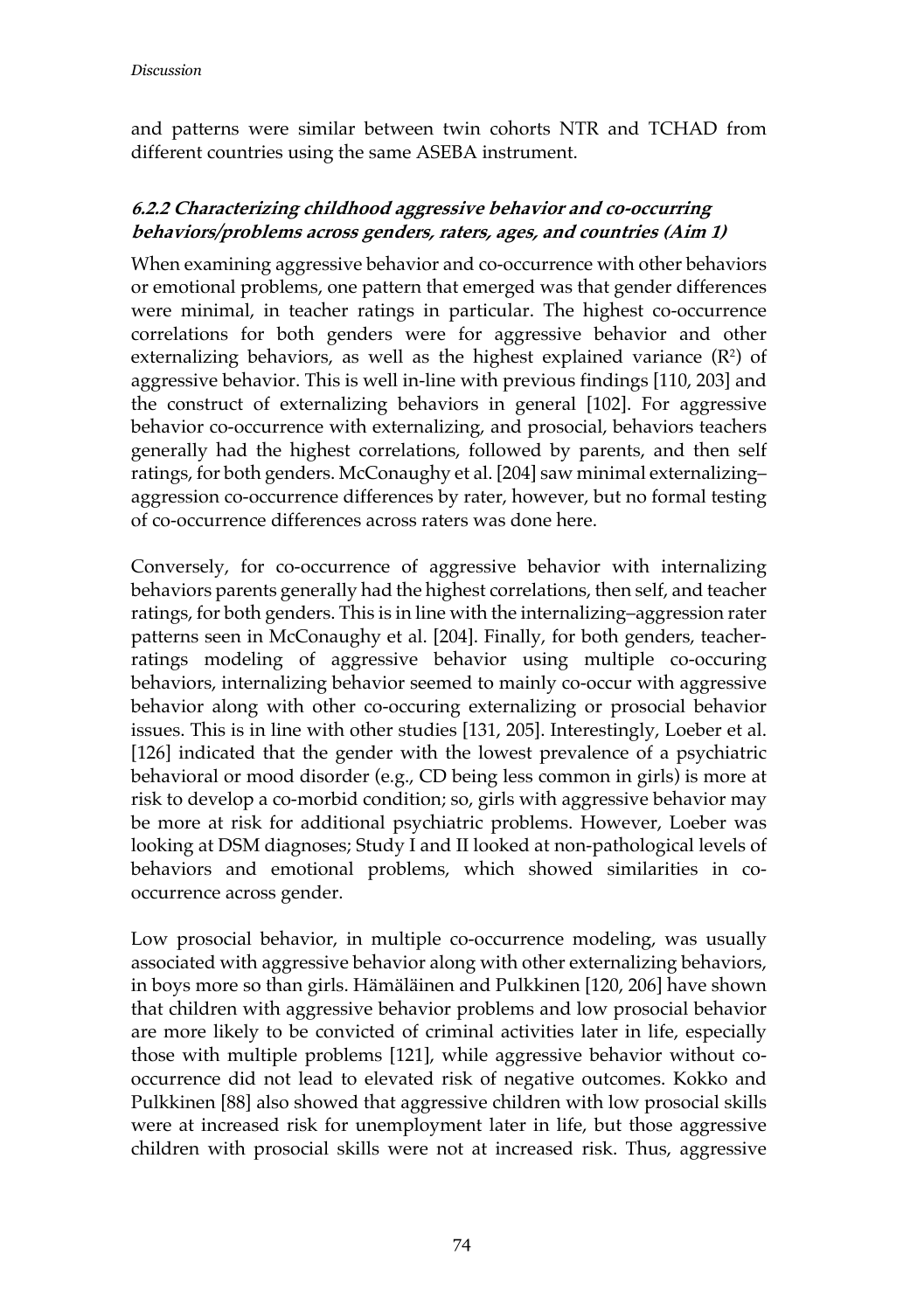behavior with co-occuring behaviors is an important consideration for future outcomes.

The patterns of aggressive behavior and co-occurrence appeared similar across age, especially for externalizing and prosocial behaviors. However, these patterns were not tested longitudinally. Previous studies investigating trajectories of co-morbid externalizing behaviors do support the similarity over time, especially among higher levels of aggressive and other problem behaviors [111, 207]. Individuals with continuity in co-occuring problems, being a high-risk group for negative outcomes [111, 133, 207], would benefit from holistic, early interventions.

Lastly, there was also consistency in the results of patterns of aggressive behavior and co-occuring behaviors across countries (or, instruments). Large population-based multi-country (multi-instrument) examinations of these patterns is uncommon in the literature [149], and the similarity of results highlights the robustness of the observations. This signals a possible consideration of studies with single populations/contexts validating their findings in other populations/contexts. Additionally, the robustness indicates that children with multiple co-occuring behavioral issues are common among those who have any behavioral issues, and these children could benefit from interventions that not only address the behavioral and emotional problems, but also provide skills for positive social interaction, such as that from the Fast Track PATHS curriculum [208] or the Strong African American Families (SAAF) program [209]. Finland also has a program (called KiVa) aimed at bullying that targets the entire student body to teach social-emotional skills and provide anti-bullying training [210]. Schools are a good setting to deliver this holistic type of prevention program since school reaches nearly all children in a community, and teachers indicate students of both genders experience these multiple co-occuring issues.

## **6.2.3 Predicting young adult ASPD using adolescent aggressive behavior (Aim 2)**

ASPD prediction showed important considerations regarding gender, aggression subtype, rater and co-occurrence. Two-thirds of the ASPD cases were men, and 6–7% of men had ASPD while only 3% of women. This is inline with a national epidemiological study of ASPD in the US [135]. Although gender differences in levels of aggressive behavior exist, gender did not play a strong role in prediction. For both genders, aggressive behavior levels in adolescence were higher in participants with young adult ASPD compared to non-ASPD participants. Previous male-only cohorts longitudinally studying ASPD have also shown higher levels of aggressive behavior in childhood [143, 211], but similar studies with females are scarce [3]. In terms of ASPD prediction, when gender and age are in the model alone, gender is a significant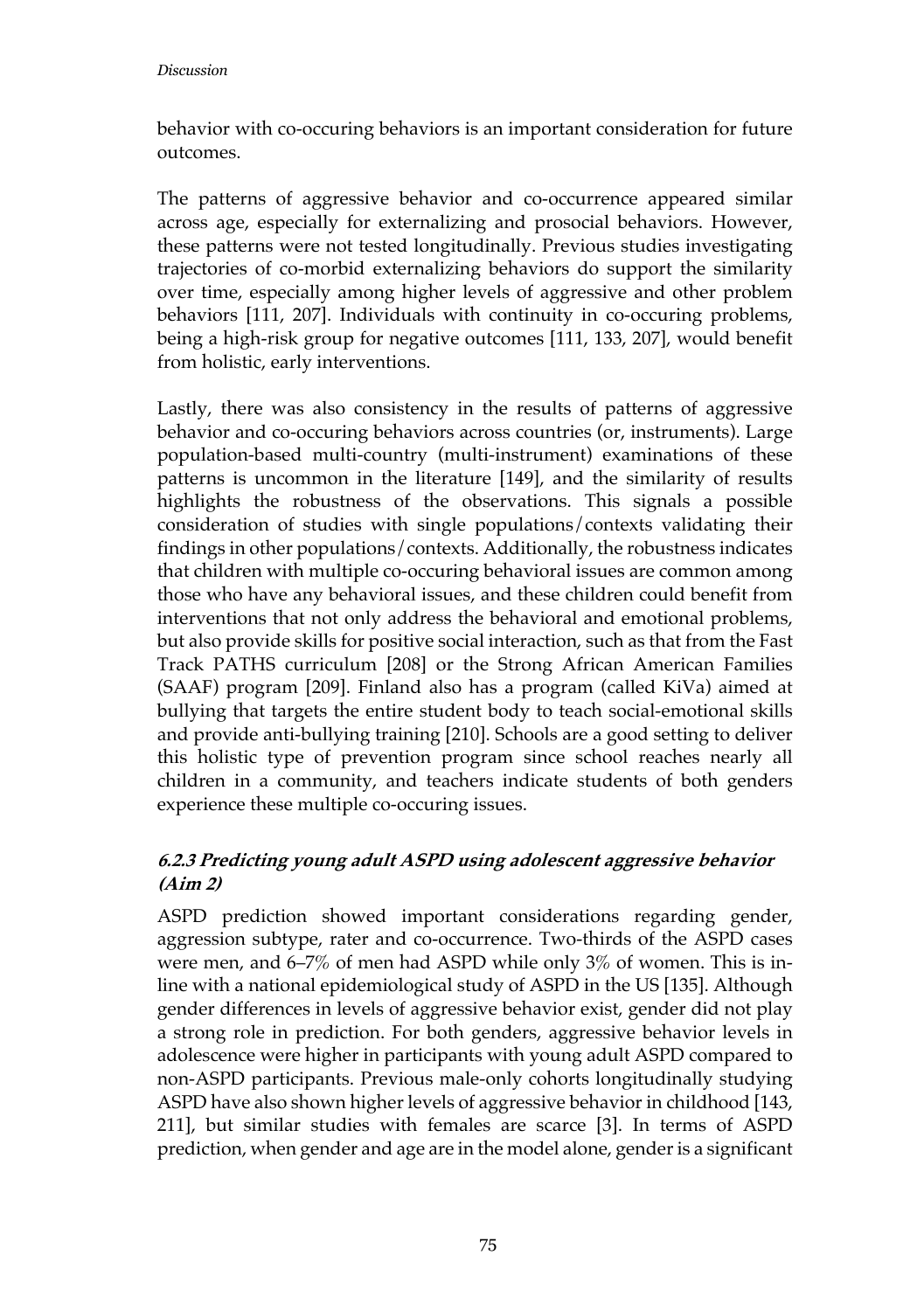(p-value) factor in prediction, however, the AUC of 0.6 indicates that prediction based on gender is only marginally better than chance (which has an AUC of 0.5). Thus, to predict ASPD better, other factors are needed in the model. ASPD prediction improved when both aggressive behavior and gender were in the model, with gender then only being significant in models with age 12 raters (and no gender interactions were found).

While the main findings of Study III involved the total aggression score, the subscores of direct and indirect aggression subtypes were also utilized. Direct aggressive behavior was shown to consistently and significantly predict ASPD (especially with the age 14 teacher and self ratings). Interestingly, indirect aggressive behavior also indicated possible prediction of ASPD, with self ratings at age 14 being significant in models. The small number of questions that create the MPNI indirect aggression subscale could have led to the weaker trend in prediction, future studies could investigate these subtypes more thoroughly. To my knowledge, ASPD prediction studies involving subtypes of aggression are rare.

As seen from Studies I–II, different raters identify different levels of aggressive behavior, and for Study III some raters contributed more than others to improving ASPD prediction. In prediction models, teacher and self ratings at age 14 were significantly associated with young adult ASPD, with AUCs greater than 0.70. In models where multiple raters were included (because inter-rater correlations were low to moderate), teacher and self ratings at age 14 were both still significant and the AUC rose above 0.80. This model with multiple raters (AUC 0.80, 95% CI 0.73, 0.87) was significantly better at predicting than the parental ratings alone model (AUC 0.65, 95% CI 0.59, 0.72), from the fact that the CIs do not overlap. While parental ratings are used often in psychopathology research, these self and teacher ratings perhaps provide more value in ASPD predictions, and including multiple raters (depending on who they are) can improve models over single ratings.

Finally, Study III investigated whether behaviors other than aggression could predict ASPD or were influencing the ASPD prediction. Results showed that adolescent social anxiety was unable to predict future ASPD, however, hyperactivity/impulsivity could (AUCs greater than 0.70). This provides empirical support for the schematic relationship of anxiety, ASPD, and ADHD in Figure 3. This also aligns with a previous finding that 3-year-olds with externalizing problems were at increased risk for later ASPD [91], and a previous study showing both CD (a proxy for aggressive behavior) and ADHD (a proxy for hyperactivity) predicting ASPD [81]. Because Studies I–II showed that aggressive behavior often co-occurs with hyperactivity, models were run that removed the effect of hyperactivity from the aggressive behavior variable and aggressive behavior still significantly predicted ASPD, but with lower AUCs of ~0.65 (the opposite scenario of hyperactivity with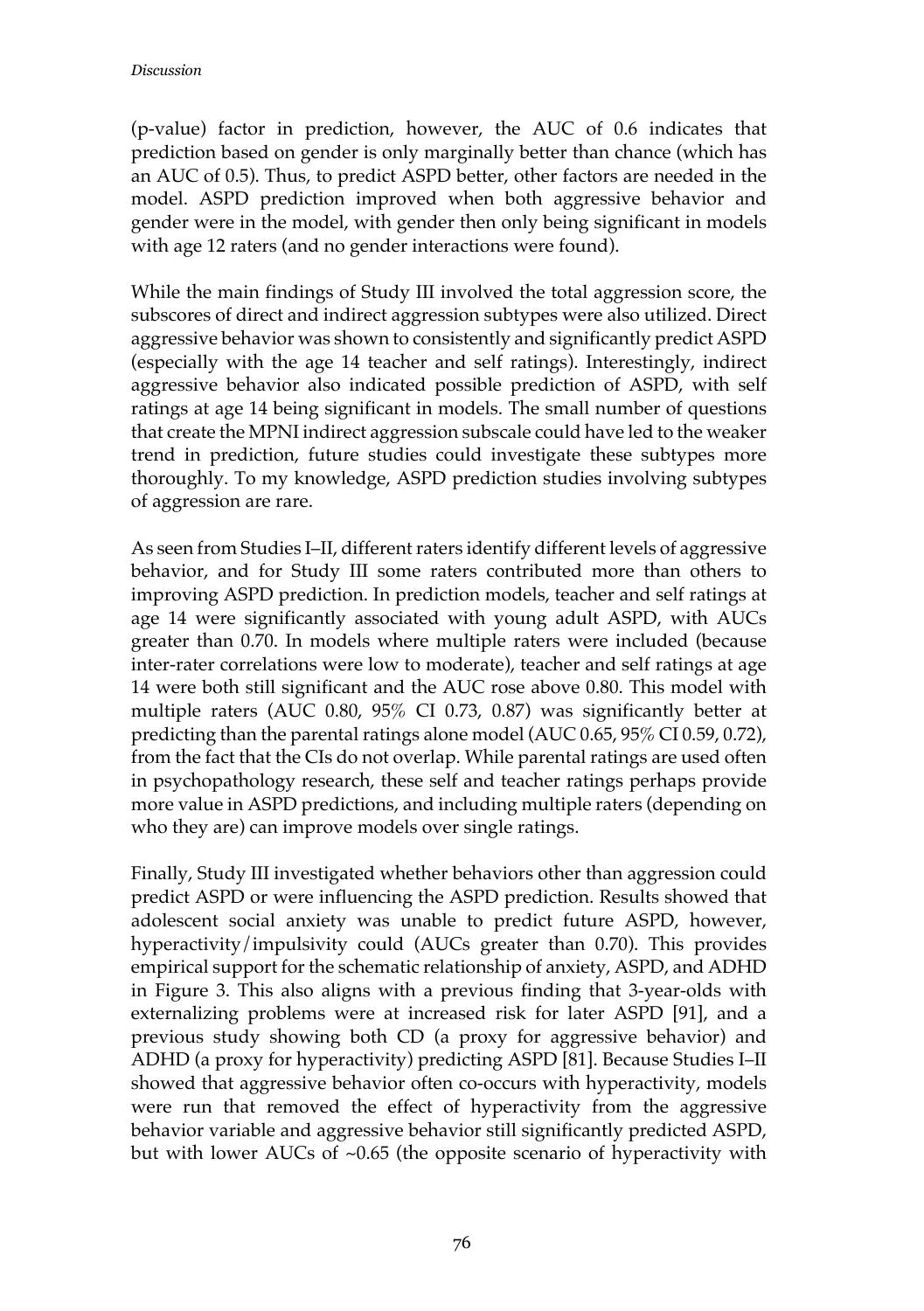aggressive behavior removed was also still able to predict ASPD, but fewer raters were significant). Additionally, in models with multiple raters/externalizing behaviors, hyperactivity was not significant, while aggressive behavior was, and AUCs were not significantly improved over models with only aggressive behavior included. This could be supportive of some studies that have shown only CD (not ADHD) to predict later ASPD [130, 142, 143], reflected in the hyperactivity not being significant in the model with both hyperactivity and aggressive behavior included. Perhaps the relationship of the predictive factors of aggression and hyperactivity with ASPD could be clarified in investigating whether the factors help differentiate those individuals who will have future ASPD and become engaged in criminal activity or not. Our study did not have criminal record information, but it would perhaps be informative since Pingault et al. [212], for example, showed that aggression but not hyperactivity predicted later criminality.

## **6.2.4 Identifying 3-hydroxybutyrate as a potential biomarker of aggressive behavior (Aim 3)**

Using a hypothesis-free NMR approach, Study IV is among only a few studies thus far to examine a panel of (low molecular weight) metabolites in terms of their association with human behavior, and the first to look at aggressive behavior and metabolites in blood. The correlation between aggressive behavior and the metabolites was generally weak (r-values <0.15), and ultimately, the full biomarker panel investigation only indicated a significant (negative) association with 3-hydroxybutyrate and aggressive behavior. This is the first time, to our knowledge, that this metabolite has been found to be related to aggressive behavior, although biomarkers of energy metabolism approached significance in a urine biomarker analysis of aggressive behavior in NTR [168]. When further examined, the negative association trend held among most of aggressive behavior ratings (from eight raters), with fully adjusted models indicating teacher age 12 and self age 14 ratings, in models separately and together, remaining significant. As seen in Study III, the teacher and self ratings appear the most consistently associated with the dependent variable, and each appears to contribute unique information about aggressive behavior, because both remain significant in multi-rater models. This suggests that these two raters hold valuable observational abilities regarding adolescent behavior, and possibly should be seen as raters to prioritize collecting information from in future studies. Of note, the variance in 3-hydroxybutyrate explained by the fully adjusted FT12 models was 1.8– 4.2%.

The association of 3-hydroxybutyrate with aggressive behavior in FT12 was also supported in the independent NTR cohort sample. Although the NTR sample utilized aggressive behavior measures in adulthood (not adolescence, like FT12), the general trend still remained, including in Bayesian modeling.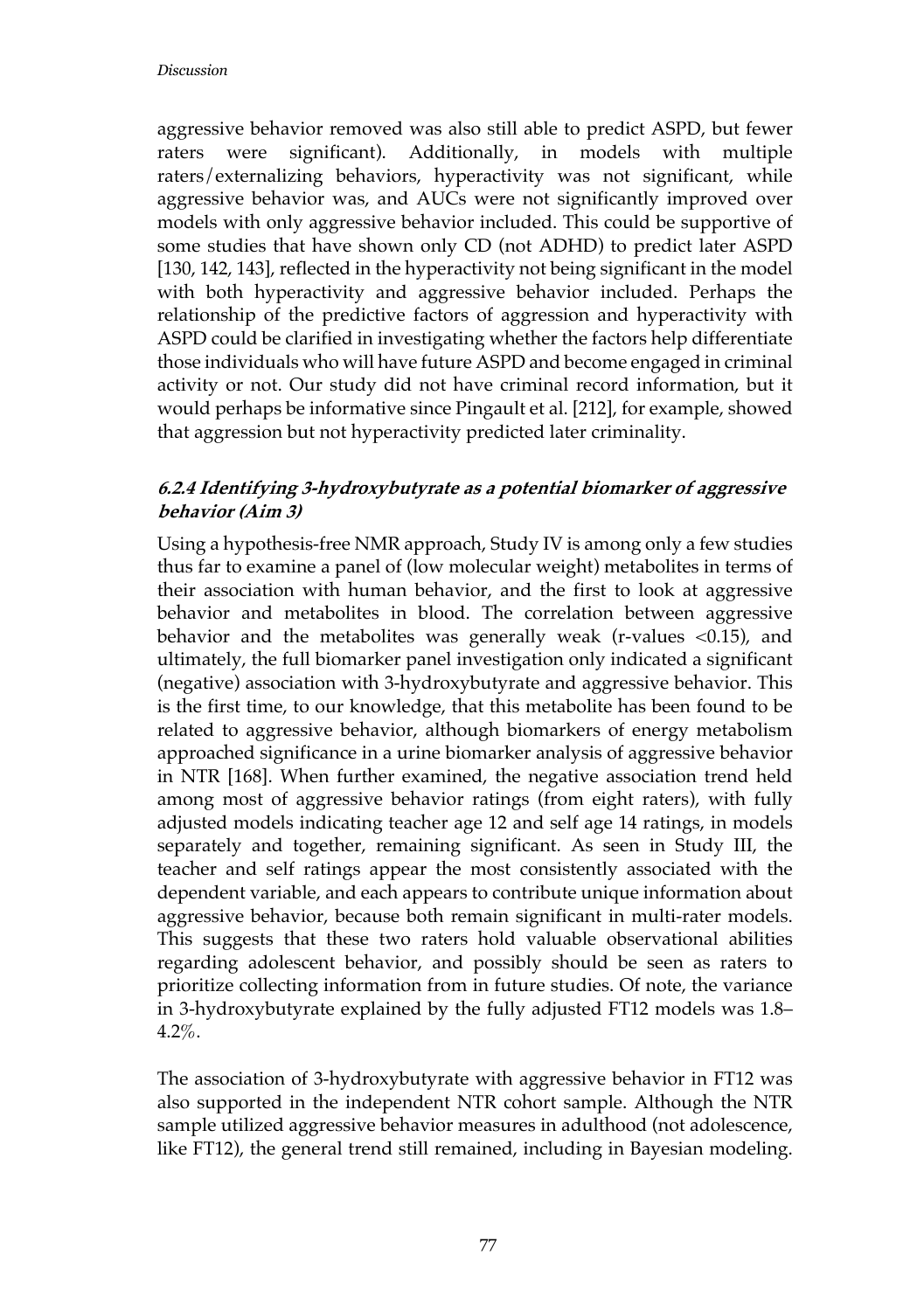The NTR analysis also indicated a sex interaction (sex x aggression score) in the fully adjusted frequentist model, which was not found in the FT12 frequentist models, but was seen in the Bayesian modeling. The NTR cohort suggested that the negative association was most strongly seen in males, however, in FT12 the trend was stronger in females. Thus, sex differences in this association need to be investigated in more detail in the future. One potential place to look deeper is in subtypes of aggression. Unpublished analyses showed that indirect aggression, in particular, was associated with the biomarker (more consisently than direct aggression), and in Table 8 and 9, males and females had similar indirect aggression levels (age 12 and 14), while boys clearly had higher levels of direct aggression.

Regarding biological plausibility of the association and possible mechanisms, this would remain rather speculative at this point, however, there are some clues. First, 3-hydroxybutyrate is an important part of the alternative energy pathway (when blood glucose is low) and is involved in cell signaling and regulatory functions such as reducing oxidative stress and inflammation (both are associated with aggression; see section 2.1.4 and [213]) and epigenetic modification [214, 215]. Importantly, studies have shown that 3 hydroxybutyrate can cross the blood–brain barrier and act in the brain [216, 217], where behavior is regulated. Additionally, animal and human studies have shown an association of 3-hydroxybutyrate with depression (which can co-occur with aggression), though the direction of the association has been unclear (negative in mice, positive in humans) [214, 218]. Psychiatry has also been investigating the ketogenic diet (which boosts ketone body levels, like 3 hydroxybutyrate), having used it in ADHD and autism, but not yet for aggressive behavior problems [219]. If indeed low 3-hydroxybutyrate is a biological explanation for aggressive behavior, then it would be possible to consider a ketogenic diet (to increase the metabolite's levels) to see if the behavior diminishes. It would also be valuable to investigate 3 hydroxybutyrate alongside insulin and insulin sensitivity/resistance regarding aggressive behavior since 3-hydroxybutyrate is a part of the energy pathway activated when blood glucose is low. However, in our biomarker panel insulin levels were not available, and presumably very few diabetics were in the sample because the FT12 sample was so young.

## **6.3 Findings in context of the ACTION consortium**

This thesis work was performed within the context of collaborative ACTION consortium work, which aimed to provide findings that could improve aggression treatment personalization by enhancing our understanding of the biology, epidemiology, (epi)genetics, and gene x environment interactions in aggression. Studies I–II involved multiple cohorts in the consortium and were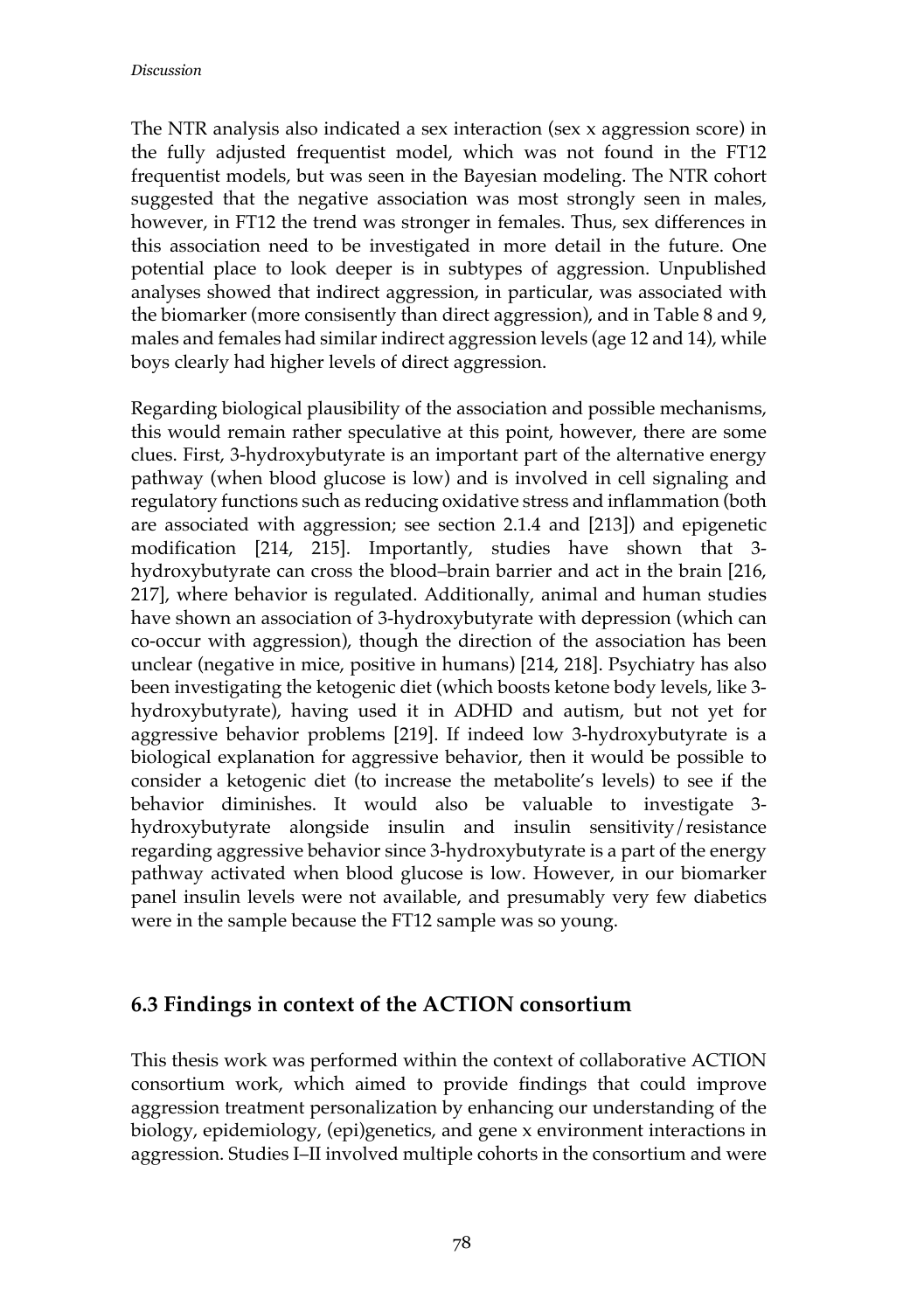meant to provide valuable phenotype clarity regarding childhood aggressive behavior that could be used to clarify findings from the (epi)genetic (van Dongen et al. bioRxiv https://doi.org/10.1101/2020.07.22.215939; Ip et al. bioRxiv https://doi.org/10.1101/854927; Jami et al. medRxiv https://doi.org/10.1101/2020.09.11.20175026) and biomarker investigations [Study IV; 168]. The ACTION-related work in this thesis involved only individual (between-family) level analyses, but other work in ACTION has also utilized the classical twin modeling approach to estimate the relative importance of genetic and environmental influences on aggression [73, 160]. Additionally, within-family associations have been utilized to investigate if the associations of aggressive behavior with academic performance are confounded by genetic or environmental effects [82]. Many of these cohorts will also likely continue to collaborate in the future, and so the phenotype information will continue to support future research.

## **6.4 Aggression measurement and reliability**

The work in this thesis involved multiple cohorts and instruments, so it is important to consider how some of the instruments relate to one another and how aggressive behavior is captured and investigated using those instruments. The ASEBA instruments are well-known, broadly used and deeply investigated by the creator [5, 102, 148, 151, 220], including investigation of the ASEBA system compared to SDQ [149]. The SDQ is a good short-form for collecting similar information as the ASEBA instruments. In the ACTION consortium, a harmonization effort for some of the cohorts (NTR, TEDS, TCHAD, CATSS, FT12) included three of the study instruments directly (CBCL, SDQ, ATAC) and then the MPNI was incorporated after direct harmonization [160]. Additionally, Hendriks et al. [159] utilized the NTR cohort's CBCL, SDQ, ATAC harmonization data from Luningham et al. [160] and showed that while the instruments have slightly different items, the underlying genetics of the childhood aggression captured by the instruments was consistent. These investigations still leave the MPNI somewhat on the outskirts regarding comparability. However, Study III showed that MPNI could predict a psychiatric disorder, just like the other instruments [148, 221]. Furthermore, in Studies I–II the MPNI produced similar results to the other instruments, and in Study IV the MPNI results were supportively reproduced in the NTR cohort using the ASR. To confirm differences or similarity among the instruments, however, would require systematic testing (e.g., one cohort with multiple instruments predicting the same longitudinal outcome).

Regarding raters of aggressive behavior and reliability of the measurement, it is important to consider how reliable each rater is regarding externalizing behaviors, as well as internalizing behaviors (since Studies I and II look at co-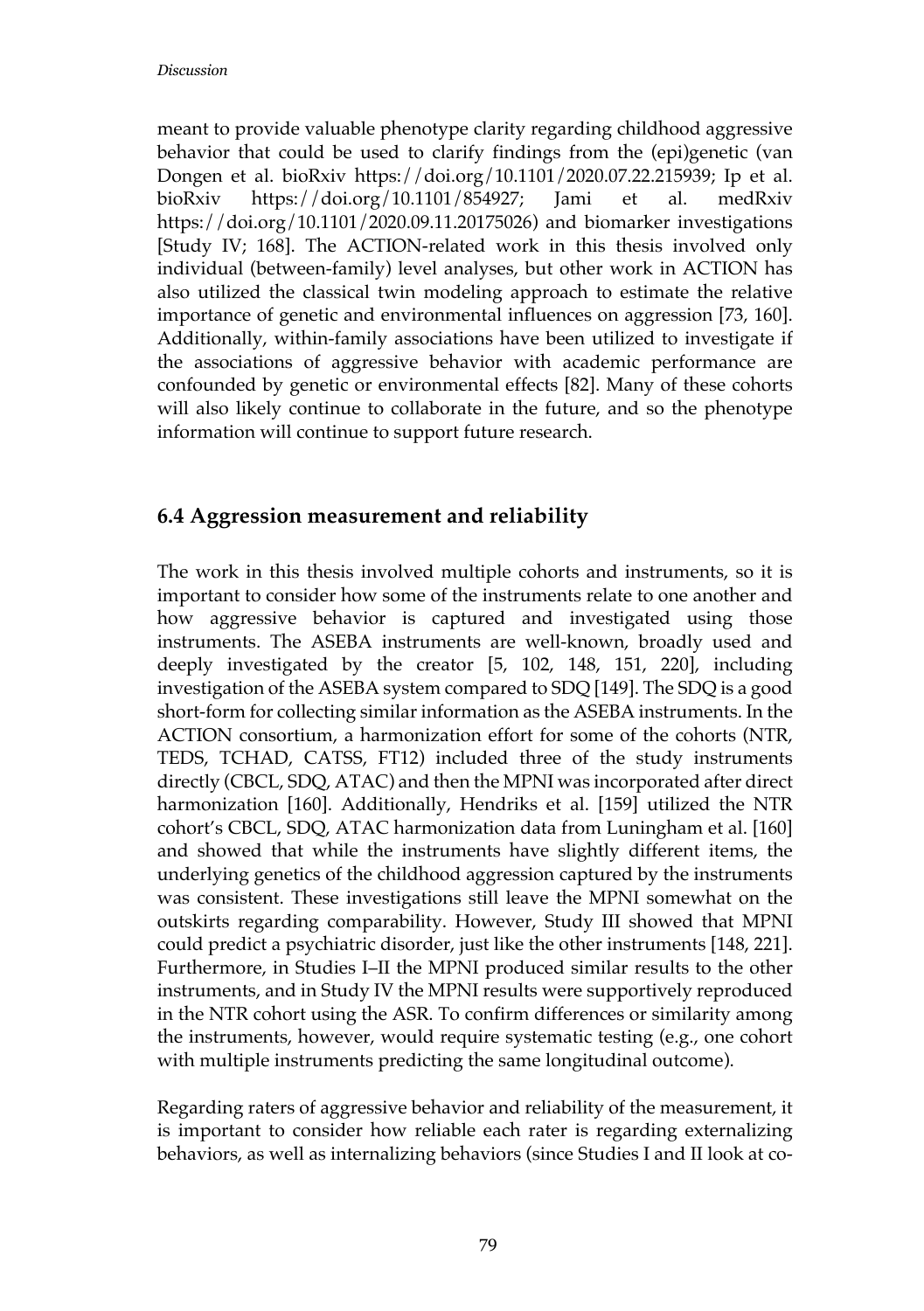occurrence). Previous studies – including cohorts used in this thesis – have indicated high reliability for teacher ratings of behavior. For example, by looking at intrapair correlations of ratings of monozygotic (MZ) twins, it is possible to obtain the lower boundary of reliability (note: the reliability could be lower than this if the trait exhibited low heritability, but aggressive behavior was shown to be between 50–80% heritable using NTR and TEDS [73]). This is based on the assumption that the pair-wise correlation in MZ's cannot be greater than test–retest correlation in one individual (see e.g., [222] for MZ correlations providing information about reliability). For example, Polderman et al. [223] used the TRF in NTR and showed that intrapair correlations in MZ pairs on teacher-rated aggressive behavior was 0.84, and between 0.71 and 0.74 for internalizing behavior. Although the intra-pair correlations for internalizing problems were lower than externalizing behavior, the difference was small. Moreover, values of over 0.7 indicate acceptable reliability. Pulkkinen et al. [104] showed that MZ correlations of nearly all MPNI teacher ratings were higher than those of parents (teachers ranged 0.57–0.87, parents ranged 0.43–0.83). Additionally, Verhulst et al. [224] indicated that while teacher ratings for internalizing behavior were less reliable than parent or self ratings, they were still valuable and provided unique information in predicting maladjustment.

Lastly, with aggressive behavior being such a broad and heterogenous behavior, we can also consider which aggressive behavior has been captured in this thesis and its context with other aggressive behavior concepts from Figure 1. The MPNI aggressive behavior scale was separated into direct and indirect aggression subtypes for some of the analyses (Study III and unpublished data from Studies I, II, IV) and was able to suggest nuance to some of the findings (e.g., direct aggression, in particular, predicts ASPD well and indirect aggression, in particular, is associated with 3-hydroxybutyrate). These could provide clues for personalized treatments of aggressive behavior in the future and clarify some of the heterogeneity in the behavior. On the other hand, the MPNI showed similar results in Studies I–II to the ASEBA and SDQ instruments, which both broadly capture aggressive behavior. The ASEBA instruments do not capture indirect aggression, and the SDQ's 'conduct problems' is a mix of aggressive behaviors and rule-breaking behaviors. However, Hendriks et al. [159] showed that these item-level differences still capture similar underlying genetics, and Studies I–II indicate that aggressive behavior often comes along with many co-occuring behaviors. These co-occuring behaviors can all be rolled up and studied together as the p-factor (which combines externalizing and internalizing problems into one general measure of psychopathology), particularly useful when investigating the genetics of psychopathology, as TEDS has done [124].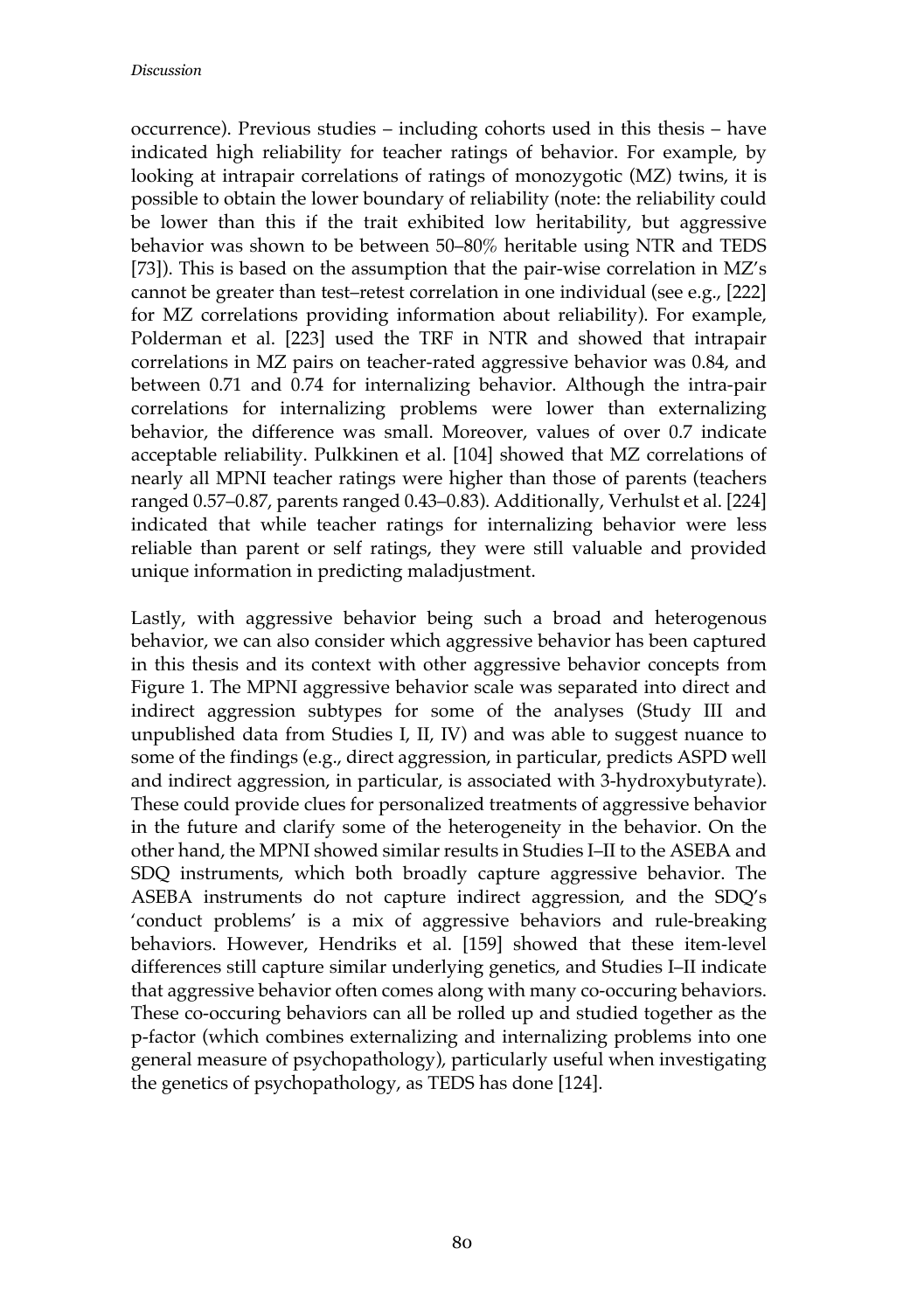## **6.5 Strengths and Limitations**

The studies in this thesis had many strengths. All studies utilized large population-based cohorts with high response rates to investigate the research questions. Main findings were able to be supported with replications or by using multiple raters of behaviors. Study I and II shared a very similar protocol so that results could roughly be compared across publications (the children were the same and sample sizes were large), which is of benefit because direct comparison was outside of the scope of both studies. Study III was able to study the main effect of aggressive behavior while removing the residual effect of hyperactivity. Study IV was able to adjust the main findings by multiple confounders similarly across the two cohorts, and suggestively replicate results from FT12 in NTR using a Bayesian approach.

The studies in this thesis did have some notable limitations as well. Study I and II were cross-sectional in nature despite being drawn from longitudinal cohorts. However, the main scope of the studies were to capture co-occuring behavior between the genders at different ages from cohorts using different instruments. Due to the longitudinal nature, many of the same children were captured across the different ages, so there can be an approximate study of patterns across the ages. Regarding the different instruments being compared, although they are different and could not be directly compared, similar patterns across instruments were seen and I previously noted that Hendriks et al. [159] and Luningham et al. [160] showed that the instruments are similar in the underlying genetics they capture. Although Study I did not formally compare the parent and self ratings they presented, and Study I and II ratings were not formally compared, I did provide a supplemental direct comparison of these raters with FT12 data in this thesis.

For Study III, a main limitation for analysis was that the dataset contained only 67 ASPD cases in a starting sample of 1821 participants. However, the 67 cases included both men and women and were in proportion with typical population prevelance of ASPD. The participants were all outside of prison and institutional systems when participating in data collection, so perhaps these ASPD individuals did not fully represent the complete ASPD population. For example, Fazel et al. [136] showed that, across 12 countries, among prison populations 47% of men have ASPD and 21% of women have ASPD; the prison population was 10 times more likely to have ASPD than the general population. However, in Finland, changes in the criminal justice system regarding youth deliquents produced a dramatic reduction in youth in prison between the 1980s and 1990s; although, in the mid-1990s, 17% of youth in prison in Finland had a personality disorder [225]. An additional limitation for Study III is that callous-unemotional traits were not able to be taken into consideration since that type of information was not collected, although they are related to aggressive behavior [226] and ASPD [129].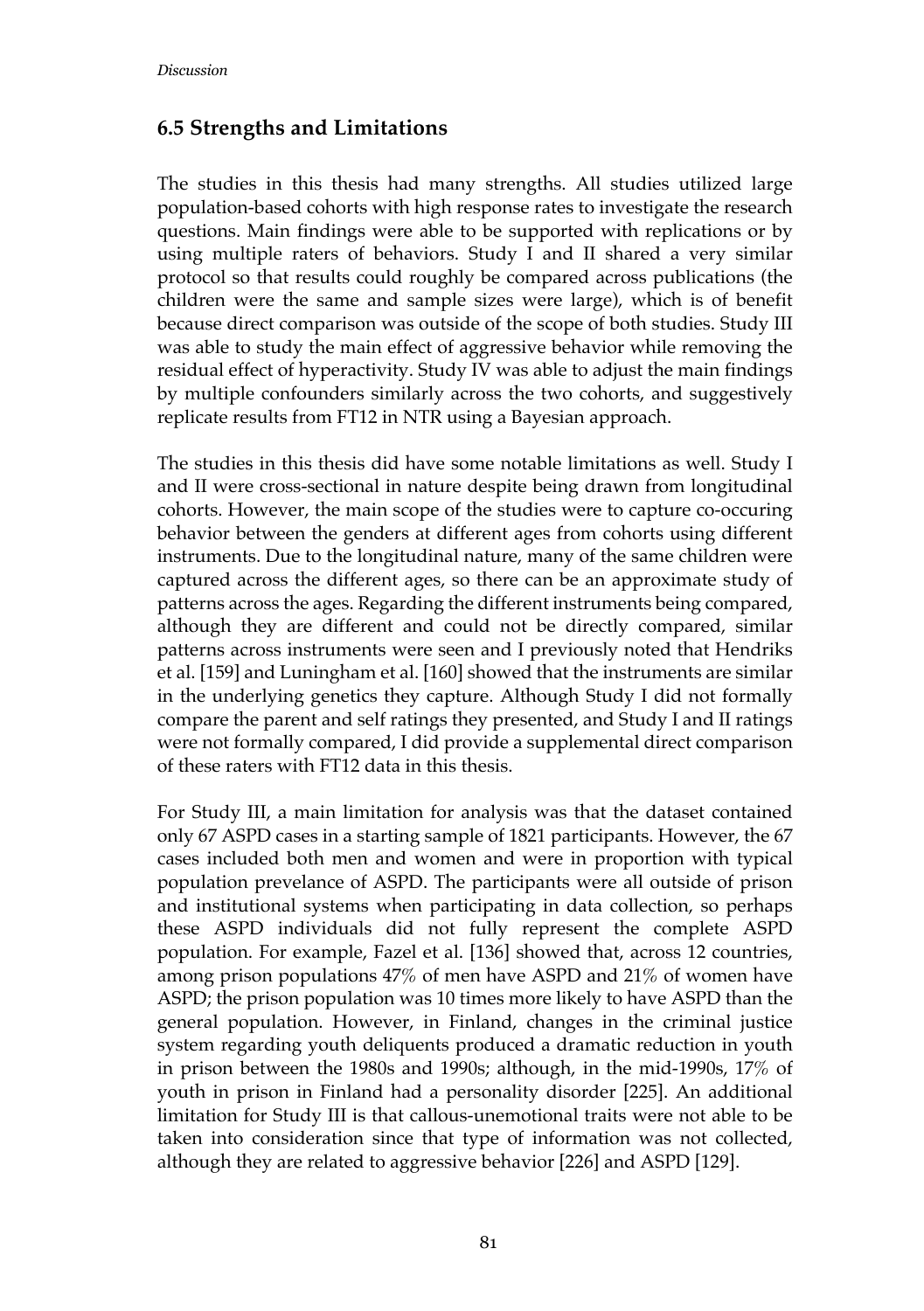For Study IV, the main limitation was not having the aggression measures and blood sample taken at the same time (or longitudinally). However, aggression is a rather stable behavior [4, 73], and our samples were limited to people 30 years old and younger, before aggressive behavior really starts to taper off due to age [1]. It would have been helpful to have had repeated measures of the biomarker in order to understand its stability better, however, Nightingale (the company who NMR-processed the samples) does not have such data available yet. Although, for both men and women, 3-hydroxybutyrate is not strongly affected by age [227] and is highly heritable (~55%)[228]. Lastly, because Studies I–III showed that aggressive behavior does not often occur in isolation, hyperactivity or another co-occuring behaviors could have been looked at. However, since this was a new and exploratory approach, the main associations needed to be investigated and replicated first. Future studies should look into the nuances of the association.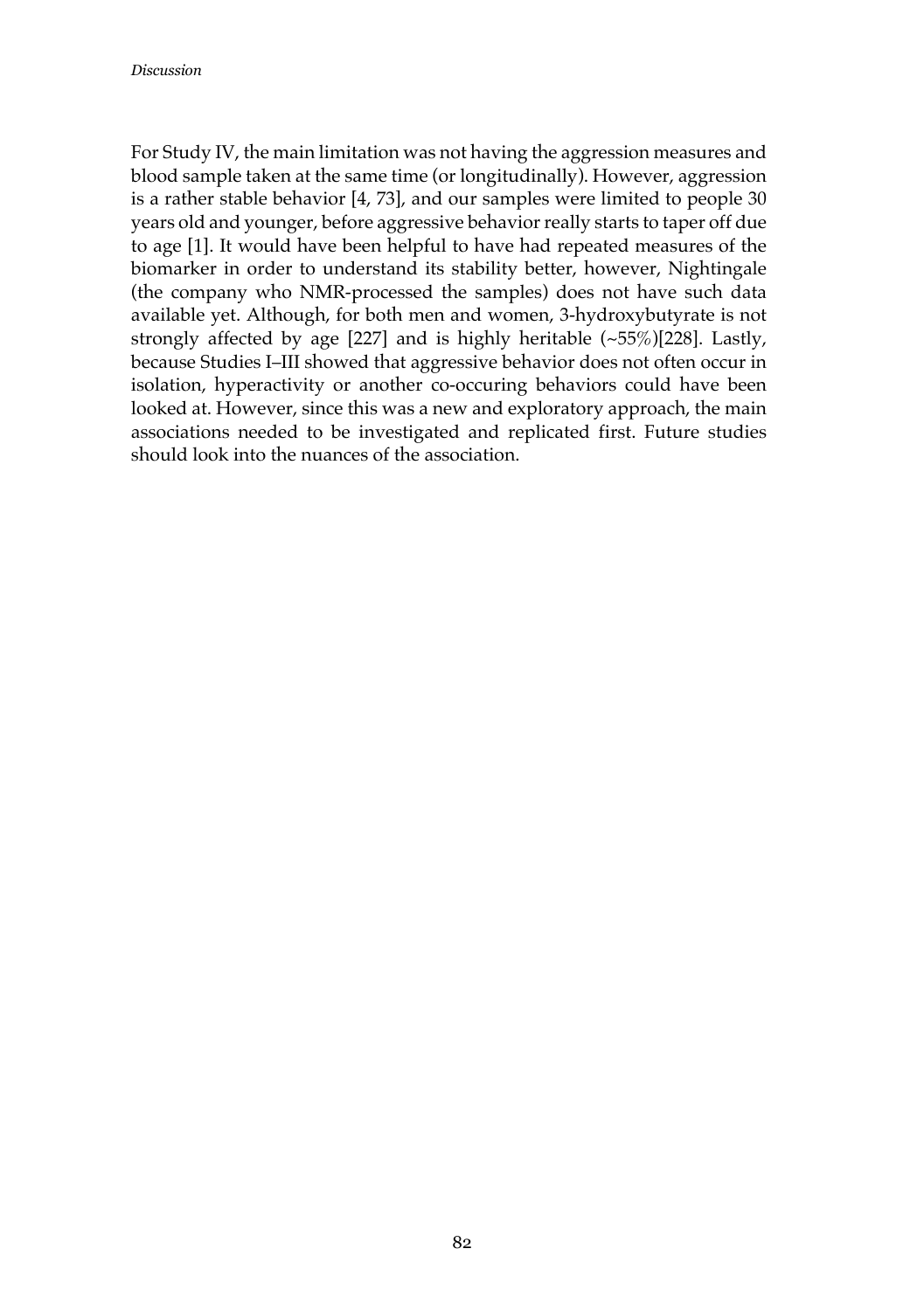## **CONCLUSIONS**

The findings of this thesis contribute to improving our understanding of the heterogenous phenotype of aggression, as well as indicating many gender similarities in the behavior and differences across raters. Study I and II showed that childhood aggression regularly co-occurs with other externalizing behaviors and low prosocial skills and moderately co-occurs with internalizing problems. Patterns were similar across study instrument and age. Most of the variation in aggression was explained by co-occuring externalizing behavior, and co-occurrence of internalizing problems and prosocial behavior with aggression often involves multiple co-occuring behaviors. The co-occurrence findings of Study I and II shed light on the findings in Study III where unadjusted aggression (i.e., the effect of cooccuring behavior(s) could have been influencing the association) predicted ASPD, but even when the effects of co-occuring hyperactivity were removed, aggression still predicted ASPD (and vice versa). This independent effect of aggression in ASPD prediction could help refine DSM characterization (or treatment choice) of the disorder, where currently the presence or absence of callous-unemotional (i.e., psychopathic) traits is the noted important factor when diagnosing and treating ASPD. The co-occurrence of aggression with other behaviors highlights the heterogenous nature of the behavior and the challenges to be encountered if studying aggression without taking other behavioral factors into account.

This thesis revealed several patterns of similarity across gender that should be highlighted against the backdrop of male-dominated aggression research. Boys/Men have long been the group that researchers have focused on for criminal and behavioral problems, and although they exhibit higher levels of these behaviors, Study I and II results have shown that boys and girls both experience co-occurrence to similar degrees. This finding requires researchers and those who refer children for psychological treatment to broaden their focus to all children, and perhaps apply more direct attention to girls' behavioral problems in particular, as the FemNAT-CD consortium has been doing. As with many areas of health research where men have historically been the default gender for initial research investigations, there is much to be gained in aggression research by improving understandings of gender similarities and differences. Indeed, Study III showed that aggressive adolescent behavior in both genders predicted later ASPD, but Study IV suggested possible sex differences in aggression's association with 3 hydroxybutyrate. As cultures and societies continue to evolve, and gender roles and expectations continue to shift and mix, we may see aggression levels change based on both real changes in behavior in the children and reduced biases of observers (i.e., parents and teachers noticing and valuing female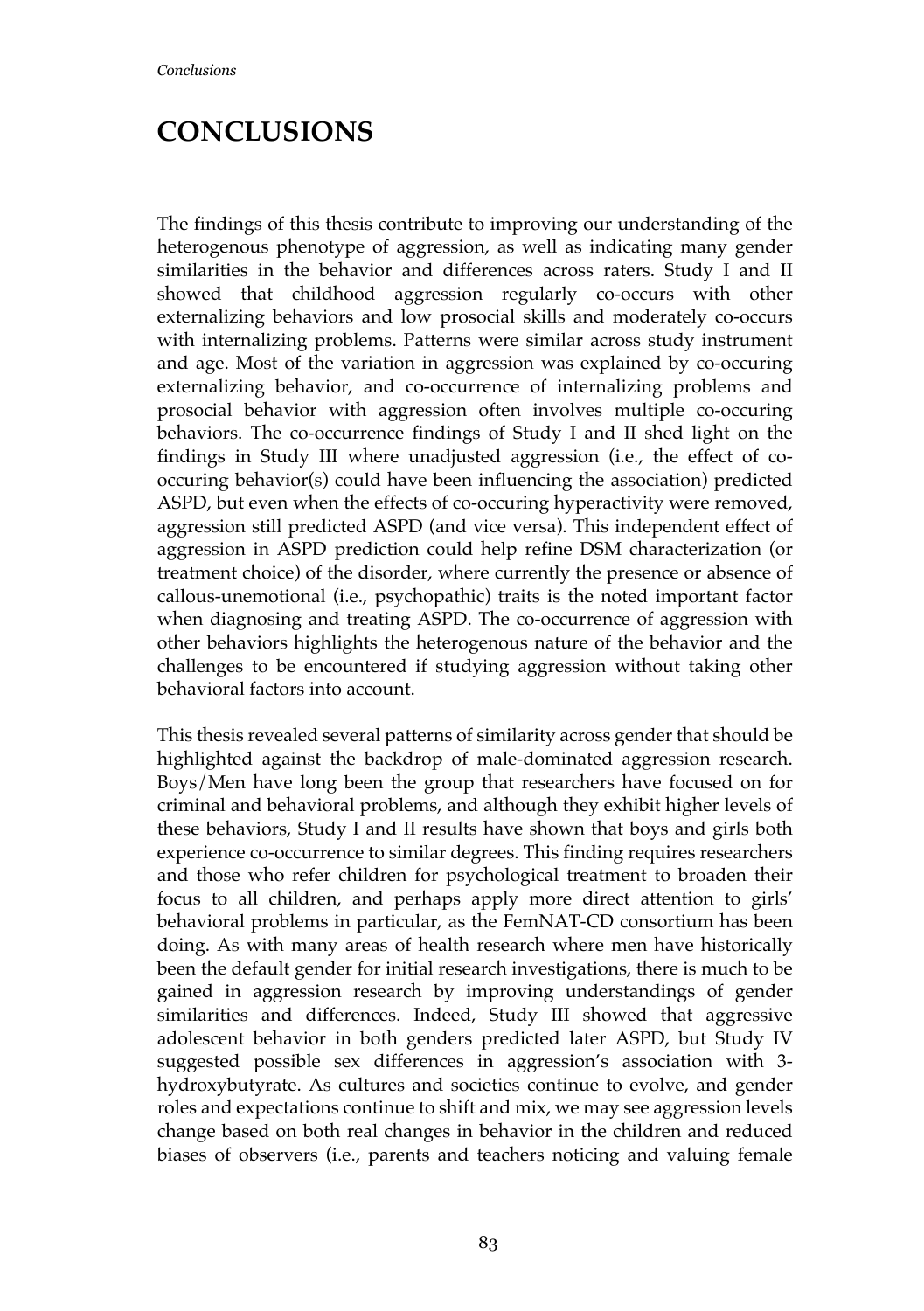aggressive problems as seriously as male aggressive problems). More research on gender similarities and differences in this heterogenous behavior can continue to help improvement in diagnosis and treatment.

Thesis findings also supported the need for multiple raters of behavior to properly characterize the scope of situational or generalized aggression. Some studies did show some similarities across raters; for example, most ratings of aggressive behavior were suggestively associated with 3-hydroxybutyrate, teacher and self ratings both predicted ASPD, and some teacher–self and parent–teacher direct comparisons of aggressive behavior showed only small effect sizes. On the other hand, Study III and IV showed that when including teacher and self ratings in the same model both can still be significantly associated with ASPD or 3-hydroxybutyrate, indicating both raters contribute some unique insight to the association of interest. Many studies of child behavior utilize parent ratings, however, in Study III and IV in particular, they were the least powerful or consistent for discovering associations. Multiple ratings, especially those beyond the parents, are an important tool in helping to further clarify the aggression phenotype.

Clarifying the aggression phenotype further, this thesis also showed main associations using total aggression were refined when aggression subtypes were also examined. Study III noted that general aggression, and direct aggression in particular, predicted ASPD. Unpublished Study IV analysis presented in the thesis suggests that indirect aggression could be a strong component of the association of aggression with 3-hydroxybutyrate. Furthermore, unpublished analyses in this thesis related to Study I and II suggest that indirect aggression, in particular, differs depending on rater. Teachers see more indirect aggression than parents, but self ratings indicate more indirect aggression than teachers, and this is similar for both genders. While looking at broad characterizations of aggressive behavior (and cooccurrence) can help in investigations across cohorts and instruments, and may capture similar underlying genetic aspects of the behavior, drilling down to details of aggression (e.g., subtypes or gender differences) for investigations of aggressive behavior can help to clarify some of the heterogeneity in the phenotype.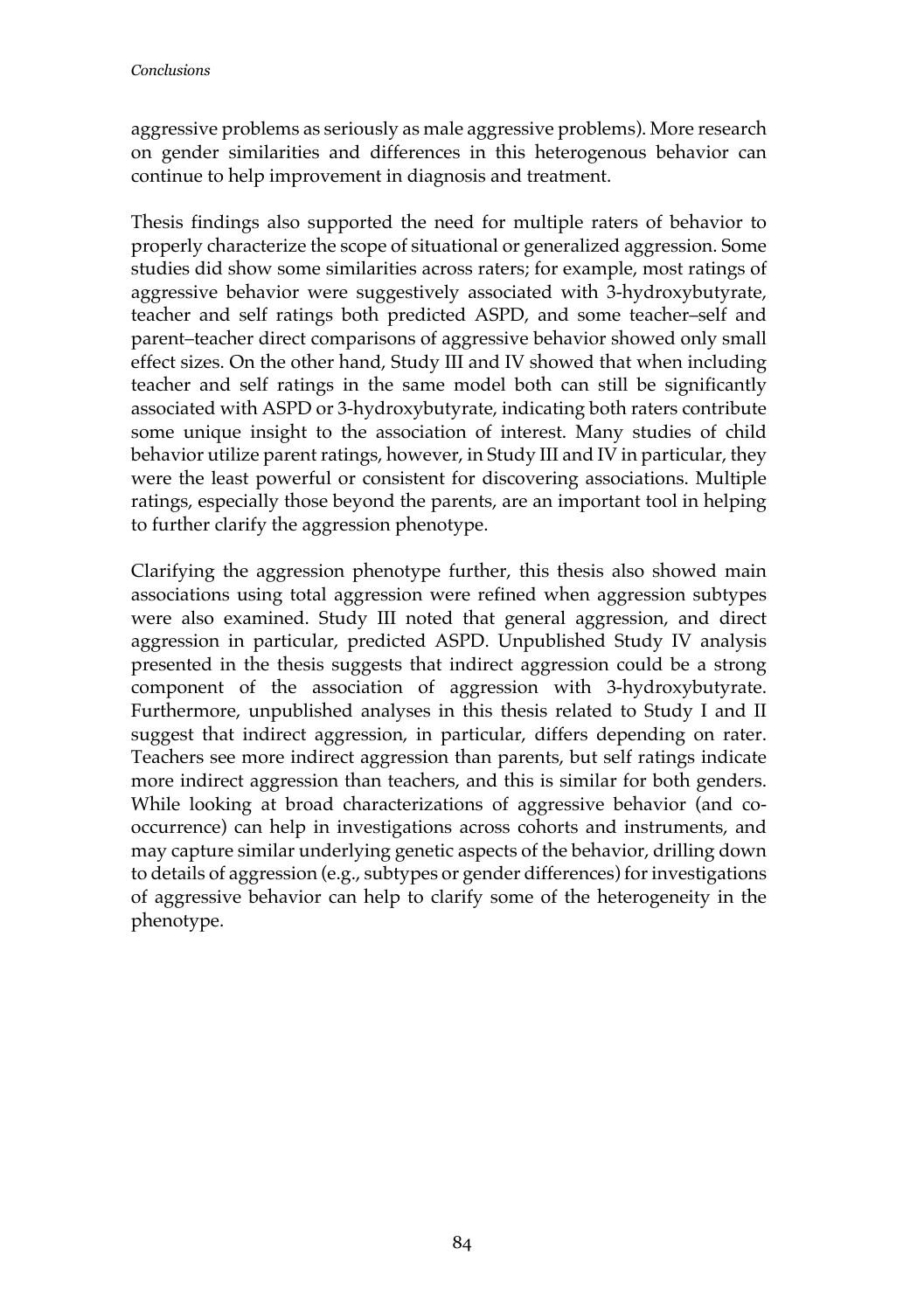# **ACKNOWLEDGMENTS**

The work for this thesis was performed at the University of Helsinki in the Institute for Molecular Medicine Finland (FIMM) at HiLIFE and the Department of Public Health at the Faculty of Medicine. I wish to thank the present and former heads and directors for providing excellent work facilities and creating welcoming and supportive work environments. My sincere thanks for the funding that allowed this thesis study to be performed: funding awarded to Professor Kaprio from the ACTION and Equal-Life consortiums, as well as an award from the Doctoral Programme in Population Health (DocPop). I must also thank the twins and their families, without whom there would be no data to do this interesting work.

I want to express my gratitude to Professor Essi Viding who agreed to act as the opponent for the public examination of this dissertation and for being flexible and gracious during these ever-changing pandemic times. Additionally, I wish to thank Professors Pirkko Riipinen and Tommi Tolmunen for serving as pre-examiners, providing insightful and detailoriented comments that certainly improved the thesis and were much appreciated by this fellow detail nerd. And thank you to Professor Anna Keski-Rahkonen for agreeing to be my custos, I feel so lucky to be guided on this final rite-of-passage by you. It has been inspiring to learn from you as a teacher and mentor over the years, and so although you were not an official advisor, I am glad you were able to leave your mark on my journey.

To my thesis committee members, Professor Meike Bartels and Docent Kaisa Riala, I have greatly appreciated your suggestions, support and guidance over the years, thank you for being active and available in your roles. I also wish to thank my many co-authors for helping the publications reach their final destinations. In particular, I wish to thank those patient co-authors who I was able to frequently interact with and learn so much from: Lea Pulkkinen, Dorret Boomsma, Dick Rose, Leonie Bogl, Meike Bartels, Fiona Hagenbeek, Anna But, Anu Raevuori, Koen Bolhuis, and Kaili Rimfeld.

And now I would like to turn to my research family tree, the one that grew up around me without my even noticing until you had rooted yourselves in my life and left me forever changed. When I first had a meeting to join the group (at the Ruskeasuo campus), the meeting table was presided over by a giant poster of Frida Kahlo, and I somehow knew that this was the place for me, and I was not wrong. Thank you to Professor Jaakko Kaprio to being the figurehead of this family. Your deep knowledge of the scientific literature (and history and more) means that our hungry minds always have something to chew on. You seem to have neverending ideas for how to get the most out of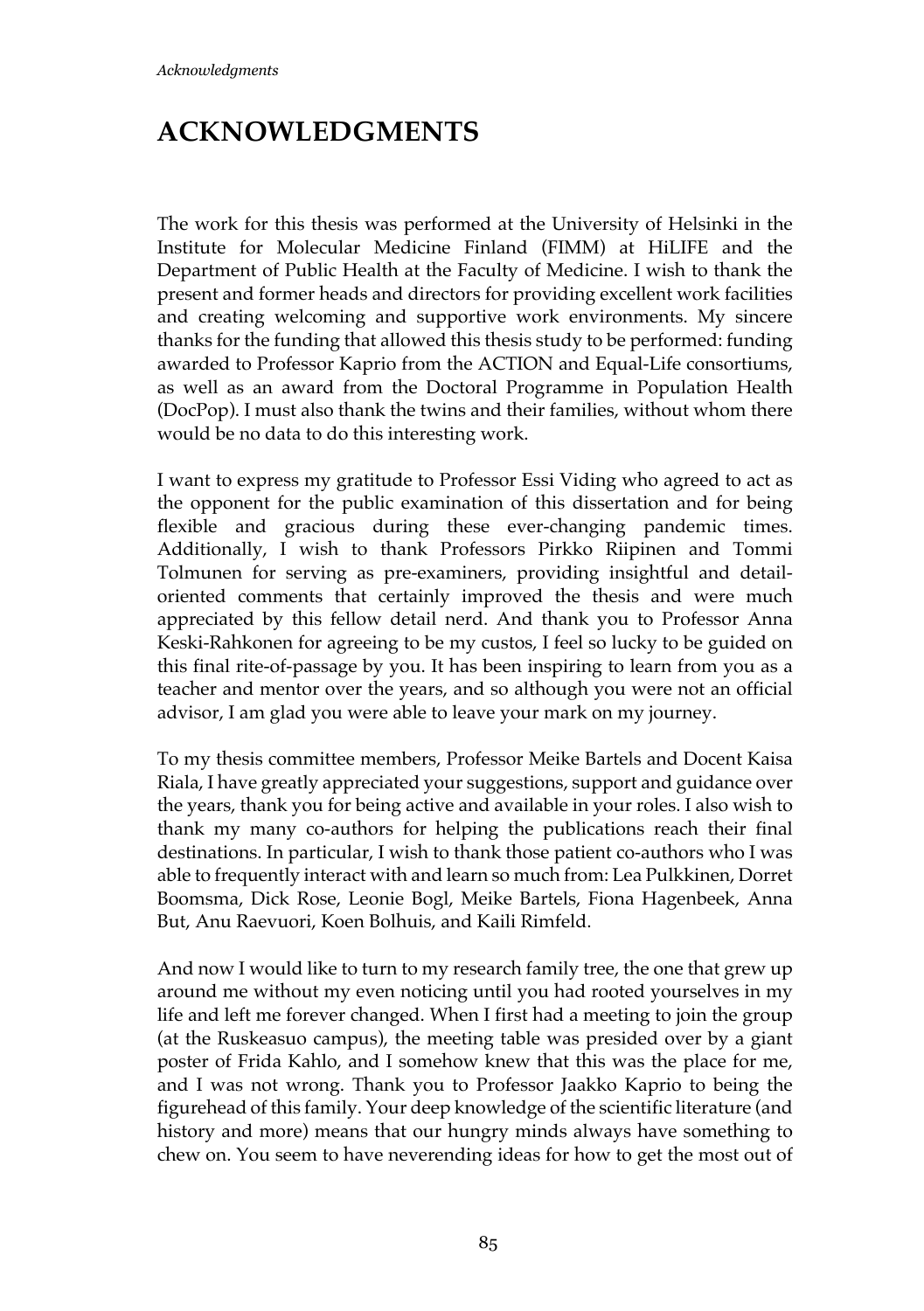the twin data and have been very generous with encouraging me to travel for meetings and conferences, to collaborate with other research groups, to allow me to occasionally turn my attentions to side projects and ideas, and to give good advice. I look forward to continuing working together. To my advisors, Docents Tellervo Korhonen and Eero Vuoksimaa, I need to thank you for your expert guidance on research aspects, for always being available and patient, and for always holding my wellbeing as an important part of a successful PhD journey. Telle, as a favorite auntie figure and surrogate mummi to my kids (and thank you too Pentti), I have really appreciated your care and attention (including attention to detail and formalities) throughout the thesis work. And Eero, as the big-brother-I-never-had figure, I appreciate you being equal parts willing to share code and give advice on how to prioritize as well as for making me pause and check in on how I'm doing.

To my vibrant collection of helpful, kind, wise, funny colleagues, you fill out the branches of the family tree in a way that makes me feel gathered in the warmth as well as protected. I wish to thank my senior colleagues for their advice, generosity and attention over the years, everywhere I looked there were willing mentors; thank you Antti, Anna, Sari, Leonie, Miina, Maarit, Venla, Karri, Anu L, Emma, Sara L. To my data saviors who were always speedy to deliver data, answer questions, and provide much appreciated support on data matters I thank you so much: Kauko, Teemu, Anja H, Mia U. And to my amazing peers and fellow graduate school survivors, your ears for listening, hearts for sharing, words for advising, and hands for holding warm Nepalese tea at our weekly pilgrimage to our treasured lunchtime locales will always be among my favorite memories of this time of my life. I hope we have many reunions over good food in the future: Mahes, Sailalitha, Anu, Paula, Bram, Jenni, Guiomar, Birgitta, Suvi, Sara, Jade, Eeva-Liisa, Richa, Pauliina, Aino, Bodine, Yasmina.

Beyond my research family, I was so lucky to be able to pick up a charming bunch of unexpected people along my way that helped inspire me, challenge me, entertain me and feed my soul. Thank you to all the students in the courses I taught for teaching me about your work, asking insightful questions, and for coming out of your shells to laugh with me. Thank you to my teacher colleagues who shared stories, ideas, material and laughs. And thank you to all my clients whose academic texts I edited who asked questions that ended up teaching me more and whose work often ended up informing my own.

A long and arduous project such as a PhD would not be so easy to accomplish without caring people outside your academic life to balance things out. I need to thank my friends for keeping me laughing through the pains and reminding me who I am. Thank you Anne for all the walks, talks, laughs, information ;), and kindness over the years. What would I have done without you? Seriously. Thank you Kelsey for embracing the weird upfront and for this wonderful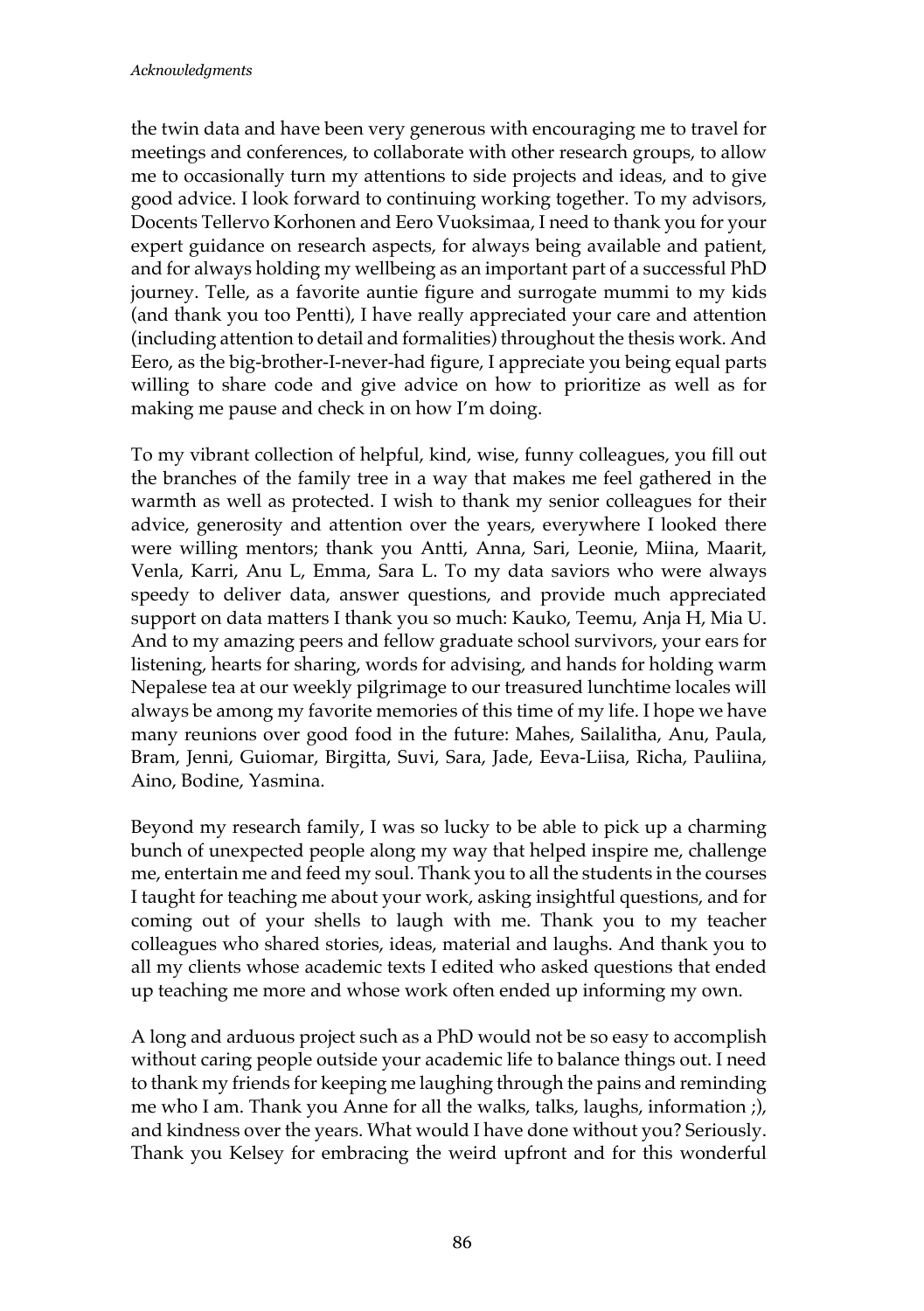Michigander connection that has grown into a cherished friendship. Thank you Vanessa for being a wonderful mentor and teacher colleague first, who then came to fill my lunch times with friendship, solidarity, food for thought, and books to feed my soul; and Rachel, when you joined our 'book club', a puzzle piece clicked into place. Thank you for your gentle friendship, explanations and insights. To Lisa, thank you for the willingness to take a chance on me based on a random Facebook message, the world of editing (and then teaching) you opened up for me is such a gift; I wish we could have our lunches more frequently. To Hannah, my first Finnish friend, I am so lucky to have found you and that your love for your country helped me to fall in love with it too. I wish you peace and a way back home soon. To our friends, the Dunns and the Allens, we have so enjoyed our hangouts where the adults can discuss shared experiences in academia and America while the kids can run off and play together. Lastly, to my village back in the US, my cheerleading squad, my maniacal sillies, and my shoulders to cry on: to Amy, whose sword envy drove me to start this PhD in the first place (you next lady!); to my UM SPH friends, our friendships during our masters degree smoothed out some of my rough edges and I love watching your careers and families grow, thanks for the love and support; and to my TK Pod people, whose tolerance for me is beyond human kindness, never change, let's grow old together.

And to my family, the original shapers of who I am, I am grateful for all the time, energy, resources, and love you have shared with me over my years. Family lore suggests that I generally guided my own ship from an early age, but I know that the hard work and attention from my mom and dad were important markers for helping me find my way. Thanks for being my lighthouses. And thank you to my dearly departed in-laws, Mary Ann and Dave, who loved me as their own child ever since I met them as a teenager. Not many people are lucky enough to have two sets of caring parents. Thank you to my brothers and sister-in-law for their love and support. And thank you to my Grandpa, Gran, and Moomoo, who were always happy to see me and share their love. Gran, you always wanted a doctor in the family…I'm not sure if this fully counts, but I'm sure you would have been proud. I miss you.

Lastly, I need to thank Dave for changing the whole course of my life when I glimpsed him on that bus in Vancouver. Your smarts opened up the world to me, brought us to Finland, and the experiences along the way have shown me who I am and who I can be. Thank you for being a soft place for my storms to burn themselves out, for being a mirror to show me all my good bits, and for being my steadfast best, best friend. And to my kids, Dexter and Renn, thank you for breaking me apart and building me anew. I never thought I would or could do a PhD with kids, but you provided (in hindsight) welcome distractions from research and showed me what was truly important. Watching you becoming thoughtful, caring, open-minded people reminds me that you are my best contribution to the world.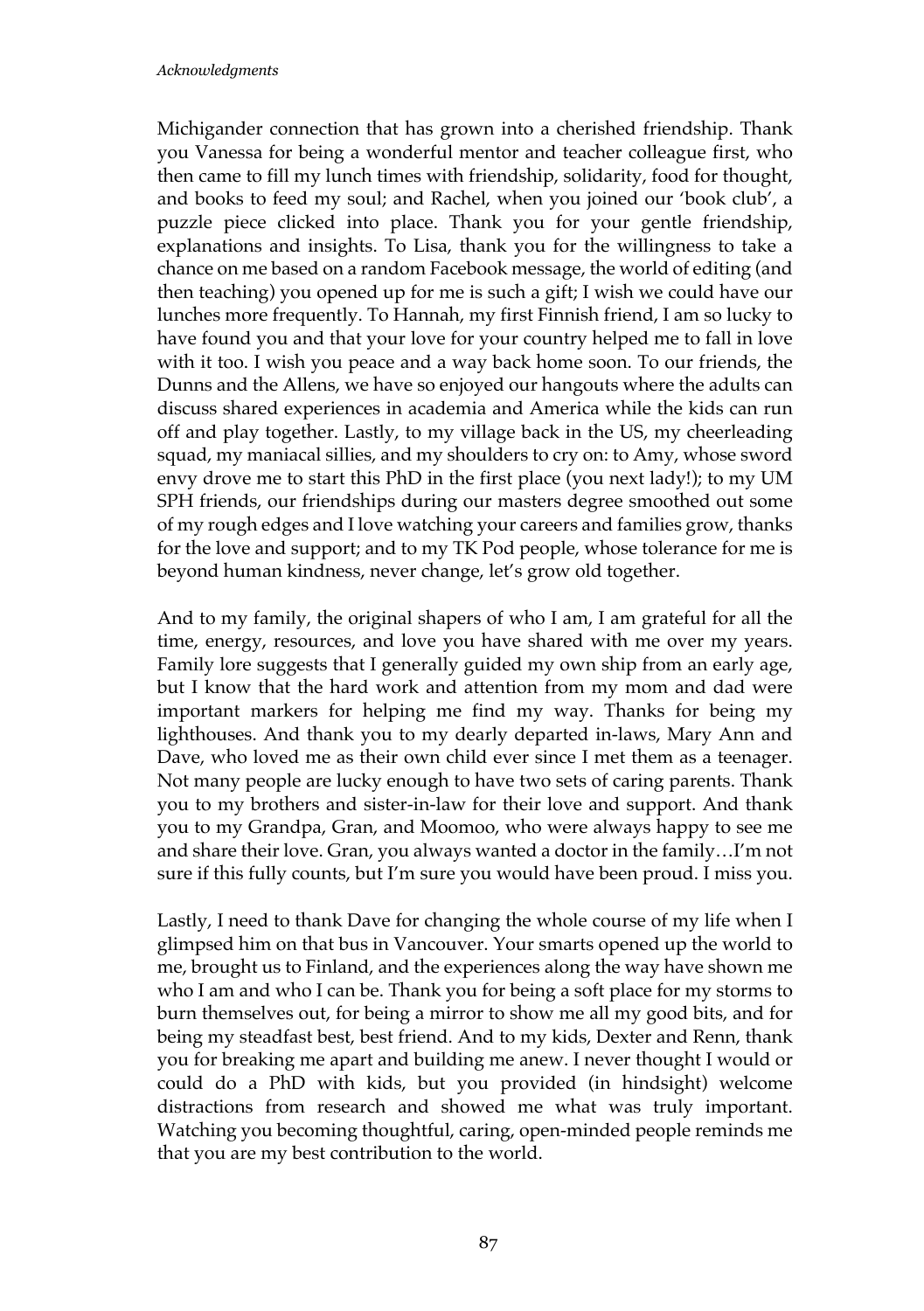## **REFERENCES**

- 1. Tremblay, R., *The development of aggressive behaviour during childhood: What have we learned in the past century?* Int J Behav Devel, 2000. **24**: p. 124-141.
- 2. Merikangas, K.R., et al., *Lifetime prevalence of mental disorders in U.S. adolescents: results from the National Comorbidity Survey Replication-- Adolescent Supplement (NCS-A).* J Am Acad Child Adolesc Psychiatry, 2010. **49**(10): p. 980-9.
- 3. Fergusson, D.M., L.J. Horwood, and E.M. Ridder, *Show me the child at seven: the consequences of conduct problems in childhood for psychosocial functioning in adulthood.* J Child Psychol Psychiatry, 2005. **46**(8): p. 837-49.
- 4. Pulkkinen, L., *Longitudinal Study of Personality and Social Development: Insights about aggression after five decades*, in *The Cambridge Handbook of Violent Behavior and Aggression, 2nd Edition*, D.J.F. A. T. Vazsonyi, & M. DeLisi, Editor. 2018, Cambridge University Press: Cambridge, UK. p. 31-51.
- 5. Achenbach, T.M., S.H. McConaughy, and C.T. Howell, *Child/adolescent behavioral and emotional problems: implications of cross-informant correlations for situational specificity.* Psychol Bull, 1987. **101**(2): p. 213-32.
- 6. Connor, D.F., et al., *Gender differences in reactive and proactive aggression.* Child Psychiatry Hum Dev, 2003. **33**(4): p. 279-94.
- 7. Card, N.A., et al., *Direct and indirect aggression during childhood and adolescence: a meta-analytic review of gender differences, intercorrelations, and relations to maladjustment.* Child Dev, 2008. **79**(5): p. 1185-229.
- 8. Berkowitz, L., *Aggression: it's causes, consequences, and control*. 1993, New York: McGraw-Hill.
- 9. Loeber, R. and M. Stouthamer-Loeber, *Development of juvenile aggression and violence. Some common misconceptions and controversies.* Am Psychol, 1998. **53**(2): p. 242-59.
- 10. Bandura, A., *Aggression: a social learning analysis*. 1973, Englewood Cliffs, NJ: Prentice-Hall.
- 11. Bettencourt, B.A., et al., *Personality and aggressive behavior under provoking and neutral conditions: a meta-analytic review.* Psychol Bull, 2006. **132**(5): p. 751-777.
- 12. Buss, A.H. and M. Perry, *The aggression questionnaire.* J Pers Soc Psychol, 1992. **63**(3): p. 452-9.
- 13. Burt, S.A., *How do we optimally conceptualize the heterogeneity within antisocial behavior? An argument for aggressive versus non-aggressive behavioral dimensions.* Clin Psychol Rev, 2012. **32**(4): p. 263-79.
- 14. Deater-Deckard, K. and R. Plomin, *An adoption study of the etiology of teacher and parent reports of externalizing behavior problems in middle childhood.* Child Dev, 1999. **70**(1): p. 144-54.
- 15. Little, T.D., et al., *Disentangling the "whys" from the "whats" of aggressive behaviour.* Int J Behav Devel, 2003. **27**(2): p. 122-133.
- 16. Turgay, A., *Aggression and disruptive behavior disorders in children and adolescents.* Expert Rev Neurother, 2004. **4**(4): p. 623-32.
- 17. Merk, M., et al., *The distinction between reactive and proactive aggression: Utility for theory, diagnosis, and treatment?* Eur J Dev Psychol, 2005. **2**(2): p. 197-220.
- 18. Poulin, F. and M. Boivin, *Reactive and proactive aggression: evidence of a two-factor model.* Psychol Assess, 2000. **12**(2): p. 115-22.
- 19. Pitkänen, L., *A descriptive model of aggression and nonaggression with applications to children's behaviour*. Jyväskylä studies in education,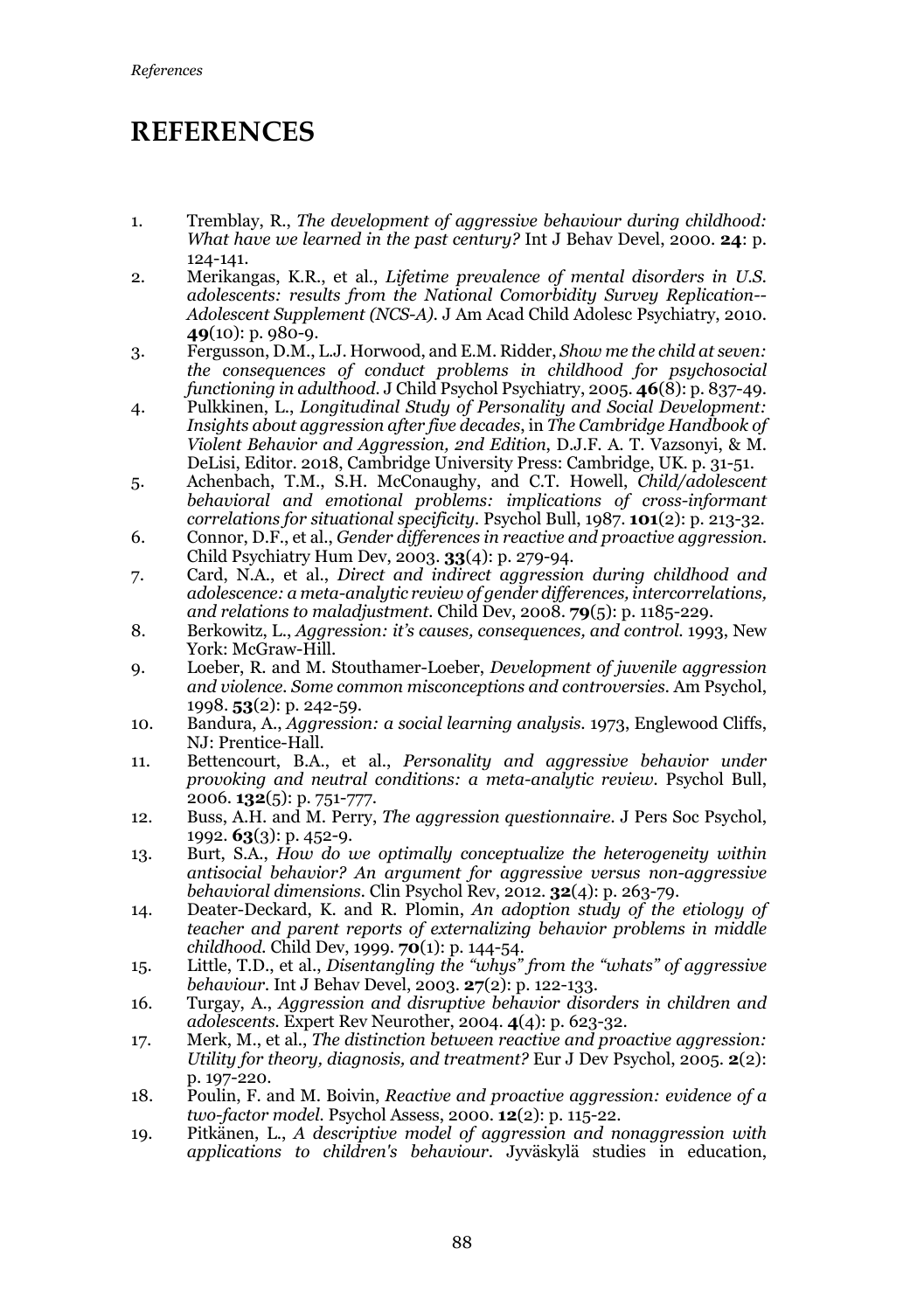psychology and social research,. 1969, Jyväskylä,: Jyväskylän Yliopisto. 208 p.

- 20. Sanislow, C.A., et al., *Developing constructs for psychopathology research: research domain criteria.* J Abnorm Psychol, 2010. **119**(4): p. 631-9.
- 21. Dodge, K.A., *The structure and function of reactive and proactive aggression*, in *The development and treatment of childhood aggression*, D.J. Pepler and K.H. Rubin, Editors. 1991, Lawrence Erlbaum Associates, Inc.: Hillsdale, NJ.
- 22. Blair, R.J., *Neurocognitive models of aggression, the antisocial personality disorders, and psychopathy.* J Neurol Neurosurg Psychiatry, 2001. **71**(6): p. 727-31.
- 23. Pulkkinen, L., *Proactive and reactive aggression in early adolescence as precursors to anti- and prosocial behavior in young adults.* Aggressive Behavior, 1996. **22**(4): p. 241-257.
- 24. Archer, J. and S.M. Coyne, *An integrated review of indirect, relational, and social aggression.* Pers Soc Psychol Rev, 2005. **9**(3): p. 212-30.
- 25. Lagerspetz, K., K. Björkqvist, and T. Peltonen, *Is indirect aggression typical of females? Gender differences in aggressiveness in 11- to 12-year-old children.* Aggress Behav, 1988. **14**: p. 403-414.
- 26. Kokko, K. and L. Pulkkinen, *Stability of aggressive behavior from childhood to middle age in women and men.* Aggressive Behavior, 2005. **31**(5): p. 485- 497.
- 27. Vaillancourt, T., et al., *Trajectories and predictors of indirect aggression: results from a nationally representative longitudinal study of Canadian children aged 2-10.* Aggress Behav, 2007. **33**(4): p. 314-26.
- 28. Crick, N.R. and J.K. Grotpeter, *Relational aggression, gender, and socialpsychological adjustment.* Child Dev, 1995. **66**(3): p. 710-22.
- 29. Archer, J., *Sex Differences in Aggression in Real-World Settings: A Meta-Analytic Review.* Review of General Psychology, 2004. **8**(4): p. 291-322.
- 30. Pulkkinen, L., *Human Development: From Middle Childhood to Middle Adulthood*. 2017, New York: Routledge.
- 31. Archer, J., *The nature of human aggression.* Int J Law Psychiatry, 2009. **32**(4): p. 202-8.
- 32. Crick, N.R. and K.A. Dodge, *A review and reformulation of social-information-processing mechanisms in children's social adjustment.* Psychol Bull, 1994. **115**: p. 74-101.
- 33. Hubbard, J.A., et al., *Reactive and proactive aggression in childhood and adolescence: precursors, outcomes, processes, experiences, and measurement.* J Pers, 2010. **78**(1): p. 95-118.
- 34. Archer, J., *Does sexual selection explain human sex differences in aggression?* Behav Brain Sci, 2009. **32**(3-4): p. 249-66; discussion 266-311.
- 35. Wolfer, R. and M. Hewstone, *Intra- Versus Intersex Aggression: Testing Theories of Sex Differences Using Aggression Networks.* Psychol Sci, 2015. **26**(8): p. 1285-94.
- 36. Nivette, A., et al., *Sex differences in adolescent physical aggression: Evidence from sixty-three low-and middle-income countries.* Aggress Behav, 2018.
- 37. de Almeida, R.M., et al., *Escalated aggressive behavior: dopamine, serotonin and GABA.* Eur J Pharmacol, 2005. **526**(1-3): p. 51-64.
- 38. Seo, D., C.J. Patrick, and P.J. Kennealy, *Role of Serotonin and Dopamine System Interactions in the Neurobiology of Impulsive Aggression and its Comorbidity with other Clinical Disorders.* Aggress Violent Behav, 2008. **13**(5): p. 383-395.
- 39. Hagenbeek, F., et al., *Discovery of biochemical biomarkers for aggression: A role for metabolomics in psychiatry.* Am J Med Genet B Neuropsychiatr Genet, 2016. **171**(5): p. 719-32.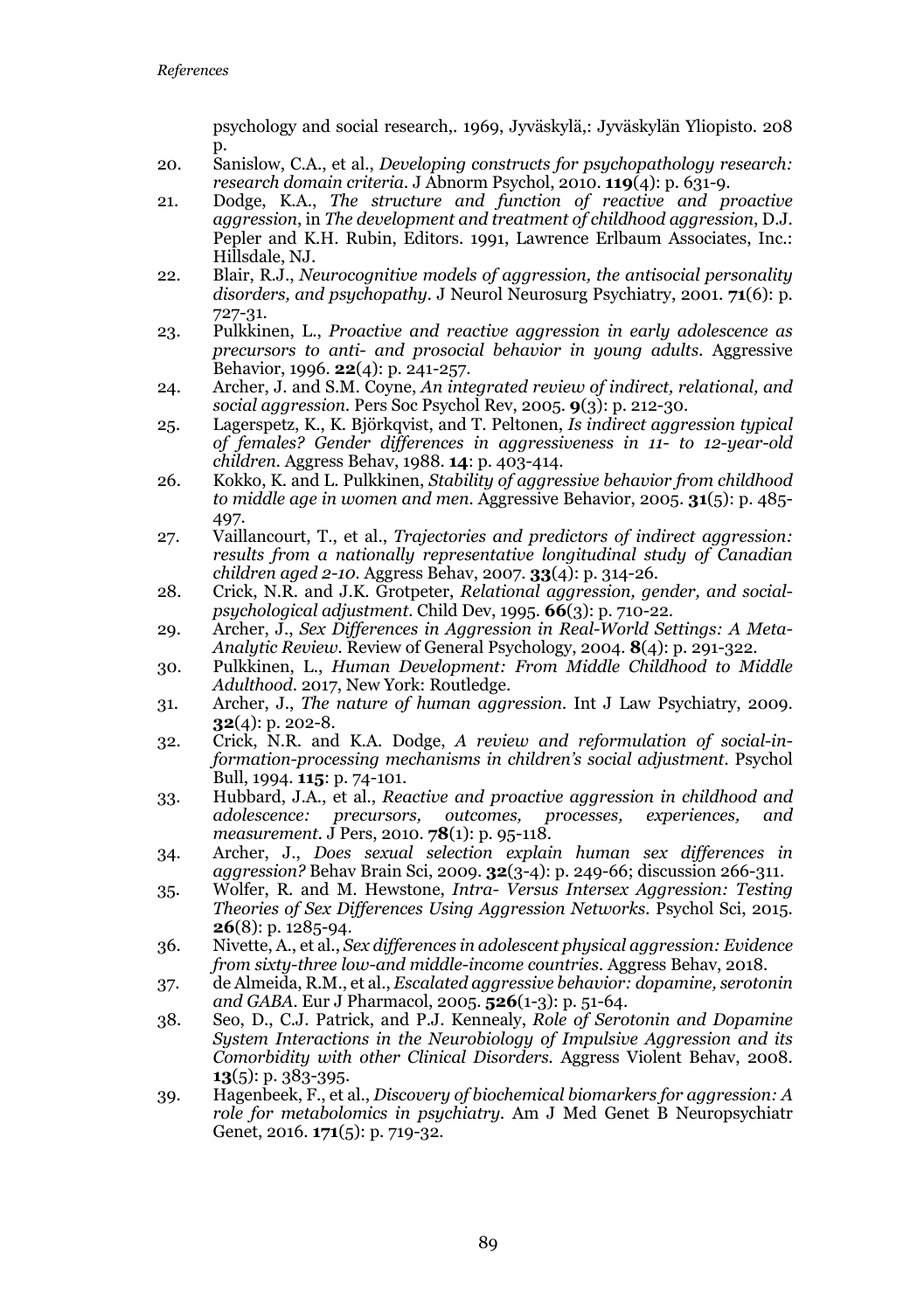- 40. Caspi, A., et al., *Role of genotype in the cycle of violence in maltreated children.* Science, 2002. **297**(5582): p. 851-4.
- 41. Tiihonen, J., et al., *Genetic background of extreme violent behavior.* Mol Psychiatry, 2015. **20**(6): p. 786-92.
- 42. Bjork, J.M., et al., *Plasma GABA levels correlate with aggressiveness in relatives of patients with unipolar depressive disorder.* Psychiatry Res, 2001. **101**(2): p. 131-6.
- 43. Archer, J., *The influence of testosterone on human aggression.* Br J Psychol, 1991. **82 ( Pt 1)**: p. 1-28.
- 44. Albert, D.J., M.L. Walsh, and R.H. Jonik, *Aggression in humans: what is its biological foundation?* Neurosci Biobehav Rev, 1993. **17**(4): p. 405-25.
- 45. Archer, J., *Testosterone and human aggression: an evaluation of the challenge hypothesis.* Neurosci Biobehav Rev, 2006. **30**(3): p. 319-45.
- 46. Dreher, J.C., et al., *Testosterone causes both prosocial and antisocial statusenhancing behaviors in human males.* Proc Natl Acad Sci U S A, 2016. **113**(41): p. 11633-11638.
- 47. McCrimmon, R.J., et al., *Anger state during acute insulin-induced hypoglycaemia.* Physiol Behav, 1999. **67**(1): p. 35-9.
- 48. Goodman, E., et al., *Hostility and adiposity mediate disparities in insulin resistance among adolescents and young adults.* J Pediatr, 2010. **157**(4): p. 572-7, 577 e1.
- 49. Laederach-Hofmann, K., S. Kupferschmid, and L. Mussgay, *Links between body mass index, total body fat, cholesterol, high-density lipoprotein, and insulin sensitivity in patients with obesity related to depression, anger, and anxiety.* Int J Eat Disord, 2002. **32**(1): p. 58-71.
- 50. Suarez, E.C., *Sex differences in the relation of depressive symptoms, hostility, and anger expression to indices of glucose metabolism in nondiabetic adults.* Health Psychol, 2006. **25**(4): p. 484-92.
- 51. Provencal, N., et al., *Childhood chronic physical aggression associates with adult cytokine levels in plasma.* PLoS One, 2013. **8**(7): p. e69481.
- 52. Zalcman, S.S. and A. Siegel, *The neurobiology of aggression and rage: role of cytokines.* Brain Behav Immun, 2006. **20**(6): p. 507-14.
- 53. Turnbull, A.V. and C.L. Rivier, *Regulation of the hypothalamic-pituitaryadrenal axis by cytokines: actions and mechanisms of action.* Physiol Rev, 1999. **79**(1): p. 1-71.
- 54. Barkhudaryan, N. and A.J. Dunn, *Molecular mechanisms of actions of interleukin-6 on the brain, with special reference to serotonin and the hypothalamo-pituitary-adrenocortical axis.* Neurochem Res, 1999. **24**(9): p. 1169-80.
- 55. Duke, A.A., et al., *Revisiting the serotonin-aggression relation in humans: a meta-analysis.* Psychol Bull, 2013. **139**(5): p. 1148-72.
- 56. Tremblay, R., et al., *The search for the age of 'onset' of physical aggression: Rousseau and Bandura revisited.* Criminal Behavior and Mental Health, 1999. **9**: p. 24-39.
- 57. Cote, S.M., et al., *The joint development of physical and indirect aggression: Predictors of continuity and change during childhood.* Dev Psychopathol, 2007. **19**(1): p. 37-55.
- 58. Pinker, S., *The Better Angels of Our Nature: Why Violence Has Declined*. 2011, New York: Viking Books.
- 59. Verhulst, F.C. and J. Van der Ende, *The eight-year stability of problem behavior in an epidemiologic sample.* Pediatr Res, 1995. **38**(4): p. 612-7.
- 60. Broidy, L.M., et al., *Developmental trajectories of childhood disruptive behaviors and adolescent delinquency: a six-site, cross-national study.* Dev Psychol, 2003. **39**(2): p. 222-45.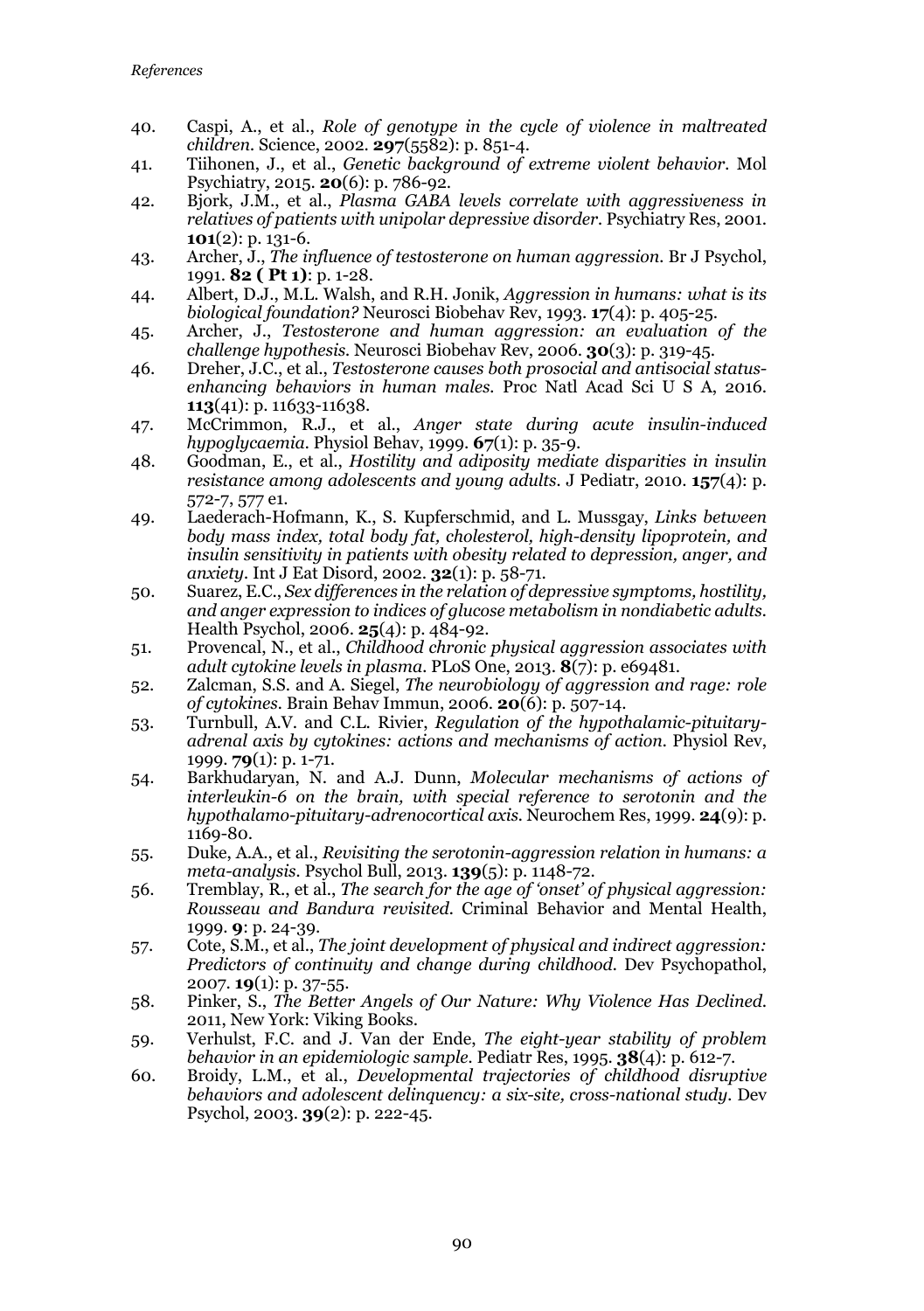- 61. Loeber, R. and D. Hay, *Key issues in the development of aggression and violence from childhood to early adulthood.* Annu Rev Psychol, 1997. **48**: p. 371-410.
- 62. Vaillancourt, T., et al., *A longitudinal confirmatory factor analysis of indirect and physical aggression: evidence of two factors over time?* Child Dev, 2003. **74**(6): p. 1628-38.
- 63. Hyde, J., *How large are gender differences in aggression? A developmental meta-analysis.* Dev Psychol, 1984. **20**: p. 722-736.
- 64. Knight, G.P., R.A. Fabes, and D.A. Higgins, *Concerns about drawing causal*  inferences from meta-analyses: an example in the study of gender *differences in aggression.* Psychol Bull, 1996. **119**(3): p. 410-21.
- 65. Brame, B., D.S. Nagin, and R.E. Tremblay, *Developmental trajectories of physical aggression from school entry to late adolescence.* J Child Psychol Psychiatry, 2001. **42**(4): p. 503-12.
- 66. Wildeboer, A., et al., *Early childhood aggression trajectories: Associations with teacher-reported problem behaviour.* International Journal of Behavioral Development, 2015. **39**(3): p. 221-234.
- 67. Cote, S.M., et al., *The development of physical aggression from toddlerhood to pre-adolescence: a nation wide longitudinal study of Canadian children.* J Abnorm Child Psychol, 2006. **34**(1): p. 71-85.
- 68. Kokko, K., et al., *Intensity of Aggression in Childhood as a Predictor of Different Forms of Adult Aggression: A Two-Country (Finland and United States) Analysis.* J Res Adolesc, 2009. **19**(1): p. 9-34.
- 69. Huesmann, L.R., et al., *Stability of aggression over time and generations.* Developmental Psychology, 1984. **20**(6): p. 1120-1134.
- 70. Conger, R.D., et al., *Angry and aggressive behavior across three generations: a prospective, longitudinal study of parents and children.* J Abnorm Child Psychol, 2003. **31**(2): p. 143-60.
- 71. Odintsova, V.V., et al., *Genomics of human aggression: current state of genome-wide studies and an automated systematic review tool.* Psychiatr Genet, 2019. **29**(5): p. 170-190.
- 72. Vierikko, E., et al., *Sex differences in genetic and environmental effects on aggression.* Aggressive Behavior, 2003. **29**(1): p. 55-68.
- 73. Porsch, R.M., et al., *Longitudinal heritability of childhood aggression.* Am J Med Genet B Neuropsychiatr Genet, 2016. **171**(5): p. 697-707.
- 74. Moffitt, T.E., *Adolescence-limited and life-course-persistent antisocial behavior: a developmental taxonomy.* Psychol Rev, 1993. **100**(4): p. 674-701.
- 75. Association, A.P., *Diagnostic and statistical manual of mental disorders*. 5th ed. 2013, Washington, DC: American Psychiatric Association.
- 76. Raine, A., et al., *Fearlessness, stimulation-seeking, and large body size at age 3 years as early predispositions to childhood aggression at age 11 years.* Arch Gen Psychiatry, 1998. **55**(8): p. 745-51.
- 77. Sourander, A. and L. Helstela, *Childhood predictors of externalizing and internalizing problems in adolescence. A prospective follow-up study from age 8 to 16.* Eur Child Adolesc Psychiatry, 2005. **14**(8): p. 415-23.
- 78. Campbell, S.B., D.S. Shaw, and M. Gilliom, *Early externalizing behavior problems: toddlers and preschoolers at risk for later maladjustment.* Dev Psychopathol, 2000. **12**(3): p. 467-88.
- 79. Farrington, D.P., *Early predictors of adolescent aggression and adult violence.* Violence Vict, 1989. **4**(2): p. 79-100.
- 80. White, H.R., et al., *Moderators of the dynamic link between alcohol use and aggressive behavior among adolescent males.* J Abnorm Child Psychol, 2013. **41**(2): p. 211-22.
- 81. Simonoff, E., et al., *Predictors of antisocial personality. Continuities from childhood to adult life.* Br J Psychiatry, 2004. **184**: p. 118-27.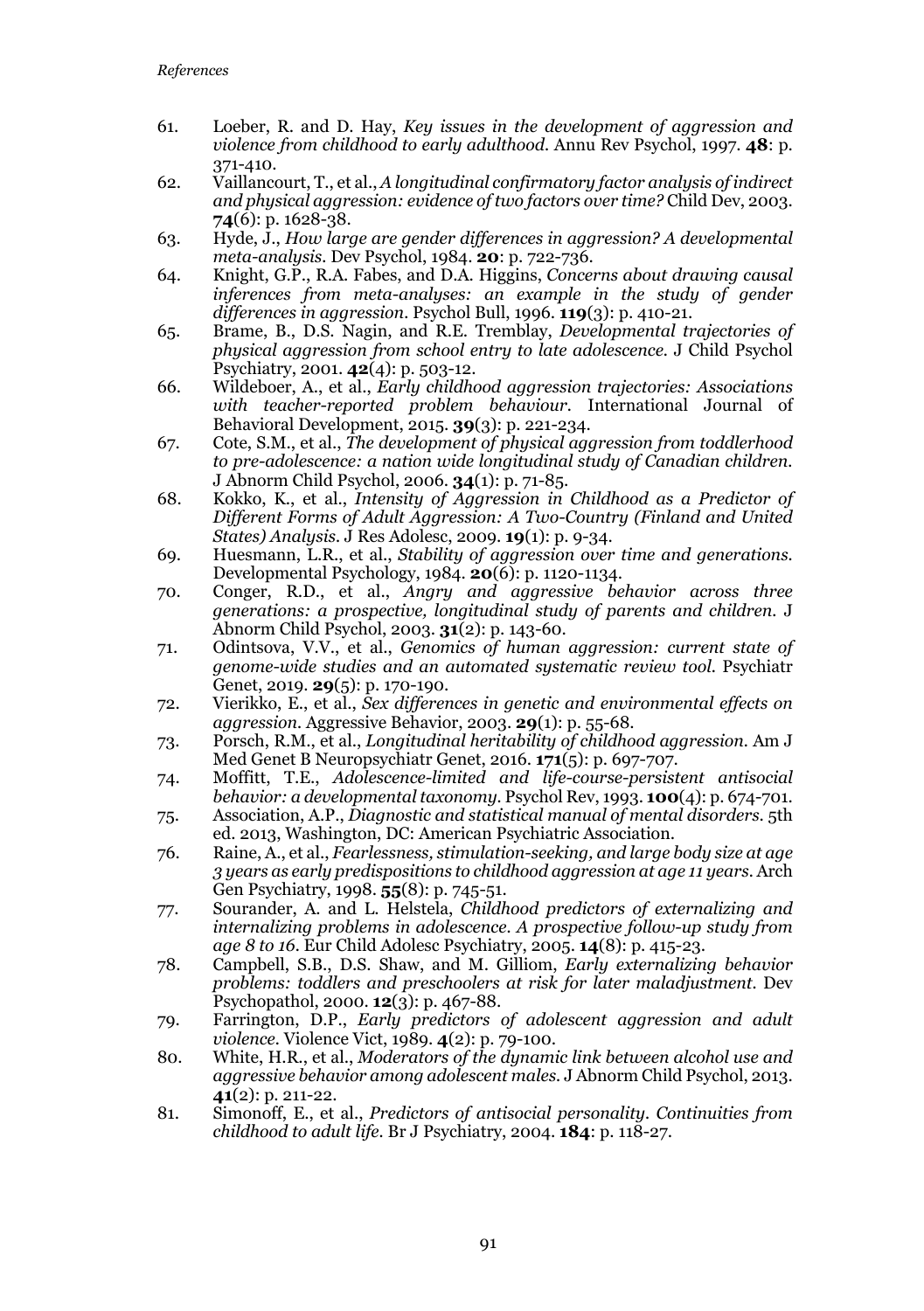- 82. Vuoksimaa, E., et al., *Higher aggression is related to poorer academic performance in compulsory education.* J Child Psychol Psychiatry, 2020.
- 83. Dodge, K.A., et al., *Reactive and proactive aggression in school children and psychiatrically impaired chronically assaultive youth.* J Abnorm Psychol, 1997. **106**(1): p. 37-51.
- 84. Rohlf, H.L., et al., *Longitudinal Links between Executive Function, Anger, and Aggression in Middle Childhood.* Front Behav Neurosci, 2018. **12**: p. 27.
- 85. Nagin, D.S. and R.E. Tremblay, *Parental and early childhood predictors of persistent physical aggression in boys from kindergarten to high school.* Arch Gen Psychiatry, 2001. **58**(4): p. 389-94.
- 86. Tremblay, R., et al., *Physical aggression during early childhood: trajectories and predictors.* Pediatrics, 2004. **114**(1): p. e43-50.
- 87. Ladd, G.W. and K.B. Burgess, *Charting the relationship trajectories of aggressive, withdrawn, and aggressive/withdrawn children during early grade school.* Child Dev, 1999. **70**(4): p. 910-29.
- 88. Kokko, K. and L. Pulkkinen, *Aggression in childhood and long-term unemployment in adulthood: a cycle of maladaptation and some protective factors.* Dev Psychol, 2000. **36**(4): p. 463-72.
- 89. Dubow, E.F., et al., *Middle childhood and adolescent contextual and personal predictors of adult educational and occupational outcomes: a mediational model in two countries.* Dev Psychol, 2006. **42**(5): p. 937-49.
- 90. Caspi, A., G.H.J. Elder, and D.J. Bem, *Moving against the world: life-course patterns of explosive children.* Dev Psychol, 1987. **23**: p. 308-313.
- 91. Caspi, A., et al., *Behavioral observations at age 3 years predict adult psychiatric disorders. Longitudinal evidence from a birth cohort.* Arch Gen Psychiatry, 1996. **53**(11): p. 1033-9.
- 92. Hayatbakhsh, M.R., et al., *Adolescent problem behaviours predicting DSM-IV diagnoses of multiple substance use disorder. Findings of a prospective birth cohort study.* Soc Psychiatry Psychiatr Epidemiol, 2008. **43**(5): p. 356- 63.
- 93. King, S.M., W.G. Iacono, and M. McGue, *Childhood externalizing and internalizing psychopathology in the prediction of early substance use.* Addiction, 2004. **99**(12): p. 1548-59.
- 94. Timmermans, M., P.A. van Lier, and H.M. Koot, *Which forms of child/adolescent externalizing behaviors account for late adolescent risky sexual behavior and substance use?* J Child Psychol Psychiatry, 2008. **49**(4): p. 386-94.
- 95. Brook, J.S., et al., *Young adult drug use and delinquency: childhood antecedents and adolescent mediators.* J Am Acad Child Adolesc Psychiatry, 1996. **35**(12): p. 1584-92.
- 96. Sourander, A., et al., *Who is at greatest risk of adverse long-term outcomes? The Finnish From a Boy to a Man study.* J Am Acad Child Adolesc Psychiatry, 2007. **46**(9): p. 1148-1161.
- 97. Roff, J.D. and R.D. Wirt, *Childhood aggression and social adjustment as antecedents of delinquency.* J Abnorm Child Psychol, 1984. **12**(1): p. 111-26.
- 98. Huesmann, L.R., L.D. Eron, and E.F. Dubow, *Childhood predictors of adult criminality: are all risk factors reflected in childhood aggressiveness?* Crim Behav Ment Health, 2002. **12**(3): p. 185-208.
- 99. Stattin, H. and D. Magnusson, *The role of early aggressive behavior in the frequency, seriousness, and types of later crime.* J Consult Clin Psychol, 1989. **57**(6): p. 710-8.
- 100. Vitaro, F., et al., *Reactive and proactive aggression differentially predict later conduct problems.* J Child Psychol Psychiatry, 1998. **39**(3): p. 377-85.
- 101. Pulkkinen, L., *Offensive and Defensive Aggression in Humans a Longitudinal Perspective.* Aggressive Behavior, 1987. **13**(4): p. 197-212.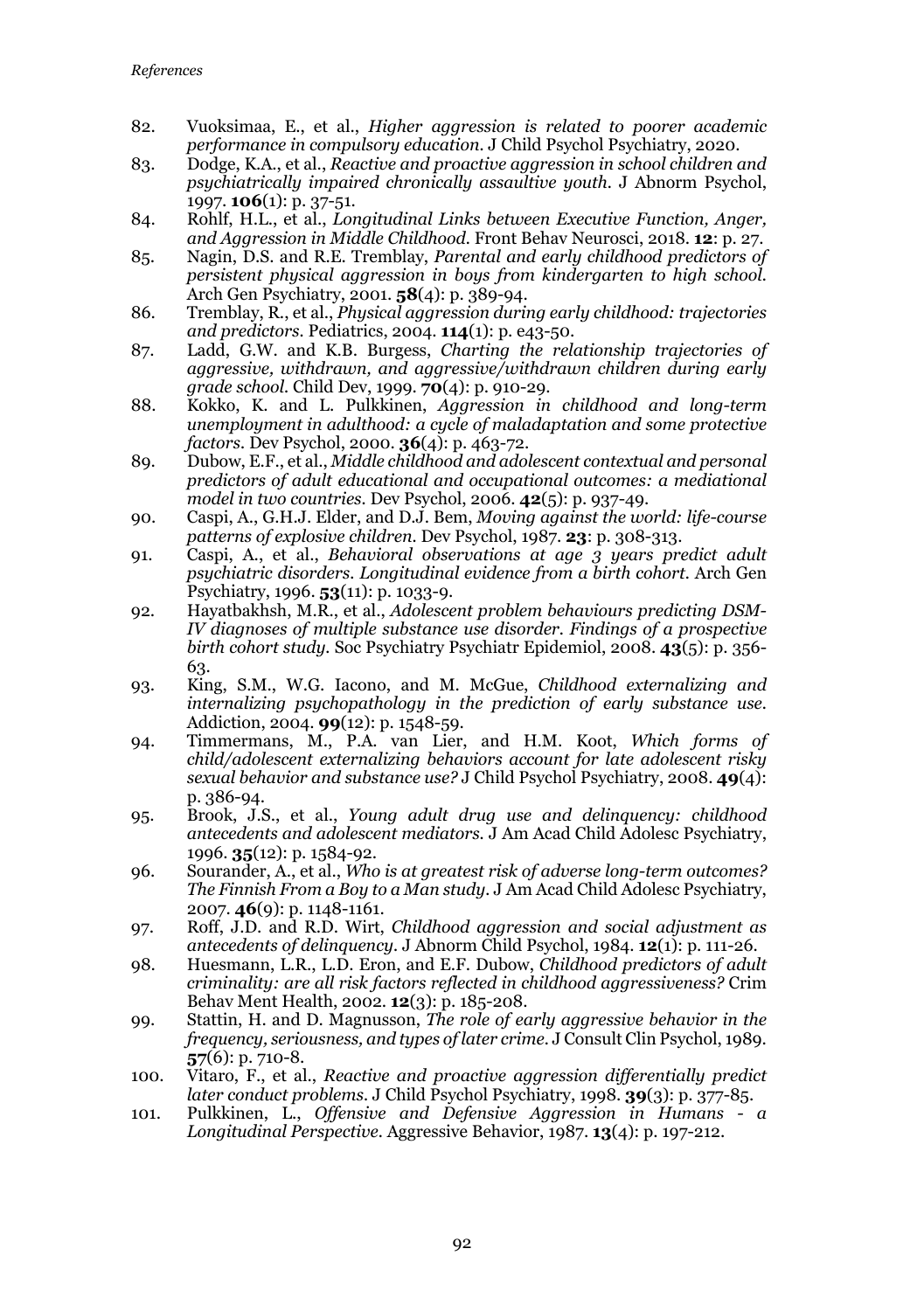- 102. Achenbach, T.M., *The classification of children's psychiatric symptoms: a factor-analytic study.* Psychol Monogr, 1966. **80**(7): p. 1-37.
- 103. Achenbach, T.M., et al., *Internalizing/Externalizing Problems: Review and Recommendations for Clinical and Research Applications.* J Am Acad Child Adolesc Psychiatry, 2016. **55**(8): p. 647-56.
- 104. Pulkkinen, L., J. Kaprio, and R.J. Rose, *Peers, teachers and parents as assessors of the behavioural and emotional problems of twins and their adjustment: the Multidimensional Peer Nomination Inventory.* Twin Res, 1999. **2**(4): p. 274-85.
- 105. Waschbusch, D.A., *A meta-analytic examination of comorbid hyperactiveimpulsive-attention problems and conduct problems.* Psychol Bull, 2002. **128**(1): p. 118-50.
- 106. Niv, S., et al., *Aggression and Rule-breaking: Heritability and stability of antisocial behavior problems in childhood and adolescence.* J Crim Justice, 2013. **41**(5).
- 107. Achenbach, T.M., *Manual for the child behavior checklist/2-3 and 1992 profile*. 1992, Burlington, VT: Department of Psychiatry, University of Vermont. xi, 210 p.
- 108. Rescorla, L., et al., *International epidemiology of child and adolescent psychopathology ii: integration and applications of dimensional findings from 44 societies.* J Am Acad Child Adolesc Psychiatry, 2012. **51**(12): p. 1273- 1283 e8.
- 109. Bartels, M., et al., *Co-occurrence of aggressive behavior and rule-breaking behavior at age 12: multi-rater analyses.* Behav Genet, 2003. **33**(5): p. 607- 21.
- 110. Verhulst, F.C. and J. van der Ende, *"Comorbidity" in an epidemiological sample: a longitudinal perspective.* J Child Psychol Psychiatry, 1993. **34**(5): p. 767-83.
- 111. Fontaine, N., et al., *Girls' hyperactivity and physical aggression during childhood and adjustment problems in early adulthood: a 15-year longitudinal study.* Arch Gen Psychiatry, 2008. **65**(3): p. 320-8.
- 112. Vitaro, F., M. Brendgen, and E.D. Barker, *Subtypes of aggressive behaviors: a developmental perspective.* Int J Behav Devel, 2006. **30**(1): p. 1-19.
- 113. Gresham, F.M., et al., *Comorbidity of hyperactivity-impulsivity-inattention and conduct problems: risk factors in social, affective, and academic domains.* J Abnorm Child Psychol, 1998. **26**(5): p. 393-406.
- 114. Jester, J.M., et al., *Trajectories of childhood aggression and inattention/hyperactivity: differential effects on substance abuse in adolescence.* J Am Acad Child Adolesc Psychiatry, 2008. **47**(10): p. 1158-65.
- 115. McGee, R., S. Williams, and P.A. Silva, *Behavioral and developmental characteristics of aggressive, hyperactive and aggressive-hyperactive boys.* J Am Acad Child Psychiatry, 1984. **23**(3): p. 270-9.
- 116. Garnefski, N. and R.F. Diekstra, *"Comorbidity" of behavioral, emotional, and cognitive problems in adolescence.* J Youth Adolesc, 1997. **26**(3): p. 321-338.
- 117. Willner, C.J., L.M. Gatzke-Kopp, and B.C. Bray, *The dynamics of internalizing and externalizing comorbidity across the early school years.* Dev Psychopathol, 2016. **28**(4pt1): p. 1033-1052.
- 118. Eron, L. and L. Huesmann, *The relation of prosocial behavior to the development of aggression and psychopathology.* Aggress Behav, 1984. **10**: p. 201-211.
- 119. Veenstra, R., et al., *Prosocial and antisocial behavior in preadolescence: Teachers' and parents' perceptions of the behavior of girls and boys.* Int J Behav Devel, 2008. **32**(3): p. 243-251.
- 120. Hämäläinen, M. and L. Pulkkinen, *Problem behavior as a precursor of male criminality.* Dev Psychopathol, 1996. **8**: p. 443-455.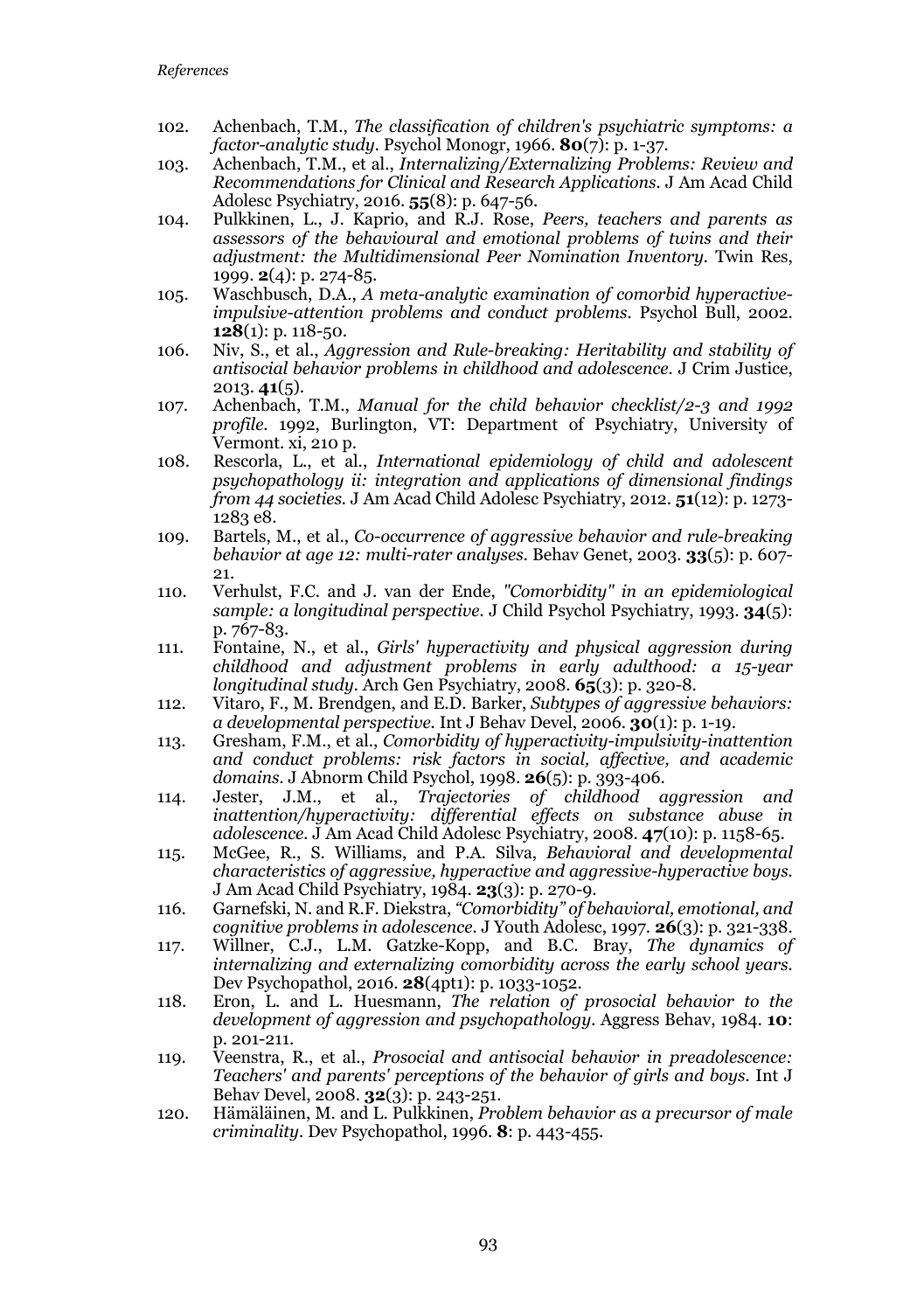- 121. Pulkkinen, L. and R. Tremblay, *Patterns of boys' social adjustment in two cultures and at two different ages: A longitudinal perspective.* Int J Behav Devel, 1992. **15**: p. 527-553.
- 122. Romano, E., et al., *Multilevel correlates of childhood physical aggression and prosocial behavior.* J Abnorm Child Psychol, 2005. **33**(5): p. 565-78.
- 123. Caspi, A., et al., *The p Factor: One General Psychopathology Factor in the Structure of Psychiatric Disorders?* Clin Psychol Sci, 2014. **2**(2): p. 119-137.
- 124. Selzam, S., et al., *A polygenic p factor for major psychiatric disorders.* Transl Psychiatry, 2018. **8**(1): p. 205.
- 125. Dick, D.M., et al., *Understanding the covariation among childhood externalizing symptoms: genetic and environmental influences on conduct disorder, attention deficit hyperactivity disorder, and oppositional defiant disorder symptoms.* J Abnorm Child Psychol, 2005. **33**(2): p. 219-29.
- 126. Loeber, R., et al., *Oppositional defiant and conduct disorder: a review of the past 10 years, part I.* J Am Acad Child Adolesc Psychiatry, 2000. **39**(12): p. 1468-84.
- 127. Burke, J.D., R. Loeber, and B. Birmaher, *Oppositional defiant disorder and conduct disorder: A review of the past 10 years: II.* J Am Acad Child Adolesc Psychiatry, 2002. **41**(11): p. 1275-1293.
- 128. Maughan, B., et al., *Conduct disorder and oppositional defiant disorder in a national sample: developmental epidemiology.* J Child Psychol Psychiatry, 2004. **45**(3): p. 609-21.
- 129. Blair, R.J., E. Leibenluft, and D.S. Pine, *Conduct disorder and callousunemotional traits in youth.* N Engl J Med, 2014. **371**(23): p. 2207-16.
- 130. Loeber, R., J.D. Burke, and B.B. Lahey, *What are adolescent antecedents to antisocial personality disorder?* Crim Behav Ment Health, 2002. **12**(1): p. 24- 36.
- 131. August, G.J., et al., *Prevalence of ADHD and comorbid disorders among elementary school children screened for disruptive behavior.* J Abnorm Child Psychol, 1996. **24**(5): p. 571-95.
- 132. Levy, F., et al., *Gender differences in ADHD subtype comorbidity.* J Am Acad Child Adolesc Psychiatry, 2005. **44**(4): p. 368-76.
- 133. Hofvander, B., et al., *Continuity of aggressive antisocial behavior from childhood to adulthood: The question of phenotype definition.* Int J Law Psychiatry, 2009. **32**(4): p. 224-34.
- 134. Nock, M.K., et al., *Prevalence, subtypes, and correlates of DSM-IV conduct disorder in the National Comorbidity Survey Replication.* Psychol Med, 2006. **36**(5): p. 699-710.
- 135. Goldstein, R.B., et al., *The Epidemiology of Antisocial Behavioral Syndromes in Adulthood: Results From the National Epidemiologic Survey on Alcohol and Related Conditions-III.* J Clin Psychiatry, 2017. **78**(1): p. 90-98.
- 136. Fazel, S. and J. Danesh, *Serious mental disorder in 23000 prisoners: a systematic review of 62 surveys.* Lancet, 2002. **359**(9306): p. 545-50.
- 137. Cale, E.M. and S.O. Lilienfeld, *Sex differences in psychopathy and antisocial personality disorder. A review and integration.* Clin Psychol Rev, 2002. **22**(8): p. 1179-207.
- 138. Balsis, S., et al., *An item response theory analysis of DSM-IV personality disorder criteria across younger and older age groups.* Psychol Aging, 2007. **22**(1): p. 171-85.
- 139. Bucholz, K.K., et al., *A latent class analysis of antisocial personality disorder symptom data from a multi-centre family study of alcoholism.* Addiction, 2000. **95**(4): p. 553-67.
- 140. Marcus, D.K., et al., *Is antisocial personality disorder continuous or categorical? A taxometric analysis.* Psychol Med, 2006. **36**(11): p. 1571-81.
- 141. Eronen, M., P. Hakola, and J. Tiihonen, *Mental disorders and homicidal behavior in Finland.* Arch Gen Psychiatry, 1996. **53**(6): p. 497-501.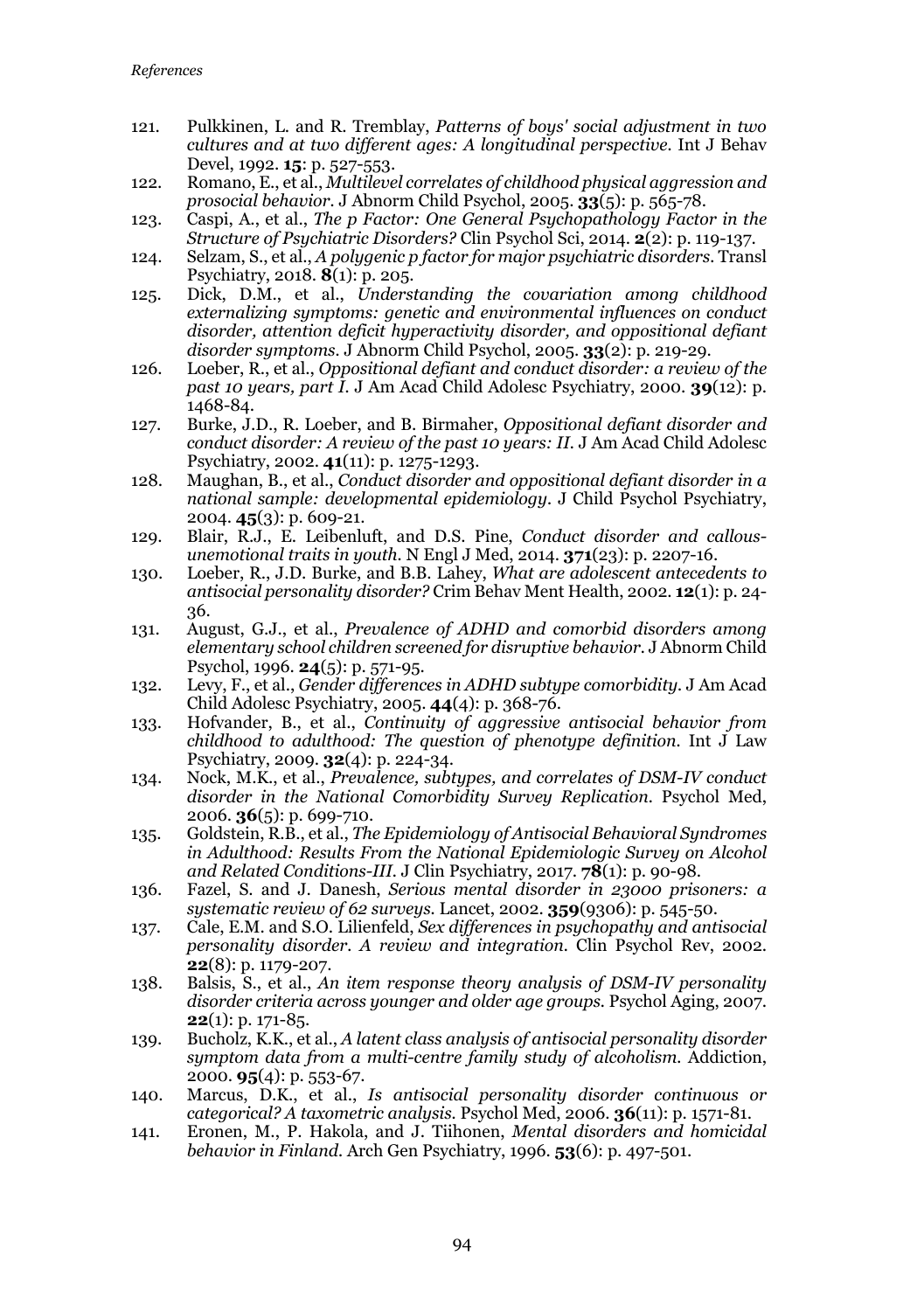- 142. Lahey, B.B., et al., *Predicting future antisocial personality disorder in males from a clinical assessment in childhood.* J Consult Clin Psychol, 2005. **73**(3): p. 389-99.
- 143. Sourander, A., et al., *Childhood predictors of psychiatric disorders among boys: a prospective community-based follow-up study from age 8 years to early adulthood.* J Am Acad Child Adolesc Psychiatry, 2005. **44**(8): p. 756- 67.
- 144. Lobbestael, J., M. Cima, and A. Arntz, *The relationship between adult reactive and proactive aggression, hostile interpretation bias, and antisocial personality disorder.* J Pers Disord, 2013. **27**(1): p. 53-66.
- 145. Suris, A., et al., *Measures of aggressive behavior: Overview of clinical and research instruments.* Aggression and Violent Behavior, 2004. **9**(2): p. 165- 227.
- 146. Achenbach, T.M. and L. Rescorla, *Manual for the ASEBA preschool forms & profiles : an integrated system of multi-informant assessment*. 2000, Burlington, VT: ASEBA. xi, 178 p.
- 147. Achenbach, T.M. and L. Rescorla, *Manual for the ASEBA school-age forms & profiles : an integrated system of multi-informant assessment*. 2001, Burlington, VT: ASEBA. xii, 238 p.
- 148. Achenbach, T.M., M.Y. Ivanova, and L.A. Rescorla, *Empirically based assessment and taxonomy of psychopathology for ages 1(1/2)-90+ years: Developmental, multi-informant, and multicultural findings.* Compr Psychiatry, 2017. **79**: p. 4-18.
- 149. Achenbach, T.M., et al., *Multicultural assessment of child and adolescent psychopathology with ASEBA and SDQ instruments: research findings, applications, and future directions.* J Child Psychol Psychiatry, 2008. **49**(3): p. 251-75.
- 150. Achenbach, T.M., *Commentary: Definitely more than measurement error: but how should we understand and deal with informant discrepancies?* J Clin Child Adolesc Psychol, 2011. **40**(1): p. 80-6.
- 151. Achenbach, T.M. and C.T. Howell, *Are American children's problems getting worse? A 13-year comparison.* J Am Acad Child Adolesc Psychiatry, 1993. **32**(6): p. 1145-54.
- 152. Marland, C., et al., *The Autism-Tics, ADHD and other Comorbidities inventory (A-TAC): previous and predictive validity.* BMC Psychiatry, 2017. **17**(1): p. 403.
- 153. Spivack, G. and M. Levine, *The Devereux Child Behavior Rating Scales: A Study of Symptom Behaviors in Latency Age Atypical Children.* Am J Ment Defic, 1964. **68**: p. 700-17.
- 154. Pulkkinen, L., et al., *Child behaviour and adult personality: comparisons between criminality groups in Finland and Sweden.* Criminal Behaviour and Mental Health, 2000. **10**(3): p. 155-169.
- 155. Goodman, R., *The Strengths and Difficulties Questionnaire: a research note.* J Child Psychol Psychiatry, 1997. **38**(5): p. 581-6.
- 156. Goodman, R., *Psychometric properties of the strengths and difficulties questionnaire.* J Am Acad Child Adolesc Psychiatry, 2001. **40**(11): p. 1337-45.
- 157. Bucholz, K.K., et al., *A new, semi-structured psychiatric interview for use in genetic linkage studies: a report on the reliability of the SSAGA.* J Stud Alcohol, 1994. **55**(2): p. 149-58.
- 158. Hesselbrock, M., et al., *A validity study of the SSAGA--a comparison with the SCAN.* Addiction, 1999. **94**(9): p. 1361-70.
- 159. Hendriks, A.M., et al., *Content, diagnostic, correlational, and genetic similarities between common measures of childhood aggressive behaviors and related psychiatric traits.* J Child Psychol Psychiatry, 2020.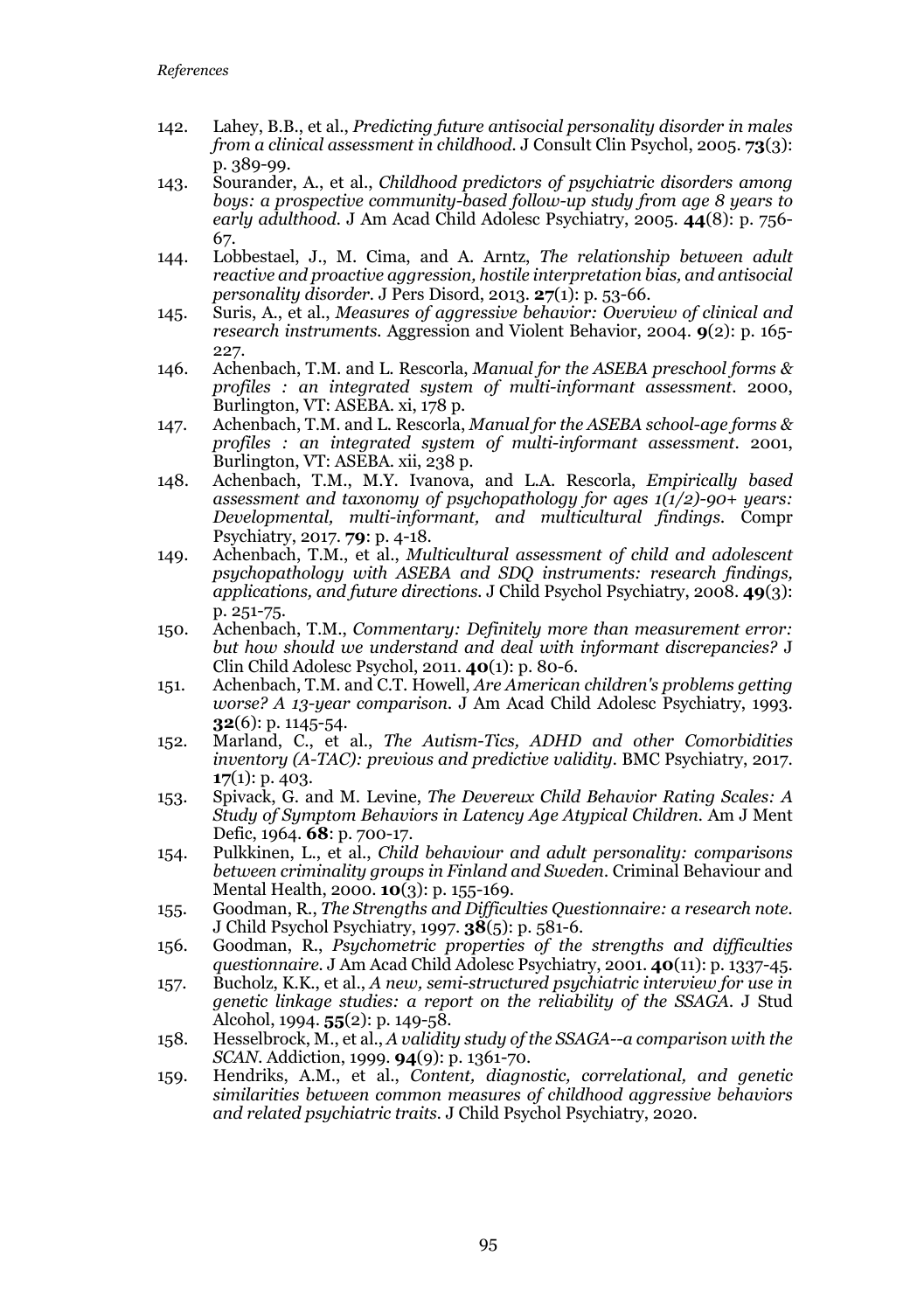- 160. Luningham, J.M., et al., *Harmonizing behavioral outcomes across studies, raters, and countries: application to the genetic analysis of aggression in the ACTION Consortium.* J Child Psychol Psychiatry, 2020. **61**(7): p. 807-817.
- 161. Achenbach, T.M., et al., *Assessment of adult psychopathology: metaanalyses and implications of cross-informant correlations.* Psychol Bull, 2005. **131**(3): p. 361-82.
- 162. Ito, W., et al., *BDNF-restricted knockout mice as an animal model for aggression.* Genes Brain Behav, 2011. **10**(3): p. 365-74.
- 163. Thomas, A.L., S.M. Davis, and H.A. Dierick, *Of Fighting Flies, Mice, and Men: Are Some of the Molecular and Neuronal Mechanisms of Aggression Universal in the Animal Kingdom?* PLoS Genet, 2015. **11**(8): p. e1005416.
- 164. van Dongen, J., et al., *Epigenome-Wide Association Study of Aggressive Behavior.* Twin Res Hum Genet, 2015. **18**(6): p. 686-98.
- 165. Kaddurah-Daouk, R. and K.R. Krishnan, *Metabolomics: a global biochemical approach to the study of central nervous system diseases.* Neuropsychopharmacology, 2009. **34**(1): p. 173-86.
- 166. Gebregiworgis, T. and R. Powers, *Application of NMR metabolomics to search for human disease biomarkers.* Comb Chem High Throughput Screen, 2012. **15**(8): p. 595-610.
- 167. Emwas, A.H., et al., *NMR Spectroscopy for Metabolomics Research.* Metabolites, 2019. **9**(7).
- 168. Hagenbeek, F., et al., *Urinary Amine and Organic Acid Metabolites Evaluated as Markers for Childhood Aggression: The ACTION Biomarker Study.* Frontiers in Psychiatry, 2020. **11**: p. 165.
- 169. Peets, K. and E. Kikas, *Aggressive strategies and victimization during adolescence: Grade and gender differences, and cross-informant agreement.* Aggressive Behavior, 2006. **32**(1): p. 68-79.
- 170. Loeber, R., et al., *Optimal informants on childhood disruptive behaviors.* Dev Psychopathol, 1989: p. 317-337.
- 171. De Los Reyes, A. and A.E. Kazdin, *Informant discrepancies in the assessment of childhood psychopathology: a critical review, theoretical framework, and recommendations for further study.* Psychol Bull, 2005. **131**(4): p. 483-509.
- 172. Rettew, D.C., et al., *When parent and teacher ratings don't agree: the Tracking Adolescents' Individual Lives Survey (TRAILS).* J Child Adolesc Psychopharmacol, 2011. **21**(5): p. 389-97.
- 173. van der Ende, J. and F.C. Verhulst, *Informant, gender and age differences in ratings of adolescent problem behaviour.* Eur Child Adolesc Psychiatry, 2005. **14**(3): p. 117-26.
- 174. De Los Reyes, A., et al., *Principles underlying the use of multiple informants' reports.* Ann Rev Clin Psych, 2013. **9**: p. 123-149.
- 175. Epkins, C.C., *A preliminary comparison of teacher ratings and child selfreport of depression, anxiety, and aggression in inpatient and elementary school samples.* J Abnorm Child Psychol, 1993. **21**(6): p. 649-61.
- 176. Ledingham, J.E., et al., *Agreement among teacher, peer, and self-ratings of children's aggression, withdrawal, and likability.* J Abnorm Child Psychol, 1982. **10**(3): p. 363-72.
- 177. Stanger, C. and M. Lewis, *Agreement among Parents, Teachers, and Children on Internalizing and Externalizing Behavior Problems.* Journal of Clinical Child Psychology, 1993. **22**(1): p. 107-115.
- 178. Hudley, C.A., *Comparing teacher and peer perceptions of aggression: An ecological approach.* J Edu Psych, 1993. **85**(2): p. 377-384.
- 179. Youngstrom, E., R. Loeber, and M. Stouthamer-Loeber, *Patterns and correlates of agreement between parent, teacher, and male adolescent ratings of externalizing and internalizing problems.* J Consult Clin Psychol, 2000. **68**(6): p. 1038-50.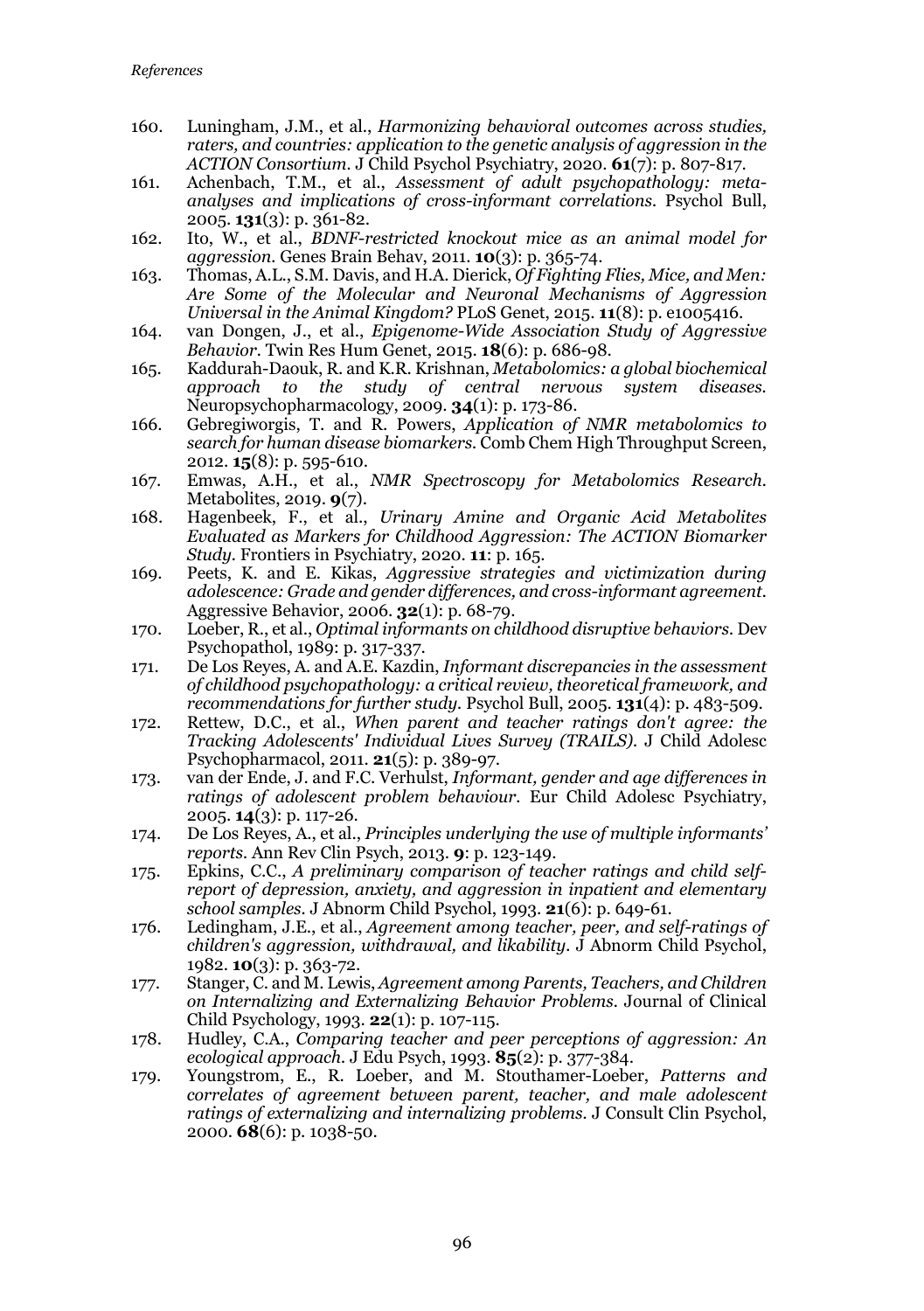- 180. Sawyer, M.G., P. Baghurst, and J. Mathias, *Differences between informants' reports describing emotional and behavioural problems in community and clinic-referred children: a research note.* J Child Psychol Psychiatry, 1992. **33**(2): p. 441-9.
- 181. Clemans, K.H., et al., *Teacher, parent, and peer reports of early aggression as screening measures for long-term maladaptive outcomes: who provides the most useful information?* J Consult Clin Psychol, 2014. **82**(2): p. 236-47.
- 182. Pulkkinen, L. and T. Pitkänen, *Continuities in aggressive behavior from childhood to adulthood.* Aggressive Behavior, 1993. **19**(4): p. 249-263.
- 183. Verhulst, F.C., H.M. Koot, and J. Van der Ende, *Differential predictive value of parents' and teachers' reports of children's problem behaviors: a longitudinal study.* J Abnorm Child Psychol, 1994. **22**(5): p. 531-46.
- 184. Merrell, K.W., R. Buchanan, and O.K. Tran, *Relational aggression in children and adolescents: A review with implications for school settings.* Psychology in the Schools, 2006. **43**(3): p. 345-360.
- 185. Cairns, R.B. and B.D. Cairns, *Predicting Aggressive Patterns in Girls and Boys - a Developmental-Study.* Aggressive Behavior, 1984. **10**(3): p. 227-242.
- 186. Doctoroff, G.L. and D.H. Arnold, *Parent-rated externalizing behavior in preschoolers: the predictive utility of structured interviews, teacher reports, and classroom observations.* J Clin Child Adolesc Psychol, 2004. **33**(4): p. 813-8.
- 187. Boomsma, D., A. Busjahn, and L. Peltonen, *Classical twin studies and beyond.* Nat Rev Genet, 2002. **3**(11): p. 872-82.
- 188. de Zeeuw, E.L., et al., *Twin specific risk factors in primary school achievements.* Twin Res Hum Genet, 2012. **15**(1): p. 107-15.
- 189. Pulkkinen, L., et al., *Peer reports of adaptive behavior in twins and singletons: is twinship a risk or an advantage?* Twin Res, 2003. **6**(2): p. 106- 18.
- 190. Bartels, M., et al., *Childhood aggression and the co-occurrence of behavioural and emotional problems: results across ages 3-16 years from multiple raters in six cohorts in the EU-ACTION project.* Eur Child Adolesc Psychiatry, 2018. **27**(9): p. 1105-1121.
- 191. Kaprio, J., *The Finnish Twin Cohort Study: an update.* Twin Res Hum Genet, 2013. **16**(1): p. 157-62.
- 192. Kaprio, J., L. Pulkkinen, and R.J. Rose, *Genetic and environmental factors in health-related behaviors: studies on Finnish twins and twin families.* Twin Res, 2002. **5**(5): p. 366-71.
- 193. van Beijsterveldt, C.E., et al., *The Young Netherlands Twin Register (YNTR): longitudinal twin and family studies in over 70,000 children.* Twin Res Hum Genet, 2013. **16**(1): p. 252-67.
- 194. Haworth, C.M., O.S. Davis, and R. Plomin, *Twins Early Development Study (TEDS): a genetically sensitive investigation of cognitive and behavioral development from childhood to young adulthood.* Twin Res Hum Genet, 2013. **16**(1): p. 117-25.
- 195. Kooijman, M.N., et al., *The Generation R Study: design and cohort update 2017.* Eur J Epidemiol, 2016. **31**(12): p. 1243-1264.
- 196. Anckarsater, H., et al., *The Child and Adolescent Twin Study in Sweden (CATSS).* Twin Res Hum Genet, 2011. **14**(6): p. 495-508.
- 197. Lichtenstein, P., et al., *The Swedish Twin study of CHild and Adolescent Development: the TCHAD-study.* Twin Res Hum Genet, 2007. **10**(1): p. 67- 73.
- 198. Verhulst, F.C. and J. van der Ende, *Agreement between parents' reports and adolescents' self-reports of problem behavior.* J Child Psychol Psychiatry, 1992. **33**(6): p. 1011-23.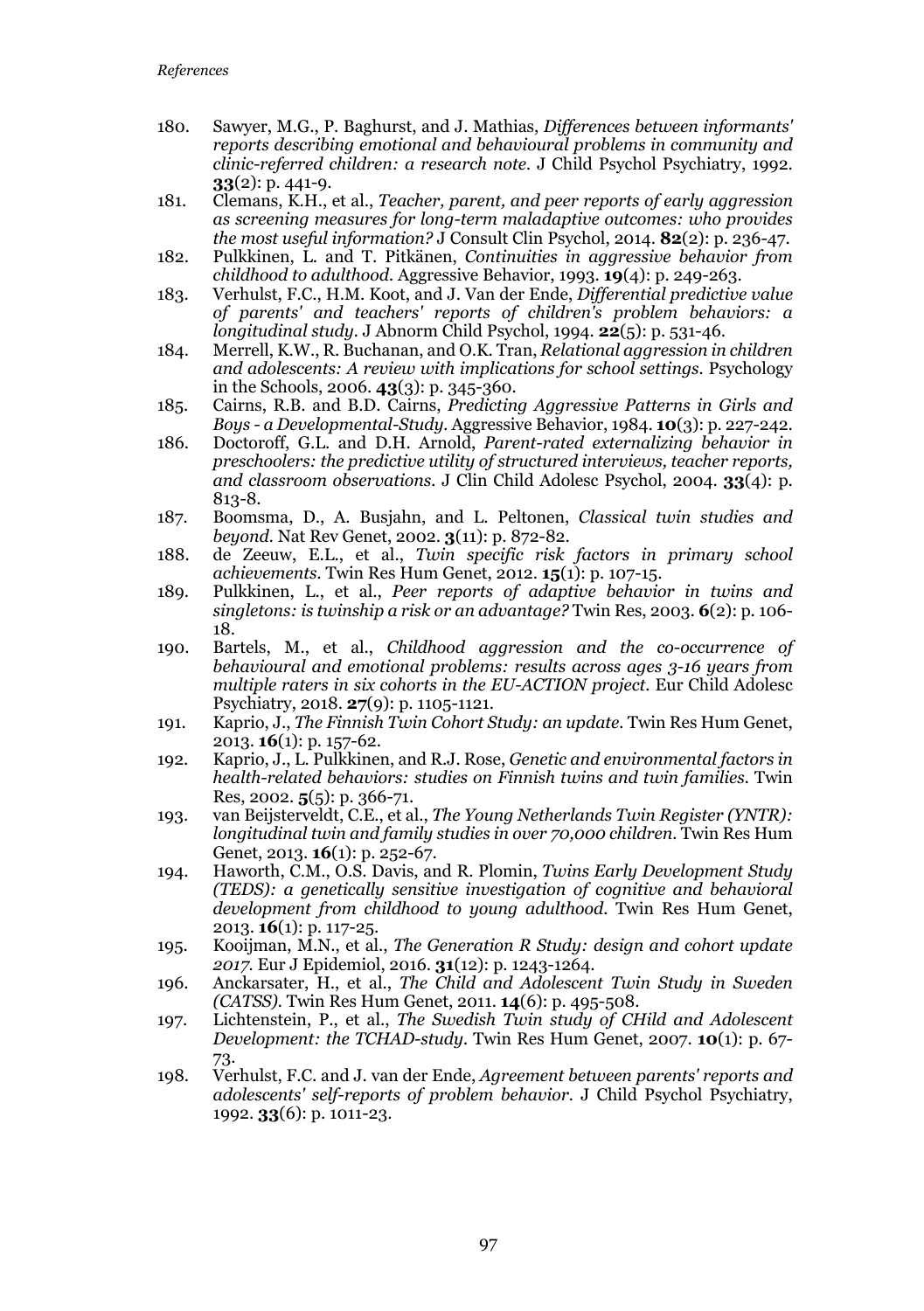- 199. Hudziak, J.J., et al., *Individual differences in aggression: genetic analyses by age, gender, and informant in 3-, 7-, and 10-year-old Dutch twins.* Behav Genet, 2003. **33**(5): p. 575-89.
- 200. Fergusson, D.M., J.M. Boden, and L.J. Horwood, *Childhood self-control and adult outcomes: results from a 30-year longitudinal study.* J Am Acad Child Adolesc Psychiatry, 2013. **52**(7): p. 709-717 e1.
- 201. Kokko, K., et al., *Country, sex, and parent occupational status: moderators of the continuity of aggression from childhood to adulthood.* Aggress Behav, 2014. **40**(6): p. 552-67.
- 202. Jaddoe, V.W., et al., *The Generation R Study: Design and cohort profile.* Eur J Epidemiol, 2006. **21**(6): p. 475-84.
- 203. Derks, E.M., J.J. Hudziak, and D.I. Boomsma, *Why more boys than girls with ADHD receive treatment: a study of Dutch twins.* Twin Res Hum Genet, 2007. **10**(5): p. 765-70.
- 204. McConaughy, S.H. and T.M. Achenbach, *Comorbidity of empirically based syndromes in matched general population and clinical samples.* J Child Psychol Psychiatry, 1994. **35**(6): p. 1141-57.
- 205. Yang, H.J., W.J. Chen, and W.T. Soong, *Rates and patterns of comorbidity of adolescent behavioral syndromes as reported by parents and teachers in a Taiwanese nonreferred sample.* J Am Acad Child Adolesc Psychiatry, 2001. **40**(9): p. 1045-52.
- 206. Hämäläinen, M., *Aggressive and non-prosocial behaviour as precursors of criminality. - PsycNET.* 1995.
- 207. Reef, J., et al., *Predicting adult emotional and behavioral problems from externalizing problem trajectories in a 24-year longitudinal study.* Eur Child Adolesc Psychiatry, 2010. **19**(7): p. 577-85.
- 208. Greenberg, M.T., et al., *The Effects of a Multiyear Universal Social-Emotional Learning Program: The Role of Student and School Characteristics.* Journal of Consulting and Clinical Psychology, 2010. **78**(2): p. 156-168.
- 209. GH, B., et al., *Prevention effects moderate the association of 5-HTTLPR and youth risk behavior initiation: gene x environment hypotheses tested via a randomized prevention design.* Child development, 2009. **80**(3).
- 210. Salmivalli, C., A. Kärnä, and P. E, *Counteracting bullying in Finland: The KiVa program and its effects on different forms of being bullied.* International Journal of Behavioral Development, 2011. **35**(5).
- 211. Schaeffer, C.M., et al., *Modeling growth in boys' aggressive behavior across elementary school: links to later criminal involvement, conduct disorder, and antisocial personality disorder.* Dev Psychol, 2003. **39**(6): p. 1020-35.
- 212. Pingault, J.B., et al., *Childhood hyperactivity, physical aggression and criminality: a 19-year prospective population-based study.* PLoS One, 2013. **8**(5): p. e62594.
- 213. Carroll, J.E., et al., *A urinary marker of oxidative stress covaries positively with hostility among midlife community volunteers.* Psychosom Med, 2010. **72**(3): p. 273-80.
- 214. Setoyama, D., et al., *Plasma Metabolites Predict Severity of Depression and Suicidal Ideation in Psychiatric Patients-A Multicenter Pilot Analysis.* PLoS One, 2016. **11**(12): p. e0165267.
- 215. Newman, J.C. and E. Verdin, *beta-hydroxybutyrate: much more than a metabolite.* Diabetes Res Clin Pract, 2014. **106**(2): p. 173-81.
- 216. Guzman, M. and C. Blazquez, *Ketone body synthesis in the brain: possible neuroprotective effects.* Prostaglandins Leukot Essent Fatty Acids, 2004. **70**(3): p. 287-92.
- 217. Sleiman, S.F., et al., *Exercise promotes the expression of brain derived neurotrophic factor (BDNF) through the action of the ketone body betahydroxybutyrate.* Elife, 2016. **5**.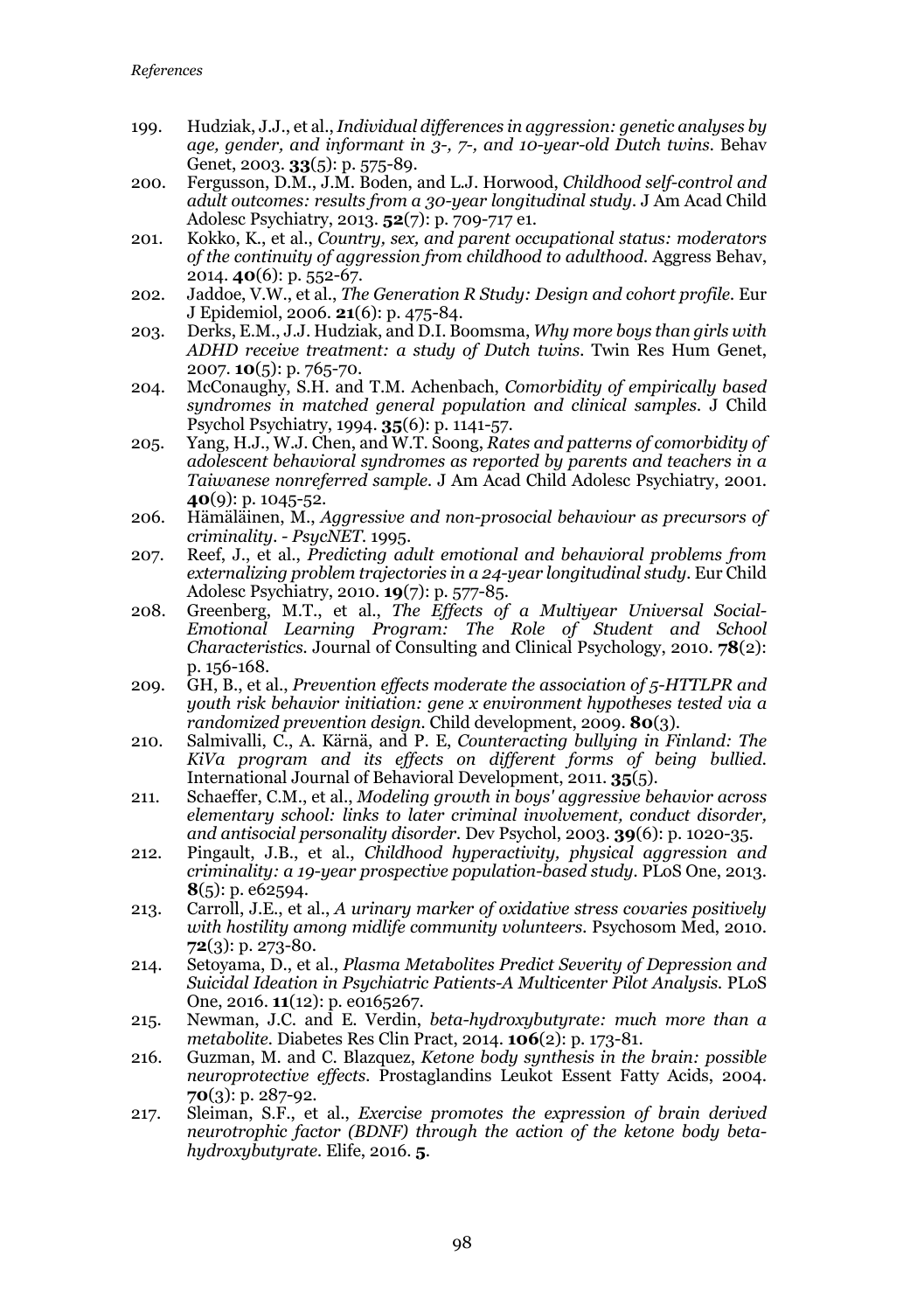- 218. Chen, L., Z. Miao, and X. Xu, *beta-hydroxybutyrate alleviates depressive behaviors in mice possibly by increasing the histone3-lysine9-betahydroxybutyrylation.* Biochem Biophys Res Commun, 2017. **490**(2): p. 117- 122.
- 219. Bostock, E.C., K.C. Kirkby, and B.V. Taylor, *The Current Status of the Ketogenic Diet in Psychiatry.* Front Psychiatry, 2017. **8**: p. 43.
- 220. Achenbach, T.M., L.A. Rescorla, and M.Y. Ivanova, *International epidemiology of child and adolescent psychopathology I: diagnoses, dimensions, and conceptual issues.* J Am Acad Child Adolesc Psychiatry, 2012. **51**(12): p. 1261-72.
- 221. Goodman, R., et al., *Using the Strengths and Difficulties Questionnaire (SDQ) to screen for child psychiatric disorders in a community sample.* Br J Psychiatry, 2000. **177**: p. 534-9.
- 222. Lykken, D.T., *Presidential address, 1981. Research with twins: the concept of emergenesis.* Psychophysiology, 1982. **19**(4): p. 361-73.
- 223. Polderman, T.J., et al., *Genetic analyses of teacher ratings of problem behavior in 5-year-old twins.* Twin Res Hum Genet, 2006. **9**(1): p. 122-30.
- 224. Verhulst, F.C., M.C. Dekker, and J. van der Ende, *Parent, teacher and selfreports as predictors of signs of disturbance in adolescents: whose information carries the most weight?* Acta Psychiatr Scand, 1997. **96**(1): p. 75-81.
- 225. Sailas, E.S., et al., *Mental disorders in prison populations aged 15-21: national register study of two cohorts in Finland.* BMJ, 2005. **330**(7504): p. 1364-5.
- 226. Waller, R., et al., *Does early childhood callous-unemotional behavior uniquely predict behavior problems or callous-unemotional behavior in late childhood?* Dev Psychol, 2016. **52**(11): p. 1805-1819.
- 227. Auro, K., et al., *A metabolic view on menopause and ageing.* Nat Commun, 2014. **5**: p. 4708.
- 228. Kettunen, J., et al., *Genome-wide association study identifies multiple loci influencing human serum metabolite levels.* Nat Genet, 2012. **44**(3): p. 269- 76.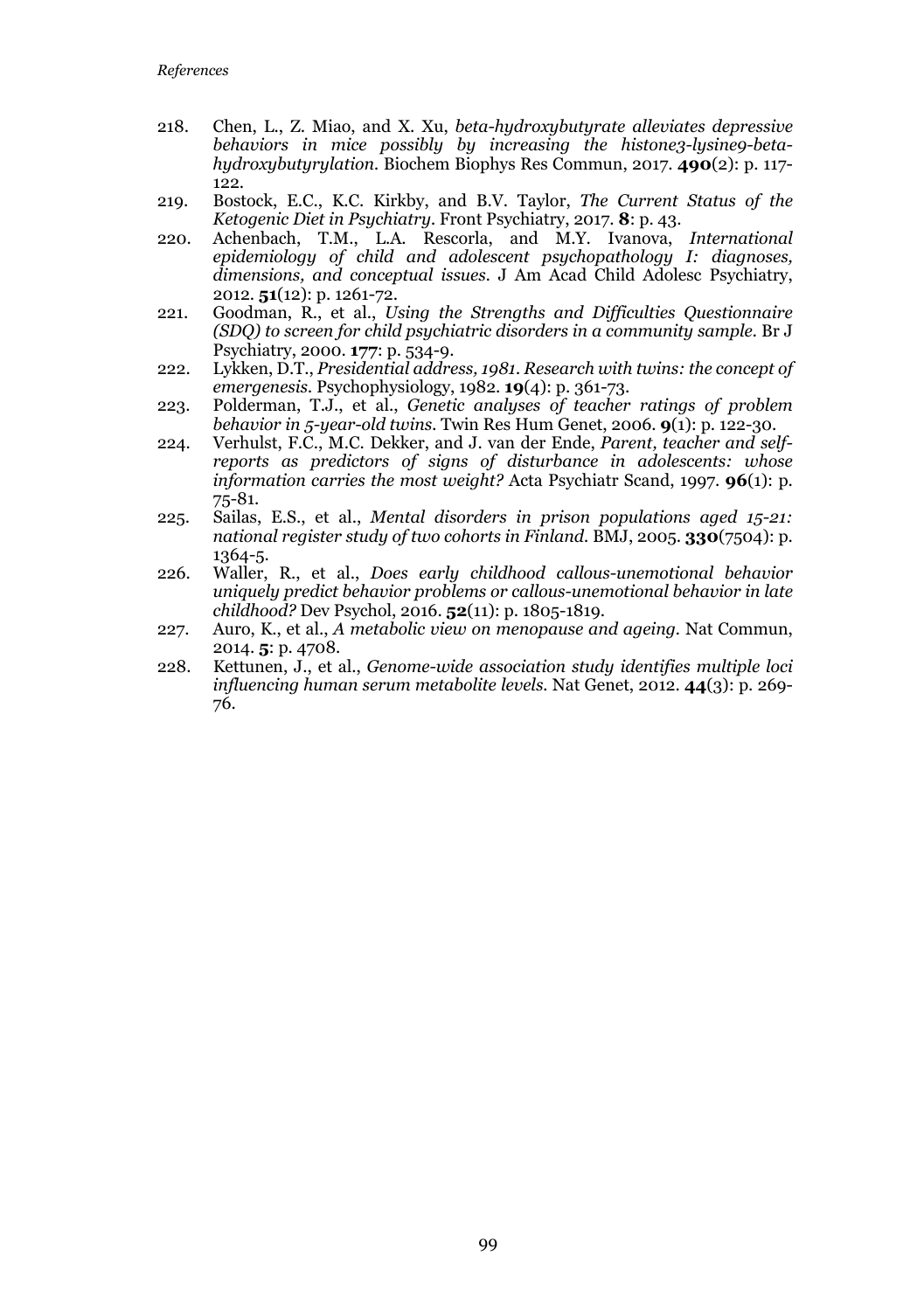# **APPENDICES**

## **Appendix 1**. Modified Multidimensional Peer Nomination Inventory (MPNI)

Questions are formulated to be directed to parents, teachers, or the child answering about themselves or their sibling/twin (original MPNI questions are formulated for peer nomination in a classroom setting). These questions were asked at age 12, 14, 17 for FT12. The English versions of the answer choices are presented here, as adapted from Pulkkinen et al. (1999) and study questionnaires.

**To parents**: "We ask you to consider Child A…"

**To teachers**: "Please evaluate the twin and a control student (a student of the same sex as the twin who is immediately after the twin in the alphabet) against each statement…"

**To child for self evaluation**: "Estimate how well the following descriptions fit you…"

**To child for sibling/co-twin evaluation**: "Estimate how well the following descriptions fit your twin…"

#### **Answer choices**:

3 the characteristic in question fits the child very well, i.e., it is clearly observable in the child

- 2 the characteristic in question is definitely displayed in the child, but is not as prominent as above
- 1 the characteristic in question is sometimes displayed in the child, but is not consistent or strong

0 I have not observed the the characteristic in question displayed at all in the child

**Questions** (organized by subscale, parentheses display the actual order of the item on the MPNI):

Select the degree to which the child fits the described behavior. The child in question…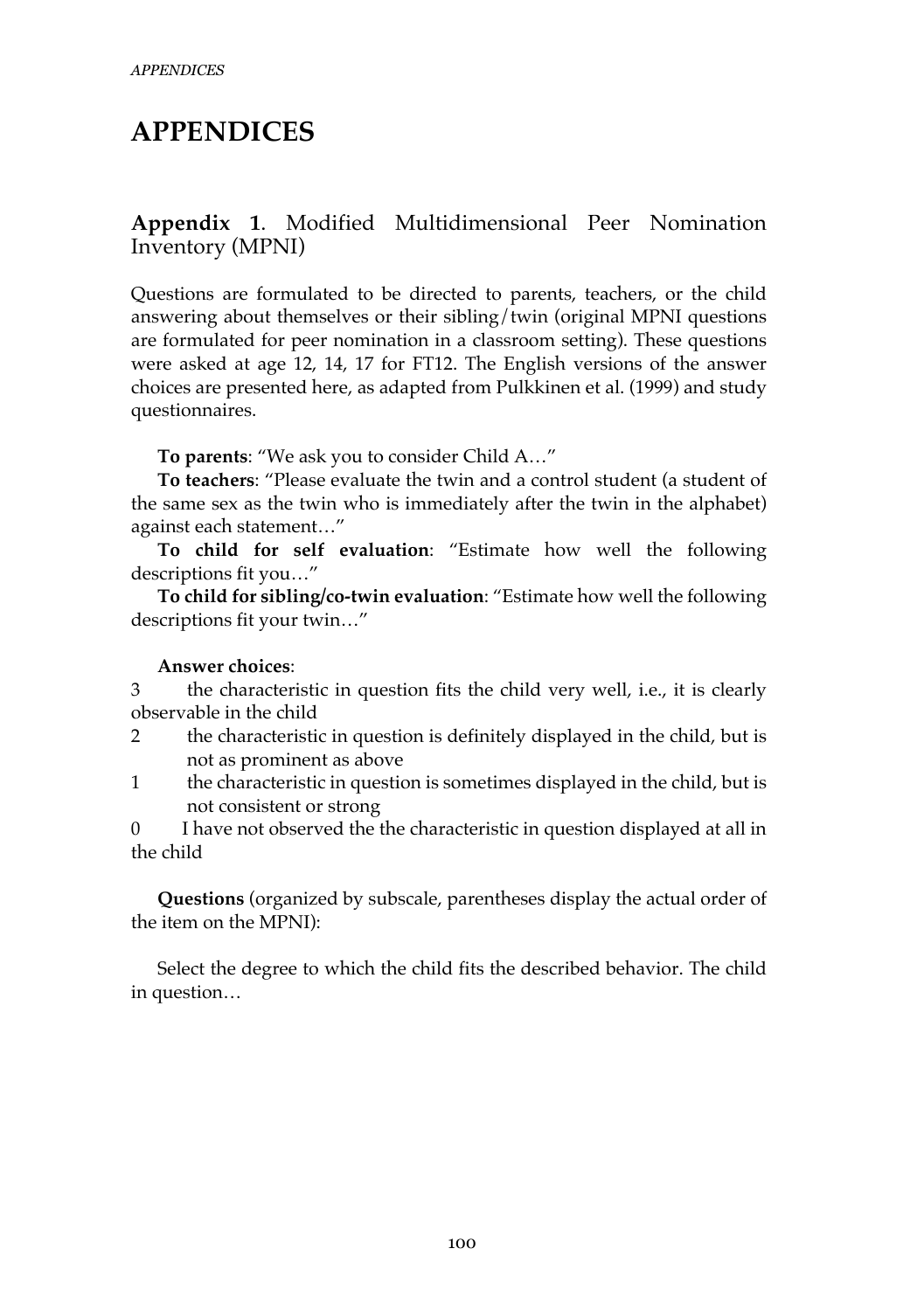### **Behavioral problems**

#### Aggression

#### *Direct aggression*

(21) hurts other people when they are angry, e.g., by hitting, kicking, or throwing things at them

(27) calls people names when they are angry with them

(13) teases other people or attacks them for no reason

(25) bullies smaller and weaker kids

### *Indirect aggression*

(18) spreads rumors about other people's personal matters when he/she is mad at them

(9) excludes people from the group, e.g., by saying 'Let's not play/hang around with him/her'

Hyperactivity/impulsivity

- (4) is restless, unable to sit still
- (37) is hyperactive
- (15) is very talkative
- (29) is too impatient to wait for their turn
- (33) is disobedient at school/home
- (11) often acts without thinking about the consequences
- (31) runs about and climbs everywhere despite warnings

#### **Inattention**

(34; reverse scored) is conscientious with homework

(36) is forgetful

- (17) does not listen instructions
- (8) cannot concentrate on anything

### **Emotional problems**

Depression

(24) worries a lot

- (3) is sad and depressed
- (6) is easily offended/starts crying if someone is mean to him/her
- (14) is lonely and without friends
- (32) clings to adults or is too dependent

Social Anxiety

- (10) is shy with other people
- (19) is frightened and nervous about new things or new situations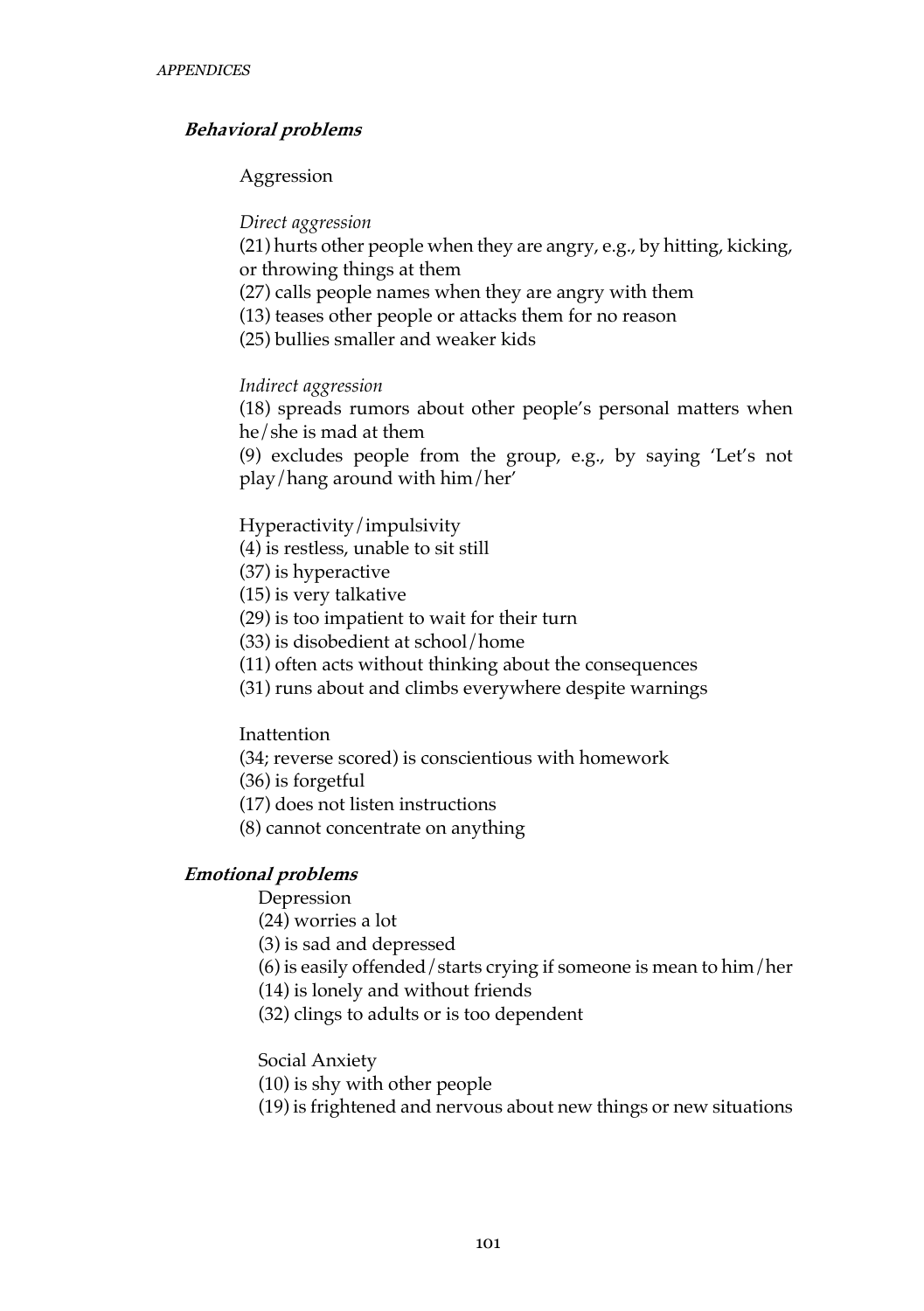Victimization (35) gets teased and taunted a lot

#### **Adjustment**

Constructiveness

(7) tries to act reasonably even in difficult situations

(20) is considered reliable/trustworthy by most people

(12) is able to sort things out by talking

(26) helps others in need

(16) often stands up for smaller and weaker kids

Compliance

(5) is patient and calm

(28) never argues with others

(2) is friendly to others

(23) avoids difficult situations by doing something else

Social Activity

(30) is popular among friends/classmates

(1) is a good leader

(22) is often with other kids during recess and after school